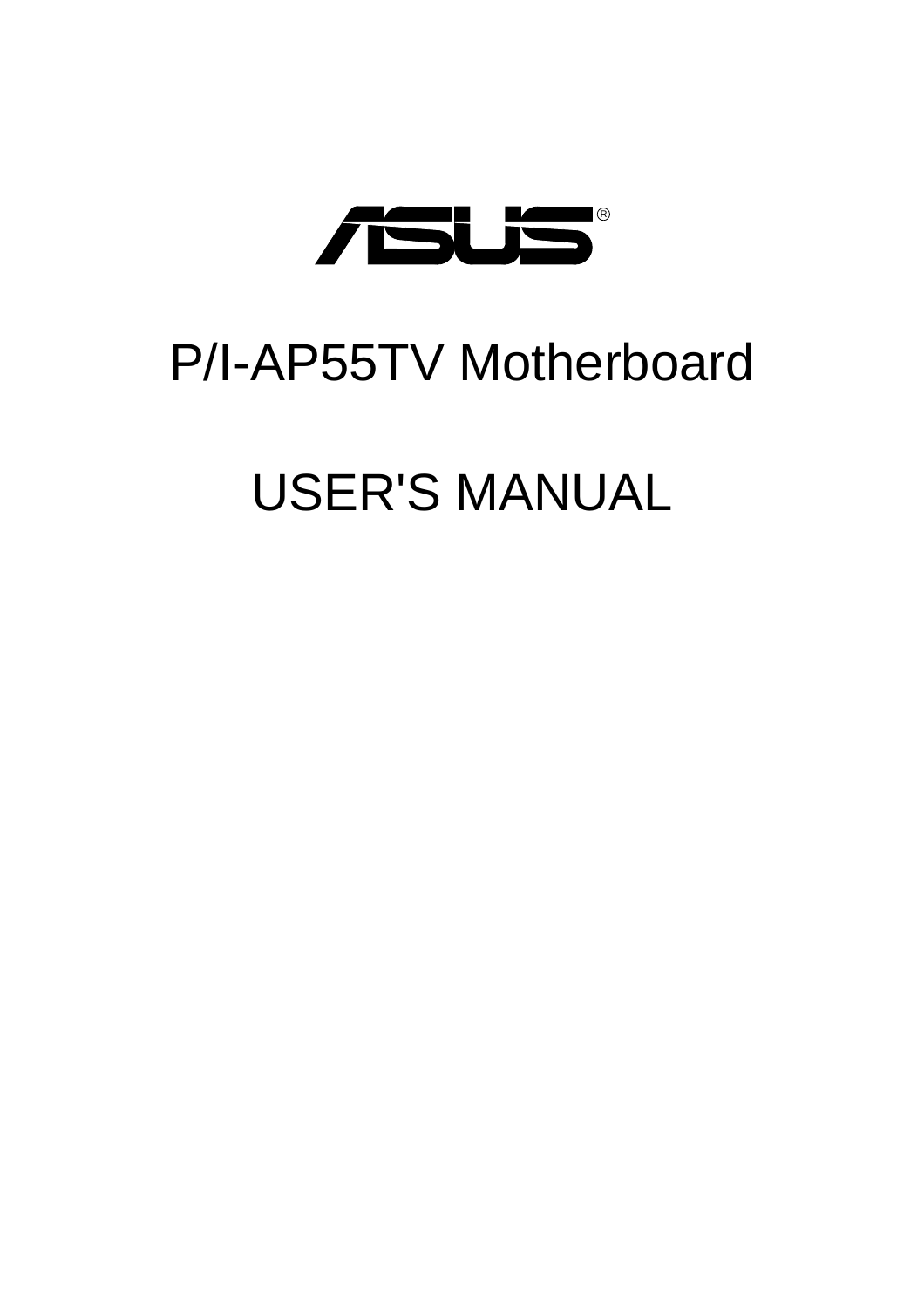# USER'S NOTICE

No part of this product, including the product and software may be reproduced, transmitted, transcribed, stored in a retrieval system, or translated into any language in any form by any means without the express written permission of ASUSTeK COMPUTER INC. (hereinafter referred to as ASUS) except documentation kept by the purchaser for backup purposes.

ASUS provides this manual "as is" without warranty of any kind, either express or implied, including but not limited to the implied warranties or conditions of merchantability or fitness for a particular purpose. In no event shall ASUS be liable for any loss or profits, loss of business, loss of use or data, interruption of business, or for indirect, special, incidental, or consequential damages of any kind, even if ASUS has been advised of the possibility of such damages arising from any defect or error in this manual or product. ASUS may revise this manual from time to time without notice.

Products mentioned in this manual are mentioned for identification purposes only. Product names appearing in this manual may or may not be registered trademarks or copyrights of their respective companies.

The product name and revision number are both printed on the board itself. Manual revisions are released for each board design represented by the digit before and after the period of the manual revision number. Manual updates are represented by the third digit in the manual revision number. For updated BIOS, drivers, or product release information you may visit ASUS' home page at: http://www.asus.com.tw/

© Copyright 1996 ASUSTeK COMPUTER INC. All rights reserved.

Product Name: **P/I-AP55TV** Manual Revision: **1.11** Release Date: **October 1996**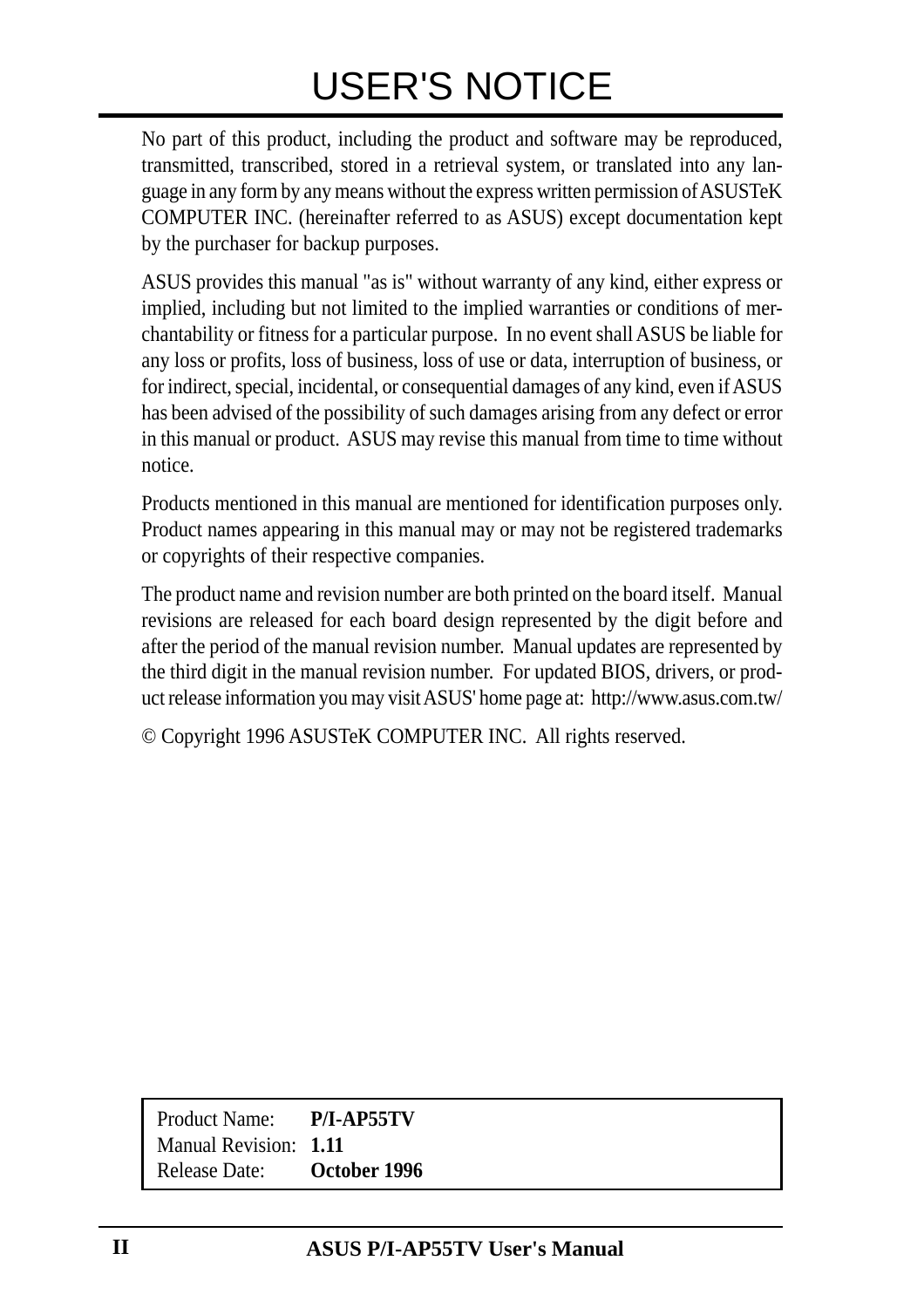# ASUS CONTACT INFORMATION

### ASUSTeK COMPUTER INC.

Marketing Info:

Address: 150 Li-Te Road, Peitou, Taipei, Taiwan, ROC

Telephone: 886-2-894-3447

Fax: 886-2-894-3449

Email: info@asus.com.tw

### Technical Support:

| Fax:    | 886-2-895-9254           |
|---------|--------------------------|
| BBS:    | 886-2-896-4667           |
| Email:  | tsd@asus.com.tw          |
| WWW:    | http://www.asus.com.tw/  |
| Gopher: | gopher.asus.com.tw       |
| FTP:    | ftp.asus.com.tw/pub/ASUS |

## ASUS COMPUTER INTERNATIONAL

### Marketing Info:

Address: 721 Charcot Avenue, San Jose, CA 95131, USA Telephone: 1-408-474-0567 Fax: 1-408-474-0568 Email: info-usa@asus.com.tw

### Technical Support:

BBS: 1-408-474-0555 Email: tsd-usa@asus.com.tw

## ASUS COMPUTER GmbH

### Marketing Info:

Address: Harkort Str. 25, 40880 Ratingen, BRD, Germany Telephone: 49-2102-445011 Fax: 49-2102-442066

Email: info-ger@asus.com.tw

### Technical Support:

BBS: 49-2102-448690 Email: tsd-ger@asus.com.tw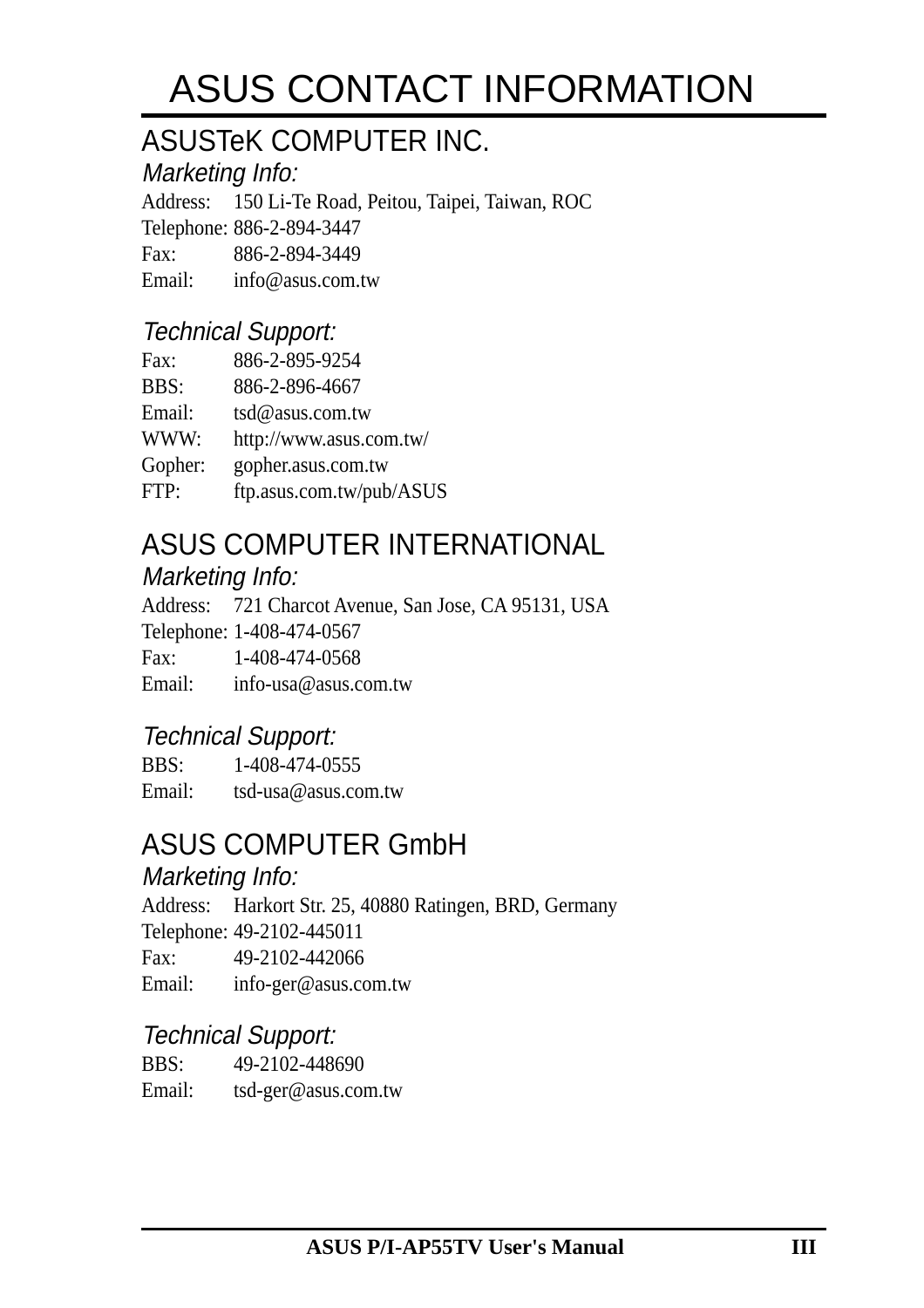# **CONTENTS**

| Cyrix CPU Identification (for compatible Cyrix CPU's)  11 |  |
|-----------------------------------------------------------|--|
|                                                           |  |
| Static RAM (SRAM) for Level 2 (External) Cache  14        |  |
| Compatible Cache Modules for this Motherboard  14         |  |
|                                                           |  |
|                                                           |  |
|                                                           |  |
|                                                           |  |
|                                                           |  |
|                                                           |  |
|                                                           |  |
|                                                           |  |
|                                                           |  |
|                                                           |  |
|                                                           |  |
|                                                           |  |
|                                                           |  |
|                                                           |  |
|                                                           |  |
|                                                           |  |
|                                                           |  |
|                                                           |  |
|                                                           |  |
|                                                           |  |
|                                                           |  |
|                                                           |  |
|                                                           |  |
|                                                           |  |
|                                                           |  |
|                                                           |  |
|                                                           |  |
|                                                           |  |
|                                                           |  |
|                                                           |  |
|                                                           |  |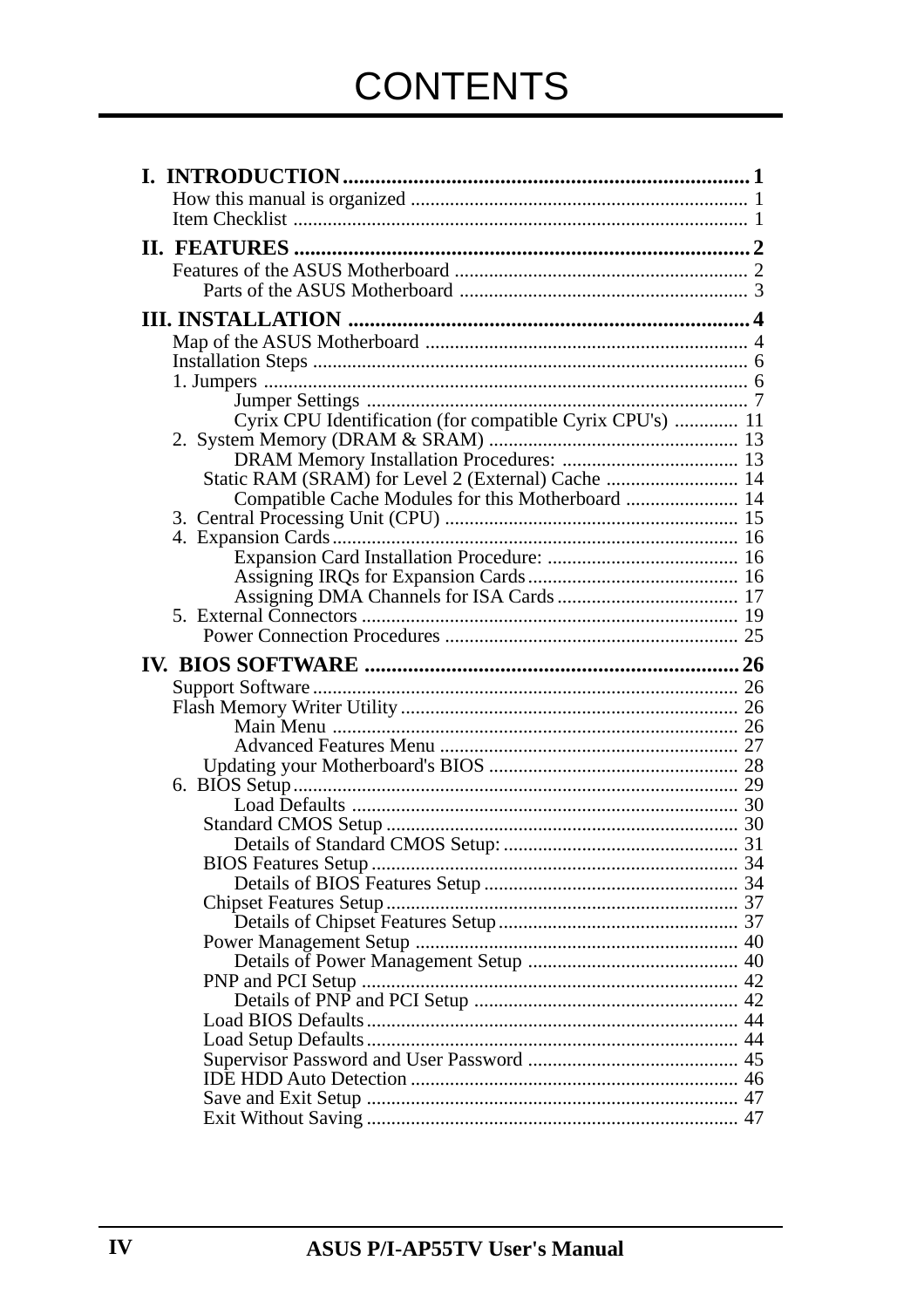| Introducing the ASUS DMI Configuration Utility  49 |  |
|----------------------------------------------------|--|
|                                                    |  |
|                                                    |  |
|                                                    |  |
|                                                    |  |
|                                                    |  |
|                                                    |  |
|                                                    |  |
|                                                    |  |
|                                                    |  |
|                                                    |  |
|                                                    |  |
|                                                    |  |
|                                                    |  |
|                                                    |  |
|                                                    |  |
|                                                    |  |
|                                                    |  |
|                                                    |  |
|                                                    |  |
|                                                    |  |
|                                                    |  |
|                                                    |  |
|                                                    |  |
|                                                    |  |
|                                                    |  |
|                                                    |  |
|                                                    |  |
|                                                    |  |
|                                                    |  |
|                                                    |  |
|                                                    |  |
|                                                    |  |
|                                                    |  |
|                                                    |  |
|                                                    |  |
|                                                    |  |
|                                                    |  |
|                                                    |  |
|                                                    |  |
|                                                    |  |
|                                                    |  |
|                                                    |  |
|                                                    |  |
|                                                    |  |
|                                                    |  |
|                                                    |  |
|                                                    |  |
|                                                    |  |
|                                                    |  |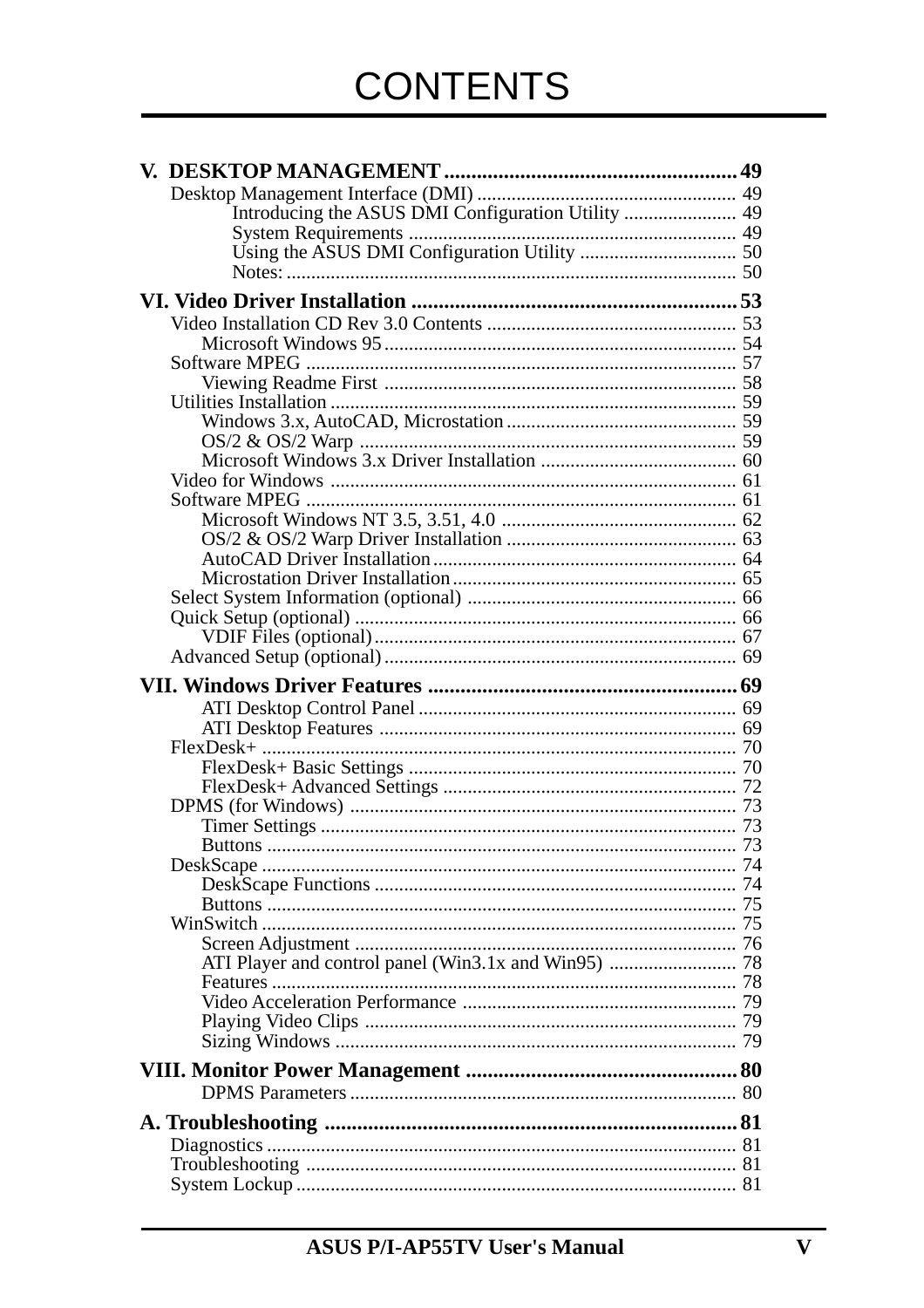# FCC & DOC COMPLIANCE

### **Federal Communications Commission Statement**

This device complies with FCC Rules Part 15. Operation is subject to the following two conditions:

- This device may not cause harmful interference, and
- This device must accept any interference received, including interference that may cause undesired operation.

This equipment has been tested and found to comply with the limits for a Class B digital device, pursuant to Part 15 of the FCC Rules. These limits are designed to provide reasonable protection against harmful interference in a residential installation. This equipment generates, uses and can radiate radio frequency energy and, if not installed and used in accordance with manufacturer's instructions, may cause harmful interference to radio communications. However, there is no guarantee that interference will not occur in a particular installation. If this equipment does cause harmful interference to radio or television reception, which can be determined by turning the equipment off and on, the user is encouraged to try to correct the interference by one or more of the following measures:

- Re-orient or relocate the receiving antenna.
- Increase the separation between the equipment and receiver.
- Connect the equipment to an outlet on a circuit different from that to which the receiver is connected.
- Consult the dealer or an experienced radio/TV technician for help.

**WARNING:** The use of shielded cables for connection of the monitor to the graphics card is required to assure compliance with FCC regulations. Changes or modifications to this unit not expressly approved by the party responsible for compliance could void the user's authority to operate this equipment.

### **Canadian Department of Communications Statement**

This digital apparatus does not exceed the Class B limits for radio noise emissions from digital apparatus set out in the Radio Interference Regulations of the Canadian Department of Communications.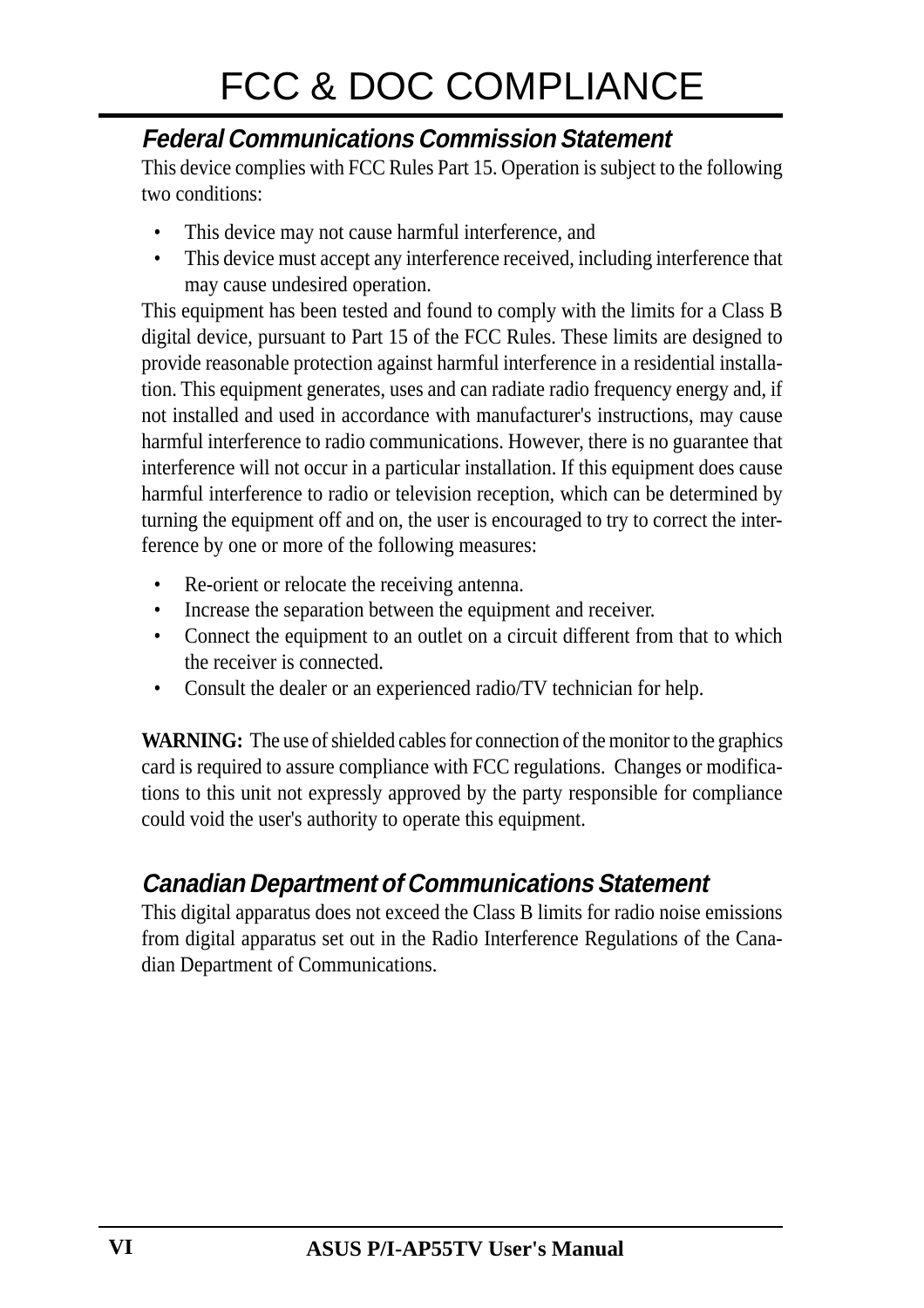## How this manual is organized

This manual is divided into the following sections:

- **I. Introduction:** Manual information and checklist
- **II. Features:** Information and specifications concerning this product
- **III.** Installation: Instructions on setting up the motherboard.
- **IV. BIOS Setup:** BIOS software setup information.
- **V. DMI Utility:** BIOS supported Desktop Management Interface
- **VI. VGA Drivers:** ATI VGA Drivers and Utilities

# Item Checklist

Please check that your package is complete. If you discover damaged or missing items, please contact your retailer.

- √ The ASUS P/I-AP55TV motherboard
- $\mathcal{N}$  1 IDE ribbon cable
- $\overrightarrow{v}$  1 floppy ribbon cable
- $\overrightarrow{v}$  Support drivers and utilities as follows (view FILELIST.TXT for details)
	- Flash Memory Writer utility to update the FLASH BIOS
	- Desktop Management Interface (DMI) utility
	- Bus Master IDE Drivers for various operating systems
	- Readme files for descriptions and use of the files
	- Technical Support Form
	- ATI Video drivers and utilities (CD)
	- Creative Labs Audio drivers and utilities (CD)
- $\nabla$  This user's manual with VGA driver installation
- √ Creative Labs ViBRA 16C Audio Manual
- $\Box$ Optional infrared module
- Optional ASUS pipelined burst cache module  $\Box$
- $\Box$ Optional ASUS PCI-SC200 Fast-SCSI card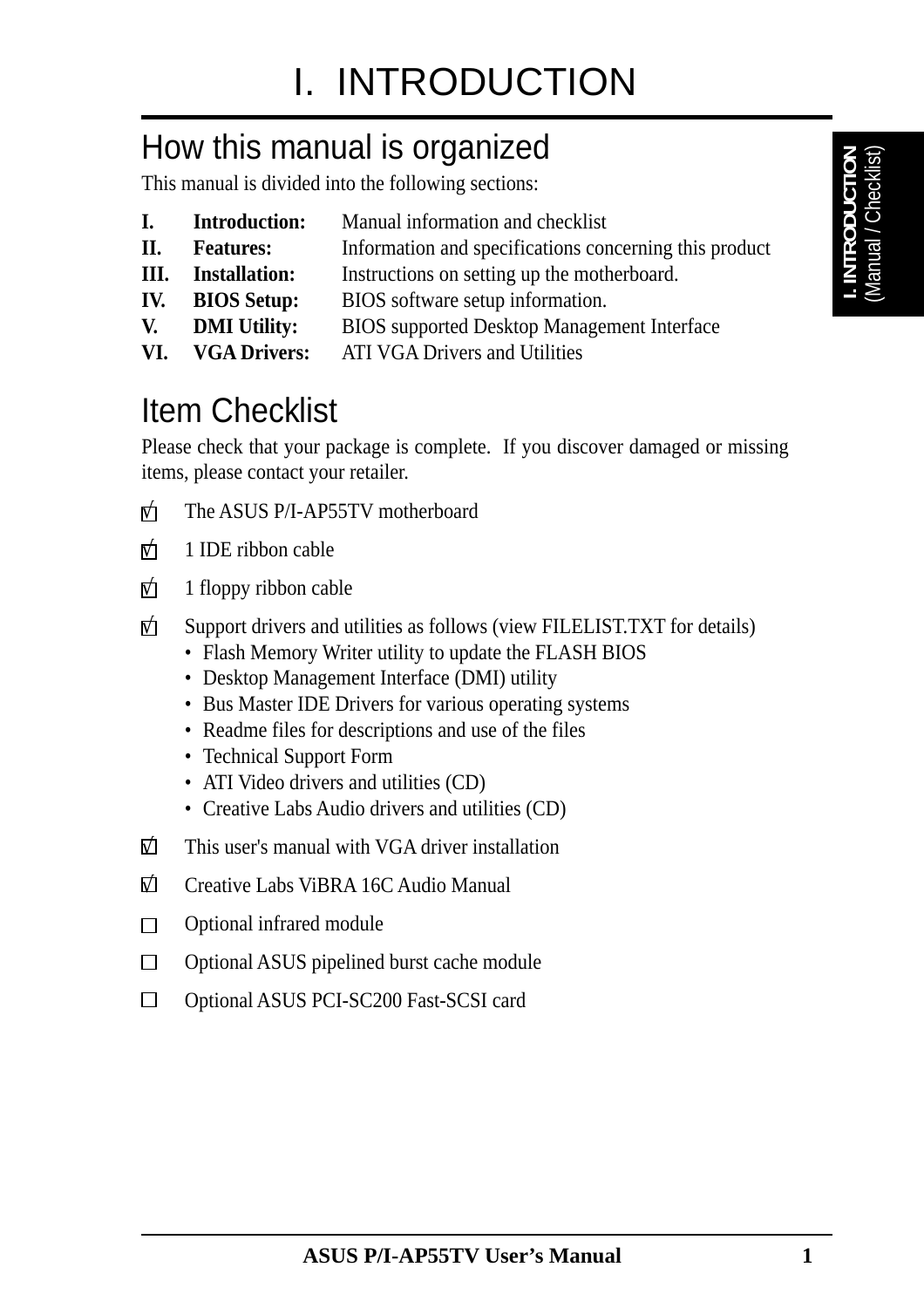# Features of the ASUS Motherboard

The ASUS P/I-AP55TV is specially designed for the demanding PC user who wants a high-performance multi-media motherboard in a single package. This motherboard:

- **Easy Installation:** Is equipped with BIOS that supports auto detection of hard drives, PS/2 mouse, and Plug and Play devices to make setup of hard drives, expansion cards, and other devices virtually automatic.
- **Multi-Processor/Multi-Speed Support:** Supports one Pentium (75-200MHz), Cyrix P166+ (Rev 2.7 or later), or  $\overline{A}MD-K5$  (PR75-100MHz) (See page 10).
- **Intel Chipset:** Features Intel's 430VX PCIset with I/O subsystems.
- **Desktop Management Interface (DMI):** Supports DMI through BIOS which allows hardware to communicate within a standard protocol creating a higher level of compatibility. (Requires DMI-enabled components.) (See section V)
- **L2 Cache:** Comes in 0KB, 256KB, or 512KB Pipelined Burst SRAM version, each version is upgradeable to 256KB or 512KB. Upgrades are made through a **Synchronous** SRAM cache module. **(See page 14 for compatible cache modules.)**
- **Versatile DRAM Memory Support:** Supports 72-pin SIMMs of 4MB, 8MB, 16MB, or 32MB to form a memory size between 8MB to 128MB. Supports both Fast Page Mode (FPM) and Extended Data Output (EDO) SIMMs.
- **Riser Expansion Slot:** Supports slot expansion through a daughter card (called a Riser card) with ISA and/or PCI slots (provided by retailer)
- **Super Multi-I/O:** Provides two high-speed UART compatible serial ports and one parallel port with EPP and ECP capabilities. UART2 can also be directed from COM2 to the Infrared Module for wireless connections. Two floppy drives of either 5.25" or 3.5" (1.44MB or 2.88MB) are also supported without an external card. **The Japanese "Floppy 3 mode"** (3.5" 1.2MB) **floppy standard is also supported.**
- **PCI Bus Master IDE Controller:** Comes with an onboard PCI Bus Master IDE controller with two connectors that supports four IDE devices in two channels, provides faster data transfer rates, and supports Enhanced IDE devices such as Tape Backup and CD-ROM drives. This controller supports PIO Modes 3 and 4 and Bus Master IDE DMA Mode 2. **BIOS now supports IDE CD-ROM or SCSI bootup.**
- **Ready-to-Use Connectors:** Is equipped with onboard Monitor, Parallel (Printer) Port, Serial Ports (COM1&2), PS/2 Mouse, and PS/2 Keyboard connectors without the need for extra cables and brackets.
- **Multi-Media Ready:** Includes Creative Labs 16C Audio and ATI Mach64 Video onboard.
- **Upgradeable Video Memory:** Includes 1MB DRAM onboard and upgradeable to 4MB DRAM.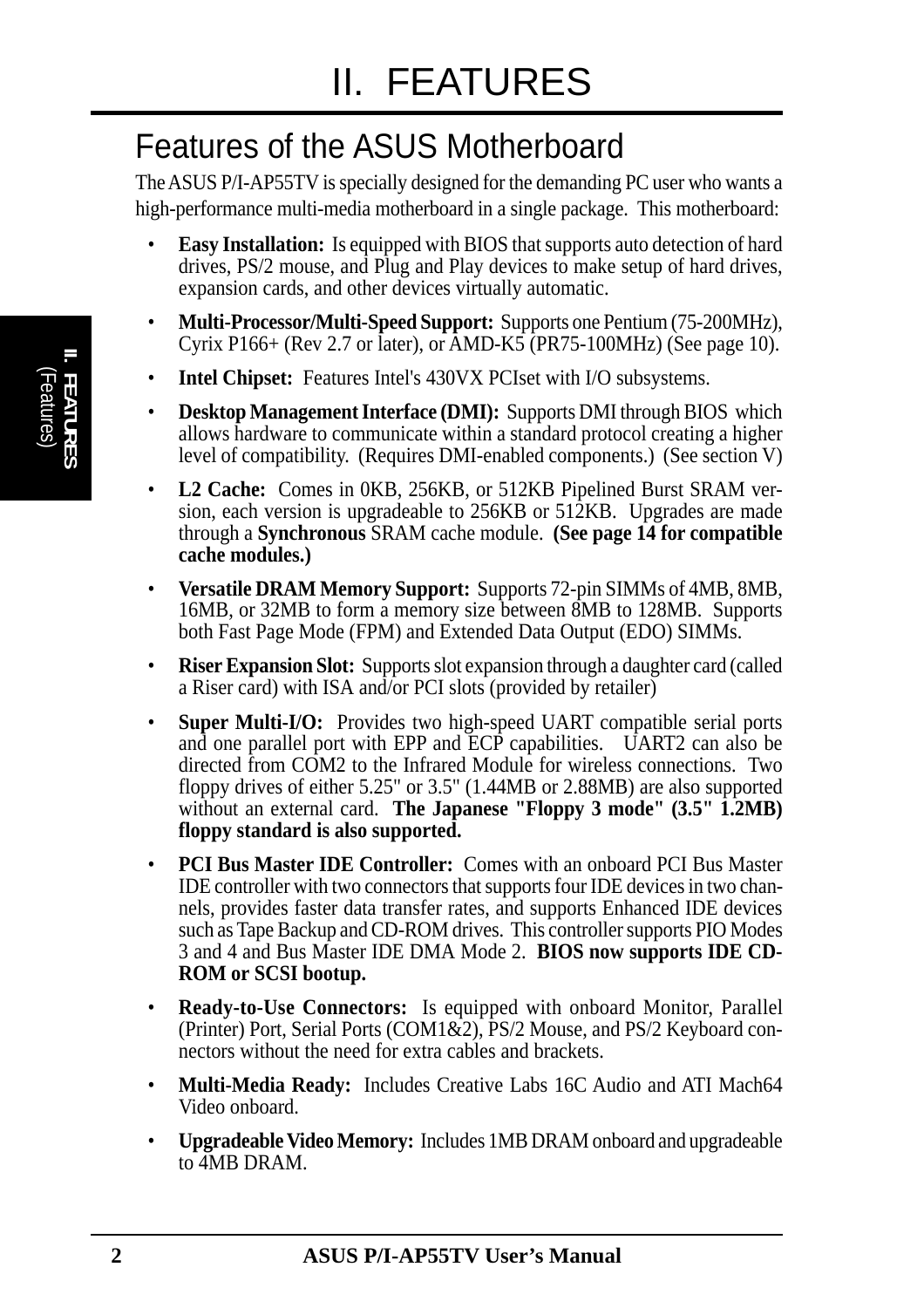- **Optional IrDA Connector:** Supports an optional infrared port module for wireless interface.
- **NCR SCSI BIOS:** Has firmware that supports the optional ASUS PCI-SC200 SCSI controller cards.

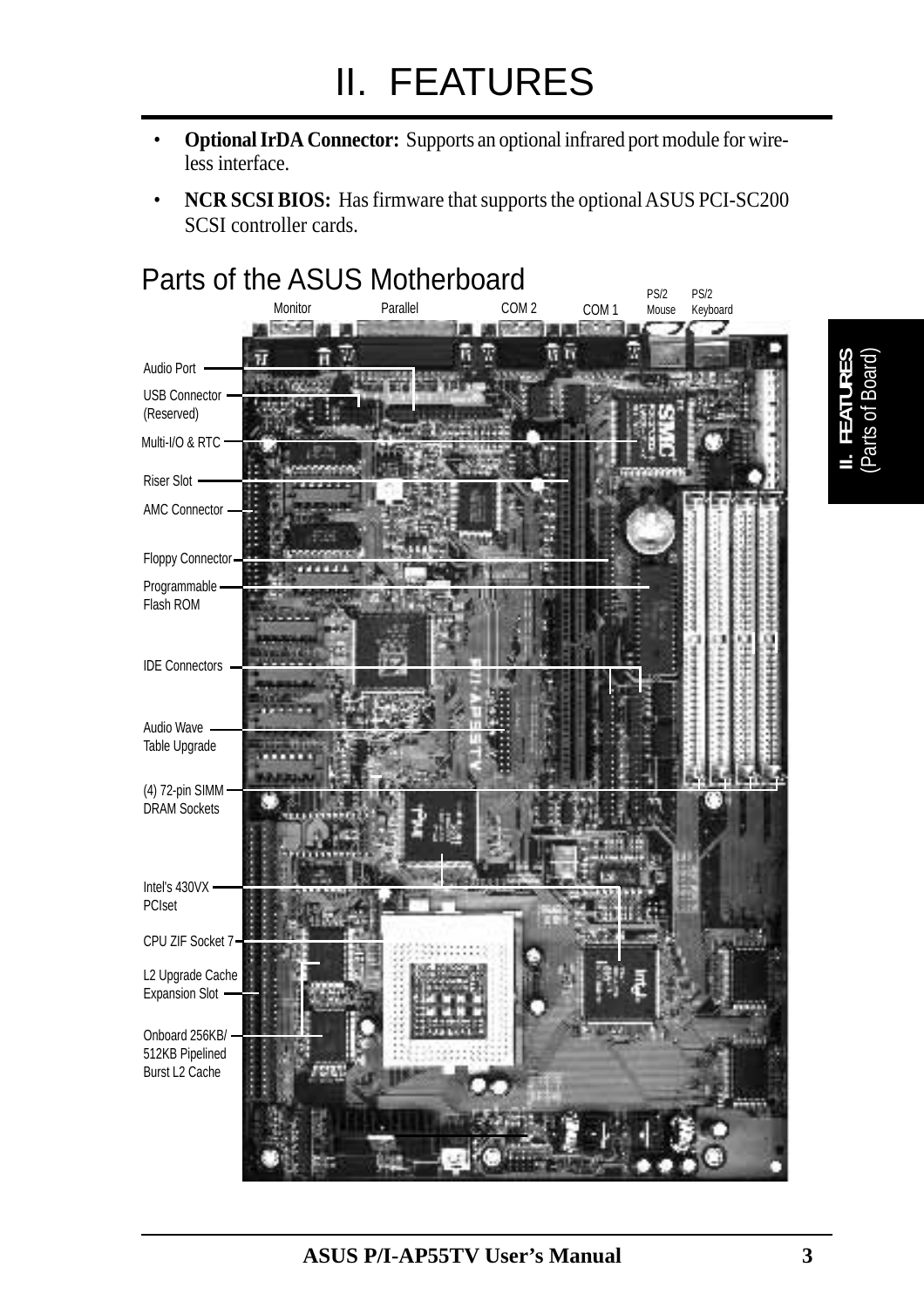# III. INSTALLATION

## Map of the ASUS Motherboard



III. INSTALLATION **III. INSTALLATION**(Map of Board) (Map of Board)

**4 ASUS P/I-AP55TV User's Manual**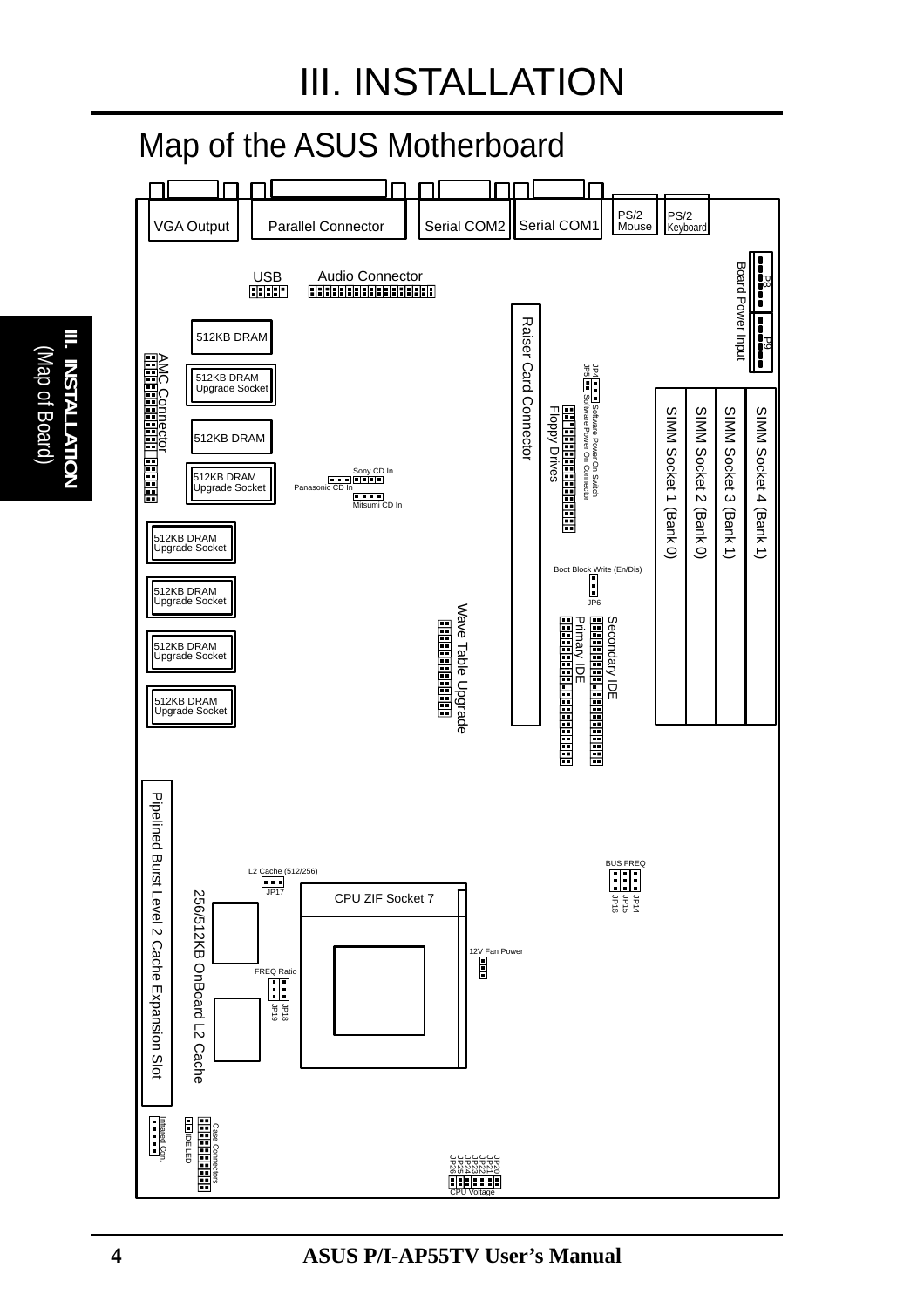# III. INSTALLATION

#### **Jumpers**

- 
- 
- 
- 
- 

### **Expansion Slots**

- 
- 
- 
- 
- 1) JP6 p. 7 Flash ROM Boot Block Program (Enable/Disable)
- 2) JP17 p. 8 Total Level 2 Cache Size Setting
- 3) JP20-26 p. 9 Voltage Regulator Output Selection
- 4) JP14, 15, 16 p. 10 CPU External Clock (BUS) Frequency Selection
- 5) JP18, 19 p. 10 CPU:BUS Frequency Ratio
- 1) SIMM Sockets p. 11 DRAM Memory Expansion Sockets
- 2) Cache Expansion p. 14 Pipelined Burst SRAM Cache Module Socket
- 3) CPU ZIF Socket 7 p. 15 Central Processing Unit (CPU) Socket
- 4) Riser Slot p. 18 Slot for a Riser Expansion Slot Card

### **Connectors**

- 
- 
- 
- 
- 
- 
- 
- 
- 
- 
- 
- 
- 
- 
- 
- 1) PS2KB p. 19 PS/2 Keyboard Connector (6-pin Female)
- 2) PS2MOUSE p. 19 PS/2 Mouse Connector (6-pin Female)
- 3) COM1, COM2 p. 19 Serial Port COM1 & COM2 (9-pin Male)
- 4) PRINTER p. 20 Parallel (Printer) Port Connector (25-pin Female)
- 5) VGA Monitor Output p. 20 Video Connector for VGA Monitor (15-pin Female)
- 6) FLOPPY p. 20 Floppy Drive Connector (34-pin Block)
- 7) IDE1, IDE2 p. 21 Primary / Secondary IDE Connector (40-pin Blocks)
- 8) IDELED p. 21 IDE LED Activity Light
- 9) TB LED (CON1) p. 22 Turbo LED/Power LED (2-pins)
- 10) SMI (CON1) p. 22 SMI Switch Lead (2-pins)
- 11) RESET (CON1) p. 22 Reset Switch Lead (2-pins)
- 12) KEYLOCK (CON1) p. 22 Keyboard Lock Switch Lead (5-pins)
- 13) SPEAKER (CON1) p. 22 Speaker Connector (4-pins)
- 14) IR p. 23 Infrared Port Module Connector
- 15) Power Input p. 23 Motherboard Power Connector (12-pin Block)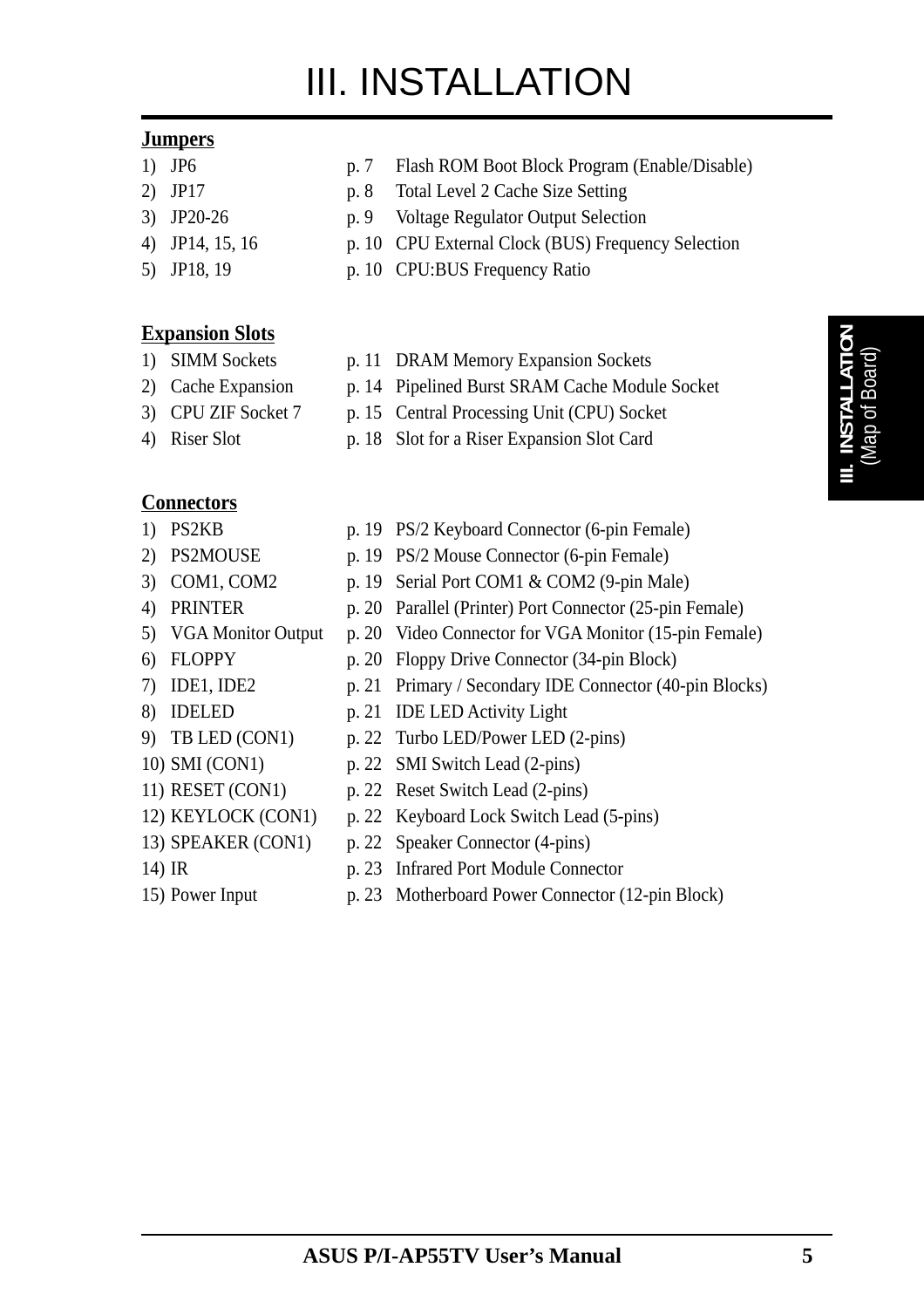## Installation Steps

Before using your computer, you must follow the six steps as follows:

- **1. Set Jumpers on the Motherboard**
- **2. Install DRAM Modules**
- **3. Install the CPU**
- **4. Install Expansion Cards**
- **5. Connect Cables, Wires, and Power Supply**
- **6. Setup the BIOS Software**

## 1. Jumpers

Several hardware settings are made through the use of jumper caps to connect jumper pins (JP) on the motherboard. See "Map of the Motherboard" on page 4 for locations of jumpers. The jumper settings will be described numerically such as [----], [1-2], [2-3] for no connection, connect pins  $1&2$ , and connect pins  $2&3$  respectively. Pin 1 for our motherboards is always on top  $\int_{0}^{\frac{p_{0}+1}{n}}$  or on the left  $\frac{p_{0}+1}{n}$  when holding the motherboard with the keyboard connector away from yourself. A "1" is written besides pin 1 on jumpers with three pins. The jumpers will also be shown graphically such as  $\bullet \bullet \bullet$  to connect pins  $1& 2$  and  $\bullet \bullet \bullet$  to connect pins  $2& 3$ . Jumpers with two pins will be shown as  $\blacksquare$  for short (On) and  $\blacksquare$  for open (Off). For manufacturing simplicity, the jumpers may be sharing pins from other groups. Use the diagrams in this manual instead of following the pin layout on the board. Settings with two jumper numbers require that both jumpers be moved together. To connect the pins, simply place a plastic jumper cap over the two pins as diagramed.

**WARNING:** Computer motheboards and components contain very delicate Integrated Circuit (IC) chips. To protect the motherboard and other components against damage from static electricity, you should follow some precautions whenever you work on your computer.

- 1. Unplug your computer when working on the inside.
- 2. Hold components by the edges and try not to touch the IC chips, leads, or circuitry.
- 3. Use a grounded wrist strap before handling computer components.
- 4. Place components on a grounded antistatic pad or on the bag that came with the component whenever the components are separated from the system.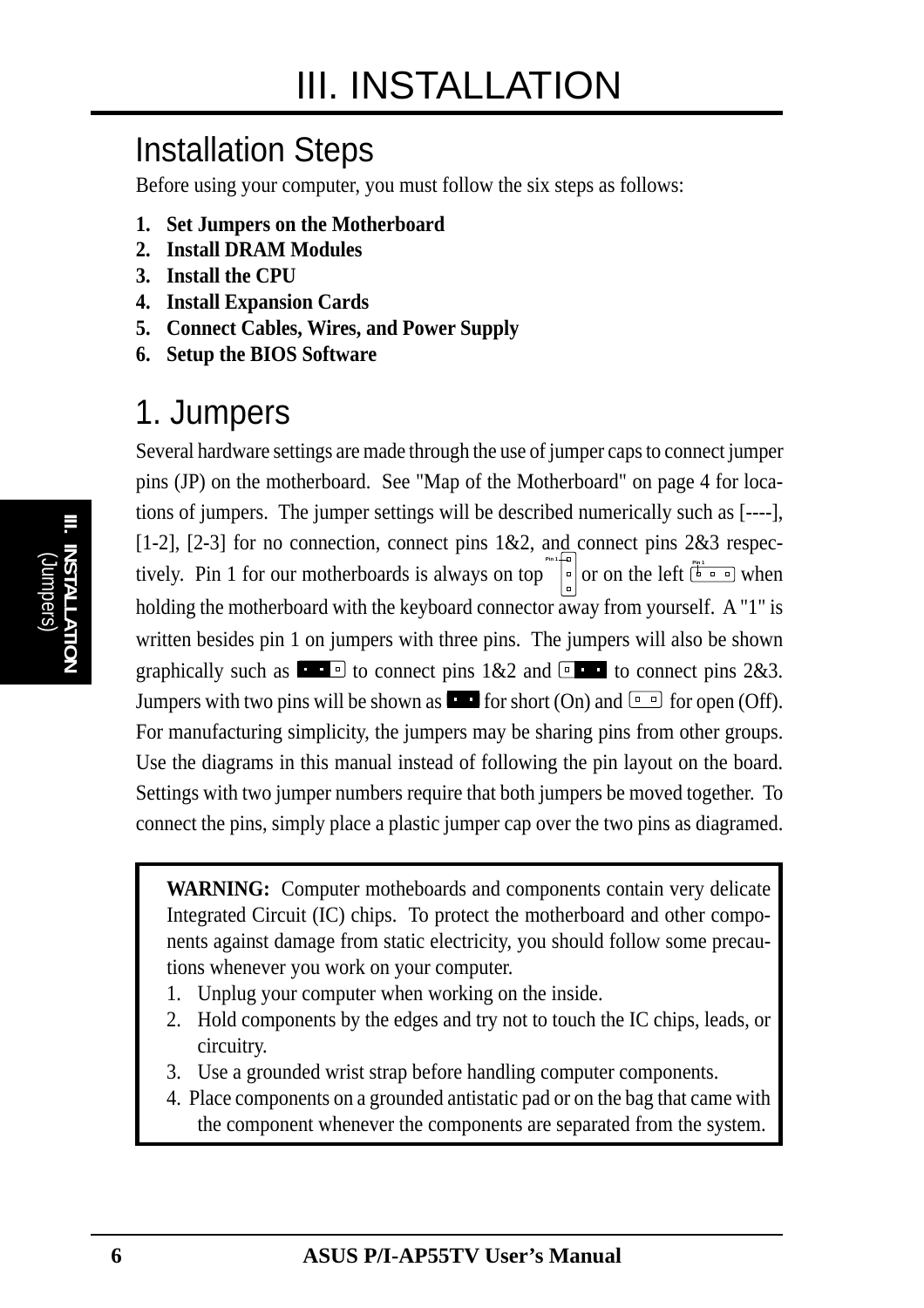### Jumper Settings

#### **1. Flash ROM Boot Block Programming (JP6)**

This sets the operation mode of the boot block area of the BIOS Flash ROM to allow programming in the *Enabled* position.

### **Programming JP6**

| Disabled | $[1-2]$ (Default) |
|----------|-------------------|
| Enabled  | $[2-3]$           |





Disabled / Protected (Default)

 $1\sqrt{q}$ 2 × 3

Enabled

Boot Block Programming (Disable / Enable)

**III. INSTALLATION** (Jumpers)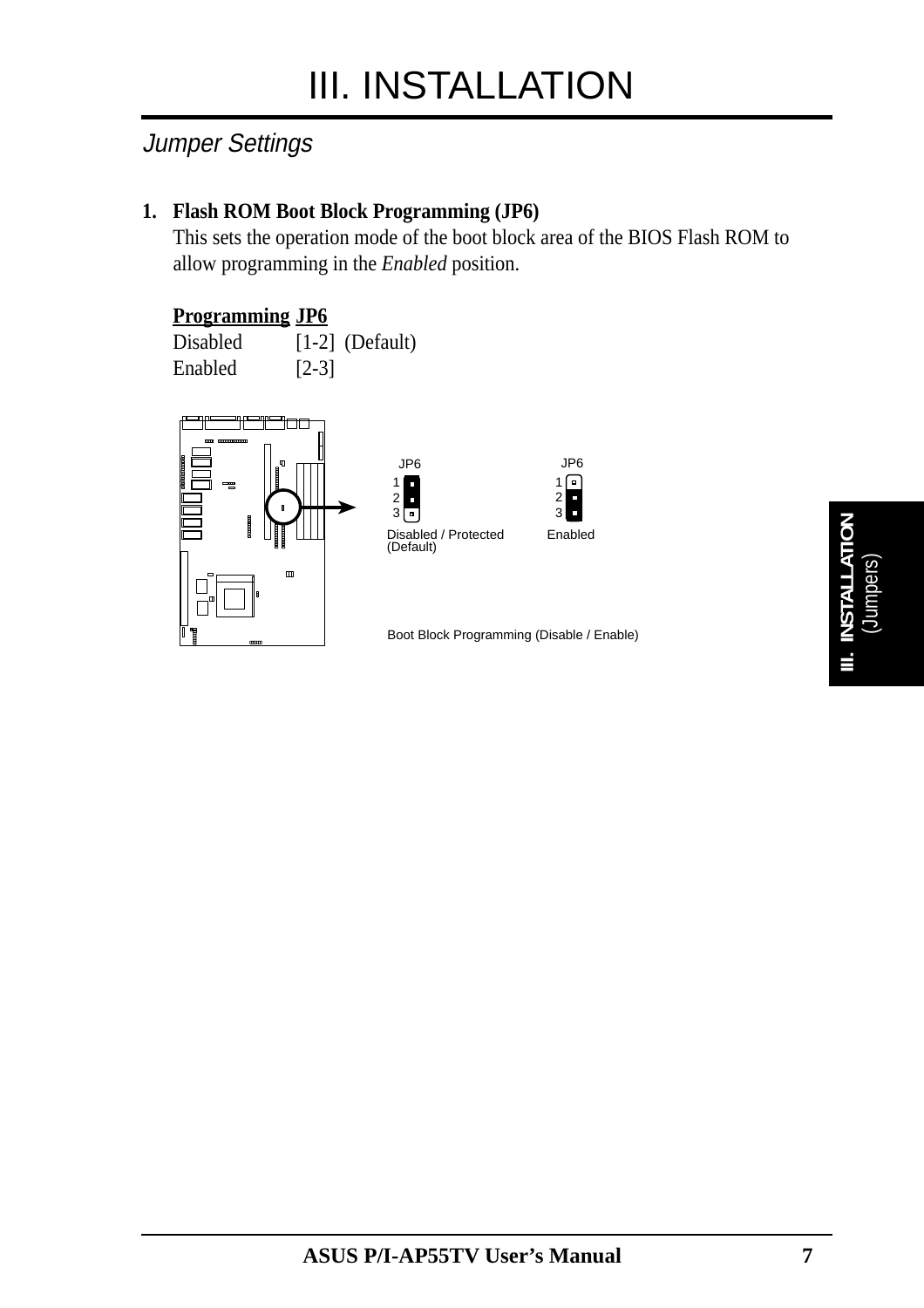### **2. Total Level 2 Cache Size Setting (JP17)**

This jumper sets the total amount of L2 cache that is present. If you have two cache chips onboard (see "Map of Motherboard" for locations), then you have 256KB. A cache module can be used to upgrade the 256KB version to 512KB. If there is no onboard cache, you may install a cache module of either 256KB or 512KB. **IMPORTANT: See page 14 "SRAM Cache" for installation procedures.** Regardless of your cache combination, set the following jumpers according to the **total** amount of L2 cache that is present onboard and installed as a module.



(Jumpers) **III. INSTALLATION**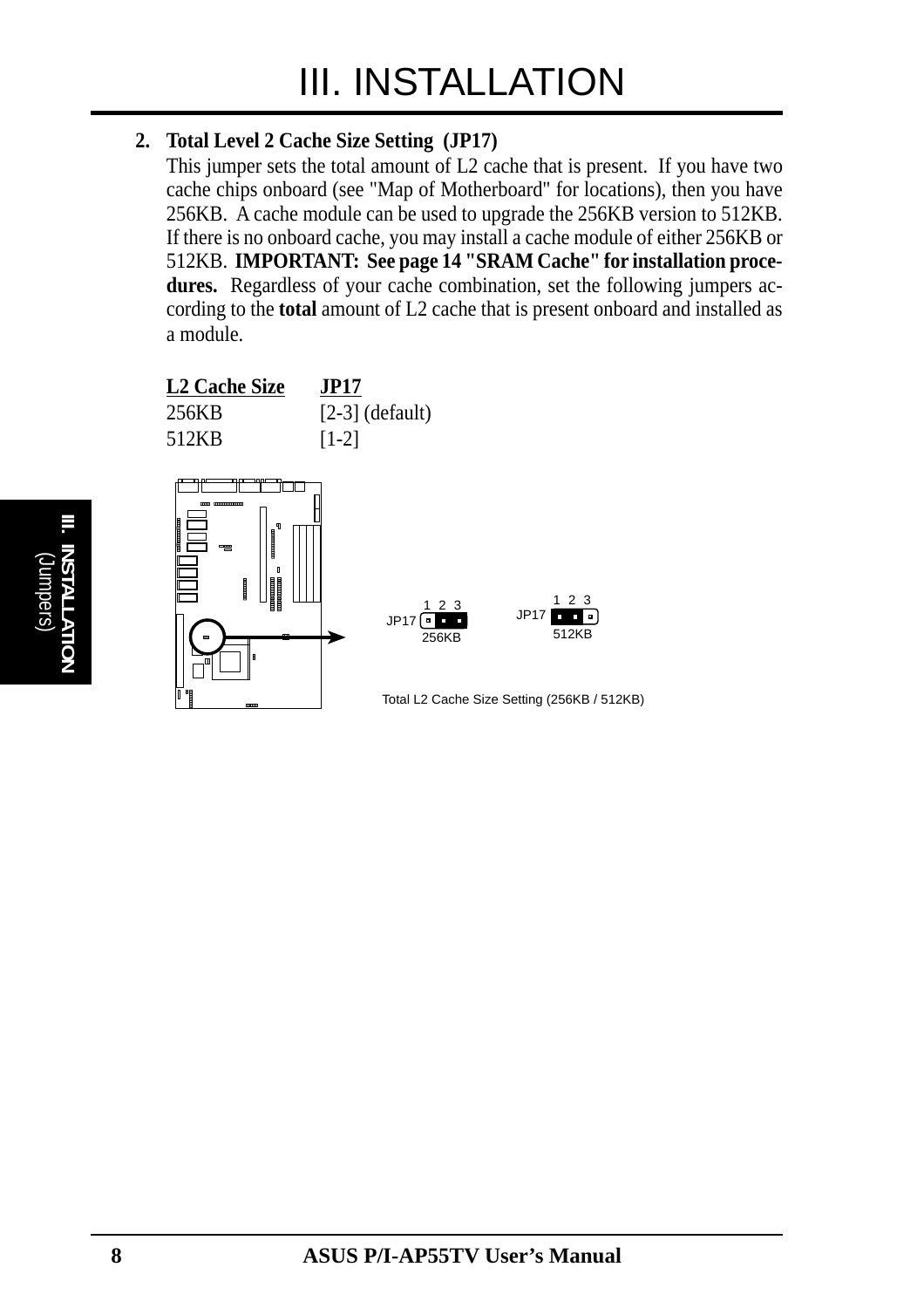### **3. Voltage Regulator Output Selection (JP20-JP26)**

These jumpers set the voltage supplied to the CPU. Determine whether your CPU has a single power plane or dual power planes and then the voltage that it uses. Current Intel CPU's marked "Pentium" has only a single power plane and uses the standard 3.38 volts (STD) or 3.5 volts (VRE). When a single power plane CPU is installed, the dual power plane selections will be automatically disabled. When a dual power plane CPU is installed, the single power plane selections will be automatically disabled. You may have one jumper on the **Single Power Plane** and another on the **Dual Power Planes** at the same time.

| <b>Single Power Plane</b>  | <b>Type</b> | <b>Voltage</b> | <b>Dual Power Planes</b>                     | <b>Voltage</b> |
|----------------------------|-------------|----------------|----------------------------------------------|----------------|
| JP20 [short] (Default) STD |             | 3.38V          | JP22 [short] (Default) 2.8V                  |                |
| $JP21$ [short]             | <b>VRE</b>  | 3.5V           | JP23 [short]                                 | 2.7V           |
|                            |             |                | JP24 [short]<br>JP25 [short]<br>JP26 [short] | 2.9V           |
|                            |             |                |                                              | 2.5V           |
|                            |             |                |                                              | Res.           |





Voltage Regulator Output Selection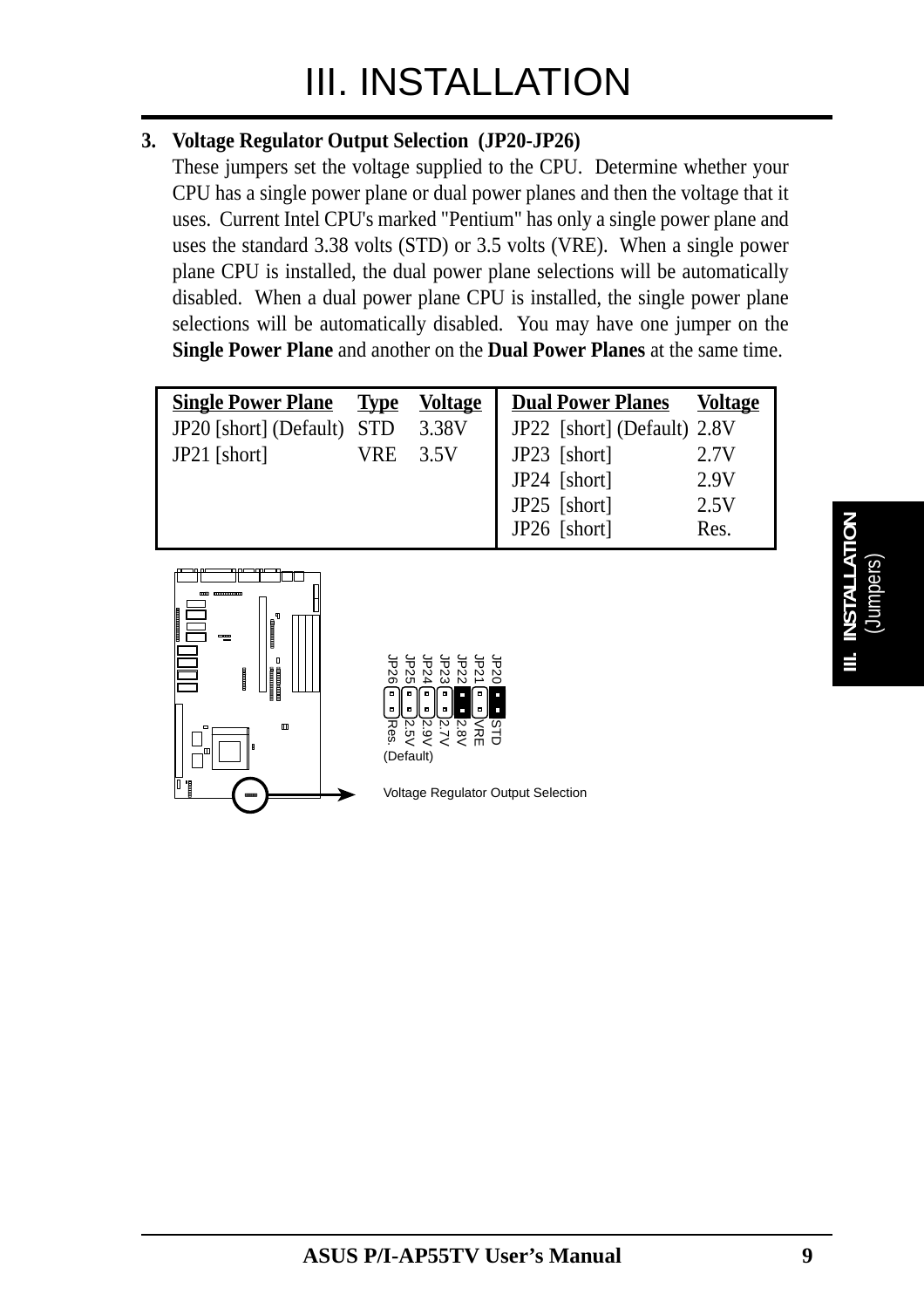### **6. CPU External (BUS) Frequency Selection (JP14, JP15, JP16)**

These jumpers tell the clock generator what frequency to send to the CPU. These allow the selection of the CPU's *External* frequency (or *BUS Clock*). The BUS Clock times the BUS Ratio equals the CPU's *Internal* frequency (the advertised CPU speed).

### **7. CPU to BUS Frequency Ratio (JP18, JP19)**

These jumpers set the frequency ratio between the *Internal* frequency of the CPU and the *External* frequency (called the *BUS Clock*) within the CPU. These must be set together with the above jumpers *CPU External (BUS) Frequency Selection.*



#### *Set the jumpers by the Internal speed of the Intel, AMD, or Cyrix CPU as follows:*

|                  |        |              |                  |             | (BUS Freq.) |             |             | (Freq. Ratio) |
|------------------|--------|--------------|------------------|-------------|-------------|-------------|-------------|---------------|
| <b>CPU Model</b> | Freq.  | <b>Ratio</b> | <b>BUS Freq.</b> | <b>JP16</b> | <b>JP15</b> | <b>JP14</b> | <b>JP19</b> | <b>JP18</b>   |
| Intel Pentium    | 200MHz | 3.0x         | 66MHz            | $[2-3]$     | $[2-3]$     | $[1-2]$     | $[1-2]$     | $[2-3]$       |
| Intel Pentium    | 180MHz | 3.0x         | 60MHz            | $[1-2]$     | $[2-3]$     | $[2-3]$     | $[1-2]$     | $[2-3]$       |
| Intel Pentium    | 166MHz | 2.5x         | 66MHz            | $[2-3]$     | $[2-3]$     | $[1-2]$     | $[2-3]$     | $[2-3]$       |
| Intel Pentium    | 150MHz | 2.5x         | 60MHz            | $[1-2]$     | $[2-3]$     | $[2-3]$     | $[2-3]$     | $[2-3]$       |
| Intel Pentium    | 133MHz | 2.0x         | 66MHz            | $[2-3]$     | $[2-3]$     | $[1-2]$     | $[2-3]$     | $[1-2]$       |
| Intel Pentium    | 120MHz | 2.0x         | 60MHz            | $[1-2]$     | $[2-3]$     | $12 - 31$   | $[2-3]$     | $[1-2]$       |
| Intel Pentium    | 100MHz | 1.5x         | 66MHz            | $[2-3]$     | $[2-3]$     | $[1-2]$     | $[1-2]$     | $[1-2]$       |
| Intel Pentium    | 90MHz  | 1.5x         | 60MHz            | $[1-2]$     | $[2-3]$     | $[2-3]$     | $[1-2]$     | $[1-2]$       |
| Intel Pentium    | 75MHz  | 1.5x         | 50MHz            | $[2-3]$     | $[2-3]$     | $[2-3]$     | $[1-2]$     | $[1-2]$       |
| AMD              | 100MHz | 1.5x         | 66MHz            | $[2-3]$     | $[2-3]$     | $[1-2]$     | $[1-2]$     | $[1-2]$       |
| AMD              | 90MHz  | 1.5x         | 60MHz            | $[1-2]$     | $[2-3]$     | $[2-3]$     | $[1-2]$     | $[1-2]$       |
| AMD              | 75MHz  | 1.5x         | 50MHz            | $[2-3]$     | $[2-3]$     | $[2-3]$     | $[1-2]$     | $[1-2]$       |
| $^*$ Cyrix 166+  | 133MHz | 2.0x         | 66MHz            | $[2-3]$     | $[2-3]$     | $[1-2]$     | $[1-2]$     | $[1-2]$       |

**\*NOTE:** Only Cyrix Revision 2.7 or later is supported on this motherboard. See next page for revision identification. Bootup screen will show **6x86-P166+ -S CPU at 133MHz** with the Cyrix 166+ installed on this motherboard.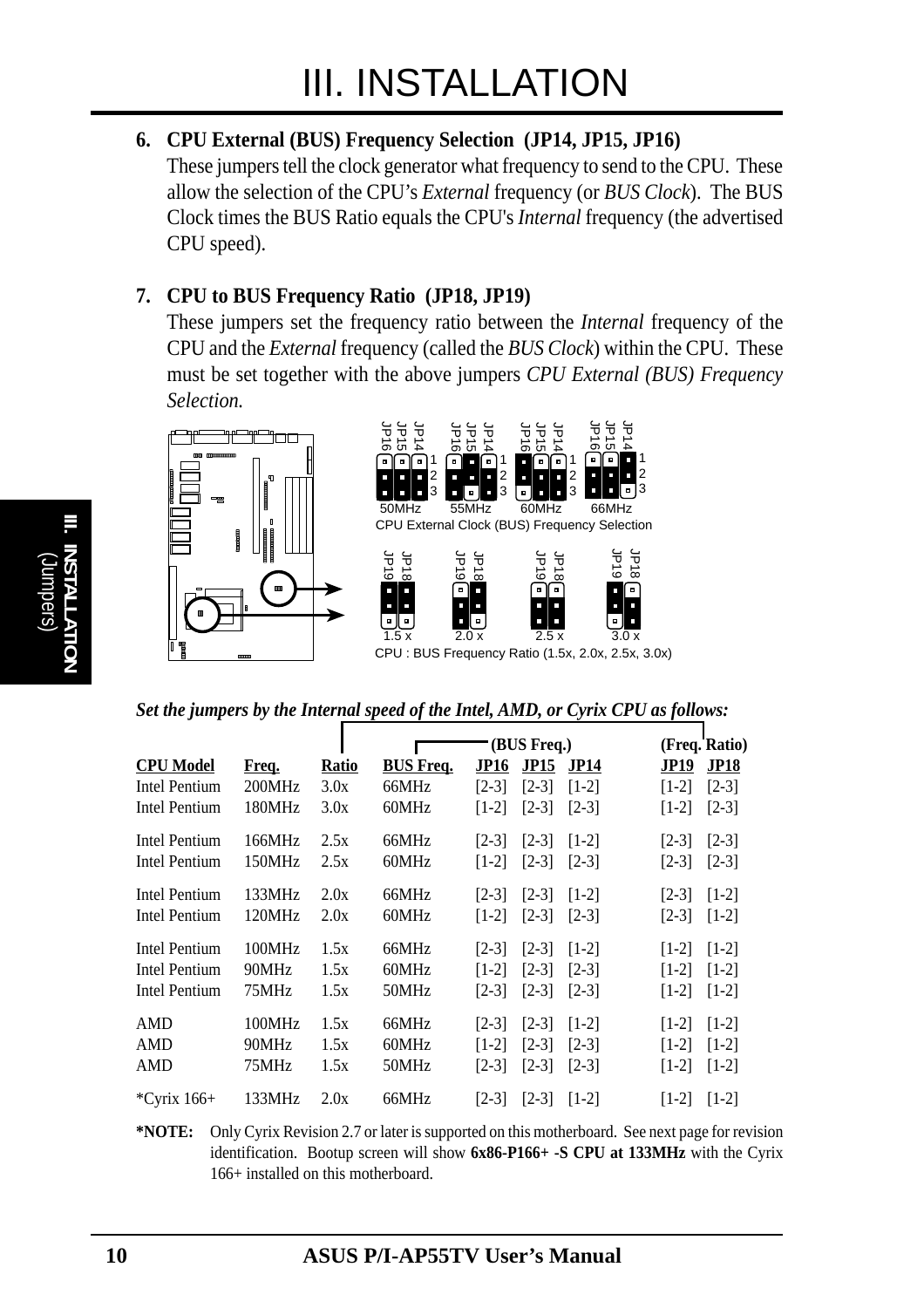Cyrix CPU Identification (for compatible Cyrix CPU's)

The Cyrix CPU that is supported on this motherboard is labeled Cyrix 6x86 P166+ but must be Revision 2.7 and later. Look on the underside of the CPU for the serial number. The number should read G8DC6620A or larger.



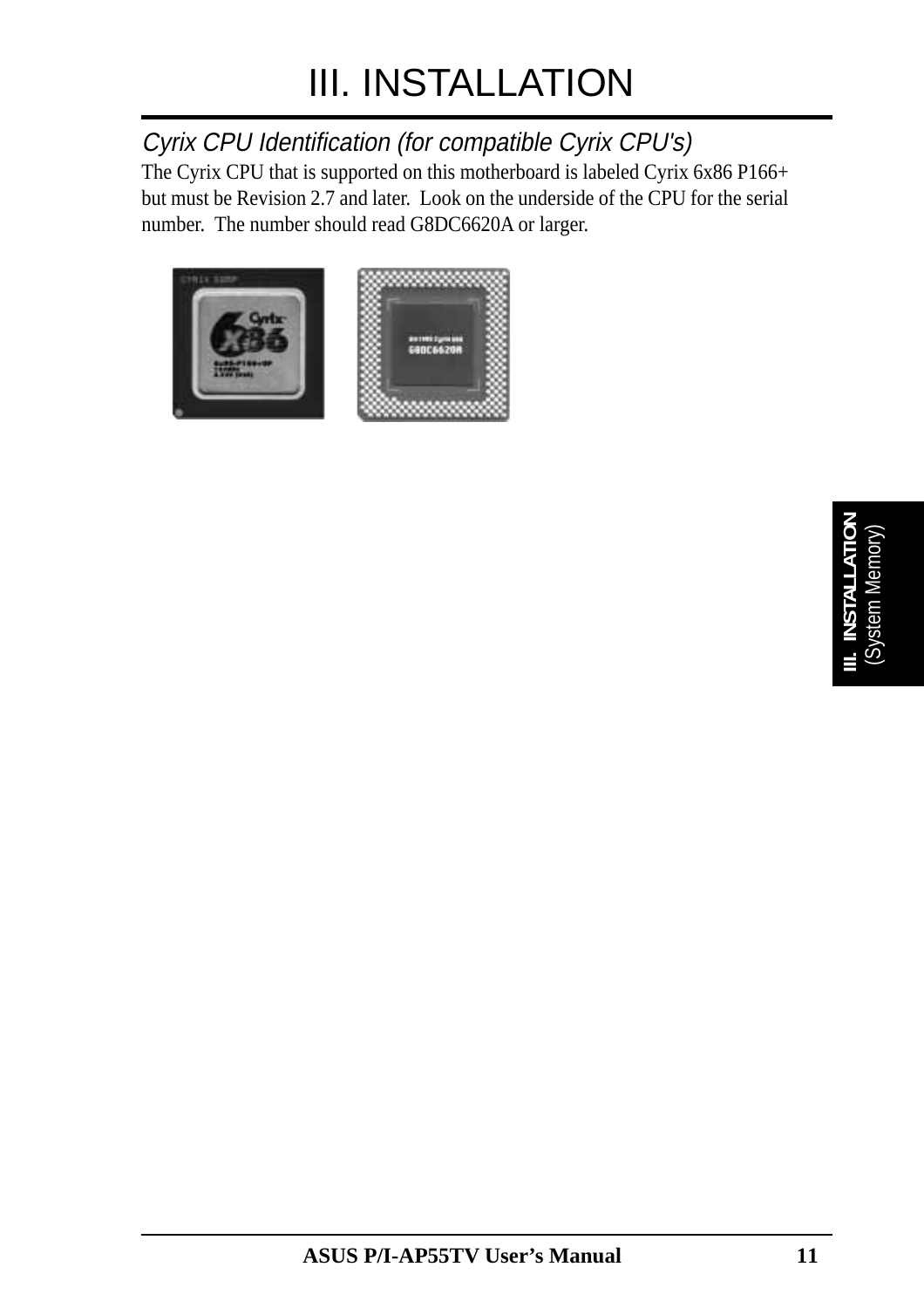# 2. System Memory (DRAM & SRAM)

This motherboard supports four 72-pin SIMMs (Single Inline Memory Modules) of 4MB, 8MB, 16MB, or 32MB to form a memory size between 8MB to 128MB. The DRAM can be either 60ns or 70ns Fast Page Mode (FPM) (Asymmetric or Symmetric) or Enhanced Data Output (EDO). SIMMs must be installed in pairs so that each bank contains two of the same size memory modules. Maximum memory size of SIMM's must be 128MB or less.

#### **IMPORTANT: Memory speed setup is required in BIOS Chipset Setup "Auto Configuration."**

| <b>Bank</b>                                | <b>Memory Module</b>                           |       | <b>Total Memory</b> |
|--------------------------------------------|------------------------------------------------|-------|---------------------|
| <b>Bank 0</b><br><b>SIMM Slots 1&amp;2</b> | 4MB, 8MB, 16MB, 32MB<br>72-pin FPM or EDO SIMM | $x^2$ |                     |
| <b>Bank 1</b><br><b>SIMM Slots 3&amp;4</b> | 4MB, 8MB, 16MB, 32MB<br>72-pin FPM or EDO SIMM | $x^2$ |                     |
|                                            | <b>Total System Memory (Max 128MB)</b>         | $=$   |                     |

*Install memory in any or all of the banks in any combination as follows:*

**IMPORTANT: Do not use memory modules with more than 24 chips per module. Modules with more than 24 chips exceed the design specifications of the memory subsystem and will be unstable.**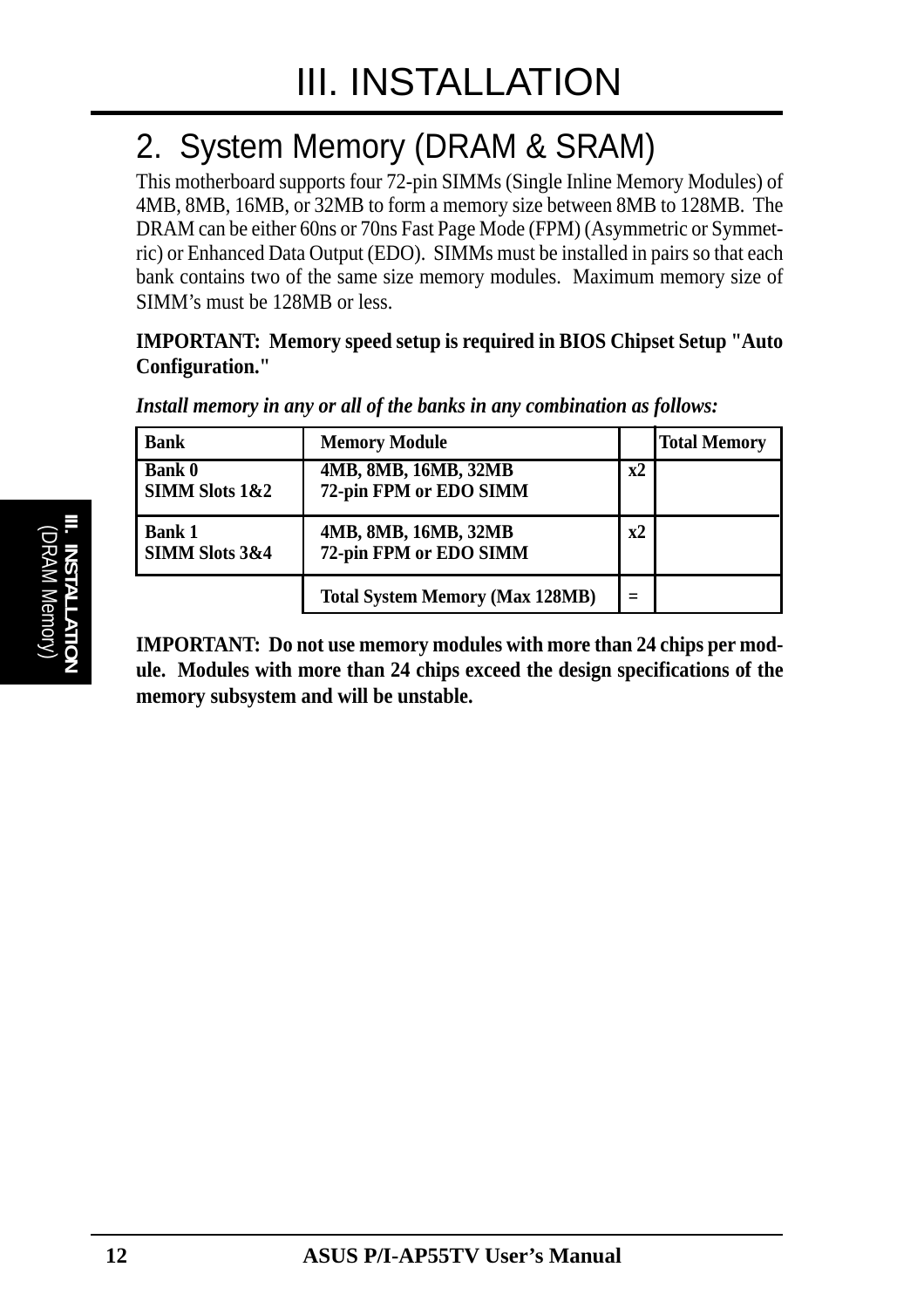### DRAM Memory Installation Procedures:

1. The SIMM memory modules will only fit in one orientation as shown because of a "Plastic Safety Tab" on one end of the SIMM slots which requires the "Notched End" of the SIMM memory modules.



- 2. Press the memory module firmly into place starting from a 45 degree angle making sure that all the contacts are aligned with the socket.
- 3. With your finger tips, rock the memory module into a vertical position so that it clicks into place.



- 4. The plastic guides should go through the two "Mounting Holes" on the sides and the "Metal Clips" should snap on the other side.
- 5. To release the memory module, squeeze both "Metal Clips" outwards and rock the module out of the "Metal Clips".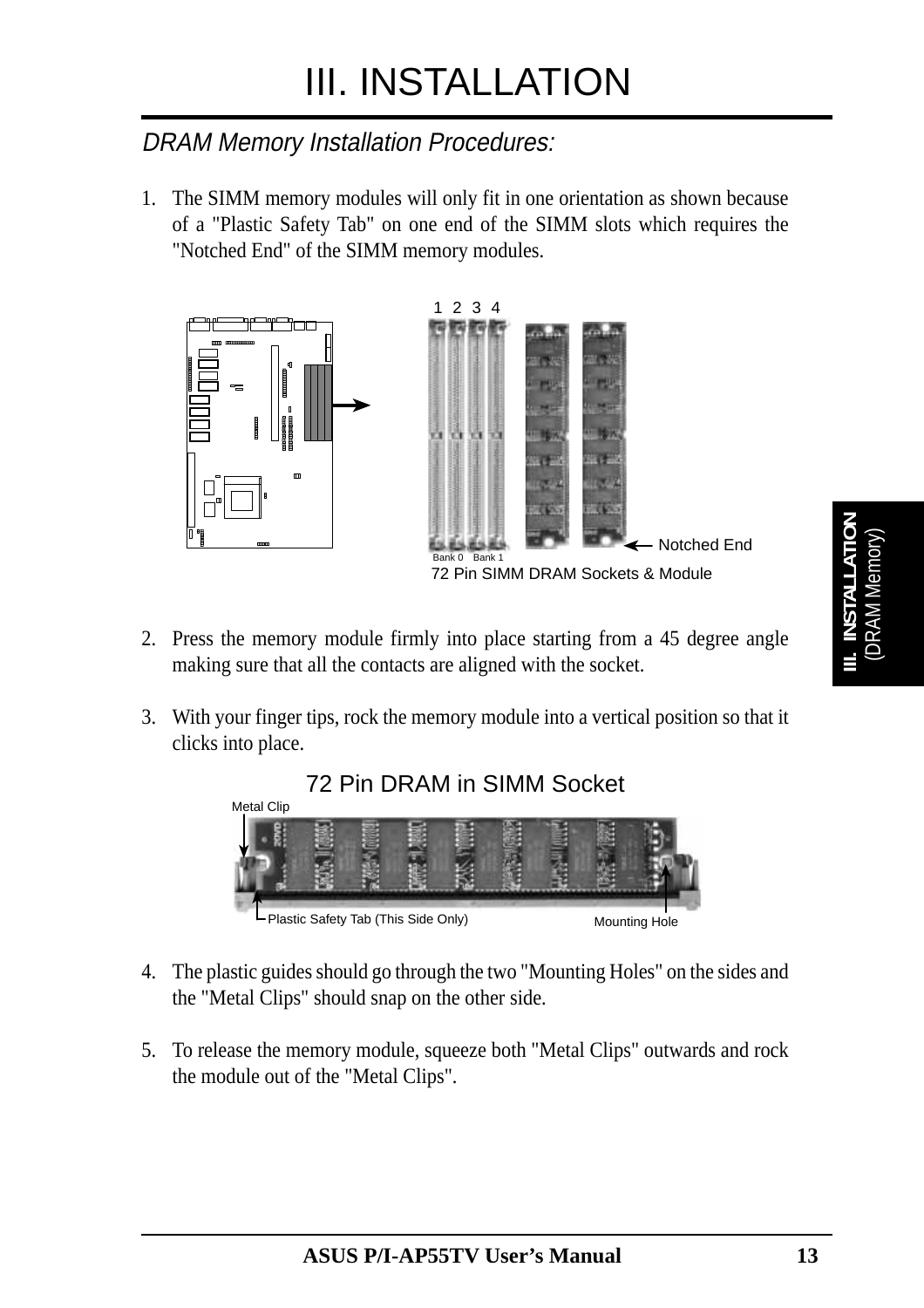## Static RAM (SRAM) for Level 2 (External) Cache

The motherboard you purchase may have either 0KB, 256KB, or 512KB onboard. If you have both onboard cache chips (see "Map of Motherboard" for locations) and a Cache Expansion Slot, then you have 256KB. If you only have onboard cache chips, then you have 512KB. An "ASUS" or "COAST" cache module can be used to upgrade the 256KB version to 512KB. If there is no onboard cache, you may install a cache module of either 256KB or 512KB.

**IMPORTANT: You must set "Total Level 2 Cache Size Setting" jumper on when changes are made to your cache size.**



Pipelined Burst Cache Module

Insert the module as shown. Because the number of pins are different on either side of the break, the module will only fit in the orientation as shown.

### Compatible Cache Modules for this Motherboard

| <b>SIMM Cache Module</b> | 256KB to 512KB | 0KB to 256/512KB |
|--------------------------|----------------|------------------|
| ASUS CM1 Rev 1.0         |                |                  |
| ASUS CM1 Rev 1.3         |                |                  |
| ASUS CM4 Rev 1.5         |                |                  |
| ASUS CM1 Rev 1.6         | <b>Yes</b>     |                  |
| ASUS CM1 Rev $3.0*$      | <b>Yes</b>     | <b>Yes</b>       |
| COAST <sub>1.1</sub>     |                |                  |
| COAST <sub>1.2</sub>     |                |                  |
| COAST <sub>1.3</sub>     |                |                  |
| COAST <sub>2.0</sub>     | <b>Yes</b>     | Yes              |
| COAST <sub>2.1</sub>     | <b>Yes</b>     | Yes              |
| COAST <sub>3.0</sub>     | <b>Yes</b>     | Yes              |
| COAST <sub>3.1</sub>     | <b>Yes</b>     | <b>Yes</b>       |

**\* NOTE:** ASUS CM1 Rev 3.0 has two TAG SRAM's to comply with COAST 3.0 specifications. This extra TAG SRAM will not conflict with the onboard TAG SRAM.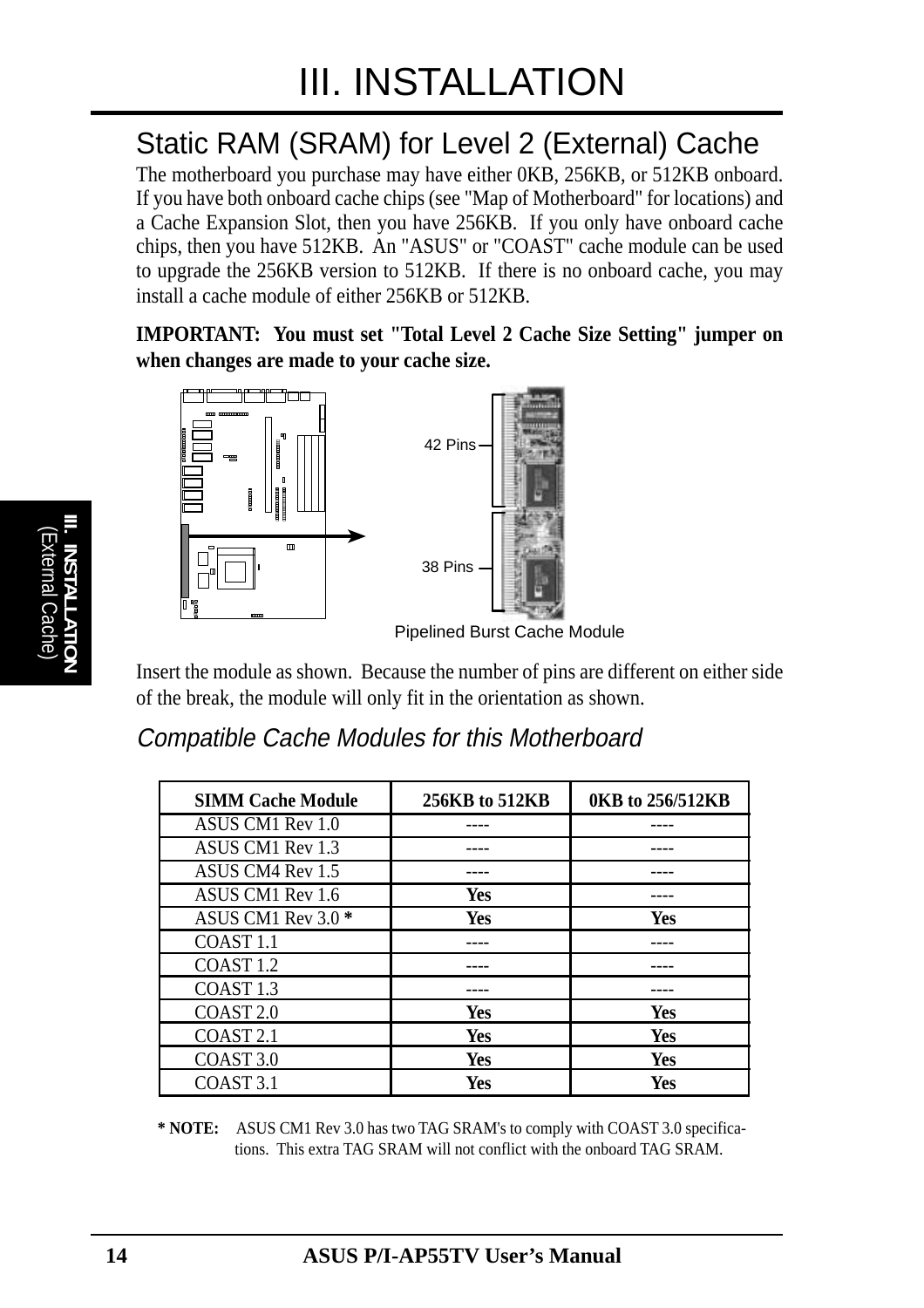# 3. Central Processing Unit (CPU)

The motherboard provides a 321-pin ZIF Socket 7 that is backwards compatible with ZIF Socket 5 processors. The CPU that came with the motherboard should have a fan attached to it to prevent overheating. If this is not the case then purchase a fan before you turn on your system. Apply thermal jelly to the CPU top and then install the fan onto the CPU. Orientate the fan so that the heat sink fins allow air flow to go across the onboard heat sink(s) instead of the expansion slots.

**WARNING:** Without a fan, the CPU and motherboard heatsink(s) can overheat and cause damage to both the CPU and the motherboard.

To install a CPU, first turn off your system and remove its cover. Locate the ZIF socket and open it by first pulling the lever sideways away from the socket then upwards to a 90-degree right angle. Insert the CPU with the correct orientation as shown. Use the notched corner of the CPU with the white dot as your guide. The white dot should point towards the end the of the lever. Notice that there is a blank area where one hole is missing from that corner of the square array of pin holes and a "1" printed on the motherboard next to that corner. Because the CPU has a corner pin for three of the four corners, the CPU will only fit in the one orientation as shown. The picture is for reference only; you should have a CPU fan that will cover the face of the CPU. With the added weight of the CPU fan, no force is required to insert the CPU. Once completely inserted, hold down on the fan and close the socket's lever.

**IMPORTANT: You must set jumpers for "CPU to BUS Frequency Ratio" and jumpers for "BUS Frequency Selection" on page 10 depending on the CPU that you install.**



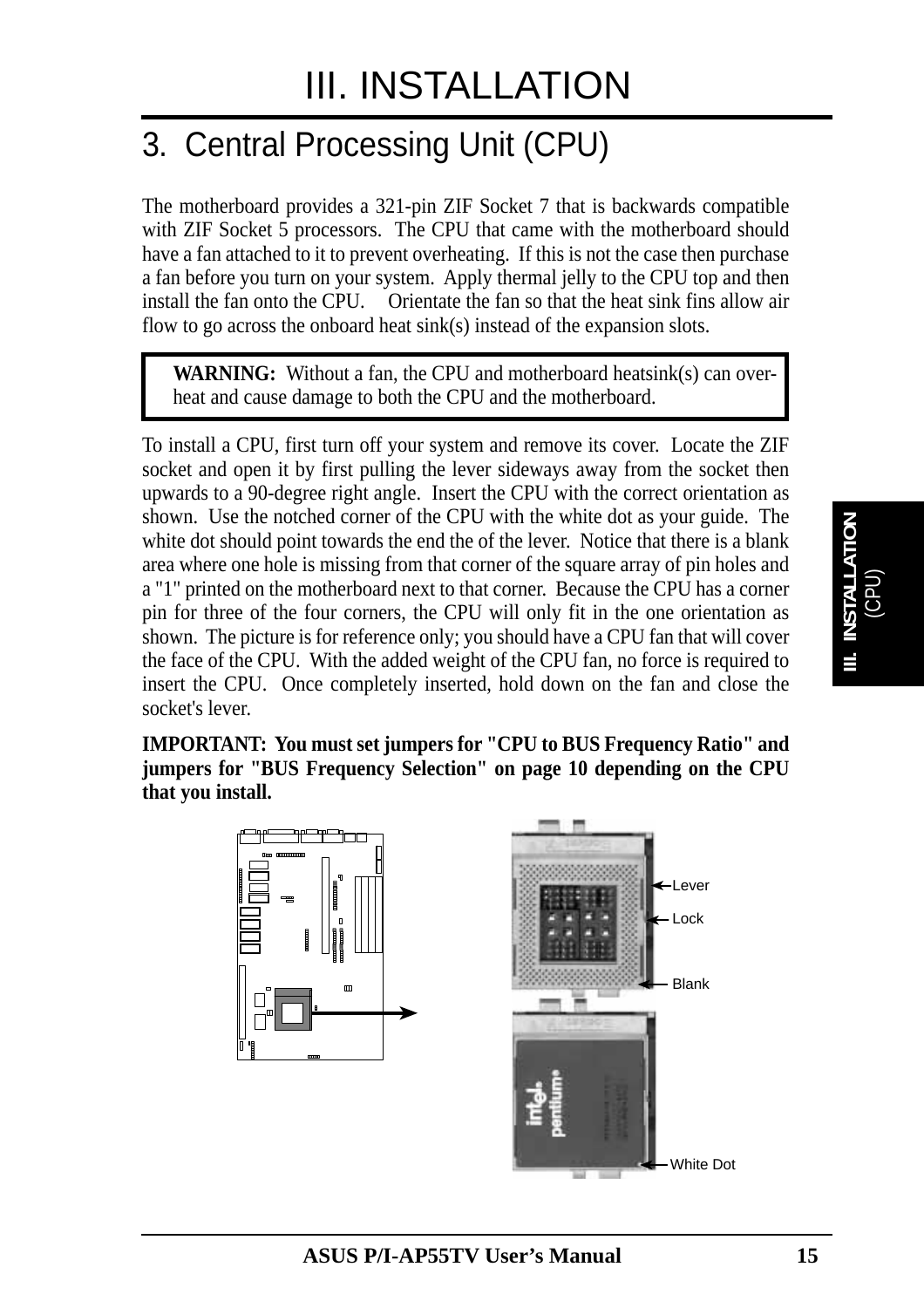# 4. Expansion Cards

**WARNING:** Make sure that you unplug your power supply when adding or removing expansion cards or other system components. Failure to do so may cause severe damage to both your motherboard and expansion cards.

**IMPORTANT:** This motherboard requires a Riser card in order to add expansion cards. Insert the Riser card provided by your retailer into the Riser slot with the notch over the safety tab. The Riser card cannot be inserted in the wrong orientation because of the safety tab. The following is an example only. Your riser card may look different. Check your system manual for specific settings that may be needed.



### Expansion Card Installation Procedure:

- 1. Read the documentation for your expansion card.
- 2. Set any necessary jumpers on your expansion card.
- 3. Remove your computer system's cover.
- 4. Remove the bracket on the slot you intend to use. Keep the bracket for possible future use.
- 5. Carefully align the card's connectors and press firmly.
- 6. Secure the card on the slot with the screw you removed in step 4.
- 7. Replace the computer system's cover.
- 8. Setup the BIOS if necessary (such as "IRQ xx Used By ISA: Yes" in PNP AND PCI SETUP)
- 9. Install the necessary software drivers for your expansion card.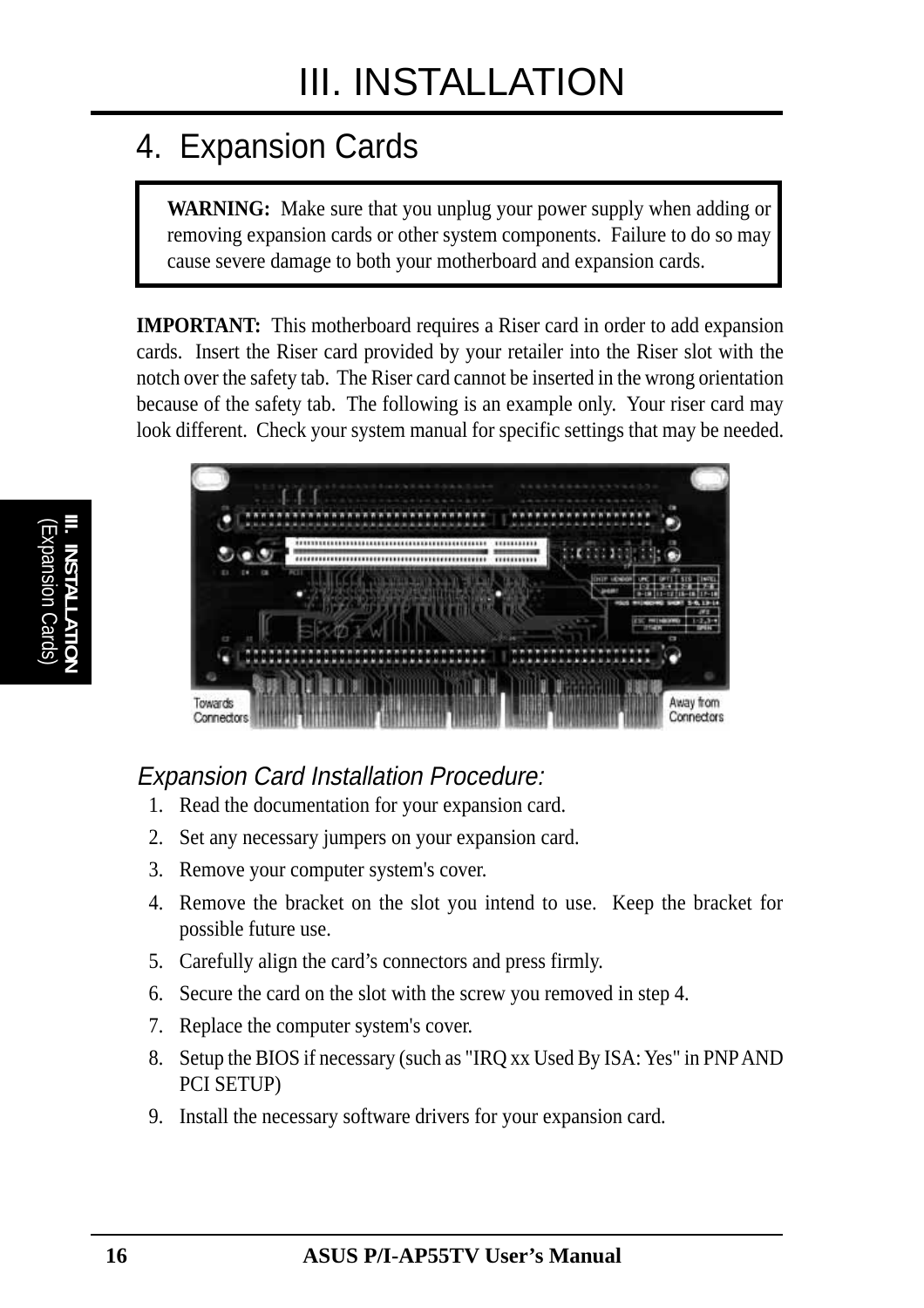# III. INSTALLATION

Both ISA and PCI expansion cards may need to use IRQs. System IRQs are available to cards installed in the ISA expansion bus first, and any remaining IRQs are then used by PCI cards. Currently, there are two types of ISA cards. The original ISA expansion card design, now referred to as "Legacy" ISA cards, requires that you configure the card's jumpers manually and then install it in any available slot on the ISA bus. You may use Microsoft's Diagnostic (MSD.EXE) utility included in the Windows directory to see a map of your used and free IRQs. For Windows 95 users, the "Control Panel" icon in "My Computer," contains a "System" icon which gives you a "Device Manager" tab. Double clicking on a specific device give you "Resources" tab which shows the Interrupt number and address. Make sure that no two devices use the same IRQs or your computer will experience problems when those two devices are in use at the same time.

To simplify this process this motherboard has complied with the Plug and Play (PNP) specification which was developed to allow automatic system configuration whenever a PNP-compliant card is added to the system. For PNP cards, IRQs are assigned automatically from those available.

If the system has both Legacy and PNP ISA cards installed, IRQs are assigned to PNP cards from those not used by Legacy cards. The PCI and PNP configuration of the BIOS setup utility can be used to indicate which IRQs are being used by Legacy cards. For older Legacy cards that does not work with the BIOS, you can contact your vendor for an ISA Configuration Utility.

An IRQ number is automatically assigned to PCI expansion cards after those used by Legacy and PNP ISA cards. In the PCI bus design, the BIOS automatically assigns an IRQ to a PCI slot that has a card in it that requires an IRQ. To install a PCI card, you need to set something called the INT (interrupt) assignment. Since all the PCI slots on this motherboard use an INTA #, be sure that the jumpers on your PCI cards are set to INT A.

### Assigning DMA Channels for ISA Cards

Some ISA cards, both Legacy and PNP may also need to use a DMA (Direct Memory Access) channel. DMA assignments for this motherboard are handled the same way as the IRQ assignment process described above. You can select a DMA channel in the PCI and PNP configuration section of the BIOS Setup utility.

**IMPORTANT: Choose "Yes" for those IRQ's and DMA's you wish to reserve for Legacy (Non-PnP) ISA expansion cards in "IRQ xx Used By ISA" and "DMA x Used By ISA" of the PNP and PCI Setup in the BIOS SOFTWARE section, otherwise conflicts may occur.**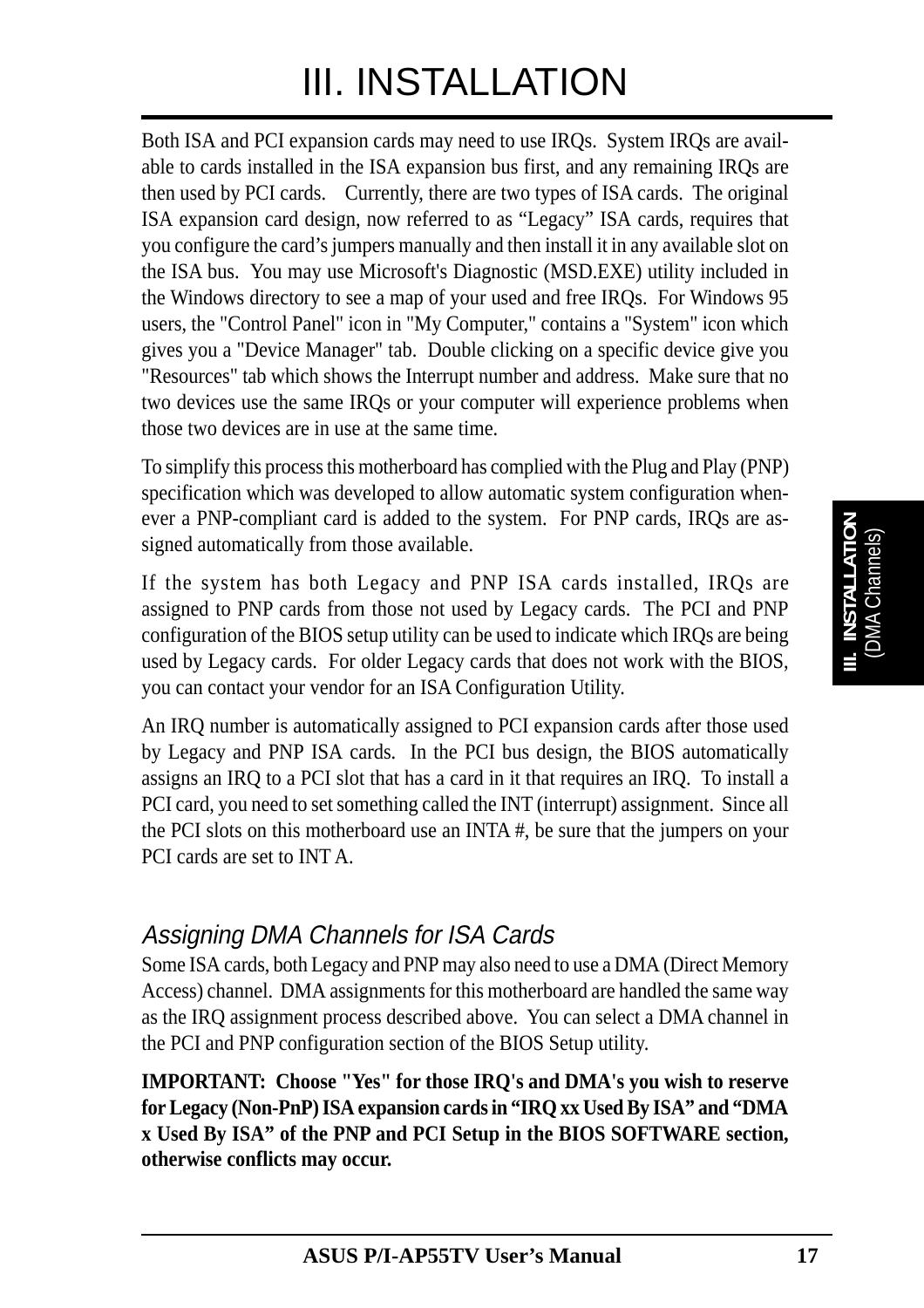(This page was intentionally left blank)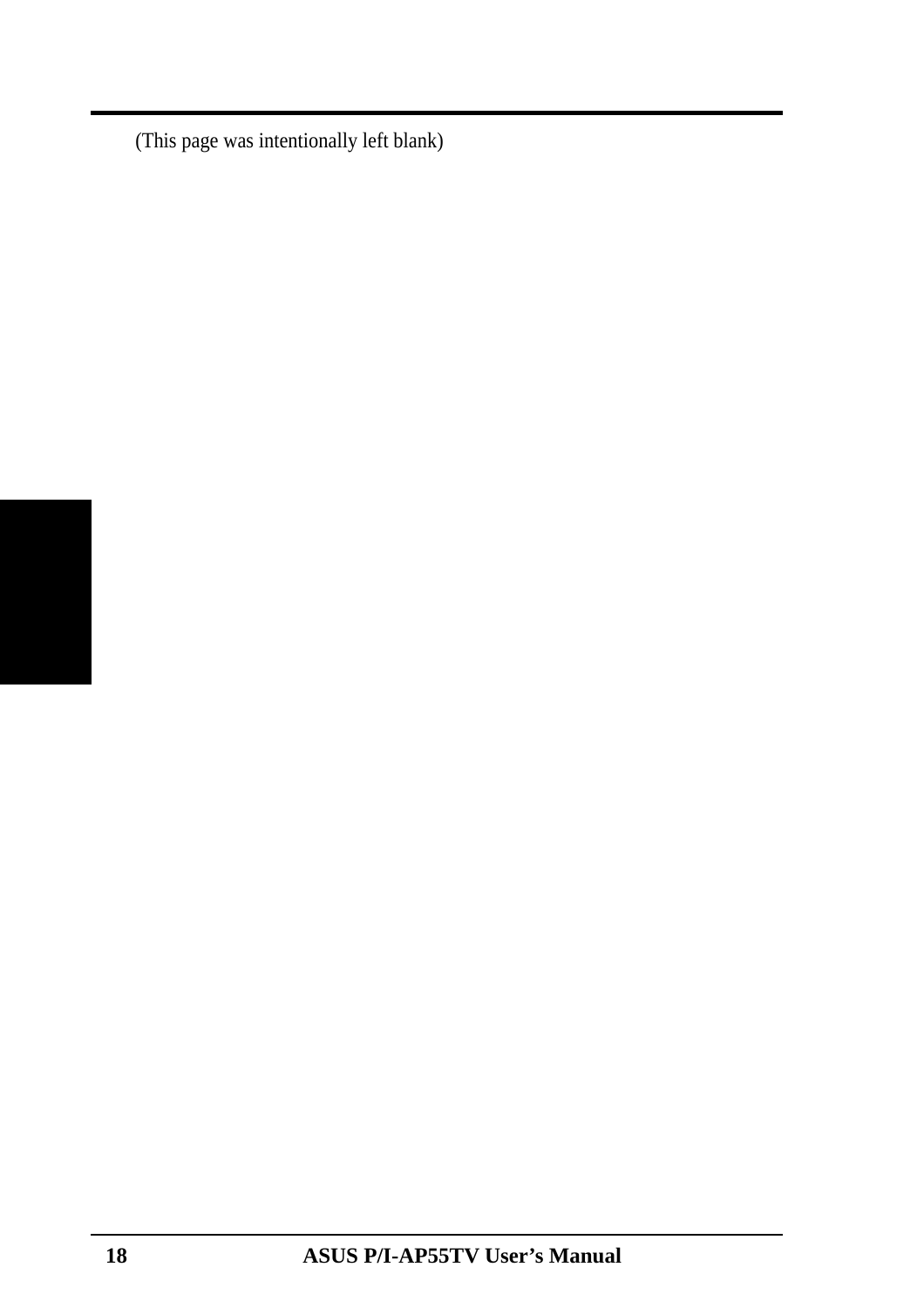## 5. External Connectors

**WARNING:** Some pins are used for connectors or power sources. These are clearly separated from jumpers in "Map of the Motherboard" on page 4. Placing jumper caps over these will cause damage to your motherboard.

**IMPORTANT: Ribbon cables should always be connected with the red stripe on the Pin 1 side of the connector. The four corners of the connectors are labeled on the motherboard. Pin 1 is the side closest to the power connector on hard drives and floppy drives. IDE ribbon cable must be less than 18in. (46cm),** with the second drive connector no more than 6in. (15cm) from the first con**nector.**

**1. PS/2 Keyboard Connector (6-pin Female)** This connection is for a standard keyboard using an PS/2 plug (mini DIN). **This connector will not allow standard AT size (large DIN) keyboard plugs. You may use a DIN to mini DIN adapter on standard AT keyboards.**



PS/2 Keyboard (6-pin Female)

### **2. PS/2 Mouse Connector (6-pin Female)**

The system will direct IRQ12 to the PS/2 mouse if one is detected. If not detected, expansion cards can use IRQ12. See "PS/2 Mouse Control" in BIOS Features Setup of the BIOS SOFTWARE.



PS/2 Mouse (6-pin Female)

### **3. Serial Port COM1 and COM2 Connectors (Two 9-pin Male)**

The two serial ports can be used for pointing devices or other serial devices. See "Onboard Serial Port" in Chipset Features Setup of the BIOS SOFTWARE.



Serial Ports (9-pin Male)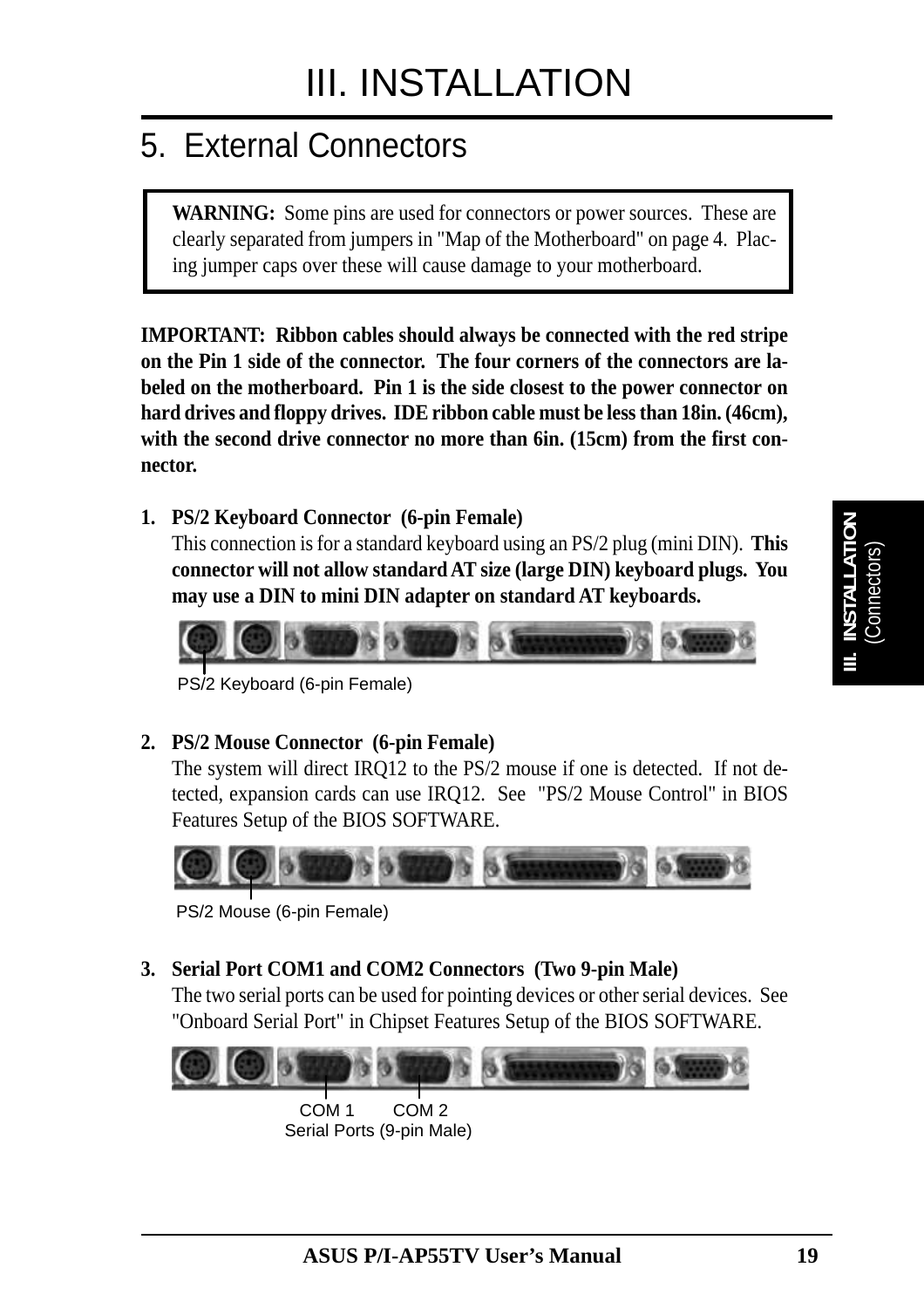#### **4. Parallel Printer Connector (25-pin Female)**

You can enable the parallel port and choose the IRQ through "Onboard Parallel Port" in Chipset Features Setup of the BIOS SOFTWARE. **NOTE**: Serial printers must be connected to the serial port.



Parallel (Printer) Port (25-pin Female)

### **5. VGA Monitor Output (15-pin Female)**

These is a built-in video chip on this motherboard so that a separate video card is not necessary. Connect your monitor cable to the onboard monitor output connector.



VGA Monitor Output (15-pin Female)

### **6. Floppy Drive Connector (34-pin block )**

This connector supports the provided floppy drive ribbon cable. After connecting the single end to the board, connect the two plugs on the other end to the floppy drives. **(Pin 5 is removed to prevent inserting in the wrong orientation when using ribbon cables with pin 5 plugged).**

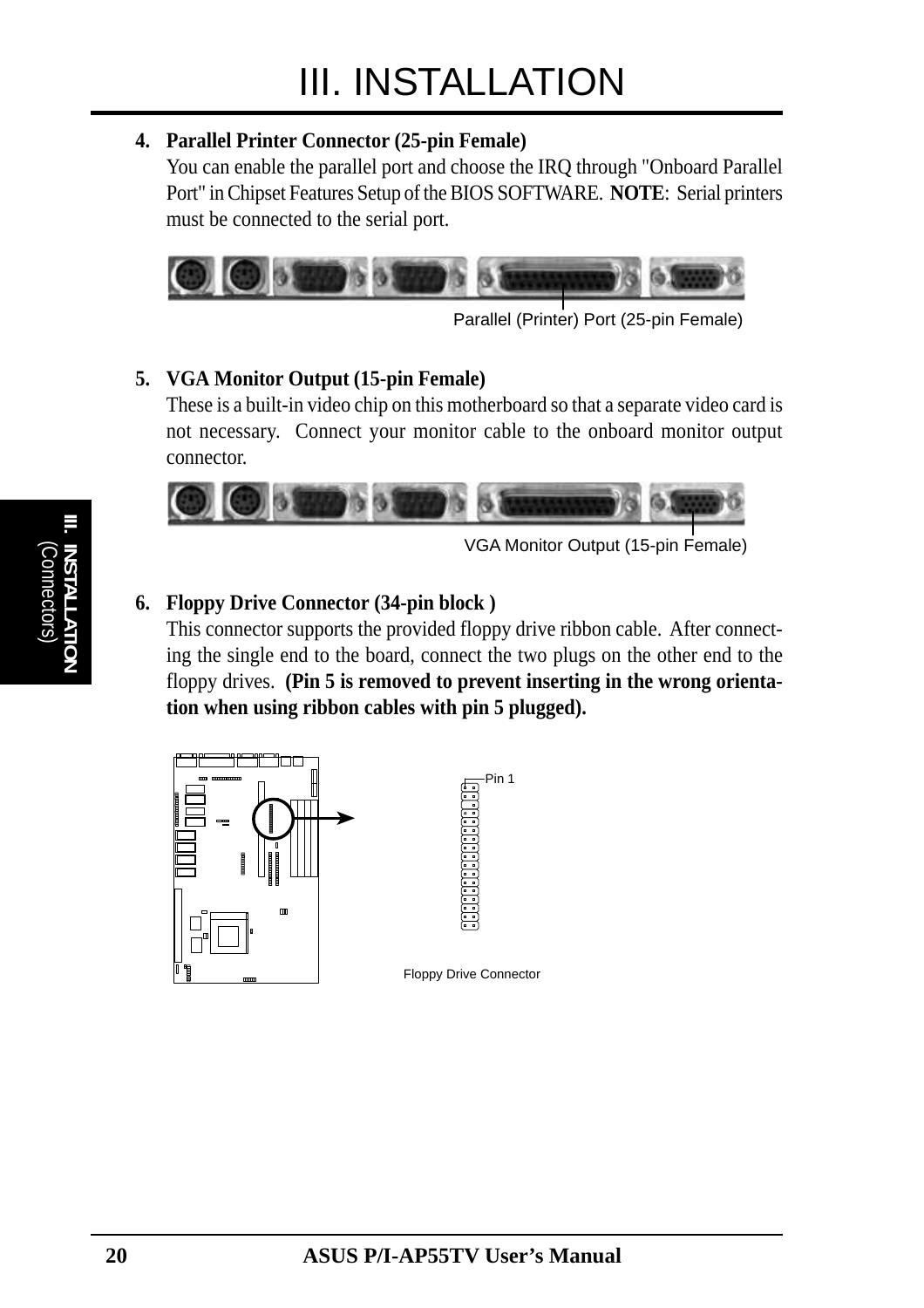### **7. Primary / Secondary IDE Connectors (Two 40-pin Block)**

These connectors support the provided IDE hard disk ribbon cable. After connecting the single end to the board, connect the two plugs at the other end to your hard disk(s). If you install two hard disks, you must configure the second drive to Slave mode by setting its jumper accordingly. Please refer to the documentation of your hard disk for the jumper settings. BIOS now supports SCSI device or IDE CD-ROM bootup (see "HDD Sequence SCSI/IDE First" & "Boot Sequence" in the BIOS Features Setup of the BIOS SOFTWARE) **(Pin 20 is removed to prevent inserting in the wrong orientation when using ribbon cables with pin 20 plugged).**

**TIP:** You may configure two hard disks to be both Masters using one ribbon cable on the primary IDE connector and another ribbon cable on the secondary IDE connector. You may install one operating system on an IDE drive and another on a SCSI drive and select the boot disk through BIOS Features Setup.



### **8. IDE Activity LED (IDE LED)**

This connector supplies power to the cabinet's IDE activity LED. Read and write activity by devices connected to the Primary or Secondary IDE connectors will cause the LED to light up.

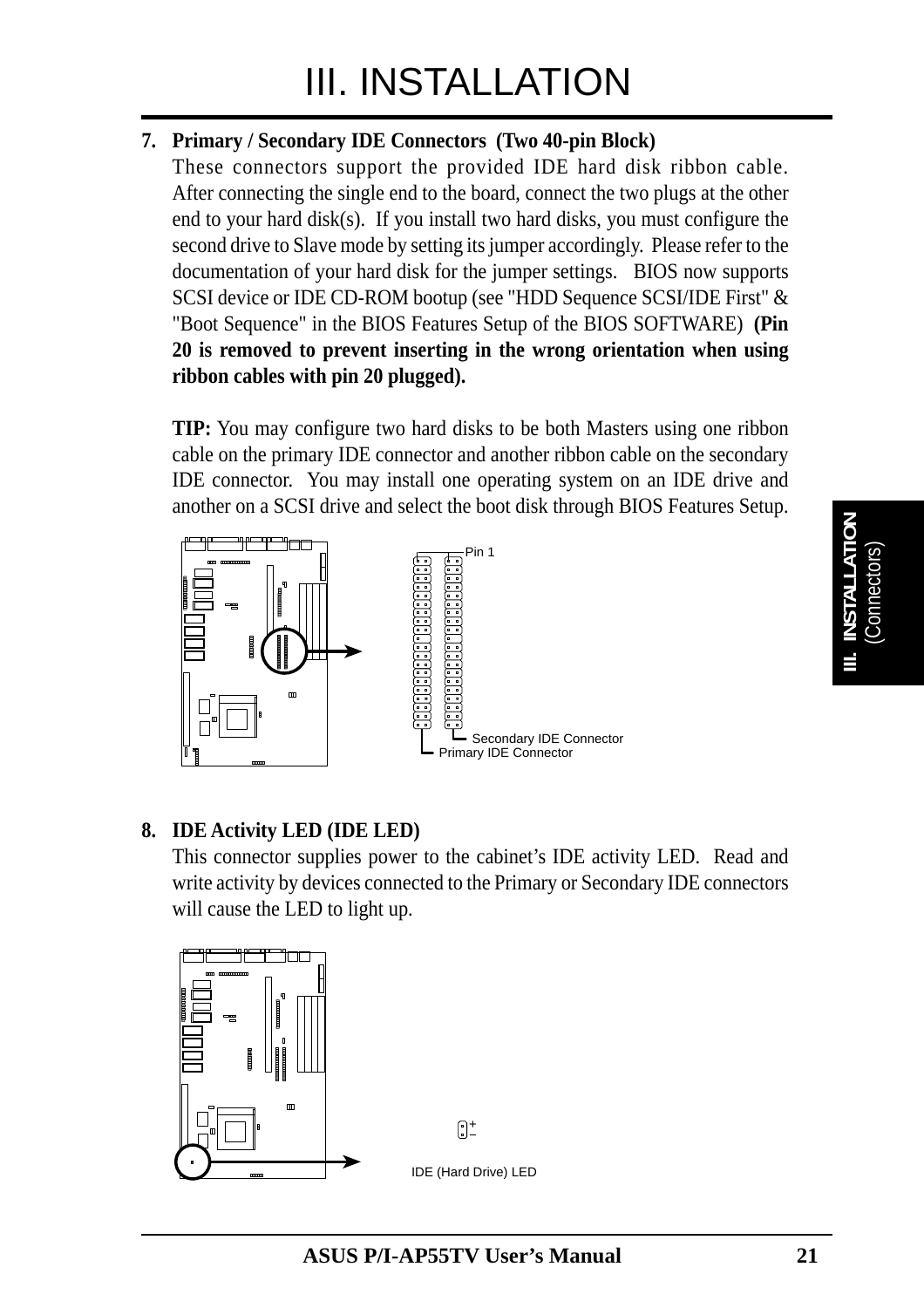### **9. System Power LED (TB LED)**

The motherboard's turbo function is always on. The turbo LED connection is labeled here but the LED will remain constantly lit while the system power is on. You may wish to connect the Power LED from the system case to this lead. See the figure below.

#### **10. SMI Suspend Switch Lead (SMI)**

This allows the user to manually place the system into a suspend mode or "Green" mode where system activity will be instantly decreased to save electricity and expand the life of certain components when the system is not in use. This 2-pin connector (see the figure below) connects to the case-mounted suspend switch. If you do not have a switch for the connector, you may use the "Turbo Switch" since it does not have a function. SMI is activated when it detects a *short to open* moment and therefore leaving it shorted will not cause any problems. May require one or two pushes depending on the position of the switch. Wake-up can be controlled by settings in the BIOS but the keyboard will always allow wakeup (the SMI lead cannot wake-up the system). If you want to use this connector, "Suspend Switch" in the POWER MANAGEMENT SETUP of the BIOS software should be on the default setting of *Enable.* See the figure below.

#### **11. Reset Switch Lead (RESET)**

This 2-pin connector connects to the case-mounted reset switch for rebooting your computer without having to turn off your power switch This is a preferred method of rebooting in order to prolong the life of the system's power supply. See the figure below.

### **12. Keyboard Lock Switch Lead & System Power LED (KEYLOCK)**

This 5-pin connector connects to the case-mounted keyboard lock switch for locking the keyboard and also to connect the system power LED. The system power LED lights when the system is powered on. See the figure below.

#### **13. Speaker Connector (SPEAKER)**

This 4-pin connector connects to the case-mounted speaker.





System Case Connections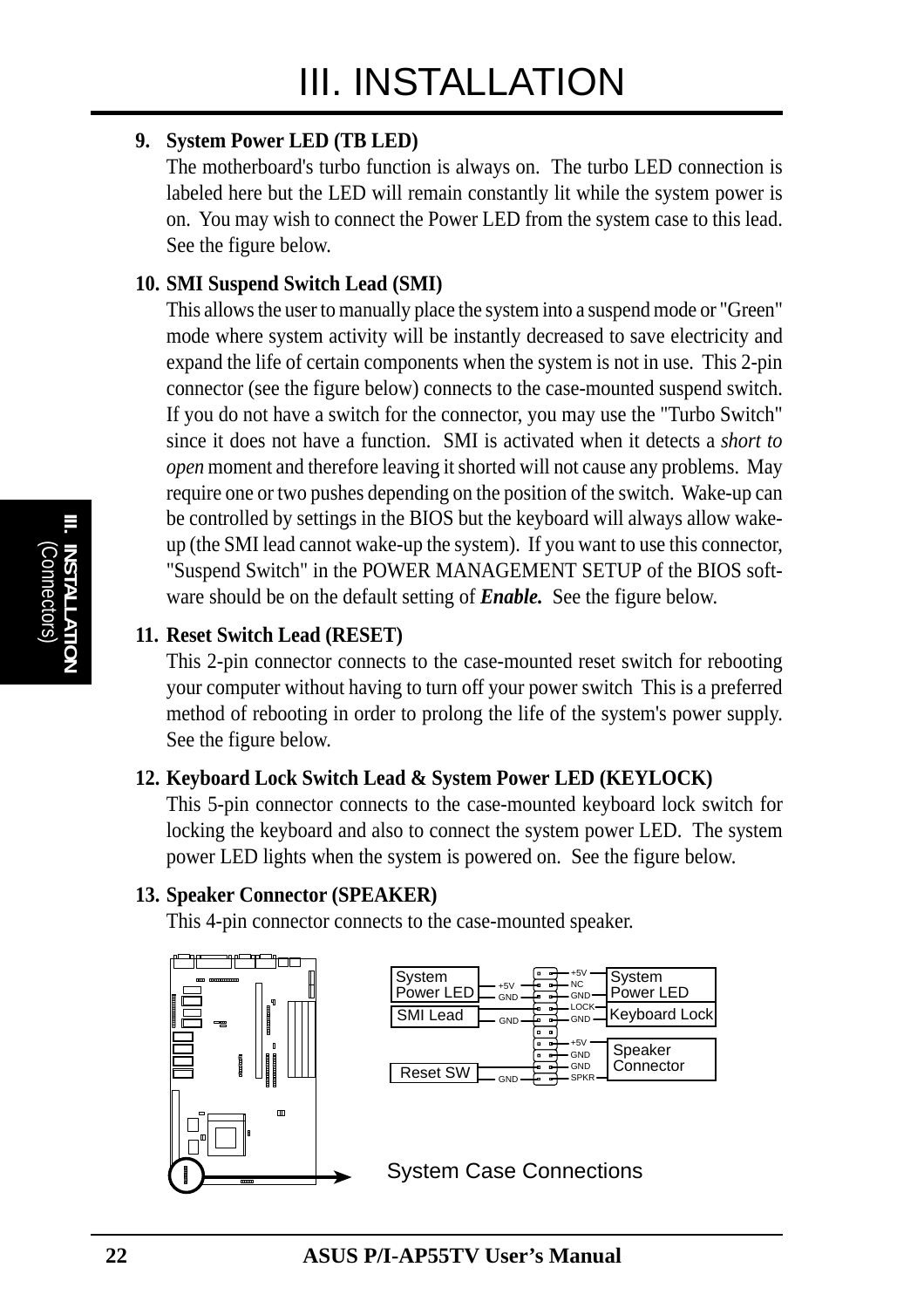### **14. IrDA-Compliant Infrared Module Connector (IR)**

This connector supports the optional wireless transmitting and receiving infrared module. This module mounts to a small opening on system cases that support this feature. You must also configure the setting through BIOS setup on page 36 to select whether UART2 is directed for use with COM2 or IrDA. Use the five pins (as defined by Intel) as shown on the Back View and connect a ribbon cable from the module to the motherboard according to the pin definitions. The ribbon cable that may be supplied may either have five or ten pins (for other standards). If using a ten-pin ribbon cable, use only the top five row of the ribbon cable plug.



### **15. Power Input Connector (12-pin block)**

This connector connects to a standard 5 Volt power supply. To connect the leads from the power supply, ensure first that the power supply is not plugged. Most power supplies provide two plugs (P8 and P9), each containing six wires, two of which are black. Orient the connectors so that the black wires are located in the middle.



Using a slight angle, align the plastic guide pins on the lead to their receptacles on the connector. Once aligned, press the lead onto the connector until the lead locks into place.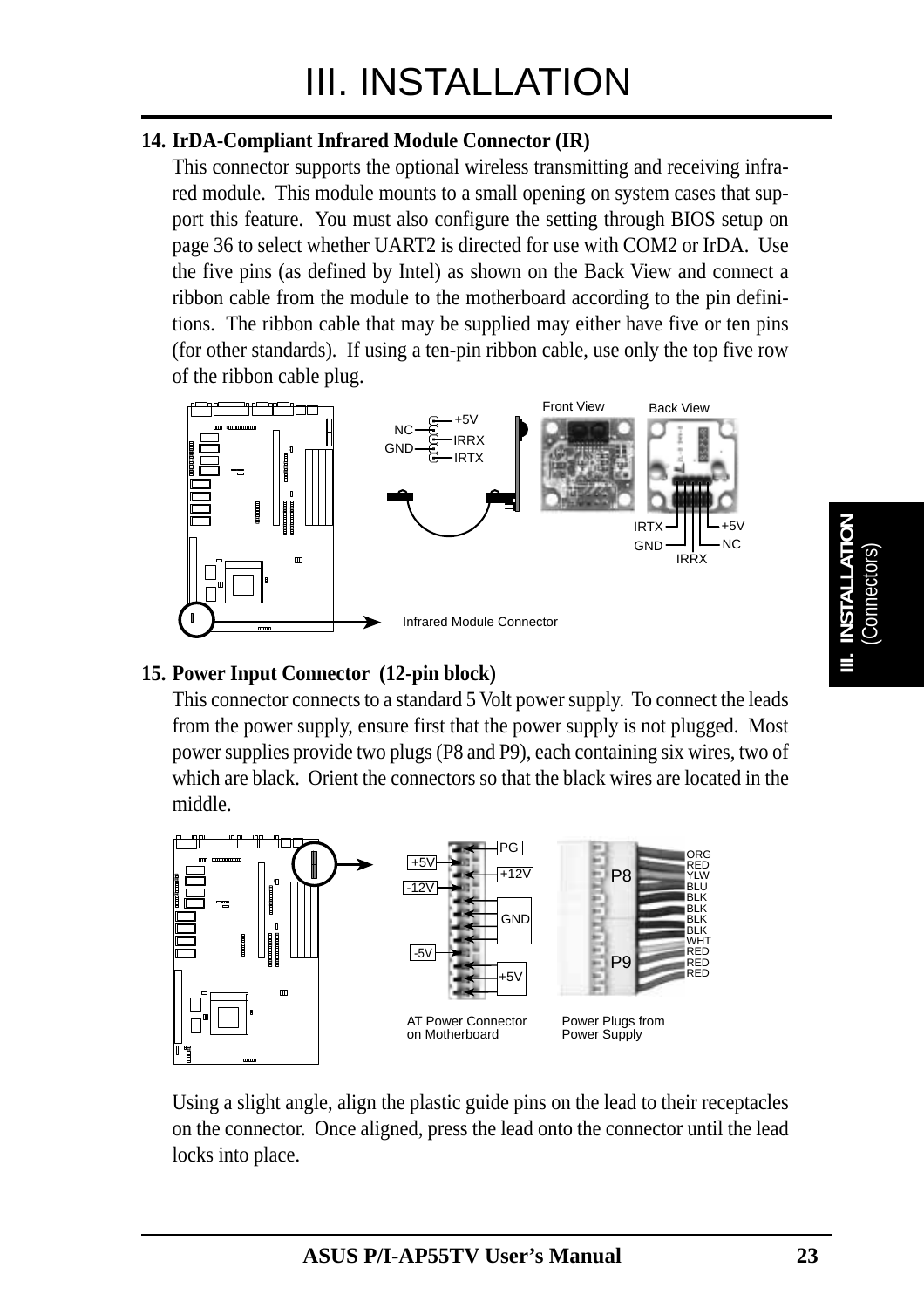(This page was intentionally left blank)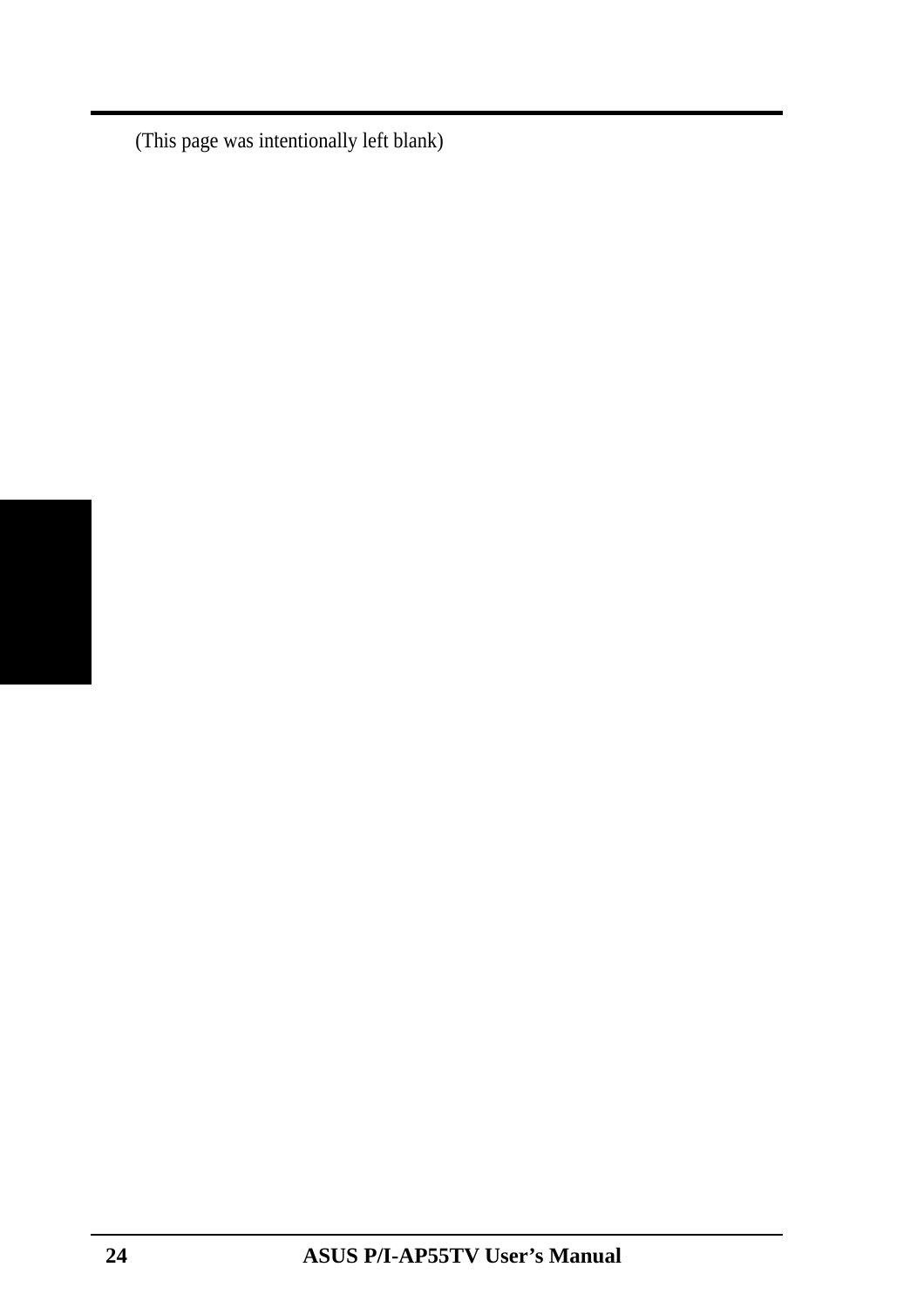### Power Connection Procedures

- 1. After all jumpers and connections are made, close the system case cover.
- 2. Make sure that all switches are in the off position as marked by  $\bigcirc$ .
- 3. Connect the power supply cord into the power supply located on the back of your system case as instructed by your system user's manual.
- 4. Connect all power cords into a power strip that is equipped by a surge protector.
- 5. You may then turn on your devices in the following order:
	- a. Your monitor
	- b. External SCSI devices (starting with the last device on the chain)
	- c. Your system power
- 6. The power LED on the front panel of the system case will light and the monitor LED as well. The system will then run power-on tests. While the tests are running, additional messages will appear on the screen. If you do not see anything within 30 seconds from the time you turn on the power, the system may have failed a power-on test. Recheck your jumper settings and connections or call your authorized dealer for assistance.
- 7. During power-on, hold down the <Delete> key to enter BIOS setup. Follow the next section "BIOS SOFTWARE" for instructions.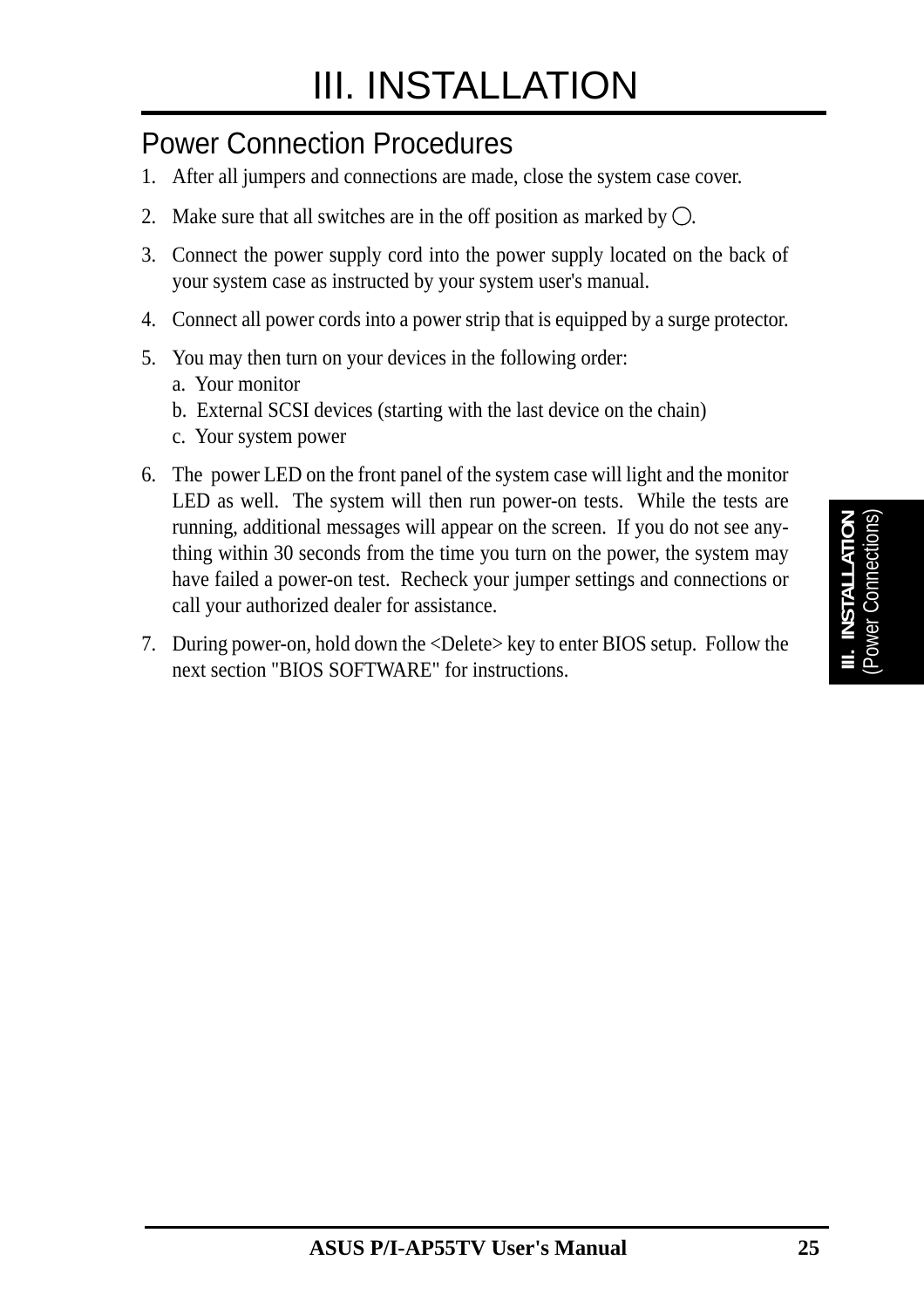# IV. BIOS SOFTWARE

## Support Software

**FILELIST.TXT -** View this file to see the files included in the support software.

**PFLASH.EXE -** This is the Flash Memory Writer utility that updates the BIOS by uploading a new BIOS file to the programmable flash ROM chip on the motherboard. To determine the BIOS version, check the last four numbers of the code displayed on the upper left-hand corner of your screen during bootup. Larger numbers represent a newer BIOS file.

**NOTE:** A binary BIOS file is no longer included with the support software. Save the motherboard's BIOS file to a floppy diskette as soon as your system is operational. See "Flash Memory Writer Utility" in this section to "Save Current BIOS to File."

# Flash Memory Writer Utility

| <b>ASUSTeK PNP BIOS</b><br>FLASH MEMORY WRITER V1.5<br>Copyright (C) 1995, ASUSTeK COMPUTER Inc. |  |  |
|--------------------------------------------------------------------------------------------------|--|--|
| Flash Type -- SST 29EE010                                                                        |  |  |
| Current BIOS Revision: #401A0-xxxx                                                               |  |  |
| Choose one of the following:                                                                     |  |  |
| 1. Save Current BIOS To File                                                                     |  |  |
| 2. Update BIOS Main Block From File                                                              |  |  |
| 3. Advanced Features                                                                             |  |  |
| Enter Choice: [1]                                                                                |  |  |
| Press ESC To Exit                                                                                |  |  |

xxxx denotes the current BIOS version stored in the Flash EPROM

**IMPORTANT: Flash Type may also be "INTEL 28F001BXT." If "unknown" is shown after "Flash type --," then this ROM chip is not programmable or not supported with the PnP BIOS and therefore cannot be programmed by the Flash Memory Writer.**

### Main Menu

**1. Save Current BIOS to File (Perform as soon as system is operational)** This option allows you to copy the contents of the Flash memory chip onto a diskette. This gives you a backup copy of the original motherboard BIOS in case you need to re-install it.

**Create a bootable system floppy diskette by typing [FORMAT A:/S] from the DOS environment without creating "AUTOEXEC.BAT" and "CONFIG.SYS" files, then save the PFLASH.EXE and the BIOS to the floppy diskette.**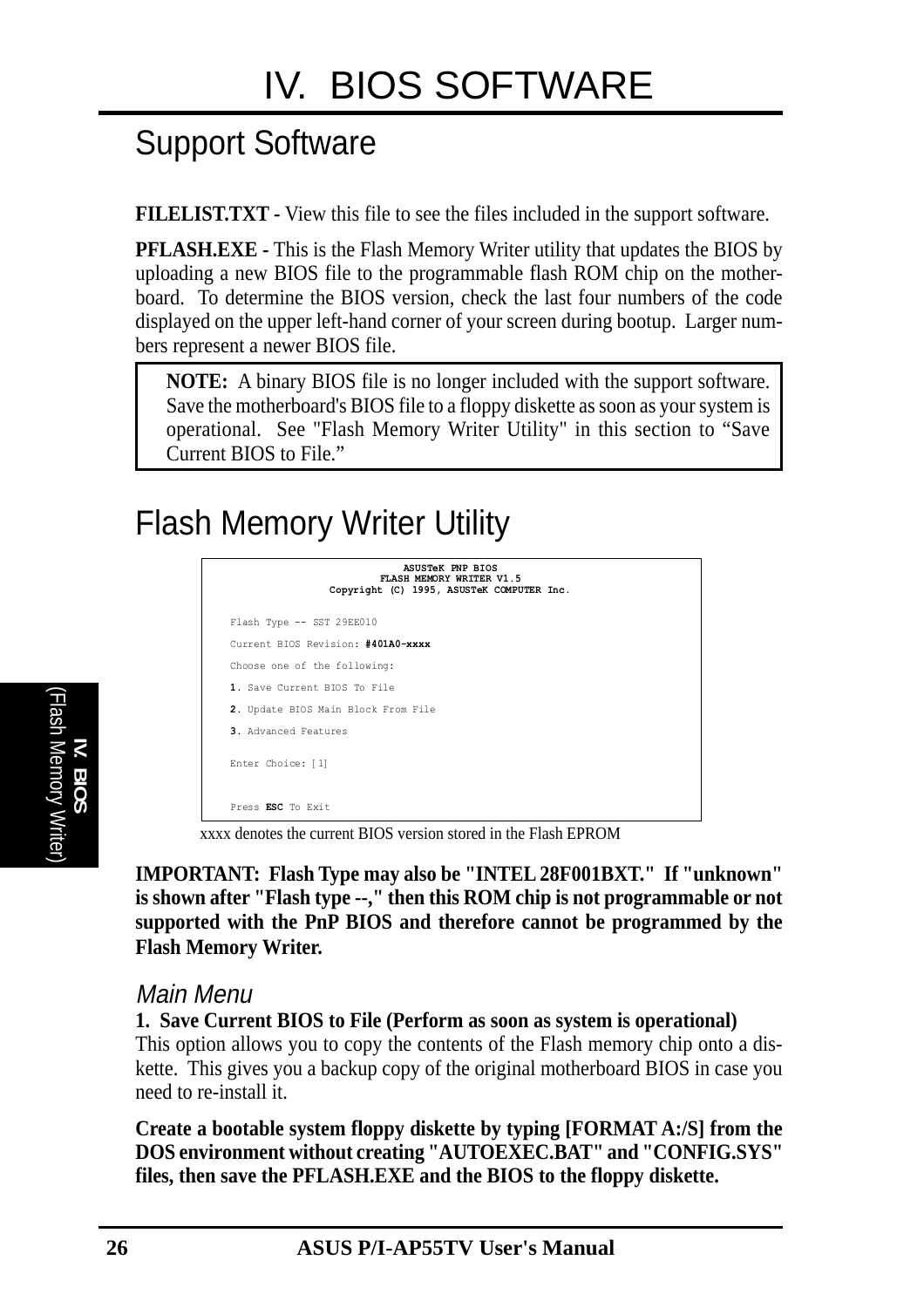#### **2. Update BIOS Main Block from File**

This option updates the BIOS from a file on the disk. This can either be a new file or a backup file created by the "Save Current BIOS to File" option. This will not update the Boot Block if the Boot Block is different. You will be prompted with the following if advanced features if necessary.

```
Boot Block of New BIOS is different from old one !!!
Please Use 'Advanced Feature' to flash whole bios !!!
```
#### **3. Advanced Features**

Selecting this option brings up the Advanced Features screen for clearing the PnP configuration record and updating the motherboard BIOS.

### Advanced Features Menu

| Advanced Features                            |  |
|----------------------------------------------|--|
|                                              |  |
| Flash Type -- SST 29EE010                    |  |
| Current BIOS Revision: #401A0-xxxx           |  |
| Choose one of the following:                 |  |
| 1. Clear PNP ESCD Parameter Block            |  |
| 2. Update BIOS Including Boot Block and ESCD |  |
|                                              |  |
| Enter Choice: [2]                            |  |
|                                              |  |
|                                              |  |
| Press ESC To Exit                            |  |

xxxx denotes the current BIOS version stored in the Flash EPROM

### **1. Clear PNP ESCD Parameter Block**

This option erases the Plug-and-Play (PnP) configuration record.

### **2. Update BIOS Including Boot Block and ESCD**

This option updates the Boot Block, the motherboard BIOS and the PnP ESCD Parameter Block from a new BIOS file.

**NOTE:** "Update BIOS Main Block from File" and "Update BIOS Including Boot Block and ESCD" requires that the system is running in real mode. This utility will not operate if the system is under protected mode or virtual mode. You should boot from a system floppy diskette without "AUTOEXEC.BAT" and "CONFIG.SYS" files.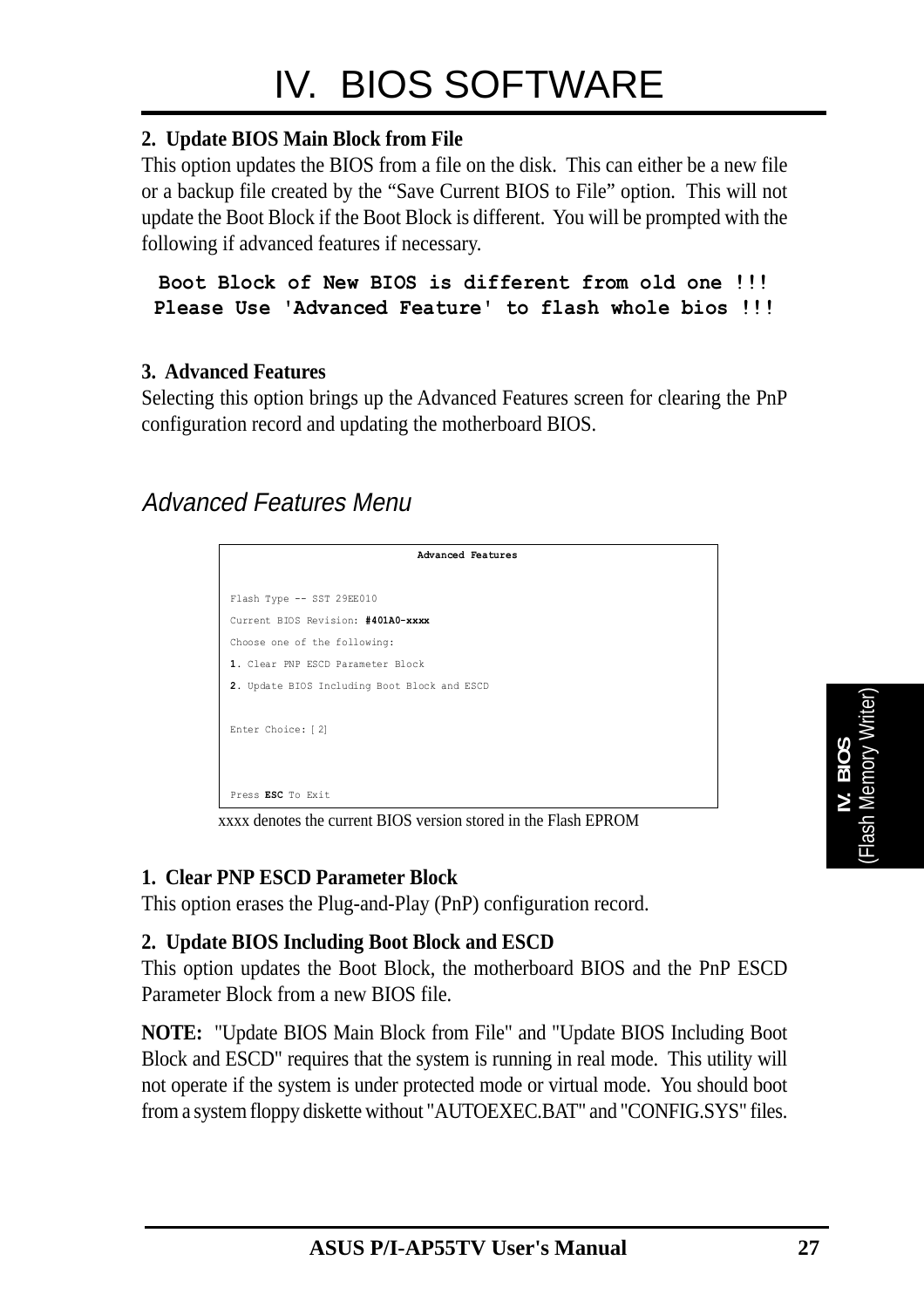## Updating your Motherboard's BIOS

- 1. Download an updated BIOS file from Bulletin Board Services (BBS) or the internet (WWW) and save to the diskette you created in step 1 of the Main Menu. See **ASUS CONTACT INFORMATION** on page II.
- 2. Turn off your computer and open the system cabinet to *Enable* "Boot Block Programming" jumper as shown in section III.
- 2. Boot from the floppy diskette you created in step 1 of the main menu.
- 3. At the "A:\" prompt, type: **PFLASH <Enter>**
- 4. Enter "2" from the Main Menu or "2" from the Advanced Features Menu.
- 5. The program displays a second screen prompting you for the name of the BIOS file. Type in the complete name of the file, including the file name extension, and then press the <Enter> key. The utility then uploads the BIOS file from disk. The following message will appear:

#### **DO NOT TURN OFF THE SYSTEM IF THERE IS A PROBLEM!**

If you encounter problems while downloading the new BIOS, DO NOT turn off your system since this might prevent your system from booting up. Just repeat the process, and if the problem still persists, upload the original BIOS file you saved to disk in step 1 of the Main Menu.

**WARNING:** If the Flash Memory Writer utility was not able to successfully download a complete BIOS file, your system may not be able to boot up. If this happens, your system will require service from your vendor.

- 6. After successfully downloading the new BIOS file, exit the Flash Memory Writer utility and **then turn off your system**. Set the jumper back to its default setting of Programming "*Disabled*."
- 7. Turn on your computer and hold down <delete> to enter BIOS setup. **You must select "Setup Default" to affect the new BIOS, then you may set other items from the Main Menu.**

**28 ASUS P/I-AP55TV User's Manual**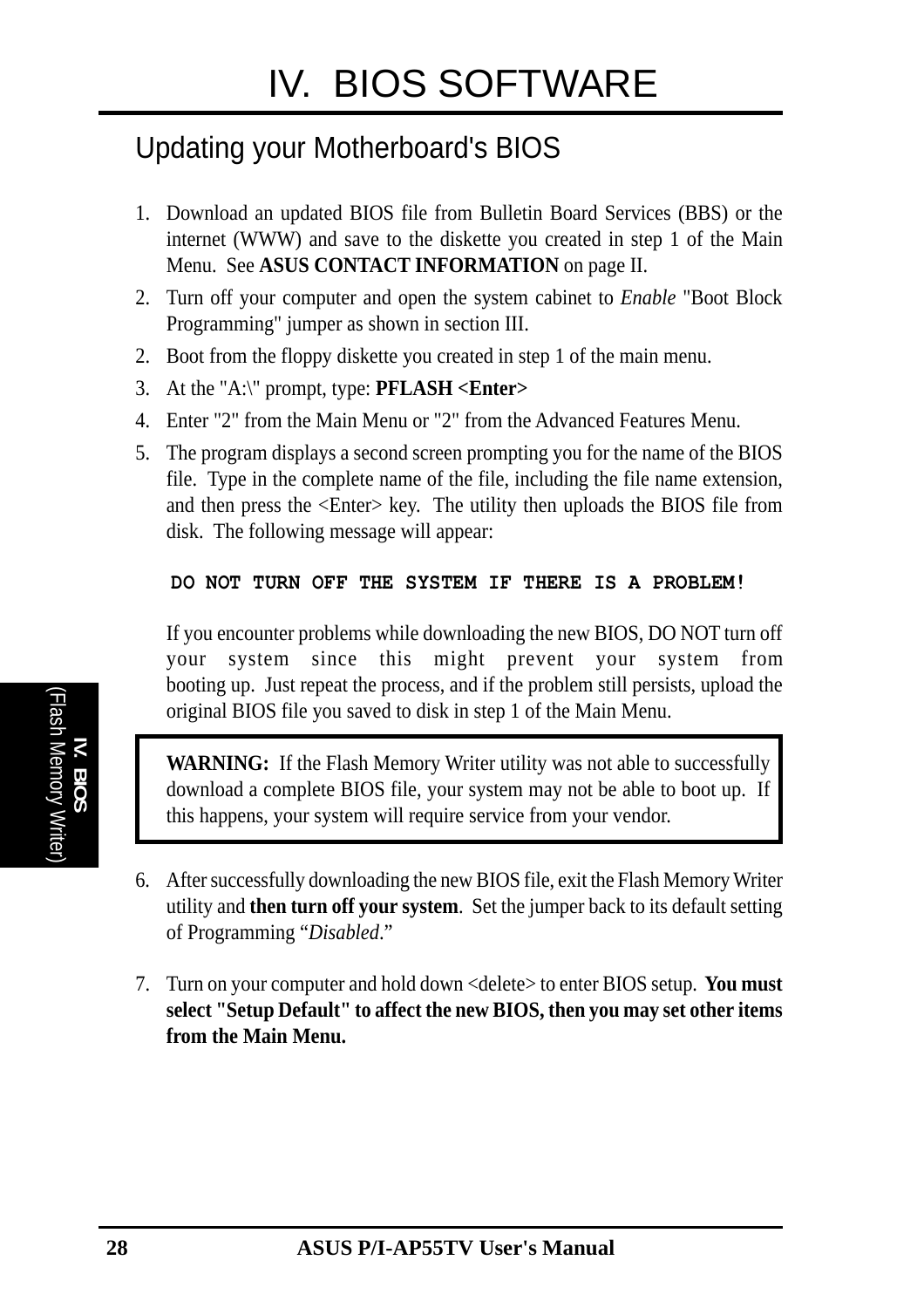# 6. BIOS Setup

The motherboard supports two programmable Flash ROM chips: 5 Volt and 12 Volt. Either of these memory chips can be updated when BIOS upgrades are released. Use the Flash Memory Writer utility to download the new BIOS file into the ROM chip as described in detail in this section.

All computer motherboards provide a Setup utility program for specifying the system configuration and settings. If your motherboard came in a computer system, the proper configuration entries may have already been made. If so, invoke the Setup utility, as described later, and take note of the configuration settings for future reference; in particular, the hard disk specifications.

If you are installing the motherboard, reconfiguring your system or you receive a Run Setup message, you will need to enter new setup information. This section describes how to configure your system using this utility.

The BIOS ROM of the system stores the Setup utility. When you turn on the computer, the system provides you with the opportunity to run this program. This appears during the Power-On Self Test (POST). Press the <Delete> key to call up the Setup utility. If you are a little bit late pressing the mentioned key(s), POST will continue with its test routines, thus preventing you from calling up Setup. If you still need to call Setup, reset the system by simultaneously pressing the  $\langle \text{Ctrl} \rangle$ ,  $\langle \text{Alt} \rangle$ and <Delete> keys, or by pushing the Reset button on the system case. You can also restart by turning the system off and then back on again. But do so only if the first two methods fail.

| ROM PCI/ISA BIOS (PAP55TV0)<br>CMOS SETUP UTILITY<br>AWARD SOFTWARE, INC. |                                           |  |  |  |
|---------------------------------------------------------------------------|-------------------------------------------|--|--|--|
|                                                                           |                                           |  |  |  |
| STANDARD CMOS SETUP                                                       | SUPERVISOR PASSWORD                       |  |  |  |
| <b>BIOS FEATURES SETUP</b>                                                | USER PASSWORD                             |  |  |  |
| CHIPSET FEATURES SETUP                                                    | IDE HDD AUTO DETECTION                    |  |  |  |
| POWER MANAGEMENT SETUP                                                    | SAVE & EXTT SETUP                         |  |  |  |
| PNP AND PCT SETUP                                                         | EXIT WITHOUT SAVING                       |  |  |  |
| LOAD BIOS DEFAULTS                                                        |                                           |  |  |  |
| LOAD SETUP DEFAULTS                                                       |                                           |  |  |  |
| Esc : Quit<br><u> F10 : Save &amp; Exit Setup</u>                         | : Select Item<br>(Shift)F2 : Change Color |  |  |  |
| <u>Time, Date</u> , Hard Disk Type                                        |                                           |  |  |  |

When you invoke Setup, the CMOS SETUP UTILITY main program screen will appear with the following options:

**IV. BIOS** (BIOS Setup)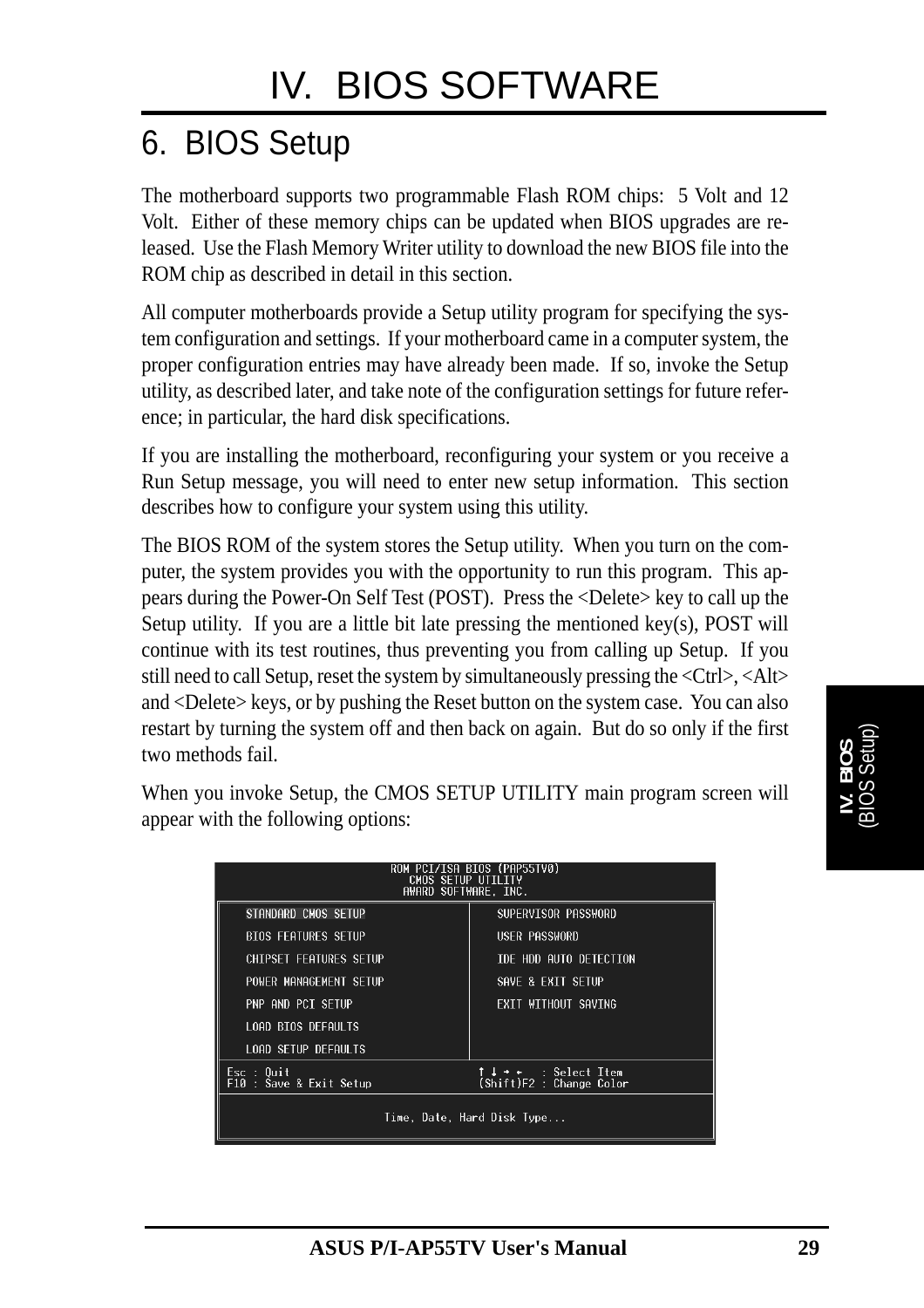### Load Defaults

The "Load BIOS Defaults" option loads the minimized settings for troubleshooting. "**Load Setup Defaults**", on the other hand, is for loading optimized defaults for regular use. Choosing defaults at this level, will modify all applicable settings.

A section at the bottom of the above screen displays the control keys for this screen. Take note of these keys and their respective uses. Another section just below the control keys section displays information on the currently highlighted item in the list.

## Standard CMOS Setup

This "Standard CMOS Setup" option allows you to record some basic system hardware configuration and set the system clock and error handling. If the motherboard is already installed in a working system, you will not need to select this option anymore. However, if the configuration stored in the CMOS memory on the board gets lost or damaged, or if you change your system hardware configuration, you will need to respecify the configuration values. The configuration values usually get lost or corrupted when the power of the onboard CMOS battery weakens.

| ROM PCI/ISA BIOS (PAP55TV0)<br>STANDARD CMOS SETUP<br>AWARD SOFTWARE. INC.                                    |                                                                                                                                                    |  |  |  |
|---------------------------------------------------------------------------------------------------------------|----------------------------------------------------------------------------------------------------------------------------------------------------|--|--|--|
| Date $(mn:dd:yy)$ : Tue, Oct 29 1996<br>Time(hh:mm:ss) : 11 : 32 : 2                                          |                                                                                                                                                    |  |  |  |
| HARD DISKS<br><b>TYPE</b><br>STZE.                                                                            | CYLS HEAD PRECOMP LANDZ SECTOR<br><b>MODE</b>                                                                                                      |  |  |  |
| Primary Master<br>: Auto<br>0000<br>Primary Slave : None<br>Secondary Master : Auto<br>Secondary Slave : None | - AUTO<br>0<br>Ø<br>Ø<br>Ø<br>Ø<br>$\tilde{\theta}$<br>$0 \qquad 0$<br>0<br>0<br>ก<br>Ø<br>ō'<br>0<br>ō<br>0<br>$\frac{0}{0}$<br>Ø.<br>- AUTO<br>Й |  |  |  |
| Drive $A : 1.44M, 3.5$ in.<br>Drive B : None<br>Floppy 3 Mode Support : Disabled                              | Base Memory: 640K<br>Extended Memory: 64512K<br>Other Memorv:<br>384K                                                                              |  |  |  |
| Video : EGA/VGA<br>Halt On : All Errors                                                                       | Total Memory: 65536K                                                                                                                               |  |  |  |
| $ESC : 0$ uit<br>↑↓・・ : Select Item →<br>$PU/PD/*/-$ : Modify<br>(Shift)F2 : Change Color<br>F1<br>Help<br>ř. |                                                                                                                                                    |  |  |  |

The above screen provides you with a list of options. At the bottom of this screen are the control keys for use on this screen. Take note of these keys and their respective uses.

User-configurable fields appear in a different color. If you need information on the selected field, press the <F1> key. The help menu will then appear to provide you with the information you need. The memory display at the lower right-hand side of the screen is read-only and automatically adjusts accordingly.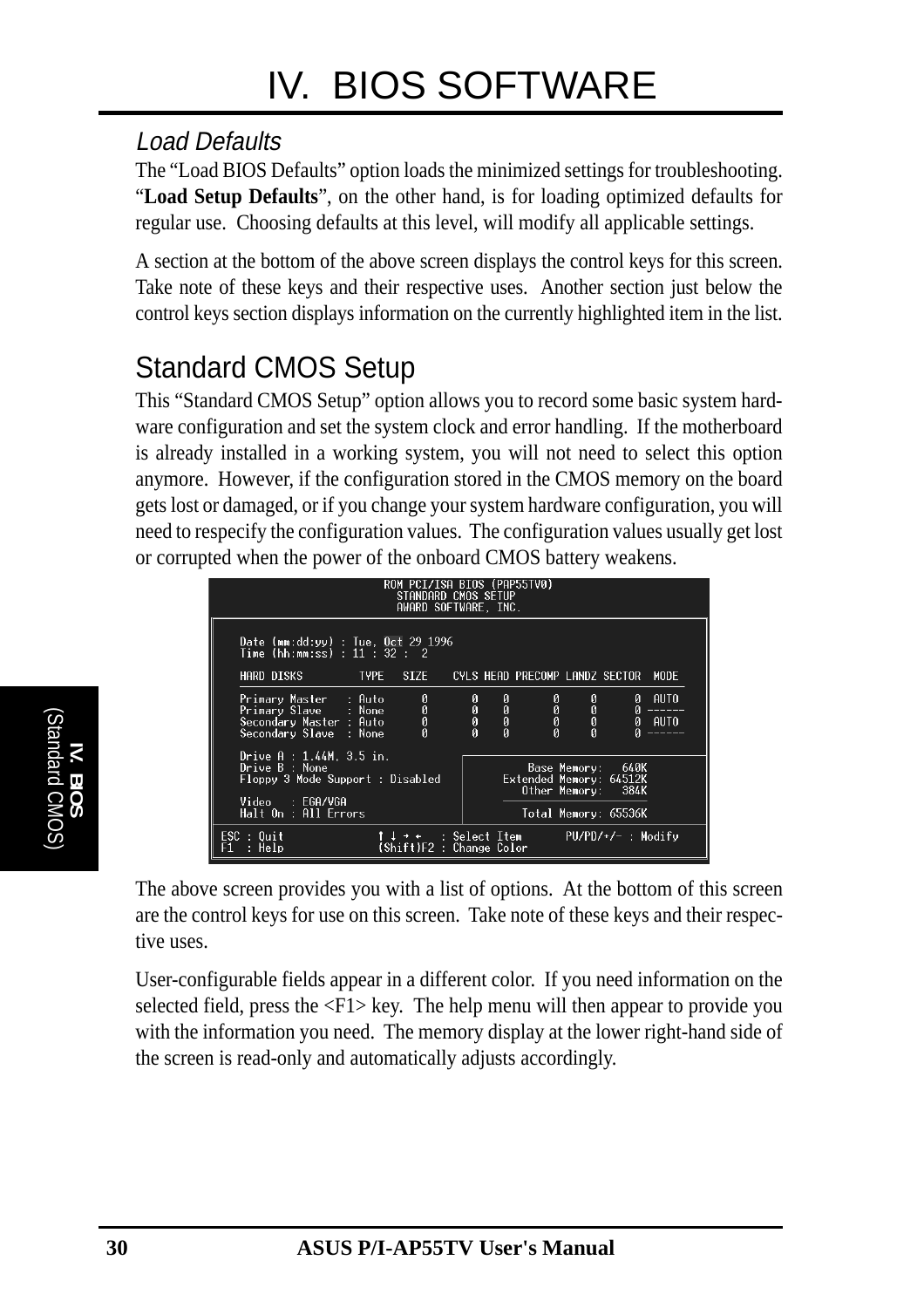## Details of Standard CMOS Setup:

#### **Date**

To set the date, highlight the "Date" field and then press the page up/page down or +/- keys to set the current date. Follow the month, day and year format. Valid values for month, day and year are:

| Month: | 1 to 12    |
|--------|------------|
| Day:   | 1 to 31    |
| Year:  | up to 2099 |

#### **Time**

To set the time, highlight the "Time" field and then press the page up/page down or +/- keys to set the current time. Follow the hour, minute and second format. Valid values for hour, minute and second are:

| Hour:   | $00$ to 23 |
|---------|------------|
| Minute: | 00 to 59   |
| Second: | 00 to 59   |

You can bypass the date and time prompts by creating an AUTOEXEC.BAT file. For information on how to create this file, please refer to the MS-DOS manual.

#### **Hard Disk Drives**

This field records the specifications for all non-SCSI hard disk drives installed in your system. The onboard PCI IDE connectors provide Primary and Secondary channels for connecting up to four IDE hard disks or other IDE devices. Each channel can support up to two hard disks; the first of which is the "master" and the second is the "slave".

Specifications for SCSI hard disks need not to be entered here since they operate using device drivers and are not supported by any the BIOS. If you install the optional PCI-SC200 SCSI controller card into the motherboard (see section VI for instructions). If you install other vendor's SCSI controller card, please refer to their respective documentations on how to install the required SCSI drivers.

To enter specifications for a hard disk drive, you must select first a "type". You can select "User" and specify the specifications yourself manually, or you can select from the provided predefined drive specifications. To select, simply press the <Page Up is or <Page Down listed after the drive letter.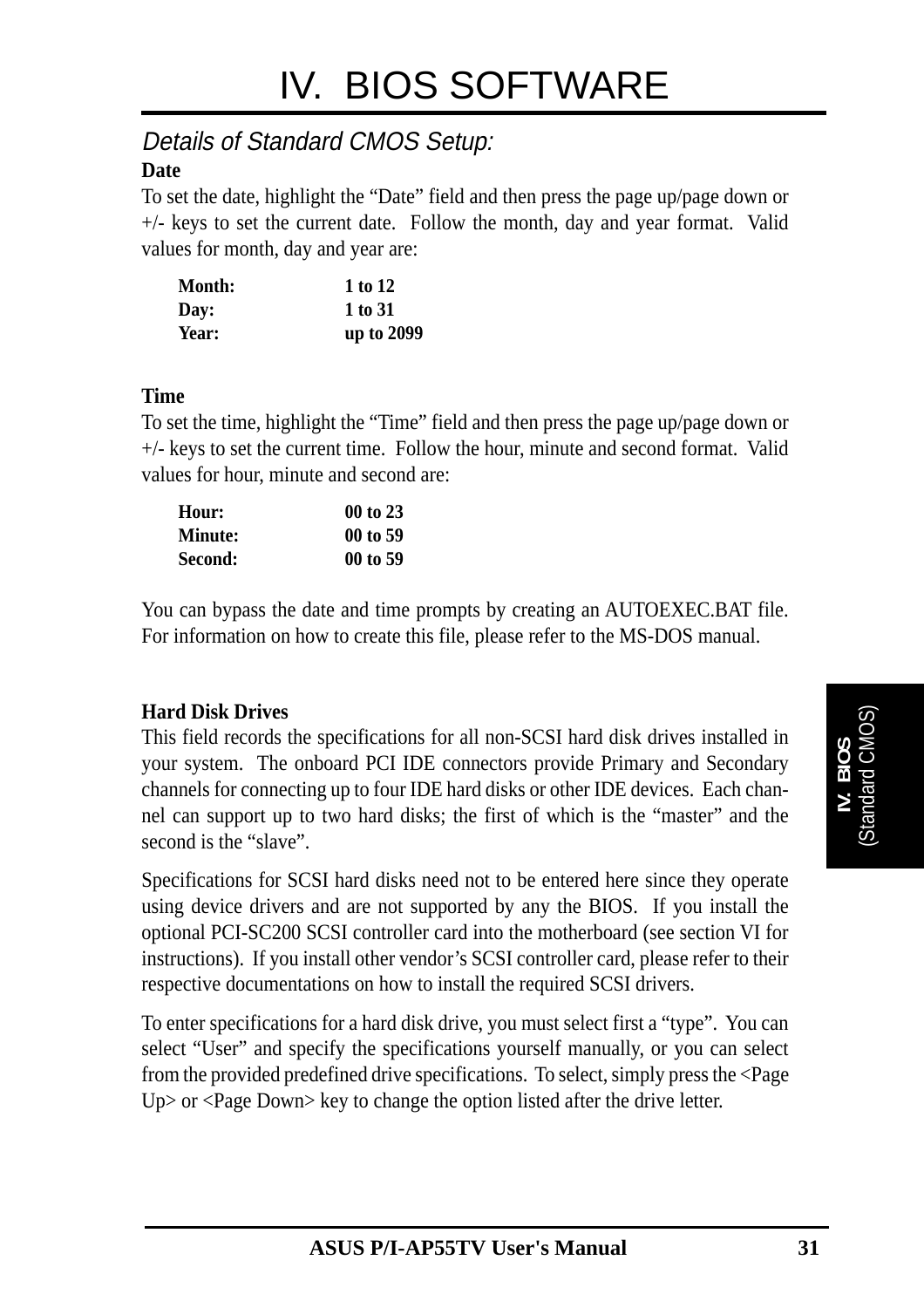#### **For IDE hard disk drive setup, you can:**

- Use the *Auto* setting for detection during bootup.
- Use the IDE HDD AUTO DETECTION in the main menu to automatically enter the drive specifications.
- Enter the specifications yourself manually by using the "User" option.

The entries for specifying the hard disk type include **CYLS** (number of cylinders), **HEAD** (number of read/write heads), **PRECOMP** (write precompensation), **LANDZ** (landing zone), **SECTOR** (number of sectors) and **MODE**. The **SIZE** field automatically adjusts according to the configuration you specify. The documentation that comes with your hard disk should provide you with the information regarding the drive specifications.

The **MODE** entry is for IDE hard disks only, and can be ignored for MFM and ESDI drives. This entry provides three options: *Normal, Large, LBA*, or *Auto* (see below). Set **MODE** to the *Normal* for IDE hard disk drives smaller than 528MB; set it to *LBA* for drives over 528MB that support Logical Block Addressing (LBA) to allow larger IDE hard disks; set it to *Large* for drives over 528MB that do not support LBA. *Large* type of drive can only be used with MS-DOS and is very uncommon. Most IDE drives over 528MB support the *LBA* mode.

#### **Auto detection of hard disks on bootup**

For each field: Primary Master, Primary Slave, Secondary Master, and Secondary Slave, you can select *Auto* under the TYPE and MODE fields. This will enable auto detection of your IDE drives during bootup. This will allow you to change your hard drives (with the power off) and then power on without having to reconfigure your hard drive type. If you use older hard drives which do not support this feature, then you must configure the hard drive in the standard method as described above by the "User" option.

**NOTE:** After the IDE hard disk drive information has been entered into BIOS, new IDE hard disk drives must be partitioned (such as with FDISK) and then formatted before data can be read from and write on. Primary IDE hard disk drives must have its partition set to *active* (also possible with FDISK).

**NOTE:** SETUP Defaults are noted in parenthesis next to each function heading.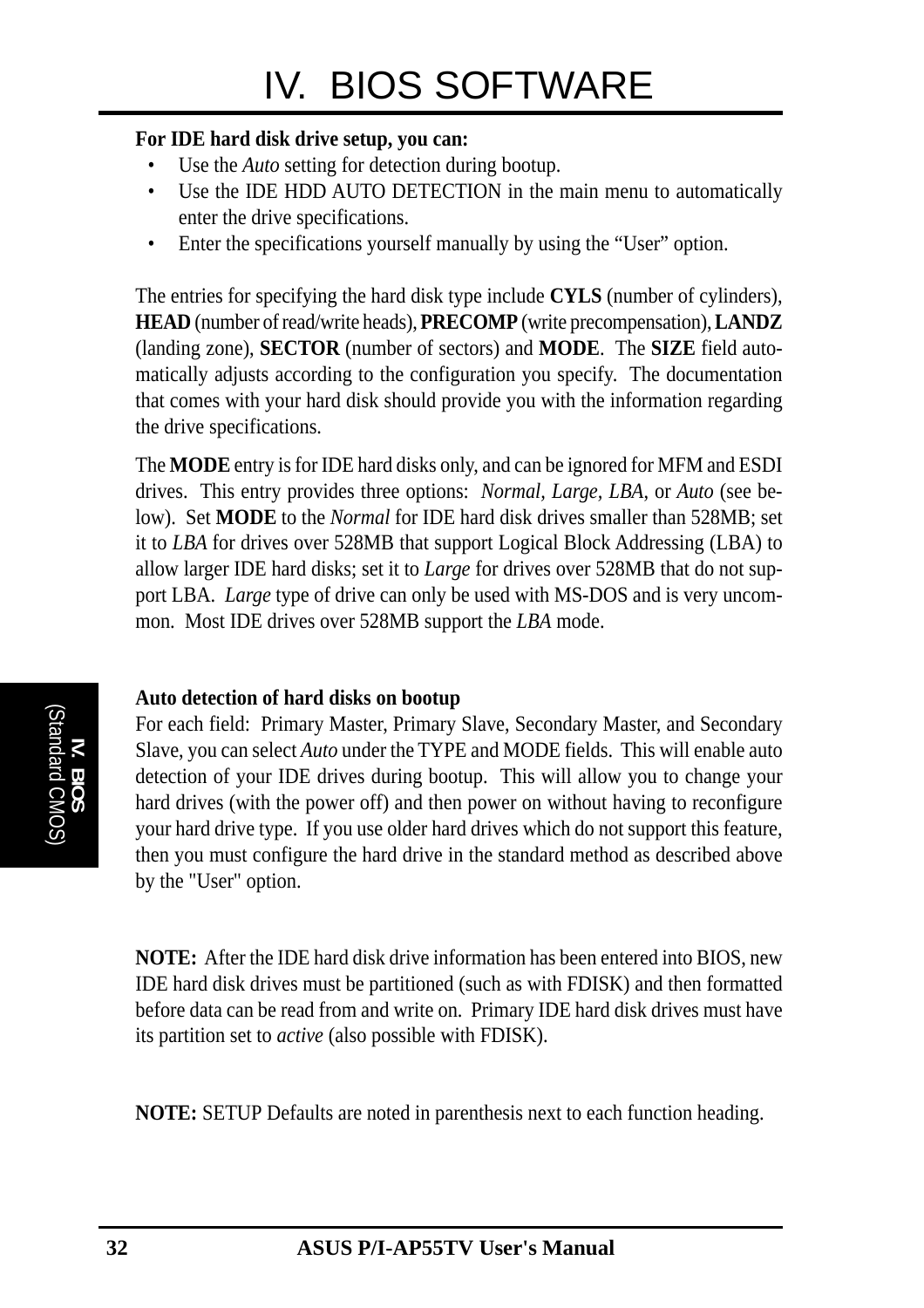# IV. BIOS SOFTWARE

#### **Drive A / Drive B (None)**

These fields record the types of floppy disk drives installed in your system. The available options for drives A and B are: *360KB, 5.25 in.; 1.2MB, 5.25 in.; 720KB, 3.5 in.; 1.44MB, 3.5 in.; 2.88MB, 3.5 in.; None*

To enter the configuration value for a particular drive, highlight its corresponding field and then select the drive type using the left- or right-arrow key.

#### **Floppy 3 Mode Support (Disabled)**

This is the Japanese standard floppy drive. The standard stores 1.2MB in a 3.5" diskette. This is normally disabled but you may choose from either: *Drive A, Drive B, Both, and Disabled*

#### **Video (EGA/VGA)**

Set this field to the type of video display card installed in your system. The options are: *EGA/VGA, Mono (for Hercules or MDA), CGA 40, and CGA 80*

If you are using a VGA or any higher resolution card, choose the "EGA/VGA" option.

#### **Halt On (All Errors)**

This field determines which types of errors will cause the system to halt. Choose from : *All Errors, No Errors, All, But Keyboard, All, But Diskette, and All, But Disk/ Key*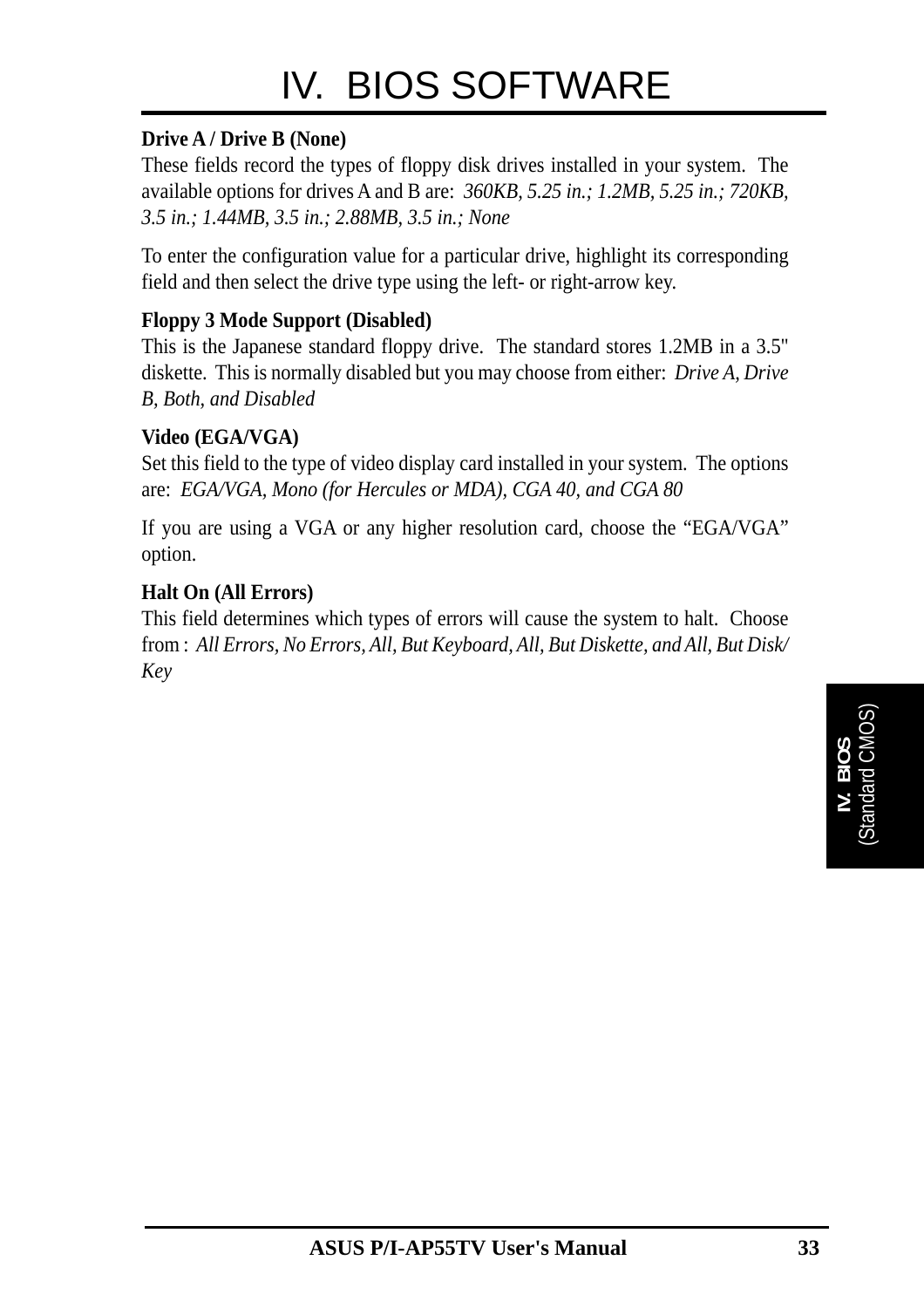# BIOS Features Setup

This "BIOS Features Setup" option consists of configuration entries that allow you to improve your system performance, or let you set up some system features according to your preference. Some entries here are required by the motherboard's design to remain in their default settings.

| <b>BIOS FEATURES SETUP</b><br>AWARD SOFTWARE. INC.                                                                                                                                                                                                                                                                                                                                                                                                                                                                                                         | ROM PCI/ISA BIOS (PAP55TV0)                                                                                                                                                                                                                            |
|------------------------------------------------------------------------------------------------------------------------------------------------------------------------------------------------------------------------------------------------------------------------------------------------------------------------------------------------------------------------------------------------------------------------------------------------------------------------------------------------------------------------------------------------------------|--------------------------------------------------------------------------------------------------------------------------------------------------------------------------------------------------------------------------------------------------------|
| Virus Warning <b>Armi</b><br>$\blacksquare$ : Disabled<br>CPU Internal Cache : Enabled<br>External Cache in the state of the Enabled<br>Quick Power On Self Test : Enabled<br>HDD Sequence SCSI/IDE First: IDE<br>$: C.A$ . The set of $\mathcal{C}$<br>Boot Sequence<br>Swap Floppy Drive<br>: Disabled<br>Boot Up Floppy Seek : Disabled<br>Floppy Disk Access Control: R/W<br>Boot Up NumLock Status : On<br>Boot Up System Speed : High<br>IDE HDD Block Mode Sectors : HDD MAX<br>Typematic Rate Setting : Disabled<br>Tupematic Rate (Chars/Sec) : 6 | Video BIOS Shadow<br>: Enabled<br>C8000-CBFFF Shadow<br>: Disabled<br>CC000-CFFFF Shadow<br>: Disabled<br>D0000-D3FFF Shadow<br>: Disabled<br>D4000-D7FFF Shadow<br>: Disabled<br>D8000-DBFFF Shadow<br>: Disabled<br>DC000-DFFFF Shadow<br>: Disabled |
| [ypematic_Delay (Msec) ___: 250<br>Security Option : System<br>PS/2 Mouse Function Control: Auto<br>PCI/VGA Palette Snoop : Disabled<br>$0S/2$ Onboard Memory $> 64M$<br>: Disabled                                                                                                                                                                                                                                                                                                                                                                        | ESC : Quit 1++ : Select Item<br>F1<br>: Help $PU/PD/+/-$ : Modify<br>F5<br>: Old Values (Shift)F2 : Color<br>F6<br>: Load BIOS<br>Defaults<br>F7.<br>: Load Setup Defaults                                                                             |

A section at the lower right of the screen displays the control keys you can use. Take note of these keys and their respective uses. If you need information on a particular entry, highlight it and then press the  $\langle F1 \rangle$  key. A pop-up help menu will appear to provide you with the information you need. To load the last set values, press the <F5> key. <F6> and <F7> load the BIOS default values and Setup default values, respectively.

**NOTE:** SETUP Defaults are noted in parenthesis next to each function heading.

## Details of BIOS Features Setup

#### **Virus Warning (Disabled)**

This field protects the boot sector and partition table of your hard disk against accidental modifications. Any attempt to write to them will cause the system to halt and display a warning message. If this occurs, you can either allow the operation to continue or use a bootable virus-free floppy disk to reboot and investigate your system. This setting is recommended because conflicts with new operating systems. Installation of new operating systems require that you disable this to prevent write errors.

#### **CPU Internal Cache (Enabled)**

These fields allow you to *Enable* or *Disable* the CPU's "Level 1" primary cache. Caching allows better performance.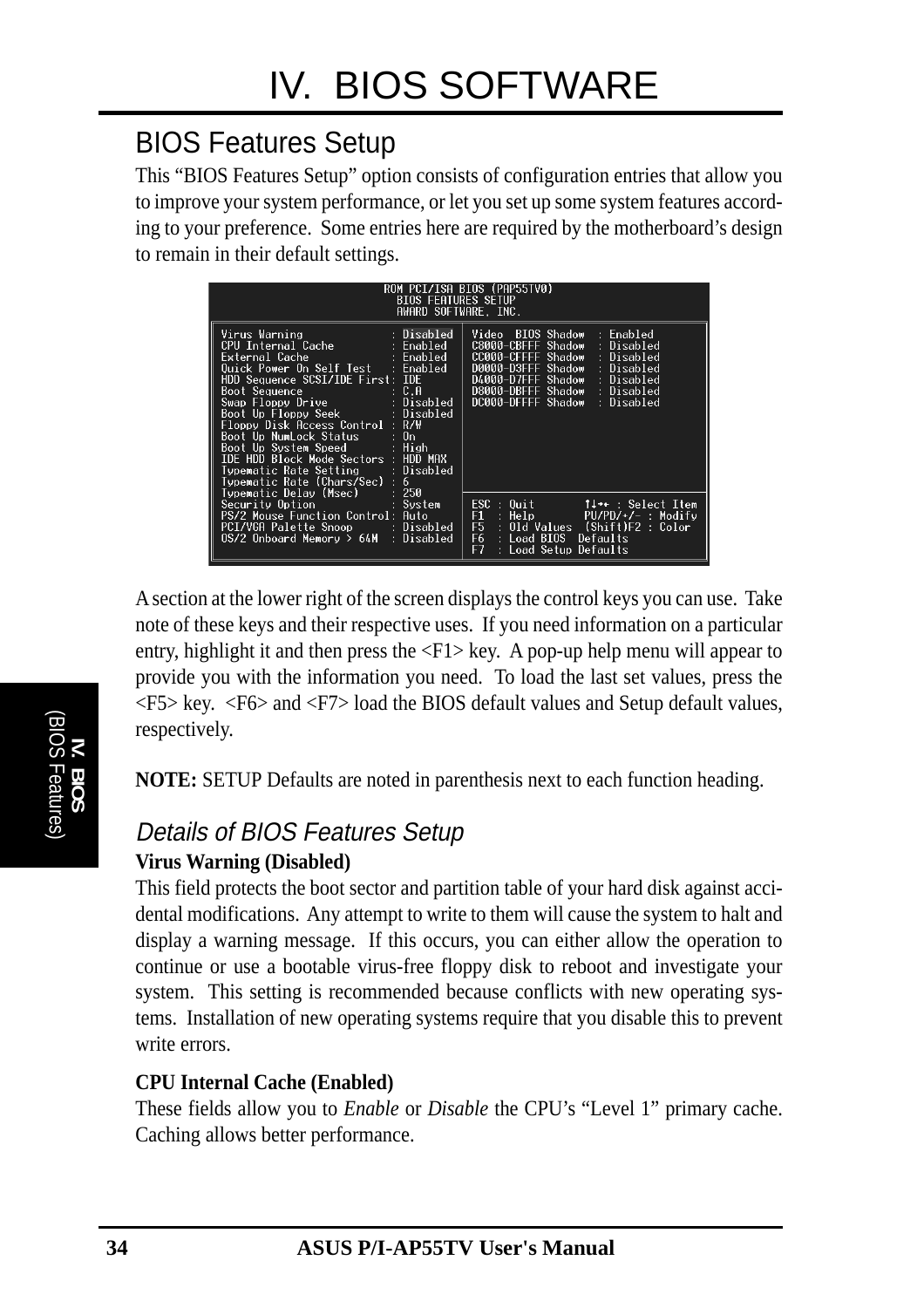#### **External Cache (Enabled)**

These fields allow you to *Enable* or *Disable* the CPU's "Level 2" secondary cache. Caching allows better performance.

#### **Quick Power On Self Test (Enabled)**

This field speeds up the Power-On Self Test (POST) routine by skipping retesting a second, third, and forth time. Setup default setting for this field is *Enabled*. A complete test of the system is done on each test.

#### **HDD Sequence SCSI/IDE First (New Feature!)**

When using both SCSI and IDE hard disk drives, IDE is always the boot disk using drive letter C (default setting of *IDE*). This new feature allows a SCSI hard disk drive to be the boot disk when set to *SCSI*. This allows multiple operating systems to be used on both IDE and SCSI drives or the primary operating system to boot using a SCSI hard disk drive.

#### **Boot Sequence (C,A)**

This field determines where the system looks first for an operating system. Options are *C,CDROM,A*; *CDROM,C,A*; *A,C*; *C,A* The setup default setting is to check first the hard disk and then the floppy drive; that is, *C, A*.

#### **Swap Floppy Drive (Disabled)**

When enabled, the BIOS swaps floppy drive assignments so that Drive A becomes Drive B, and Drive B becomes Drive A under DOS.

#### **Boot Up Floppy Seek (Disabled)**

When enabled, the BIOS will seek the floppy "A" drive one time.

#### **Floppy Disk Access Control (R/W)**

This allows protection of files from the computer system to be copied to floppy drives by allowing the setting of *Read Only* to only allow reads from the floppy but not writes. The setup default *R/W* allows both reads and writes.

#### **Boot Up NumLock Status (On)**

This field enables users to activate the Number Lock function upon system boot.

#### **Boot Up System Speed (High)**

This has no function and should be left on the setup default.

#### **IDE HDD Block Mode Sectors (HDD MAX)**

This field enhances hard disk performance by making multi-sector transfers instead of one sector per transfer. Most IDE drives, except older versions, can utilize this feature. Selections are *HDD MAX, Disabled 2, 4, 8, 16,* and *32*.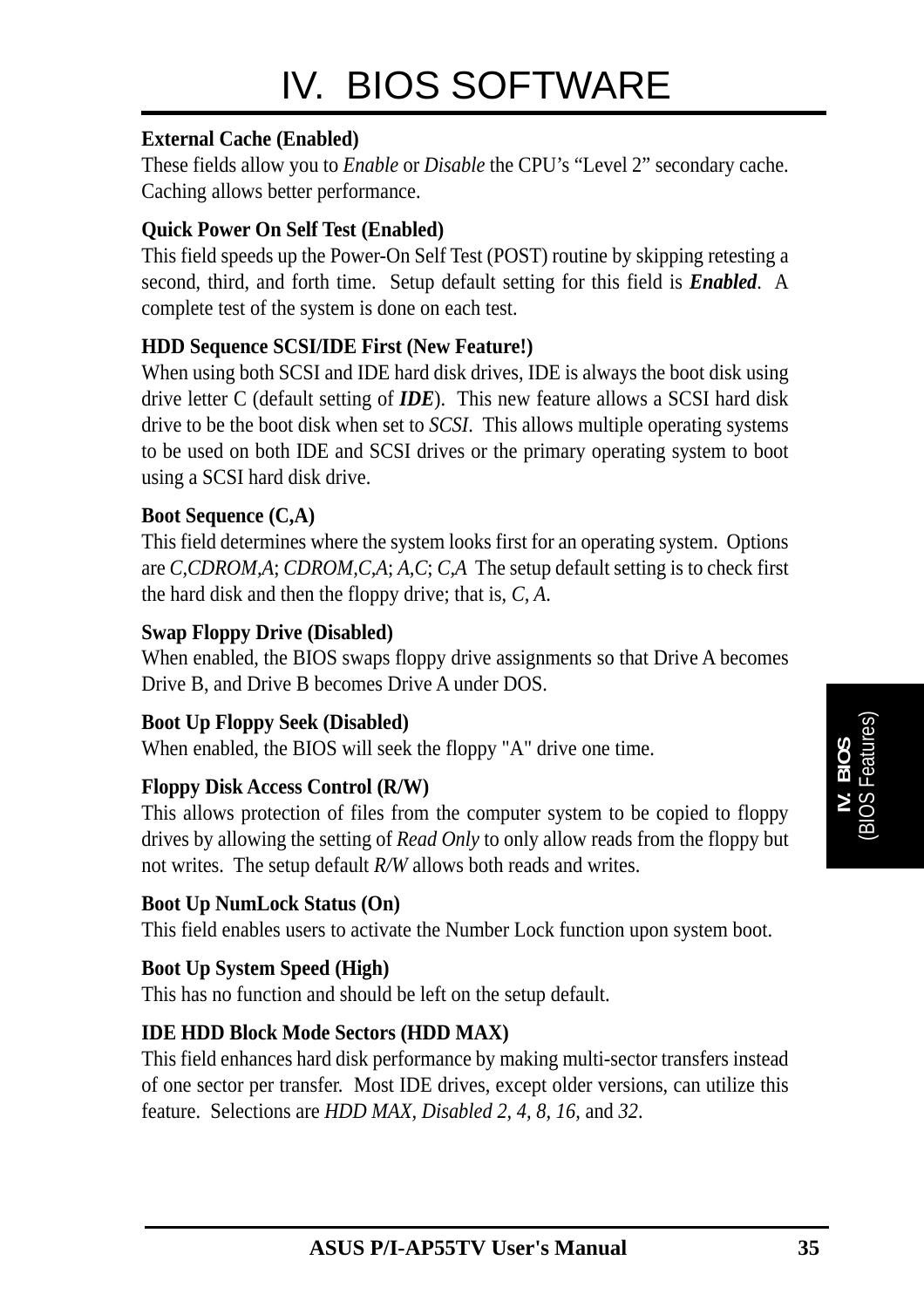#### **Typematic Rate Setting (Disabled)**

When enabled, you can set the two typematic controls listed next. Setup default setting is *Disabled*.

#### **Typematic Rate (Chars/Sec)**

This field controls the speed at which the system registers repeated keystrokes. Options range from 6 to 30 characters per second. Setup default setting is *6;* other settings are *8, 10, 12, 15, 20, 24,* and *30*.

#### **Typematic Delay (Msec) (250ms)**

This field sets the time interval for displaying the first and second characters. Four delay rate options are available: 250ms, 500ms, 750ms and 1000ms.

#### **Security Option (System)**

This field determines when the system prompts for the password. The default setting is *System*, where the system prompts for the User Password every time you boot up. The other option is *Setup*, where the system always boots up, and prompts for the Supervisor Password only when the Setup utility is called up. You can specify a password by using the *Supervisor Password* or *User Password* option from the main screen as explained later in this section.

#### **PS/2 Mouse Function Control (Auto)**

The default of *Auto* allows the system to detect a PS/2 Mouse on bootup. If detected, IRQ12 will be used for the PS/2 Mouse. IRQ12 will be reserved for expansion cards if a PS/2 Mouse is not detected. *Disabled* will reserve IRQ12 for expansion cards and therefore the PS/2 Mouse will not function.

#### **PCI/VGA Palette Snoop (Disabled)**

Some display cards that are nonstandard VGA such as graphics accelerators or MPEG Video Cards may not show colors properly. The setting *Enabled* should correct this problem. Otherwise leave this on the setup default setting of *Disabled*.

#### **OS/2 Onboard Memory > 64M (Disabled)**

When using OS/2 operating systems with installed DRAM of greater than 64MB, you need to *Enable* this option otherwise leave this on the setup default of *Disabled*. ......................................................................................................................................

#### **Video BIOS Shadow (Enabled)**

This field allows you to change the video BIOS location from ROM to RAM. Relocating to RAM enhances system performance, as information access is faster than the ROM.

#### **C8000-CBFFF to DC000-DFFFF (Disabled)**

These fields are used for shadowing other expansion card ROMs. If you install other expansion cards with ROMs on them, you will need to know which addresses the ROMs use to shadow them specifically. Shadowing a ROM reduces the memory available between 640KB and 1024KB by the amount used for this purpose.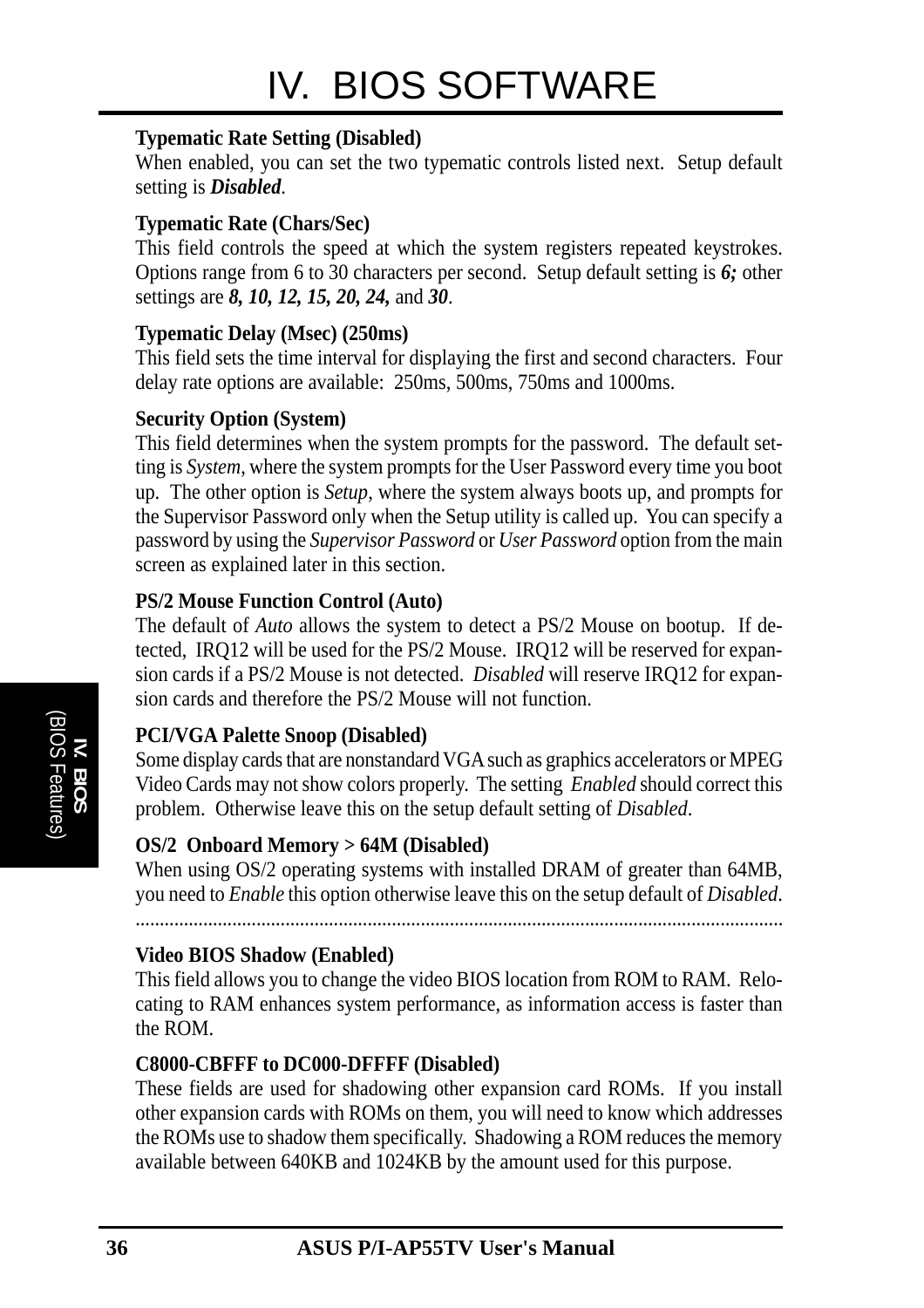# Chipset Features Setup

This "Chipset Features Setup" option controls the configuration of the board's chipset. Control keys for this screen are the same as for the previous screen.

| ROM PCI/ISA BIOS (PAP55TV0)<br>CHIPSET FEATURES SETUP<br>AWARD SOFTWARE, INC.                                                                                                                                                                                                                                                                                                                                                                                                                                                                                                                                       |                                                                                                                                                                                                                                                                                                                                                                                                                                                                                                 |  |  |  |
|---------------------------------------------------------------------------------------------------------------------------------------------------------------------------------------------------------------------------------------------------------------------------------------------------------------------------------------------------------------------------------------------------------------------------------------------------------------------------------------------------------------------------------------------------------------------------------------------------------------------|-------------------------------------------------------------------------------------------------------------------------------------------------------------------------------------------------------------------------------------------------------------------------------------------------------------------------------------------------------------------------------------------------------------------------------------------------------------------------------------------------|--|--|--|
| Auto Configuration : 60ns DRAM<br>DRAM Read Burst Timing : x222<br>DRAM Write Burst Timing : x333<br>$\frac{1}{2}$ $\frac{1}{2}$ $\frac{1}{2}$ $\frac{1}{2}$ $\frac{31}{2}$ $\frac{1}{2}$<br>RAS to CAS Delay<br>DRAM R/W Leadoff Timing : 10T/6T<br>DRAM RAS# Precharge Time : 3T<br>$MR$ to RAS# Delay $\qquad$ : 1T<br>$Refresh$ RAS# Assertion : $4T$<br>Fast EDO Path Select : Disabled<br>SDRAM CAS# Latency : 3T<br>SDRAM RAS-to-CAS Override: Disabled<br>PCI 2.1 Passive Release : Disabled<br>16-bit I/O Recovery Time : 1 BUSCLK<br>8-bit I/O Recovery Time : 1 BUSCLK<br>Video BIOS Cacheable : Enabled | Onboard FDC Controller<br>: Enabled<br>Onboard FDC Swap A & B<br>: No Swap<br>: 3F8H/IRO4<br>Onboard Serial Port 1<br>Onboard Serial Port 2 : 2F8H/IRQ3<br>Onboard Parallel Port<br>: 378H/IRO7<br>Parallel Port Mode<br>ECP DMA Select<br>$: ECP + EPP$<br>3<br>÷.<br>UART2 Use Infrared<br>: Disabled<br>Onboard PCI IDE Enable<br>: Both<br>IDE 0 Master Mode<br>: Auto<br>IDE 0 Slave Mode <b>South</b><br>: Auto<br>IDE 1 Master Mode <b>Artic</b><br>: Auto<br>IDE 1 Slave Mode<br>: Auto |  |  |  |
| Memory Hole At Address<br>: None                                                                                                                                                                                                                                                                                                                                                                                                                                                                                                                                                                                    | <b>ESC</b><br>: Quit<br>–1↓→← : Select Item<br>F <sub>1</sub><br>$: \mathsf{Help}$<br>PU/PD/+/- : Modify<br>F5 : Old Values (Shift)F2 : Color<br>F6<br>: Load BIOS Defaults<br>F7<br>: Load Setup Defaults                                                                                                                                                                                                                                                                                      |  |  |  |

**NOTE:** SETUP Defaults are noted in parenthesis next to each function heading.

#### Details of Chipset Features Setup **Auto Configuration (60ns DRAM)**

The default setting of *60ns DRAM* sets the optimal timings for items 2 through 9 for 60ns DRAM modules. If you are using 70ns DRAM modules, you must change this item to *70ns DRAM*. See sectoin III for DRAM installation information.

**SDRAM CAS# Latency (Leave on default setting of 3T)**

**SDRAM RAS-to-CAS Override (Leave on default setting of Disabled)**

**PCI 2.1 Passive Release (Leave on default setting of Disabled)**

**16-bit I/O Recovery Time (1 BUSCLK)** Timing for 16-bit ISA cards

**8-bit I/O Recovery Time (1 BUSCLK)** Timing for 8-bit ISA cards

#### **Video BIOS Cacheable (Enabled)**

Allows the Video BIOS to be cached to allow faster execution. Leave on default setting of *Enabled* for better performance. (Otherwise *Disabled*)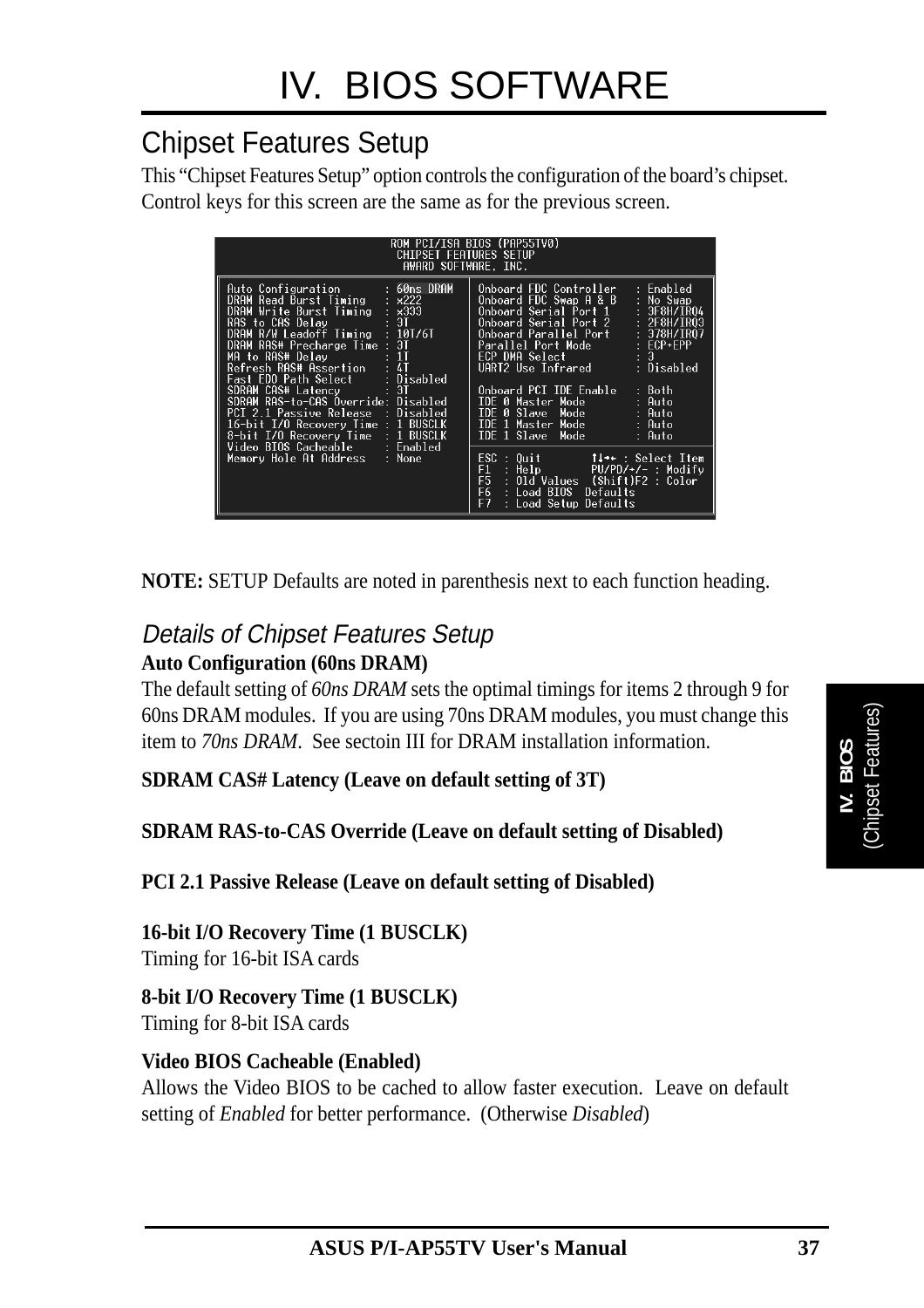# IV. BIOS SOFTWARE

#### **Memory Hole at Address (None)**

This features reserves either *14MB-16MB* or *15MB-16MB* memory address space to ISA expansion cards that specifically require this setting. Memory from 14MB and up or 15MB and up will be unavailable to the system because expansion cards can only access memory up to 16MB.

....................................................................................................................................

#### **Onboard FDC Controller (Enabled)**

When enabled, this field allows you to connect your floppy disk drives to the onboard floppy drive connector instead of a separate controller card. If you want to use a different controller card to connect the floppy drives, set this field to *Disabled*.

#### **Onboard FDC Swap A: B: (No Swap)**

This field reverses the drive letter assignments of your floppy disk drives. Two options are available: *No Swap* and *Swap AB*. If you want to switch drive letter assignments, set this field to *Swap AB*, and the swap will be controlled in hardware. This works separately from the BIOS Features floppy disk swap feature. It is functionally the same as physically interchanging the connectors of the floppy disk drives.

#### **Onboard Serial Port 1 (3F8H/IRQ4)**

Settings are *3F8H/IRQ4*, *2F8H/IRQ3, 3E8H/IRQ4, 2E8H/IRQ10,* and *Disabled* for the onboard serial connector.

#### **Onboard Serial Port 2 (2F8H/IRQ3)**

Settings are *3F8H/IRQ4, 2F8H/IRQ3*, *3E8H/IRQ4, 2E8H/IRQ10,* and *Disabled* for the onboard serial connector.

#### **Onboard Parallel Port (378H/IRQ7)**

This field sets the address of the onboard parallel port connector. You can select either: *3BCH / IRQ 7, 378H / IRQ 7, 278H / IRQ 5, Disabled.* If you install an I/O card with a parallel port, ensure that there is no conflict in the address assignments. The PC can support up to three parallel ports as long as there are no conflicts for each port.

#### **Parallel Port Mode (ECP+EPP)**

This field allows you to set the operation mode of the parallel port. The setting *Normal*, allows normal-speed operation but in one direction only; *EPP* allows bidirectional parallel port operation at maximum speed; *ECP* allows the parallel port to operate in bidirectional mode and at a speed faster than the maximum data transfer rate; *ECP+EPP* allows normal speed operation in a two-way mode.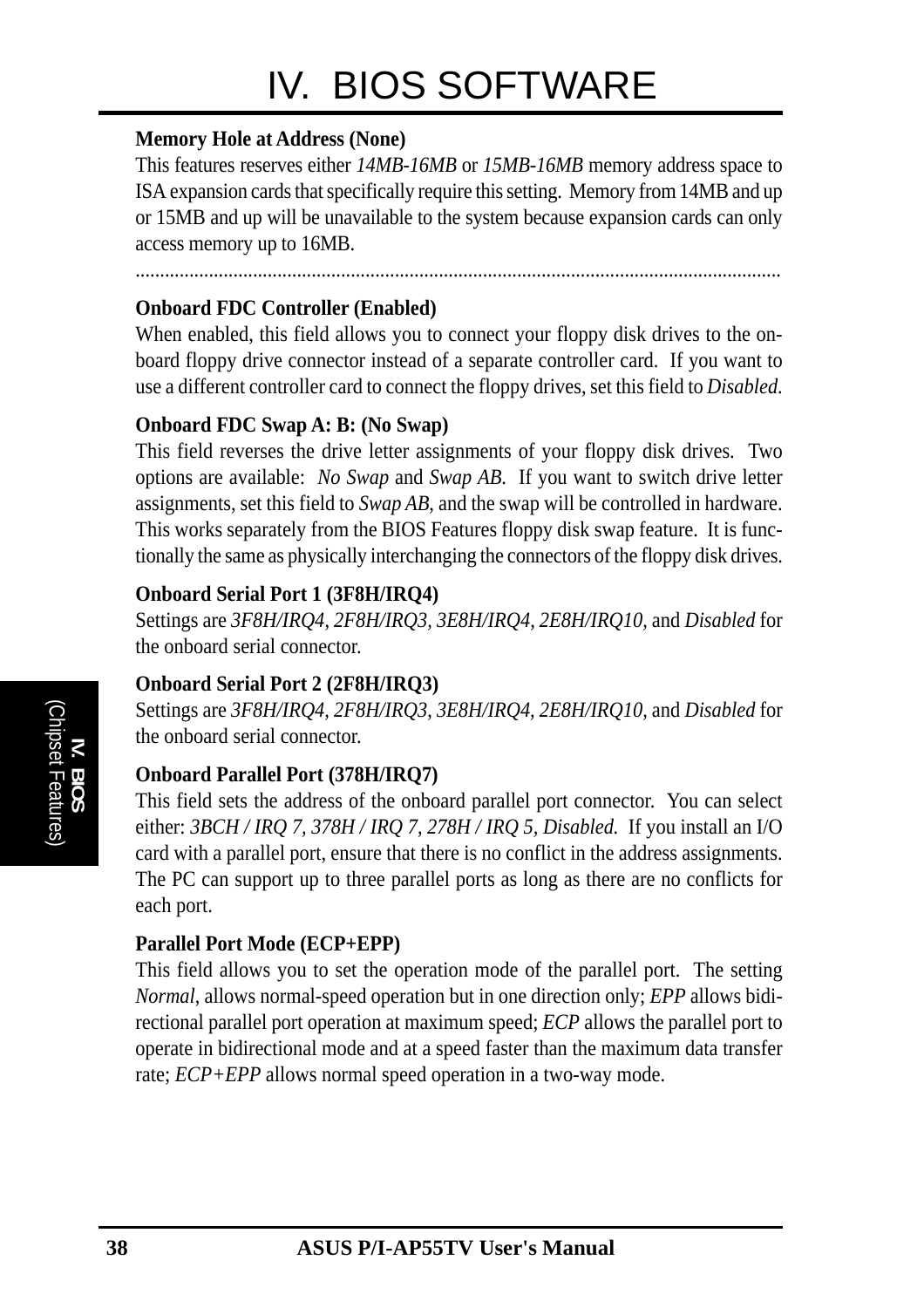#### **ECP DMA Select (3)**

This selection is available only if you select *ECP* or *ECP+EPP* in the **Parallel Port Mode**. Select either DMA Channel *1, 3*, or *Disable*.

#### **UART2 Use Infrared (Disabled)**

When enabled, this field activates the onboard infrared feature and sets the second serial UART to support the infrared module connector on the motherboard. If your system already has a second serial port connected to the onboard COM2 connector, it will no longer work if you enable the infrared feature. By default, this field is set to *Disabled*, which leaves the second serial port UART to support the COM2 serial port connector. See section III of the baseboard manual for the **IrDA-compliant infrared module connector.**

#### **Onboard PCI IDE Enable (Both)**

You can select to enable the *Primary* IDE channel, *Secondary* IDE channel, *Both*, or *Disable* both channels (for systems with only SCSI drives).

#### **IDE 0 Master/Slave Mode, IDE 1 Master/Slave Mode (Auto)**

Each channel (0 and 1) has both a master and a slave making four IDE devices possible. Because each IDE device may have a different Mode timing (*0, 1, 2, 3, 4*), it is necessary for these to be independent. The default setting of *Auto* will allow auto-detection to ensure optimal performance.

> **IV. BIOS** (Chipset Features)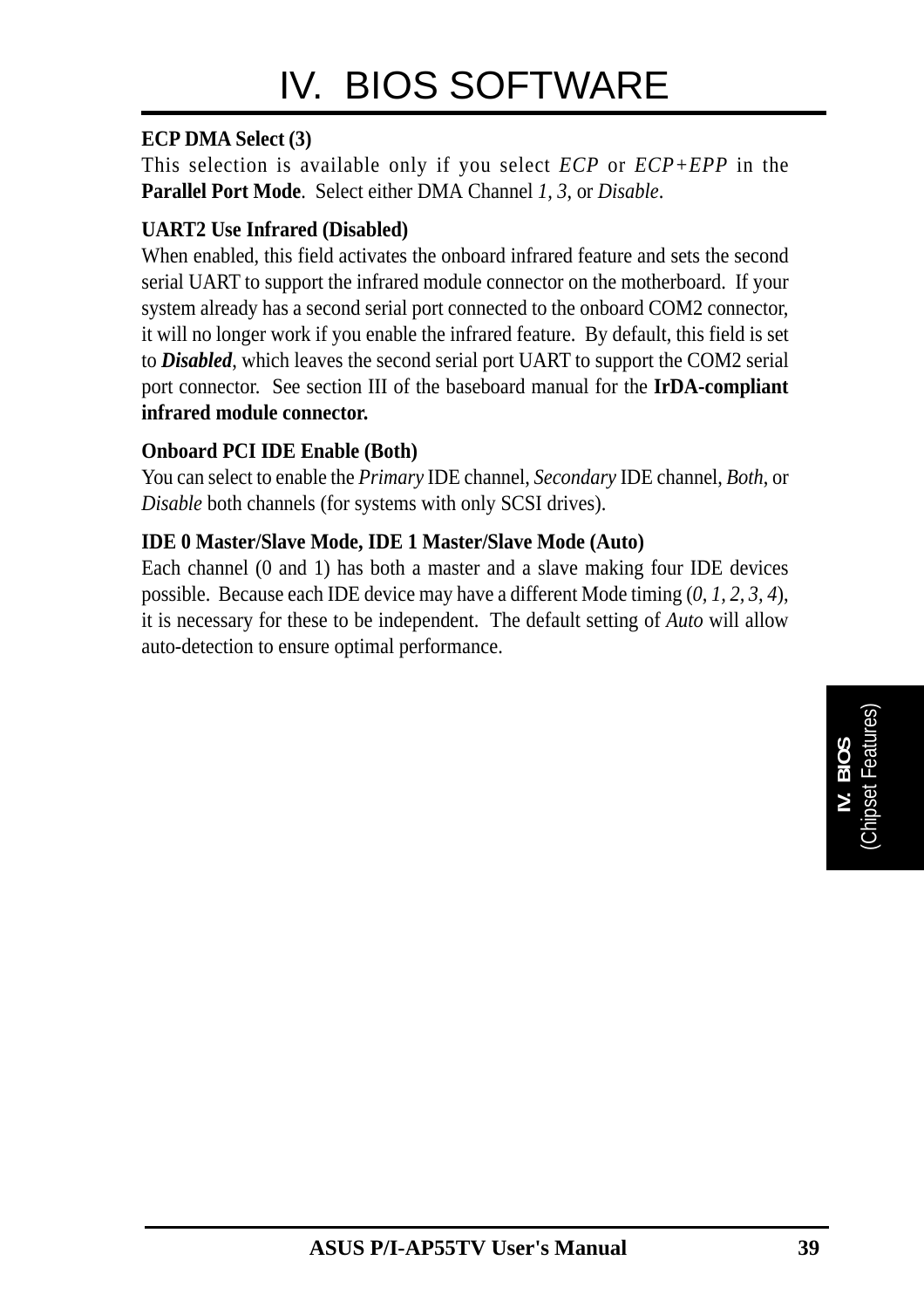# Power Management Setup

This "Power Management Setup" option allows you to reduce power consumption. This feature turns off the video display and shuts down the hard disk after a period of inactivity.

| POWER MANAGEMENT SETUP<br>AWARD SOFTWARE, INC.                                                                                                                                                                                                                                                                     | ROM PCI/ISA BIOS (PAP55TV0)                                                                                                                                                                                                                                                                                                                                                                                                                                  |
|--------------------------------------------------------------------------------------------------------------------------------------------------------------------------------------------------------------------------------------------------------------------------------------------------------------------|--------------------------------------------------------------------------------------------------------------------------------------------------------------------------------------------------------------------------------------------------------------------------------------------------------------------------------------------------------------------------------------------------------------------------------------------------------------|
| : User Define<br>Power Management -<br>Video Off Option : Susp, Stby $\rightarrow$ Off<br>Video Off Method : V/H SYNC+Blank<br>Suspend Switch : Enable<br>Doze $Speed$ (div by): $8$<br>Stdby Speed(div by): 32<br>** PM Timers **<br>HDD Power Down     : Disable<br>Suspend Mode<br>: Disable<br>** PM Events ** | IR <sub>03</sub><br>(CM 2)<br>: Disable<br>(COM 1)<br>IRO4<br>: Enable<br>(LPT 2) : Enable<br><b>IR05</b><br>(Floppy Disk): Enable<br>IR06<br>(LPT 1)<br>IRO7<br><b>Enable</b> : Enable<br>(RTC Alarm) : Disable<br>IR08<br>$(\text{IR02 Redir})$ : Enable<br>IRO9 I<br>IRO10 (Reserved) : Enable<br>IRQ11 (Reserved) : Enable<br>IR012 (PS/2 Mouse) : Enable<br>IR013 (Coprocessor): Enable<br>IR014 (Hard Disk) : Enable<br>IRO15 (Reserved) –<br>: Enable |
| IRO3<br>(Wake-Up) : Disable<br>IRO4<br>(Wake-Up) : Enable<br>(Wake-Up) : Disable<br>IR08<br>IRO12 (Wake-Up)<br>: Enable                                                                                                                                                                                            | $\textsf{ESC}$ : Ouit<br>–↑↓→← : Select Item<br>F1<br>$\pm$ Help $\overline{\phantom{a}}$<br>PU/PD/+/- : Modify<br>F <sub>5</sub><br>: Old Values (Shift)F2 : Color<br>F6<br>: Load BIOS Defaults<br>F7.<br>: Load Setup Defaults                                                                                                                                                                                                                            |

**NOTE:** SETUP Defaults are noted in parenthesis next to each function heading.

#### Details of Power Management Setup **Power Management (User Defined)**

This field acts as the master control for the power management modes. *Max Saving* puts the system into power saving mode after a brief period of system inactivity; *Min Saving* is almost the same as *Max Saving* except that this time the system inactivity period is longer; *Disabled* disables the power saving features; *User Defined* allows you to set power saving options according to your preference.

**IMPORTANT: Advanced Power Management (APM) should be installed to keep the system time updated when the computer enters suspend mode activated by the BIOS Power Management. For DOS environments, you need to add DEVICE=C:\DOS\POWER.EXE in you CONFIG.SYS. For Windows 3.x and Windows 95, you need to install Windows with the APM feature. A battery and power cord icon labeled "Power" will appear in the "Control Panel." Choose "Advanced" in the Power Management Field.**

#### **Video Off Option (Susp, Stby->Off )**

This field determines when to activate the video off feature for monitor power management. The settings are *Susp, Stby->Off, Suspend->Off, Always on,* and *All modes->off.*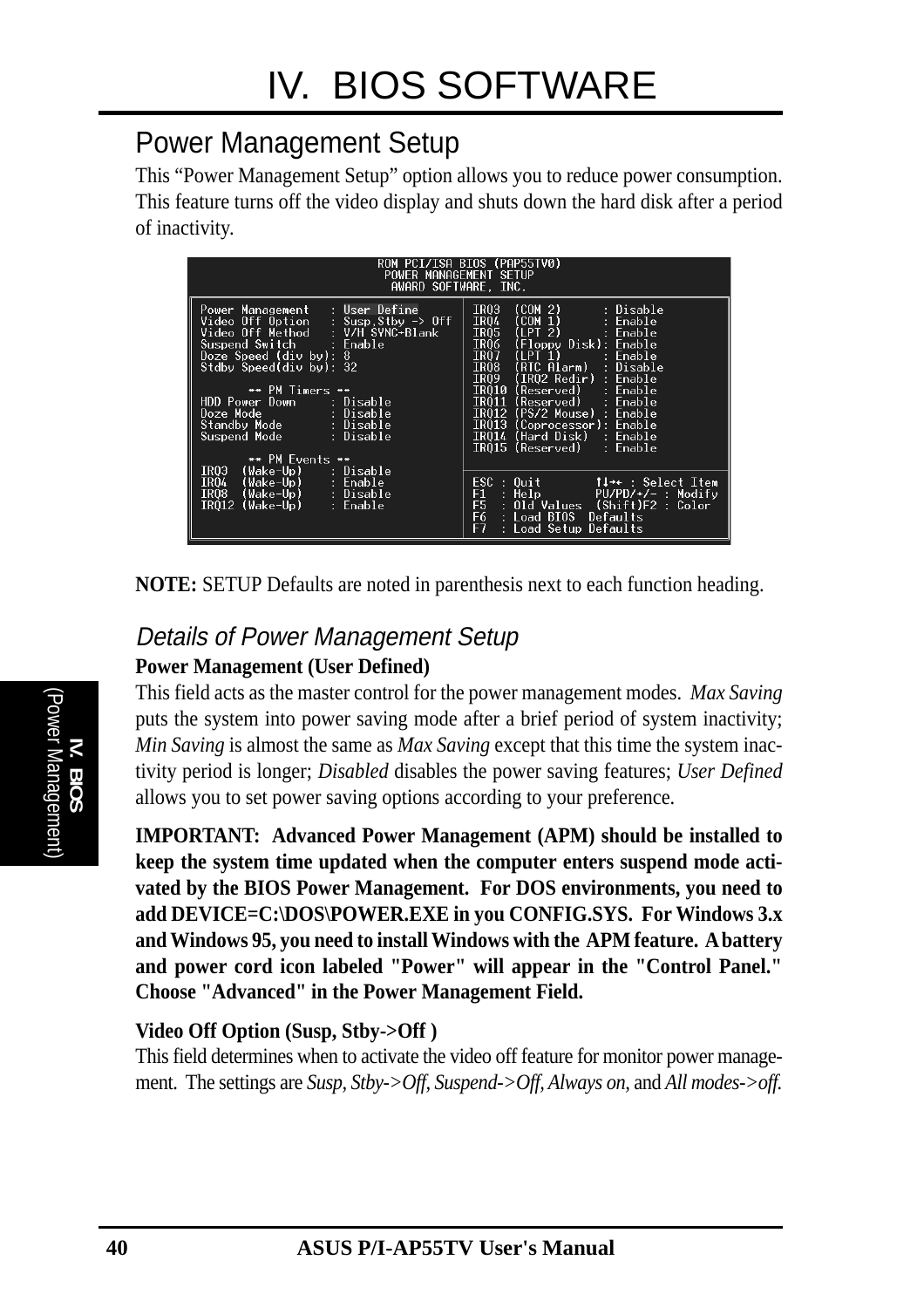#### **Video Off Method (V/H SYNC + Blank)**

This field defines the video off features. Three options are available: *V/H SYNC + Blank, DPMS,* and *Blank Only*. The first option, which is the default setting, blanks the screen and turns off vertical and horizontal scanning; *DPMS* (Display Power Management System) allows the BIOS to control the video display card if it supports the DPMS feature; *Blank Screen* only blanks the screen. Use the latter for monitors that do not support the "Green" (no power management) feature. NOTE: Screen saver software does not work with this feature. While the monitor is shut off, this software cannot display.

#### **Suspend Switch (Enabled)**

This field enables or disables the SMI connector on the motherboard. This connector connects to the lead from the Suspend switch mounted on the system case.

#### **Doze Speed, Stdby Speed**

These two fields set the CPU speed during each mode. The number indicates what the normal CPU speed is divided by.

#### **PM Timers**

This section controls the time-out settings for the Power Management scheme. The fields included in this section are "HDD Power Down", which places the hard disk into its lowest power consumption mode, and the Doze, Standby and Suspend system inactivation modes.

The system automatically "wakes up" from any power saving mode when there is system activity such as when a key is pressed from the keyboard, or when there is activity detected from the enabled IRQ channels.

**HDD Power Down** shuts down any IDE hard disk drives in the system after a period of inactivity. This time period is user-configurable to *1-15 Mins* or *Disable*. This feature does not affect SCSI hard drives.

The **Doze Mode, Standby Mode,** and **Suspend Mode** fields set the period of time after which each of these modes activate. At *Max Saving*, these modes activate sequentially (in the given order) after one minute; at *Min Saving* after one hour.

#### **PM Events**

This section sets the wake-up call of the system. If activity is detected from any enabled IRQ channels in the left-hand group, the system wakes up from suspended mode. You can enable power management for IRQs  $3 \sim 15$  individually in the list at the right of the screen. The power management feature will work on the enabled IRQ channels.

Take note that a Microsoft serial mouse or compatible will use either COM1 (IRQ4) or COM2 (IRQ3), and a PS/2 mouse will use IRQ12. If you know which IRQ your mouse is using, you can enable the Wake-up Event for that IRQ here and the system will wake up when you move the mouse or click its button.

.......................................................................................................................................

#### **Sleep Items (IRQ3-IRQ15)**

You can individually *Enable* or *Disable* each IRQ to include in the sleep function. IRQ8 (Real Time Alarm) is usually set to *Disable* so that any software alarm clock or event calendar can wake up the system.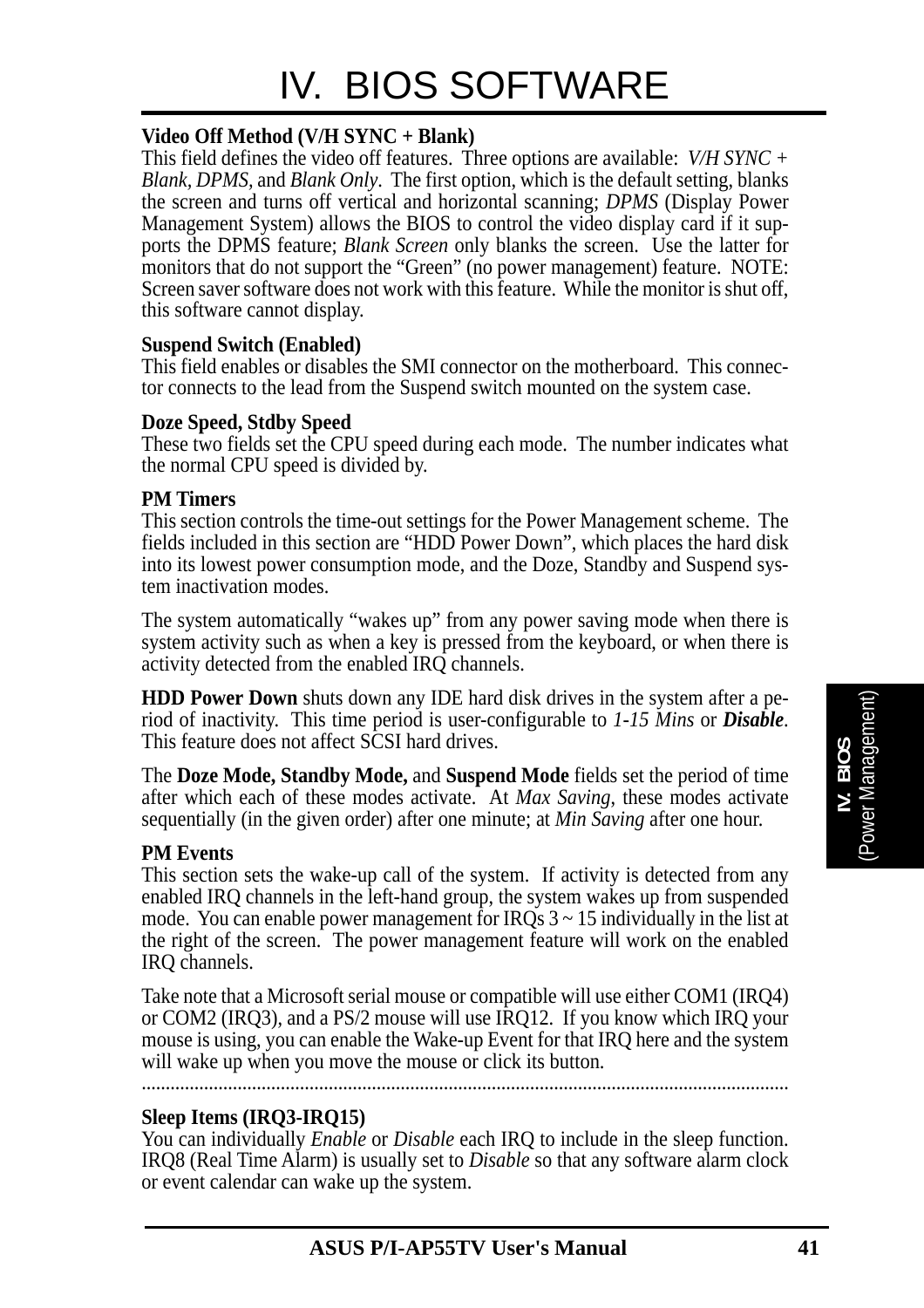## PNP and PCI Setup

This "PNP and PCI Setup" option configures the PCI bus slots. All PCI bus slots on the system use INTA#, thus all installed PCI cards must be set to this value.

| ROM PCI/ISA BIOS (PAP55TV0)<br>PNP AND PCI SETUP<br>AWARD SOFTWARE. INC.                                                                                                                                                                                         |                                                                                                                                                     |  |  |
|------------------------------------------------------------------------------------------------------------------------------------------------------------------------------------------------------------------------------------------------------------------|-----------------------------------------------------------------------------------------------------------------------------------------------------|--|--|
| $Slot 1$ (TOP) $IRQ$ : Auto<br>Slot 3 (BOTTOM) IRQ: Auto                                                                                                                                                                                                         | 1 Used By ISA : No/ICU<br>DMA.<br>DMA.<br>3 Used By ISA : No/ICU<br>DMA.<br>5 Used By ISA : No/ICU                                                  |  |  |
| PCI Latency Timer : 32 PCI Clock                                                                                                                                                                                                                                 | ISA MEM Block BASE : No/ICU                                                                                                                         |  |  |
| IRQ<br>3 Used By ISA : No/ICU<br>IR <sub>0</sub><br>4 Used By ISA : No/ICU<br>IR <sub>0</sub><br>5 Used By ISA : No/ICU<br>IR <sub>0</sub><br>7 Used By ISA : No/ICU<br>IRQ 9 Used By ISA : No/ICU<br>IRQ 10 Used By ISA : No/ICU<br>IRO 11 Used By ISA : No/ICU | NCR SCSI BIOS : Auto<br>: Disabled<br>USB Function                                                                                                  |  |  |
| IRO 12 Used By ISA : No/ICU<br>IRO 14 Used By ISA : No/ICU<br>IRQ 15 Used By ISA: No/ICU                                                                                                                                                                         | $ESC$ : Quit<br>–↑↓→← : Select Item<br>F1<br>: Old Values (Shift)F2 : Color<br>F5 I<br>F6 I<br>: Load BIOS Defaults<br>: Load Setup Defaults<br>F7. |  |  |

**NOTE:** SETUP Defaults are noted in parenthesis next to each function heading.

## Details of PNP and PCI Setup

#### **[Slot Interrupts] (Auto)**

The first four fields on the screen set how IRQ use is determined for each PCI slot. Slot 1 (Right) is nearest the memory sockets. The default setting for each field is *Auto*, which uses auto-routing to determine IRQ use. The other options are manual settings of *NA, 9, 10, 11, 12, 14, or 15* for each slot.

#### **PCI Latency Timer (32 PCI Clock)**

"32 PCI Clock" enables maximum PCI performance for this motherboard.

#### **IRQ xx Used By ISA (No/ICU)**

These fields indicate whether or not the displayed IRQ for each field is being used by a Legacy (non-PnP) ISA card. Two options are available: *No/ICU* and *Yes*. The first option, the default value, indicates either that the displayed IRQ is not used or an ISA Configuration Utility (ICU) is being used to determine if an ISA card is using that IRQ. If you install a Legacy ISA card that requires a unique IRQ, and you are not using an ICU, you must set the field for that IRQ to *Yes*. For example: If you install a Legacy ISA card that requires IRQ 10, then set **IRQ10 Used By ISA** to *Yes*.

......................................................................................................................................

(Plug & Play / PCI) **IV. BIOS**<br>**(Plug & Play / PCI)**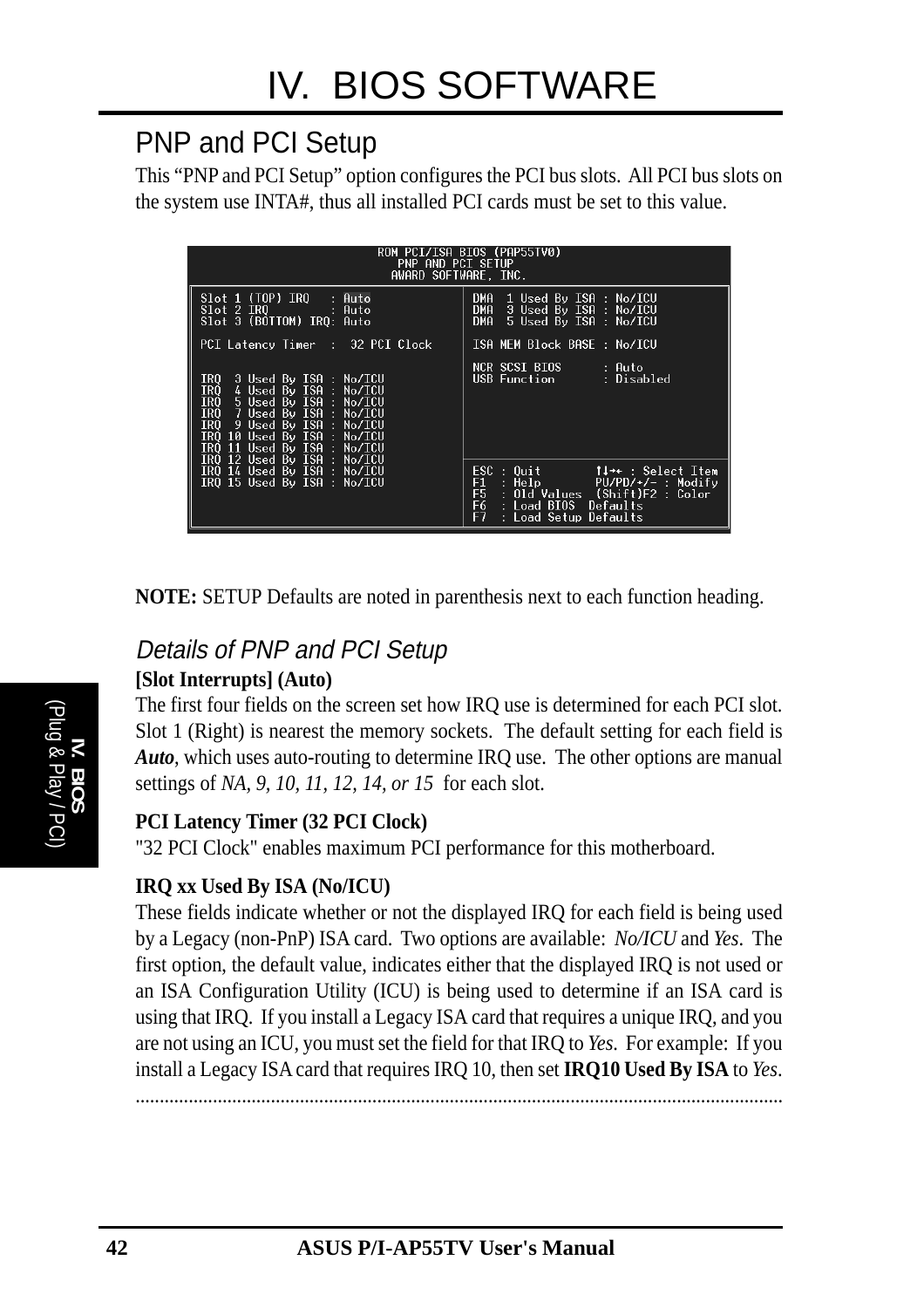#### **DMA x Used By ISA (No/ICU)**

These fields indicate whether or not the displayed DMA channel for each field is being used by a Legacy (non-PnP) ISA card. Available options include: *No/ICU* and *Yes*. The first option, the default setting, indicates either that the displayed DMA channel is not used or an ICU is being used to determine if an ISA card is using that channel. If you install a Legacy ISA card that requires a unique DMA channel, and you are not using an ICU, you must set the field for that channel to *Yes*.

#### **ISA MEM Block BASE (No/ICU)**

This field allows you to set the base address and block size of a Legacy ISA card that uses any memory segment within the C800H and DFFFH address range. If you have such a card, and you are not using an ICU to specify its address range, select a base address from the six available options; the **ISA MEM Block SIZE** field will then appear for selecting the block size. If you have more than one Legacy ISA card in your system that requires to use this address range, you can increase the block size to either 8K, 16K, 36K, or 64K. If you are using an ICU to accomplish this task, leave **ISA MEM Block BASE** to its default setting of *No/ICU*.

#### **NCR SCSI BIOS (Auto)**

The default uses *Auto* settings for the onboard NCR SCSI BIOS (see section VI). If you wish not to use the onboard NCR SCSI BIOS, choose *Disabled*

#### **USB Function (Disabled)**

This motherboard supports Universal Serial Bus (USB) devices but current operating systems do not. The default is set to *Disabled* until support disks and USB devices are available in which time you can set this function to *Enabled*.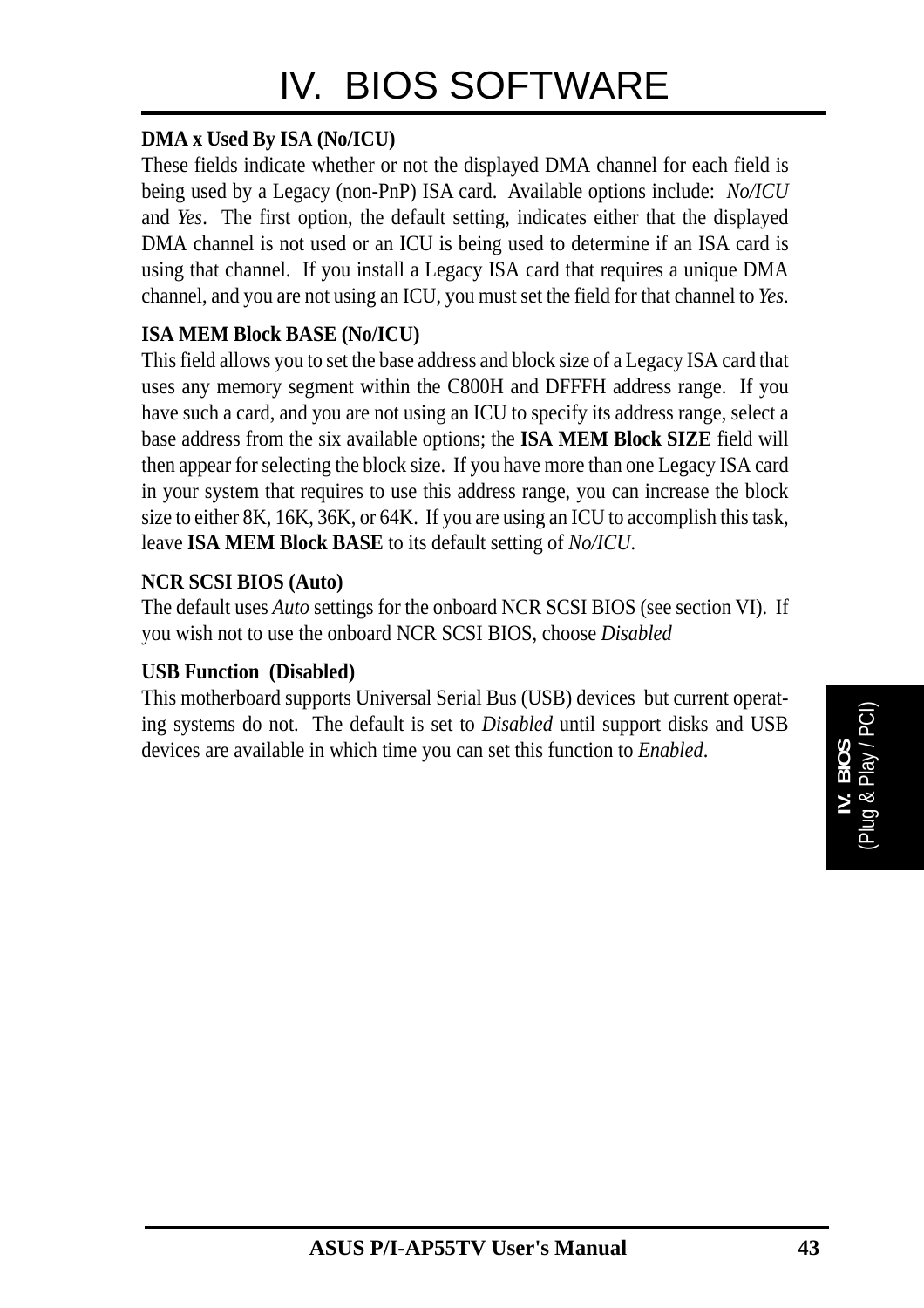# Load BIOS Defaults

This "Load BIOS Defaults" option allows you to load the troubleshooting default values permanently stored in the BIOS ROM. These default settings are non-optimal and disable all high performance features. To load these default settings, highlight "Load BIOS Defaults" on the main screen and then press the <Enter> key. The system displays a confirmation message on the screen. Press the  $\langle Y \rangle$  key and then the  $\leq$ Enter $\geq$  key to confirm. Press the  $\leq$ N $\geq$  key and then the  $\leq$ Enter $\geq$  key to abort. This feature does not affect the fields on the Standard CMOS Setup screen.

# Load Setup Defaults

This "Load Setup Defaults" option allows you to load the default values to the system configuration fields. These default values are the optimized configuration settings for the system. To load these default values, highlight "Load Setup Defaults" on the main screen and then press the <Enter> key. The system displays a confirmation message on the screen. Press the  $\langle Y \rangle$  key and then the  $\langle$ Enter $\rangle$  key to confirm. Press the  $\langle N \rangle$  key and then the  $\langle$ Enter $\rangle$  key to abort. This feature does not affect the fields on the Standard CMOS Setup screen.

| <u>PCI/I</u> SA BIOS (PAP55TV0)<br>CMOS SETUP UTILITY<br>AWARD SOFTWARE, INC.              |                        |  |
|--------------------------------------------------------------------------------------------|------------------------|--|
| STANDARD CMOS SETUP                                                                        | SUPERVISOR PASSHORD    |  |
| <b>BIOS FEATURES SETUP</b>                                                                 | USER PASSWORD          |  |
| <b>CHIPSET FEATURES SETUP</b>                                                              | IDE HDD AUTO DETECTION |  |
| POWER MANAGEMENT SETUP                                                                     | SAVE & EXIT SETUP      |  |
| <b>SAVING</b><br>PNP AND PCI SETUP<br>Load SETUP Defaults (Y/N)? W                         |                        |  |
| LOAD BIOS DEFAULT                                                                          |                        |  |
| LOAD SETUP DEFAULTS                                                                        |                        |  |
| ∴ → ← : Select Item<br>Esc : 0uit<br>$(Shift)F2$ : Change Color<br>F10 : Save & Exit Setup |                        |  |
| Load Setup Defaults except Standard CMOS SETUP                                             |                        |  |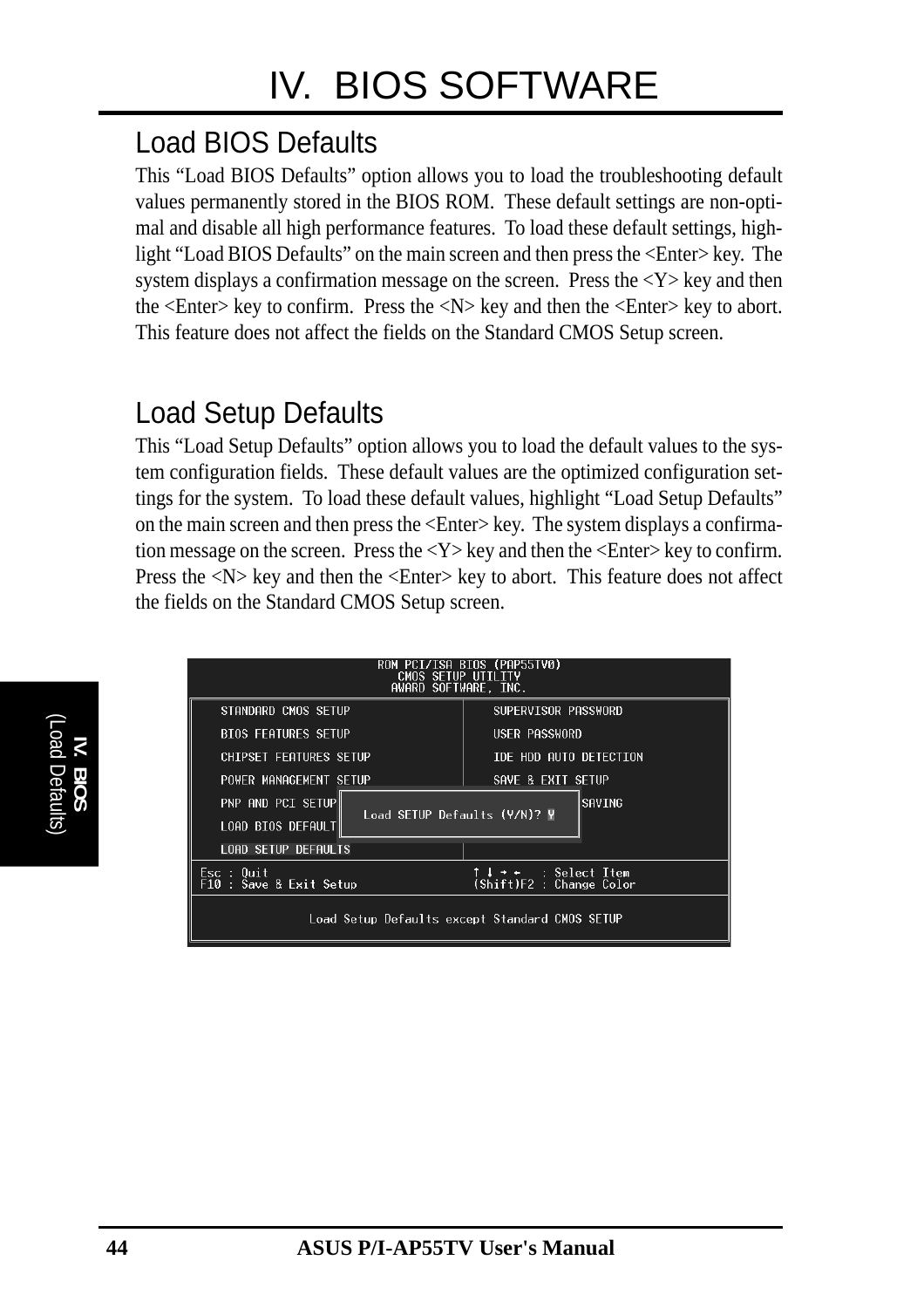# Supervisor Password and User Password

These two options set the system passwords. "Supervisor Password" sets a password that will be used to protect the system and the Setup utility; "User Password" sets a password that will be used exclusively on the system. By default, the system comes without any passwords. To specify a password, highlight the type you want and then press the <Enter> key. A password prompt appears on the screen. Taking note that the password is case sensitive, and can be up to 8 alphanumeric characters long, type in your password and then press the  $\leq$  Enter $\geq$  key. The system confirms your password by asking you to type it again. After setting a password, the screen automatically reverts to the main screen.

| PCI/ISA BIOS (PAP55TV0)<br>RUM<br>CMOS SETUP UTILITY<br>AWARD SOFTWARE, INC.        |                        |  |
|-------------------------------------------------------------------------------------|------------------------|--|
| STANDARD CMOS SETUP                                                                 | SUPERVISOR PASSWORD    |  |
| <b>BTOS FEATURES SETUP</b>                                                          | USER PASSWORD          |  |
| <b>CHIPSET FEATURES SETUP</b>                                                       | IDE HDD AUTO DETECTION |  |
| POWER MANAGEMENT SETUP                                                              | SAVE & EXIT SETUP      |  |
| PNP AND PCI SETUP                                                                   | EXIT WITHOUT SAVING    |  |
| LOAD BIOS DEFAULTS  <br><b>Enter Password:</b>                                      |                        |  |
| LOAD SETUP DEFAULTS                                                                 |                        |  |
| $Esc:$ Quit<br>: Select Item<br>(Shift)F2 : Change Color<br>F10 : Save & Exit Setup |                        |  |
| Change/Set/Disable Password                                                         |                        |  |

To implement the password protection, specify in the "Security Option" field of the BIOS Features Setup screen when the system will prompt for the password. If you want to disable either password, press the <Enter> key instead of entering a new password when the "Enter Password" prompt appears. A message confirms the password has been disabled.

**NOTE:** If you forget the password, see CMOS RAM in section III for procedures on clearing the CMOS.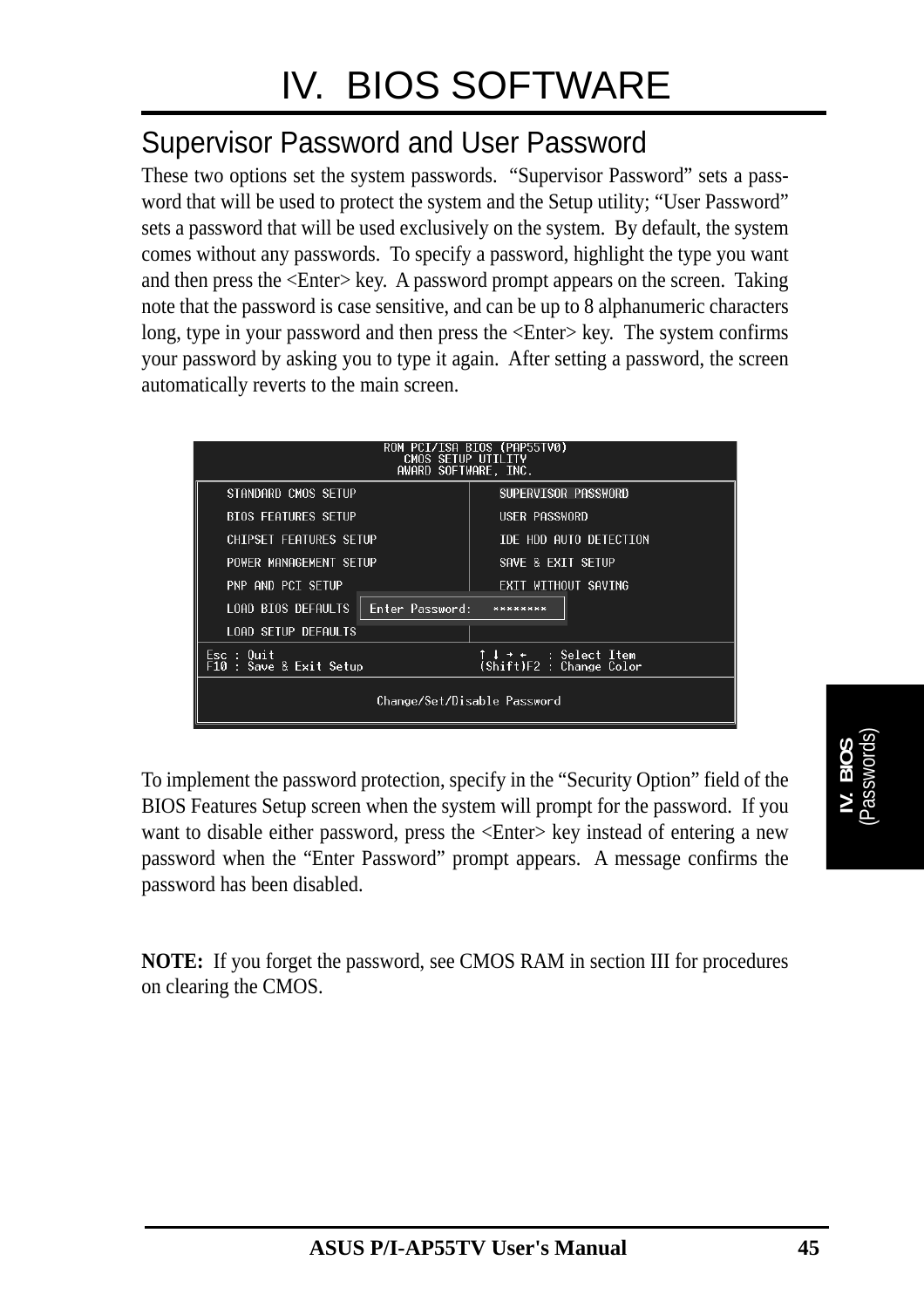# IDE HDD Auto Detection

This "IDE HDD Auto Detection" option detects the parameters of an IDE hard disk drive, and automatically enters them into the Standard CMOS Setup screen.

| ROM PCI/ISA BIOS (PAP55TV0)<br>CMOS SETUP UTILITY<br>AWARD SOFTWARE, INC. |           |                                  |           |                                           |                                  |                |                        |  |
|---------------------------------------------------------------------------|-----------|----------------------------------|-----------|-------------------------------------------|----------------------------------|----------------|------------------------|--|
| HARD DISKS                                                                | TYPE SIZE |                                  | CYLS      | HEAD                                      | PRECOMP                          | LANDZ          | SECTOR MODE            |  |
| Primary Master :                                                          |           |                                  |           |                                           |                                  |                |                        |  |
|                                                                           |           |                                  |           | Select Primary Master Option (N=Skip) : N |                                  |                |                        |  |
| OPTIONS                                                                   | SIZE      |                                  | CYLS HEAD | PRECOMP                                   | LANDZ                            | SECTOR         | MODE                   |  |
| 2(Y)<br>$\frac{1}{3}$                                                     | 849       | 849 823 32<br>849 1647 16<br>823 | 32        | $\Omega$                                  | 1646<br>65535 1646<br>65535 1646 | 63<br>63<br>63 | LBA<br>NORMAL<br>LARGE |  |
| Note: Some OSes (like SCO-UNIX) must use "NORMAL" for installation        |           |                                  |           | ESC : Skip                                |                                  |                |                        |  |

Up to four IDE drives can be detected, with parameters for each listed inside the box. To accept the optimal entries, press the  $\langle Y \rangle$  key or else select from the numbers displayed under the OPTIONS field (2, 1, 3 in this case); to skip to the next drive, press the  $\langle N \rangle$  key. If you accept the values, the parameters will appear listed beside the drive letter on the screen. The process then proceeds to the next drive letter. Pressing the  $\langle N \rangle$  key to skip rather than to accept a set of parameters causes the program to enter zeros after that drive letter.

Remember that if you are using another IDE controller that does not feature Enhanced IDE support for four devices, you can only install two IDE hard disk drives. Your IDE controller must support the Enhanced IDE features in order to use Drive E and Drive F. The onboard PCI IDE controller supports Enhanced IDE, with two connectors for connecting up to four IDE devices. If you want to use another controller that supports four drives, you must disable the onboard IDE controller in the Chipset Features Setup screen.

When auto-detection is completed, the program automatically enters all entries you accepted on the field for that drive in the Standard CMOS Setup screen. Skipped entries are ignored and are not entered in the screen.

If you are auto-detecting a hard disk that supports the LBA mode, three lines will appear in the parameter box. Choose the line that lists LBA for an LBA drive. Do not select Large or Normal.

The auto-detection feature can only detect one set of parameters for a particular IDE hard drive. Some IDE drives can use more than one set. This is not a problem if the drive is new and there is nothing on it.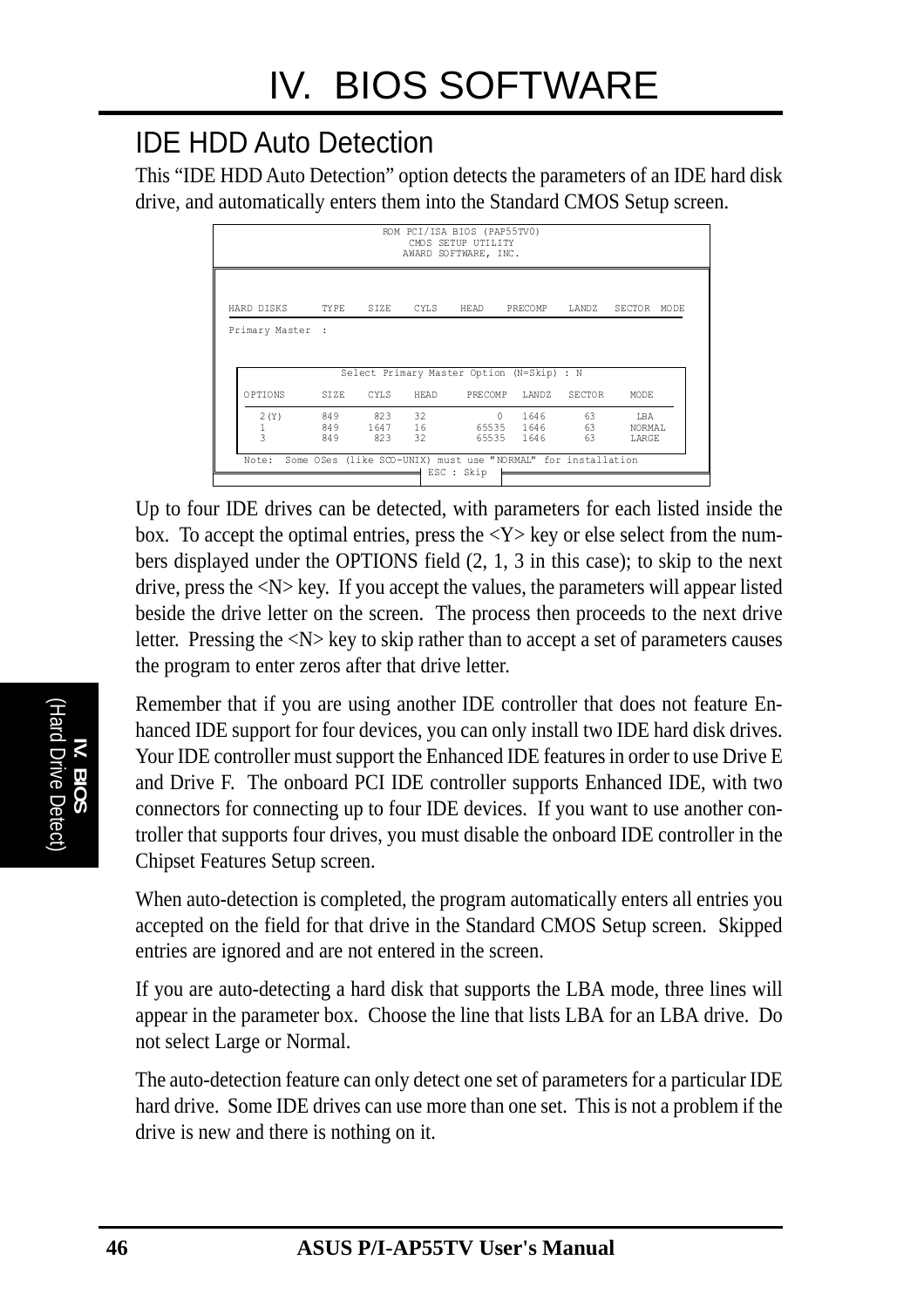**IMPORTANT: If your hard drive was already formatted on an older previous system, incorrect parameters may be detected. You will need to enter the correct parameters manually or use low-level format if you do not need the data stored on the hard drive.**

If the parameters listed differ from the ones used when the drive was formatted, the drive will not be readable. If the auto-detected parameters do not match the ones that should be used for your drive, do not accept them. Press the  $\langle N \rangle$  key to reject the presented settings and enter the correct ones manually from the Standard CMOS Setup screen.

# Save and Exit Setup

Select this option to save into the CMOS memory all modifications you specify during the current session. To save the configuration changes, highlight the "Save & Exit Setup" option on the main screen and then press the <Enter> key.

| ROM PCI/ISA BIOS (PAP55TV0)<br>CMOS SETUP UTILITY<br>AWARD SOFTWARE, INC.                 |                        |  |
|-------------------------------------------------------------------------------------------|------------------------|--|
| STANDARD CMOS SETUP                                                                       | SUPERVISOR PASSWORD    |  |
| <b>BIOS FEATURES SETUP</b>                                                                | USER PASSWORD          |  |
| CHIPSET FEATURES SETUP                                                                    | IDE HDD AUTO DETECTION |  |
| POWER MANAGEMENT SETUP                                                                    | SAVE & EXIT SETUP      |  |
| SAVING<br>PNP AND PCI SETUP<br>SAVE to CMOS and EXIT (Y/N)? W<br>LOAD BIOS DEFAULT        |                        |  |
| LOAD SETUP DEFAULTS                                                                       |                        |  |
| ↑↓ → ← : Select_Item<br>Esc : 0uit<br>(Shift)F2 : Change Color<br>F10 : Save & Exit Setup |                        |  |
| Save Data to CMOS & Exit SETUP                                                            |                        |  |

# Exit Without Saving

Select this option to exit the Setup utility without saving the modifications you specify during the current session. To exit without saving, highlight the "Exit Without Saving" option on the main screen and then press the <Enter> key.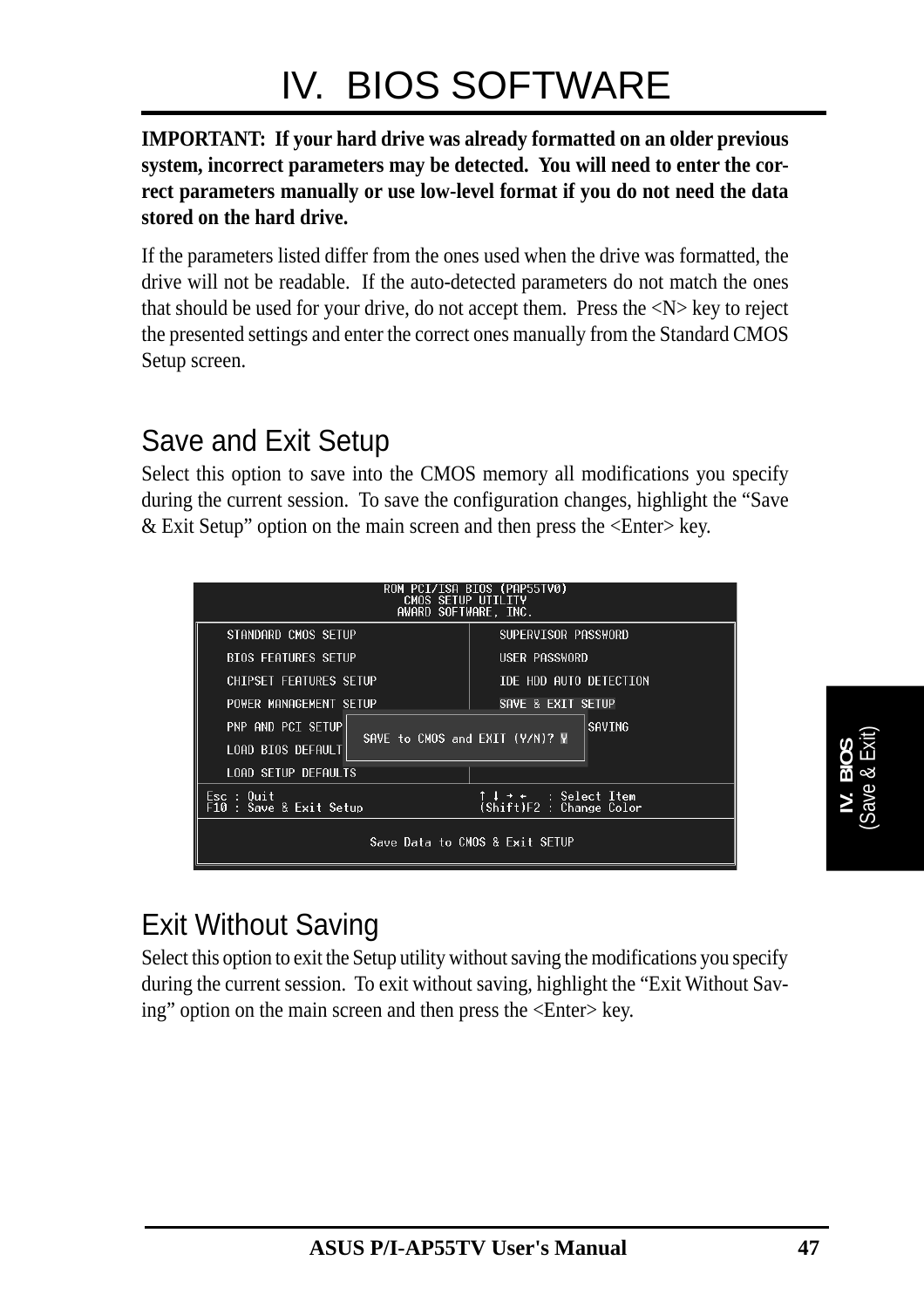(This page was intentionally left blank)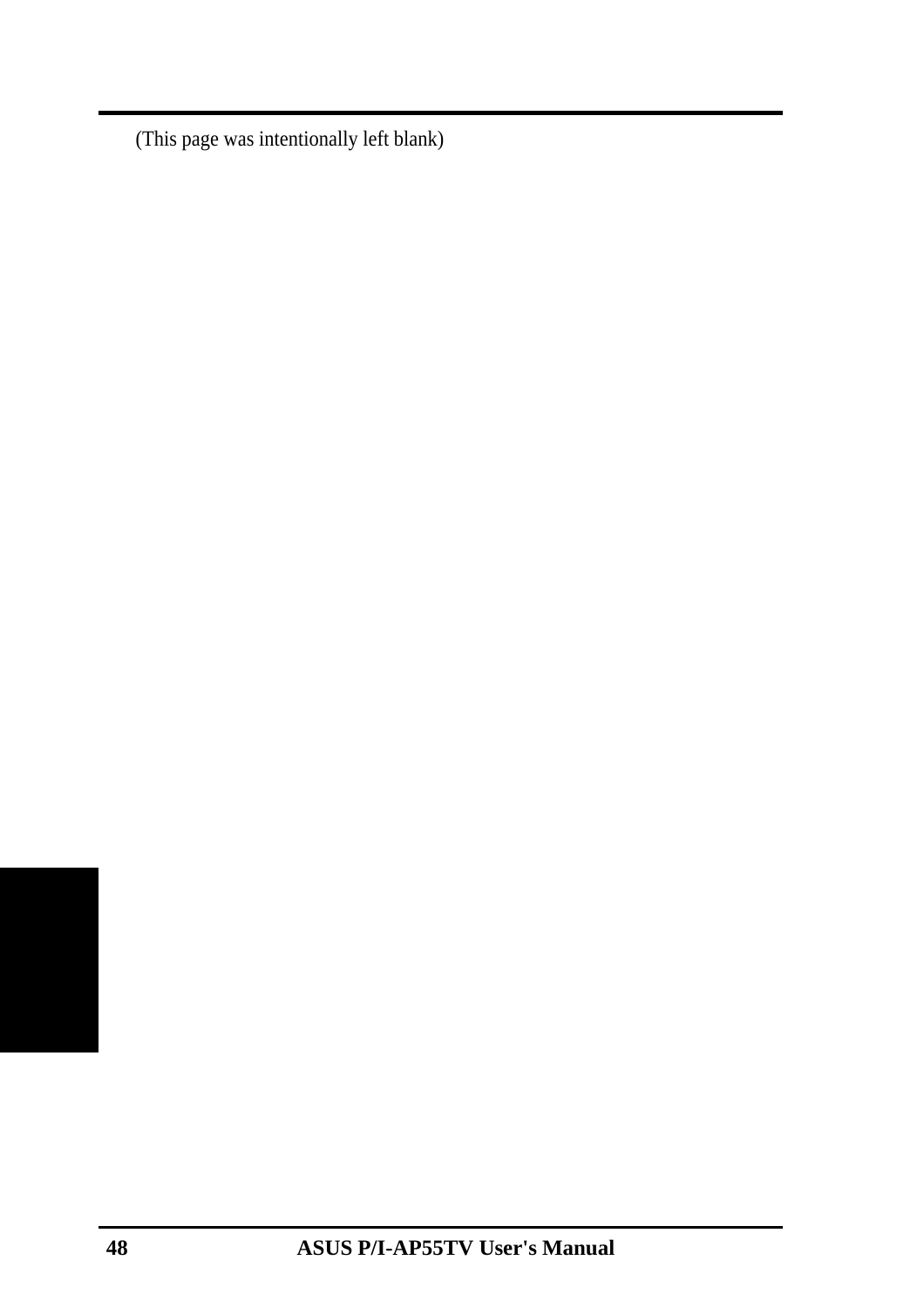# Desktop Management Interface (DMI)

## Introducing the ASUS DMI Configuration Utility

This motherboard supports DMI within the BIOS level and provides a DMI Configuration Utility to maintain the Management Information Format Database (MIFD). DMI is able to auto-detect and record information pertinent to a computer's system such as the CPU type, CPU speed, and internal/external frequencies, and memory size. The onboard BIOS will detect as many system information as possible and store those collected information in a 4KB block in the motherboard's Flash EPROM and allow the DMI to retrieve data from this database. Unlike other BIOS software, the BIOS on this motherboard uses the same technology implemented for Plug and Play to allow dynamic real-time updating of DMI information versus creating a new BIOS image file and requiring the user to update the whole BIOS. This DMI Configuration Utility also allows the system integrator or end user to add additional information into the MIFD such as serial numbers, housing configurations, and vendor information. Those information not detected by the motherboard BIOS and has to be manually entered through the DMI Configuration Utility and updated into the MIFD. This DMI Configuration Utility provides the same reliability as PnP updating and will prevent the refreshing failures associated with updating the entire BIOS.

#### System Requirements

The motherboard BIOS must support DMI. The following motherboards do not support DMI:

| • $P/I-P6RP4$         | (not supported) |
|-----------------------|-----------------|
| $\cdot$ PCI/E-P54NP4  | (not supported) |
| $\cdot$ PCI/I-P54NP4D | (not supported) |

The DMI Configuration Utility (DMICFG.EXE) must be ran in real mode in order for the program to run, the base memory must be at least 180K. Memory managers like HIMEM.SYS (required by windows) must not be installed. You can boot up from a system diskette without AUTOEXEC.BAT and CONFIG.SYS files, "REM" HIMEM.SYS in the CONFIG.SYS, or press <F5> during bootup to bypass your AUTOEXEC.BAT and CONFIG.SYS files.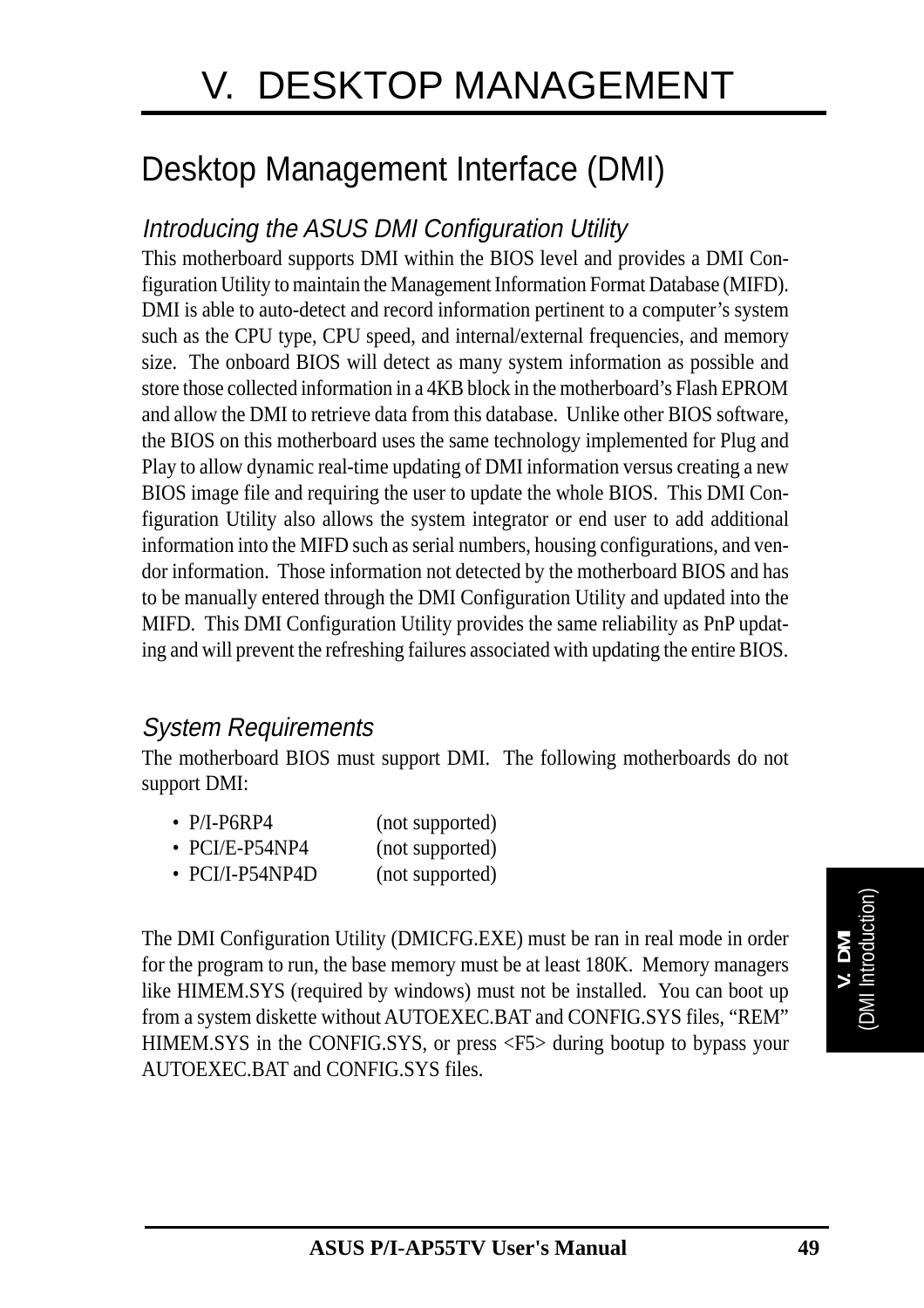## Using the ASUS DMI Configuration Utility **Edit DMI (or delete)**



Use the  $\leftarrow \rightarrow$  (left-right) cursors to move the top menu items and the  $\uparrow \downarrow$  (up-down) cursor to move between the left hand menu items. The bottom of the screen will show the available keys for each screen. Press enter at the menu item to enter the right hand screen for editing. "Edit component" appears on top. The reversed color field is the current cursor position and the blue text are available for editing. The orange text shows auto-detected information and are not available for editing. The blue text "Press [ENTER] for detail" contains a second pop-up menu is available, use the + - (plus-minus) keys to change the settings. Enter to exit *and save*, ESC to exit *and not save*.

If the user has made changes, ESC will prompt you to answer Y or N. Enter Y to go back to the left-hand screen *and save*, enter N to go back to left-hand screen and *not save*. If editing has not been made, ESC will send you back to the left hand menu without any messages.

#### Notes:

A heading, \*\*\* BIOS Auto Detect \*\*\* appears on the right for each menu item on the left side that has been auto detected by the system BIOS.

A heading, \*\*\* User Modified \*\*\* will appear on the right for menu items that has been modified by the user.

isplay Componen<br>**User Modified**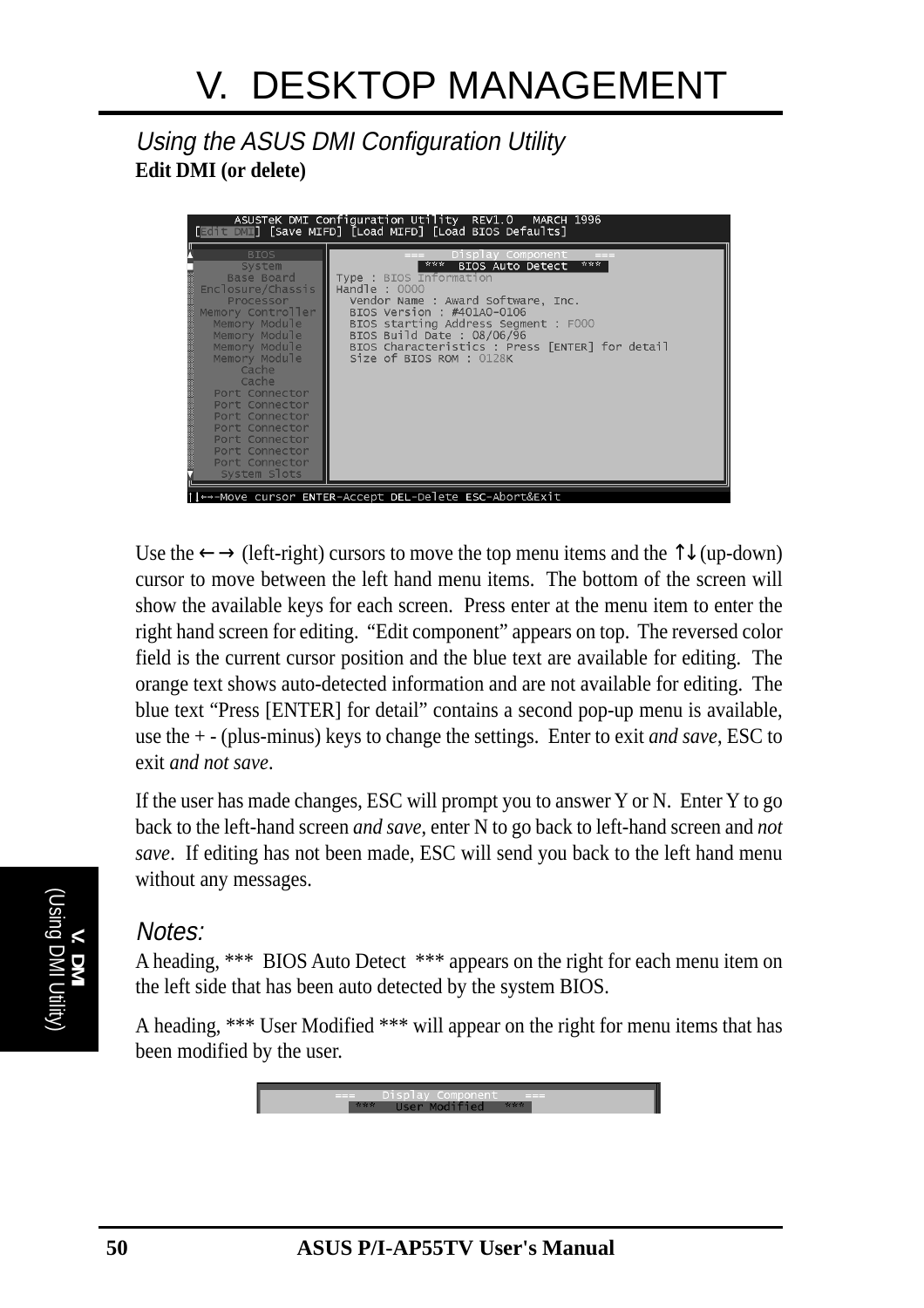# V. DESKTOP MANAGEMENT

**Save MIFD**



You can save the MIFD (normally only saved to flash ROM) to a file by entering the drive and path here. If you want to cancel save, you may press ESC and a message "Bad File Name" appears here to show it was not saved.

#### **Load MIFD**



You can load the disk file to memory by entering a drive and path and file name here.

#### **Load BIOS Defaults**



(Using DMI Utility)**V. DMI** Using DM

You can load the BIOS defaults from a MIFD file and can clear all user modified and added data. You must reboot your computer in order for the defaults to be saved back into the Flash BIOS.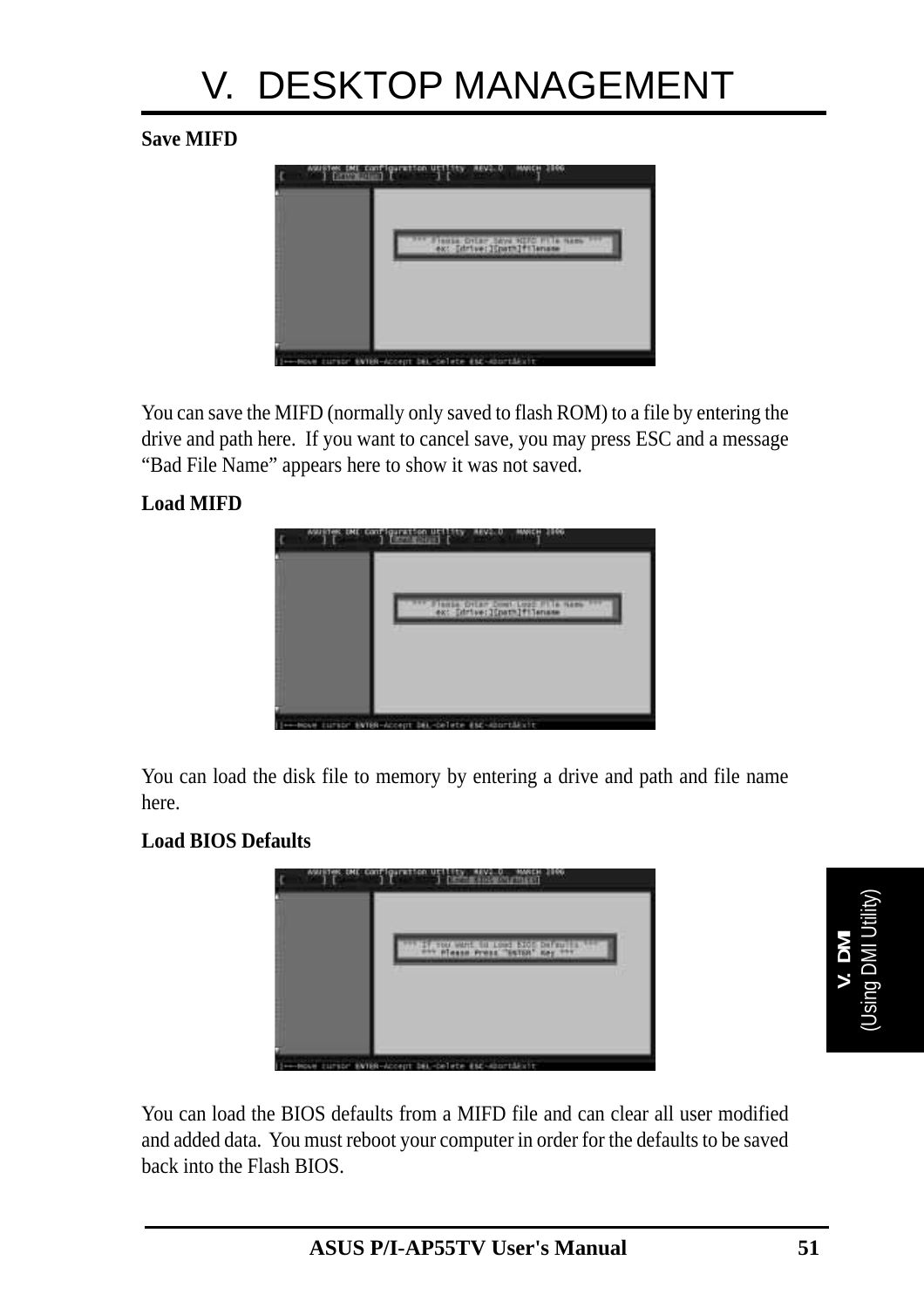(This page was intentionally left blank)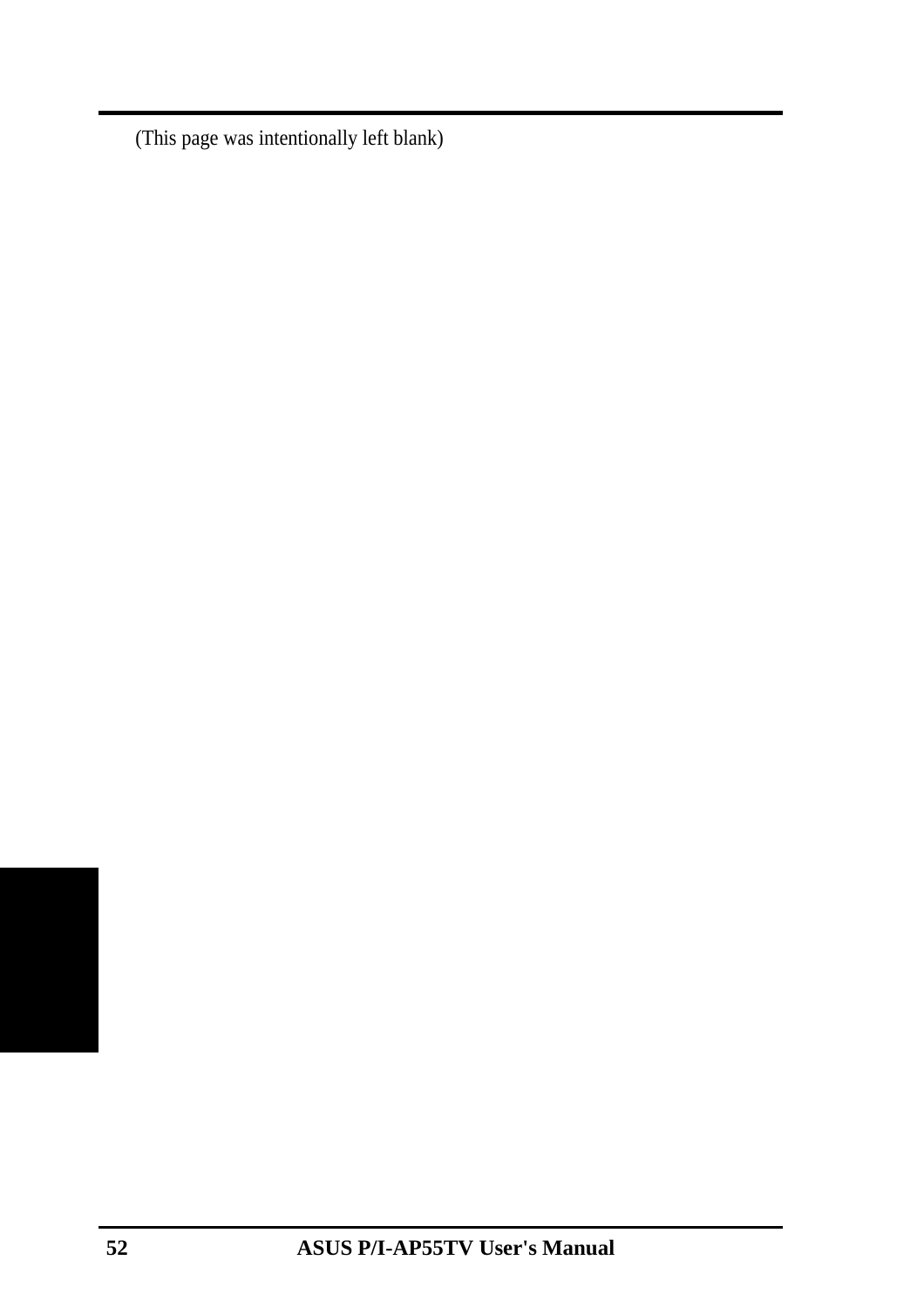# Video Installation CD Rev 3.0 Contents

The installation disks have been bundled onto a CD for your convenience. The following are the driver names and location that you may be dealing with during the installation process. Each directory has its own README which provides additional information about the drivers.

| (Copy to 1.44MB 3.5" floppy disks if necessary)                                                                                                           |
|-----------------------------------------------------------------------------------------------------------------------------------------------------------|
|                                                                                                                                                           |
|                                                                                                                                                           |
|                                                                                                                                                           |
| \ENGLISH (or) \JAPANESE. Type [Install.exe] from DOS environment to install<br>"Utilities" then type [Install.exe] from C:\MACH64 to<br>install "Drivers" |
| (Drivers: AutoCAD, Autodesk 3D Studio, AutoShade, IBM OS/2, Microstation)                                                                                 |
| Run [Seup.exe] from Win3.x or Win95                                                                                                                       |
| \ENGLISH (or) \JAPANESE. Run [Setup.exe] from Win 3.x or Win95<br>Run [Dsetup.exe] from Windows 95                                                        |
| \ENGLISH (or) \JAPANESE. Type [Install.exe] from DOS environment to install<br>"Utilities" then type [Install.exe] from C:\MACH64 to<br>install "Drivers" |
| \ENGLISH (or) \JAPANESE . Select "WINDOWS 95" from "ATI GRAPHICS SETUP"                                                                                   |

**NOTE:** Windows NT 4.0 drivers have been added to this CD release. Windows NT 4.0 installation is basically the same as Windows 95 except that you must enter the "Display Properties" by yourself by right clicking your mouse on the desktop or double clicking the "Display" icon in the "Control Panel." This method works for Windows 95 also.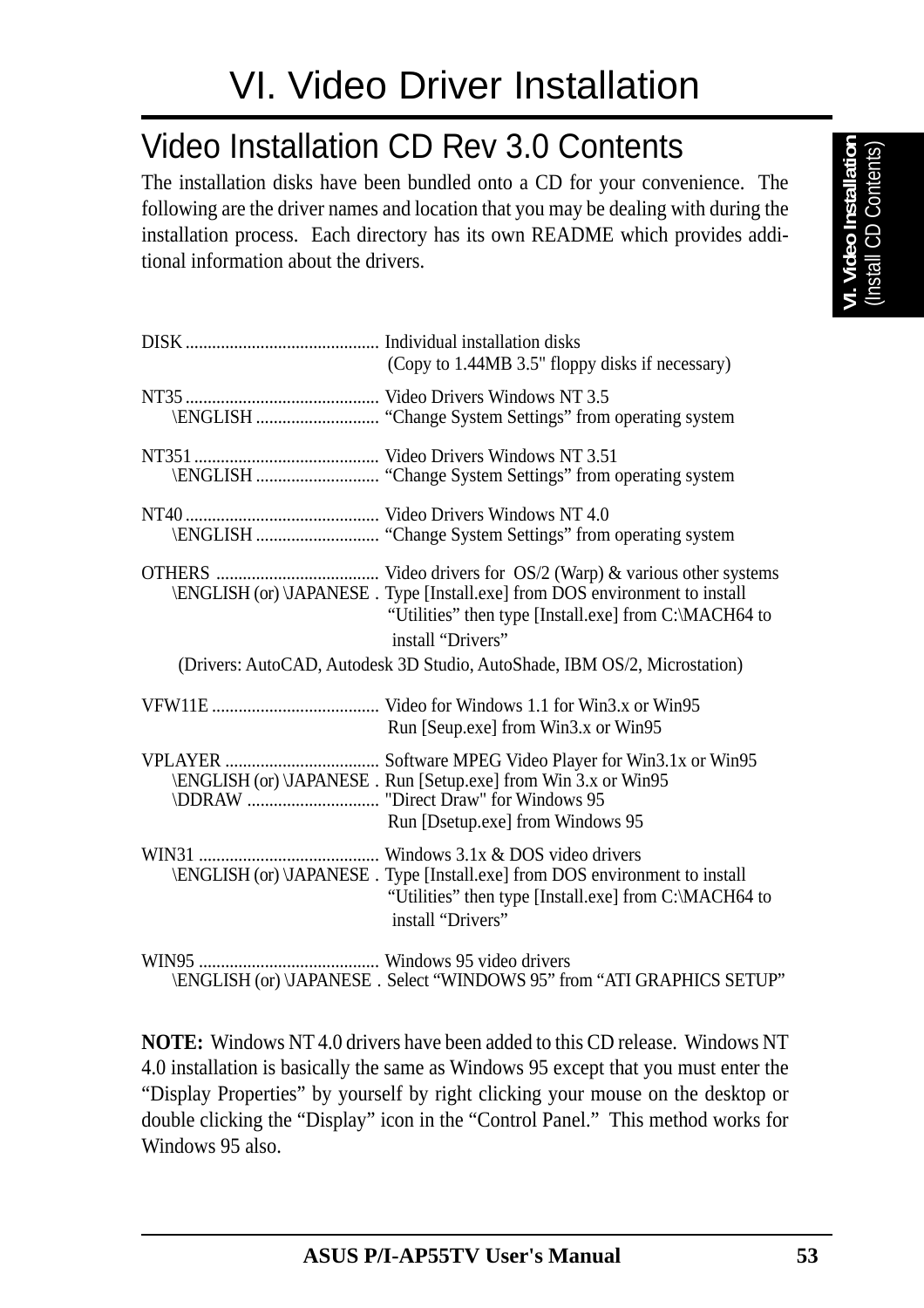# Microsoft Windows 95

#### **Introduction**

The following are installation procedures for Windows 95. For detailed description of each item, please use the help file located in the ATI software. Section 7 "Windows Driver Features" gives some descriptions of individual functions of the ATI software for both Windows 3.1x and Windows 95.

- 1. Insert the VGA installation CD "ATI GRAPHICS SETUP" screen appears.
- 2. "English" or "Japanese" is used for Video Player install later in this section. English  $\vert \pm \vert$ **Japanese** The language selection has no affect at this time.
- 3. Select driver "Windows 95" from the "ATI GRAPHICS SETUP" screen.
- 4. "ATI Desktop Help" box appears click  $\blacksquare$  to begin installation

| Alli Duskap Hotel                                                          |  |
|----------------------------------------------------------------------------|--|
| <b>HEAT</b>                                                                |  |
|                                                                            |  |
| WAMUA                                                                      |  |
| Millard Milla (R.F.1 pick pring 1, 1929) company women on the<br>101250.94 |  |

5. Second "ATI Desktop Help" box appears:

1. Click  $\blacksquare$  to begin installation - "Display Properties" box appears **NOTE:** You can enter the "Display Properties" by yourself by right clicking your mouse on the desktop or double clicking the "Display" icon in the "Control Panel."

| 摄影                                                                                                                                      | <b>Change Hispke Tape</b><br>and Miles                                        | 开关<br>W. |                                                                                                                                               |
|-----------------------------------------------------------------------------------------------------------------------------------------|-------------------------------------------------------------------------------|----------|-----------------------------------------------------------------------------------------------------------------------------------------------|
| <b>Stewa</b><br>$T$ has re-<br>u.<br><b>DAM</b><br><b>Erke exterio</b><br><b>CALL AND LOCATED</b><br><b>ISCON</b><br>AAAH<br><b>IHA</b> | <b>Strategic and University</b><br><b>Handa</b> ke<br>31<br><b>Birds Tare</b> |          | Install Food Blok<br>van the presence can employ the pre-<br>In decoration of and flats what ITC<br>m<br><b>PARTICO</b><br><b>Take</b><br>. . |
| <b>East rate</b><br>Dette 1285311<br>Tough Prove<br>Strainblanes<br>blain.<br>$\sim$ $\sim$ $\sim$<br><b>Genet</b>                      | Police I Thrust on<br>U Nicke c Europ the constant                            | Theat.   | Door shareholders and \$400 from                                                                                                              |

- 2. Click the "Settings" Tab
- 3. Click "Change Display Type"
- 4. Click "Change" button on the right of the first item "Adapter Type"
- 5. Click "Have Disk" button "Install From Disk" box appears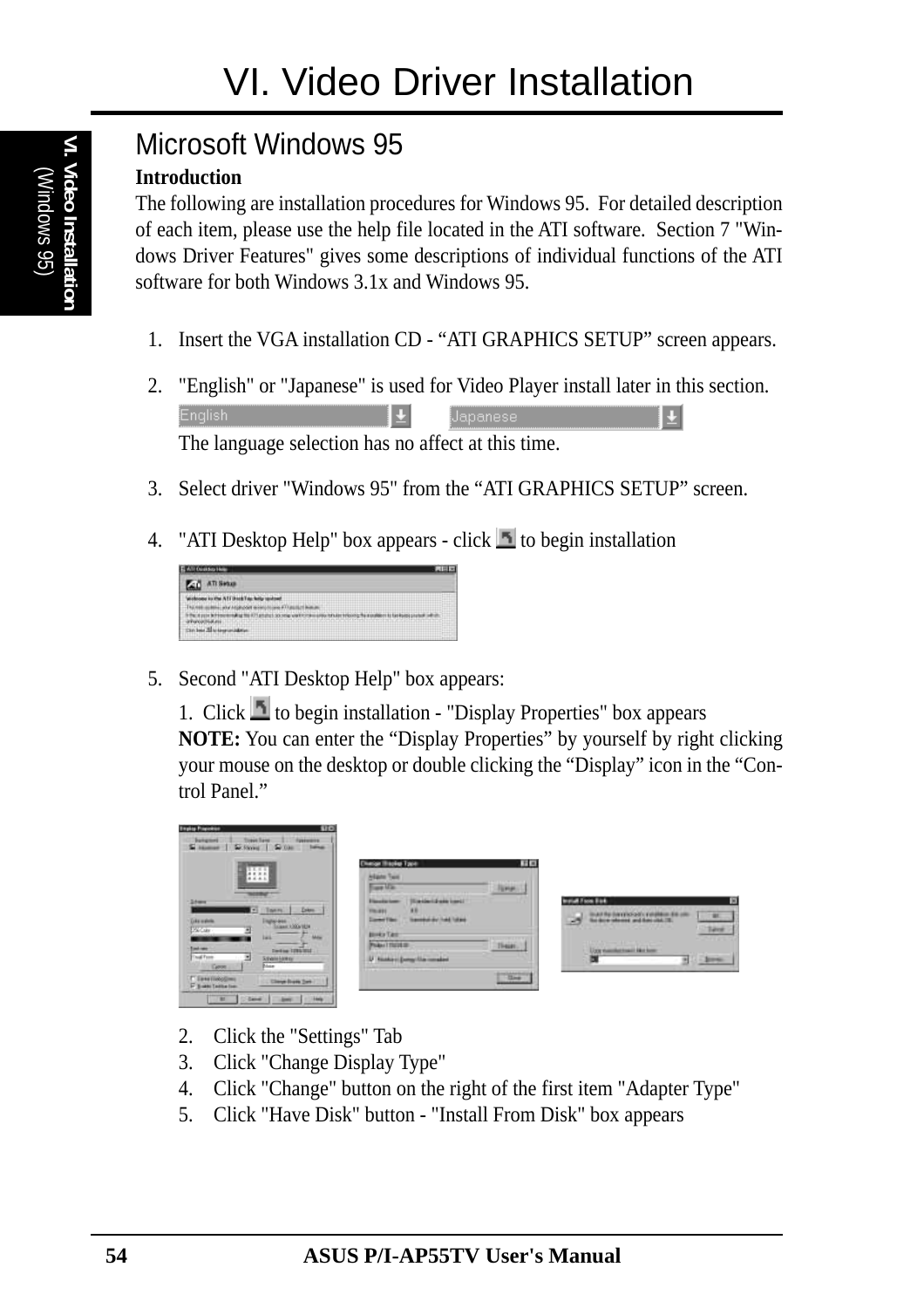# VI. Video Driver Installation

- 6. (Ignore step 6 in the help box and do the following:)
	- a. Click "Browse" button "Open" box appears
	- b. Select your CD drive in the "Drives" selection on the bottom
	- c. Select "Win95" in the "Folders" selection
	- d. Select "English" or "Japanese"
	- e. "macxw4.inf" appears in the file name selection
	- f. Click the "Ok" button "Select Device" box appears
	- g. Your card should be auto selected, if not Click "Show all devices"

|                                         |              | ٠                 |  |
|-----------------------------------------|--------------|-------------------|--|
| <b>CAR CAR CAR</b>                      | ___          | <b>ATTACHMENT</b> |  |
| IS 360CF 10706'S 2/T GPLP<br><b>153</b> | 31 noctobril |                   |  |
|                                         |              |                   |  |
|                                         |              |                   |  |
|                                         |              |                   |  |
|                                         |              |                   |  |



- 7. (Ignore step 7 in the help box and do the following:)
	- a. Select the type of Video card you have installed if not already selected
	- b. "Copying Files" box appears then back to "Change Display Type"
	- c. Click "Change" button for "Monitor Type" if necessary (Do not follow ATI's Monitor Help because it does not work)
	- d. Click "Close" button "Display Properties" box appears
	- e. Click "Apply" button "System Settings Change" box appears
	- f. Click "Yes" button to retart your computer now.
	- g. When Windows starts up, your video controller card is now ready to use - a third ATI Desktop Help appears
	- h. Select one of the "Tell me how to..."
	- i. Make any settings as necessary using the "ATI Desktop Help" boxes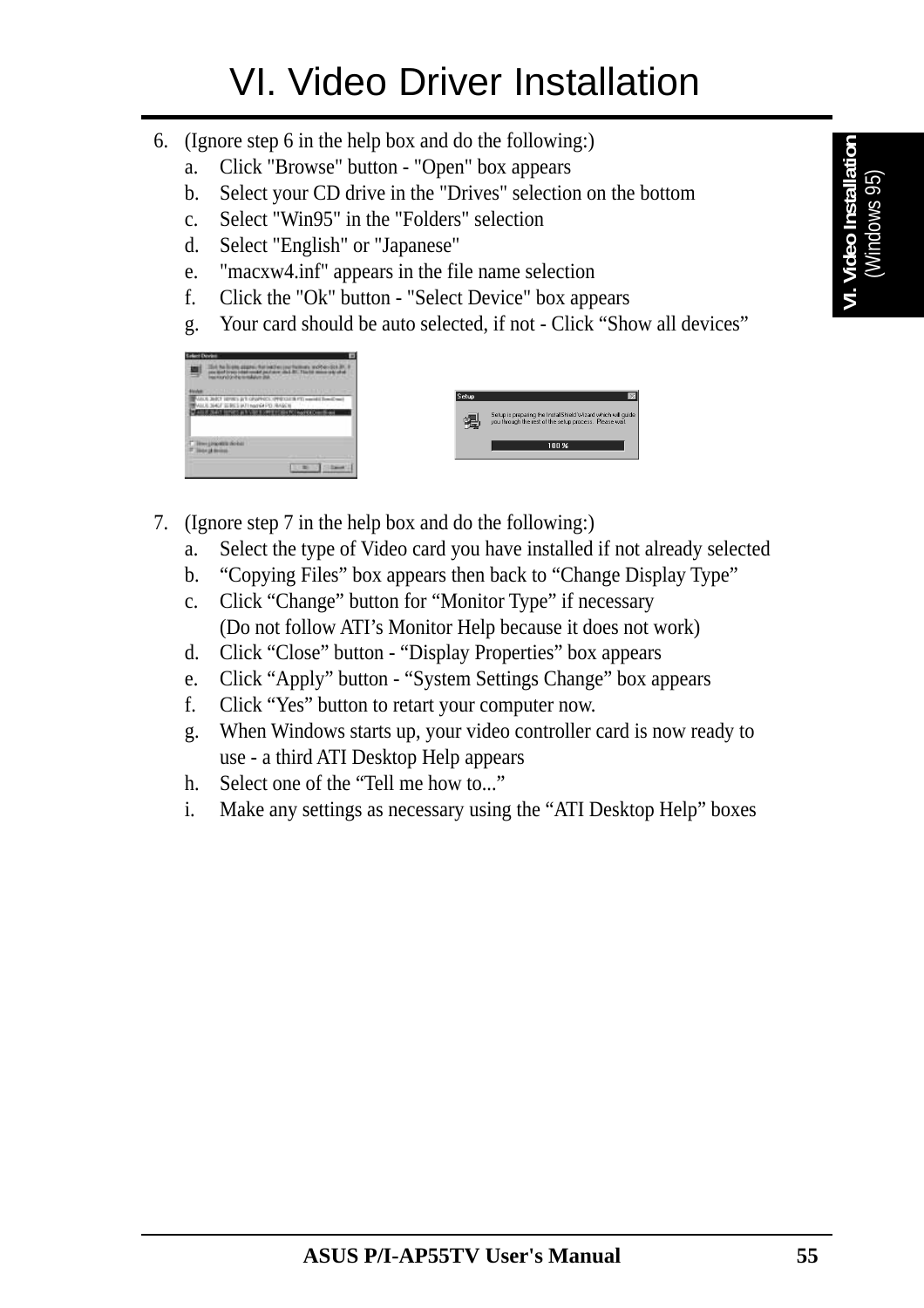#### **Changing display settings:**

To enter the "Display Properties" at any time, right click your mouse on the desktop or double click the "Display" icon in the "Control Panel." Click the appropriate Tab as follows:

#### **Adjustment**



**Adjustment:** Click on the Position or Size arrows to make your screen appear as centered and large as possible.

#### **Panning**



**Panning:** This allows you to assign hotkeys in the "Value" box to move your screen up, down, left, right, in, or out in any application. Click on "Defaults" button to fill in the 'Value" box with default values.

#### **Color**



**Color:** This allows you to adjust the Gamma level for your monitor and color levels for Red, Green, and Blue. You can save your settings by clicking "Save As" button and typing in a file name. This allows you to recall previously saved settings. Click on "Defaults" button to restore all settings to the default.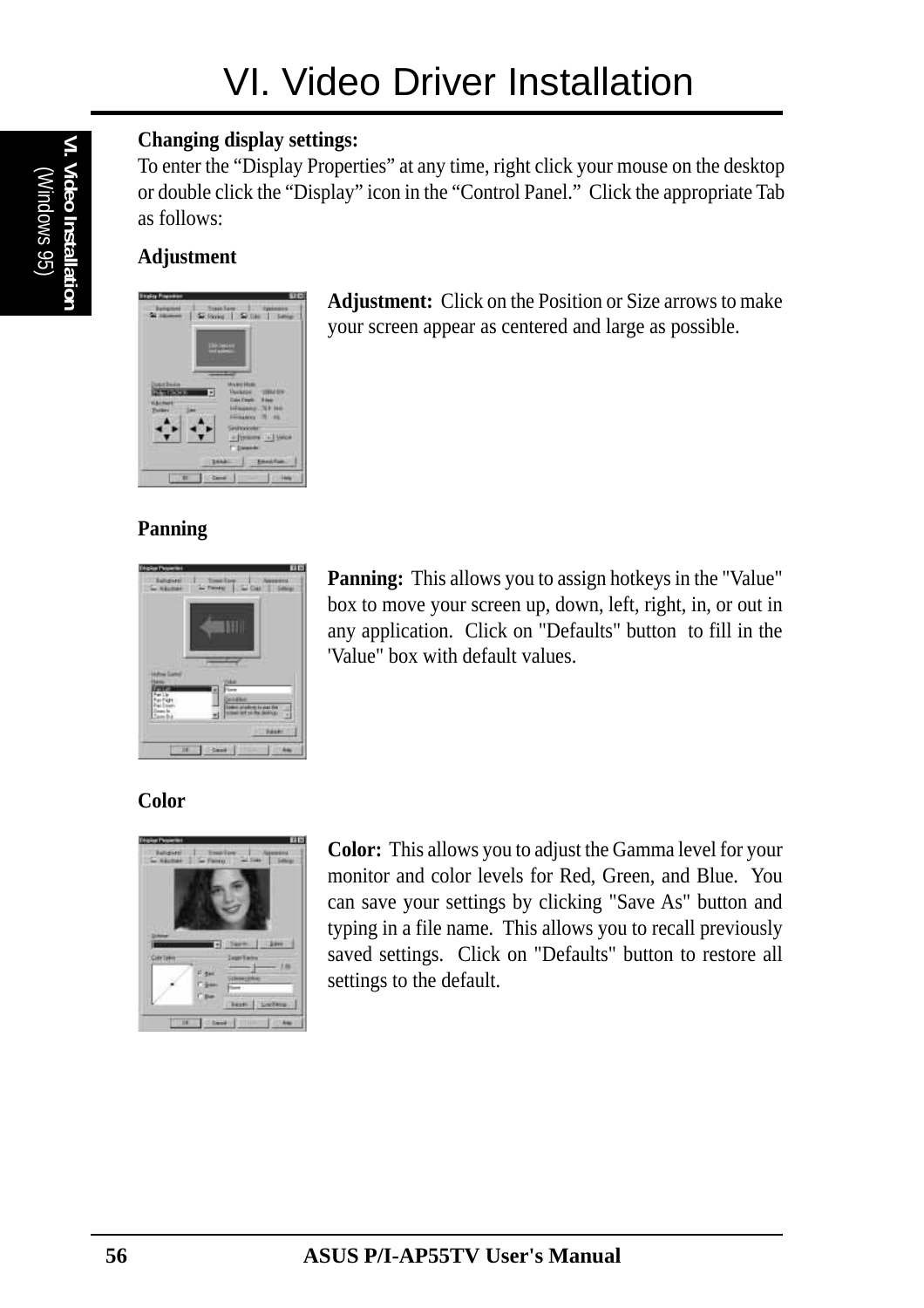# Software MPEG

Sotware MPEG allows the viewing of the following video files identified by their extensions:

- MPEG Format: (\*.MPG, \*.DAT, \*.MPV) Extensions
- AVI Files (\*.AVI) Extensions

**Microsoft DirectVideo:** For Software MPEG support in Windows 95, please first install Microsoft's DirectVideo Upgrade. From the "Start" button, click "Run" and the Browse button to locate: D:\VPLAYER\ENGLISH\DDRAW\DSETUP.EXE or D:\VPLAYER\JAPANESE\DDRAW\DSETUP.EXE. Click the "Ok" button to start Microsoft DirectVideo Installation. Follow the installation wizard and restart Windows 95 when completed.

#### **ATI Video Player Installation:**

- 1. Open and close the CD tray so that the autorun "ATI GRAPHICS SETUP" screen appears.
- 2. Choose "English" or "Japanese" by clicking  $\pm$  and the language English  $\overline{\mathbf{L}}$ Japanese  $\vert \downarrow \vert$
- 3. Click on VIDEO PLAYER. Follow the instructions to install

**Note:** For Japanese, you need to also select Japanese in the menu bar of ATI Setup: ATI VIDEO PLAYER. Selecting Japanese allows the installation screen and Read Me file to be in Japanese, the driver and applications are in English.

**Alternative to using the autorun "ATI GRAPHICS SETUP" (for Video Player):** From the "Start" button, click "Run" and the Browse button to locate: D:\VPLAYER\ENGLISH\SETUP.EXE (click "Continue" button) or D:\VPLAYER\JAPANESE\SETUP.EXE (choose the "Language" on menu bar and "Continue" button).

The setup program will give you "ATI Multimedia" in your Programs group and start button. The following icons will be available from the "Start" button once the driver has successfully been installed. Click ATI Player to bring up the ATI Player screen.

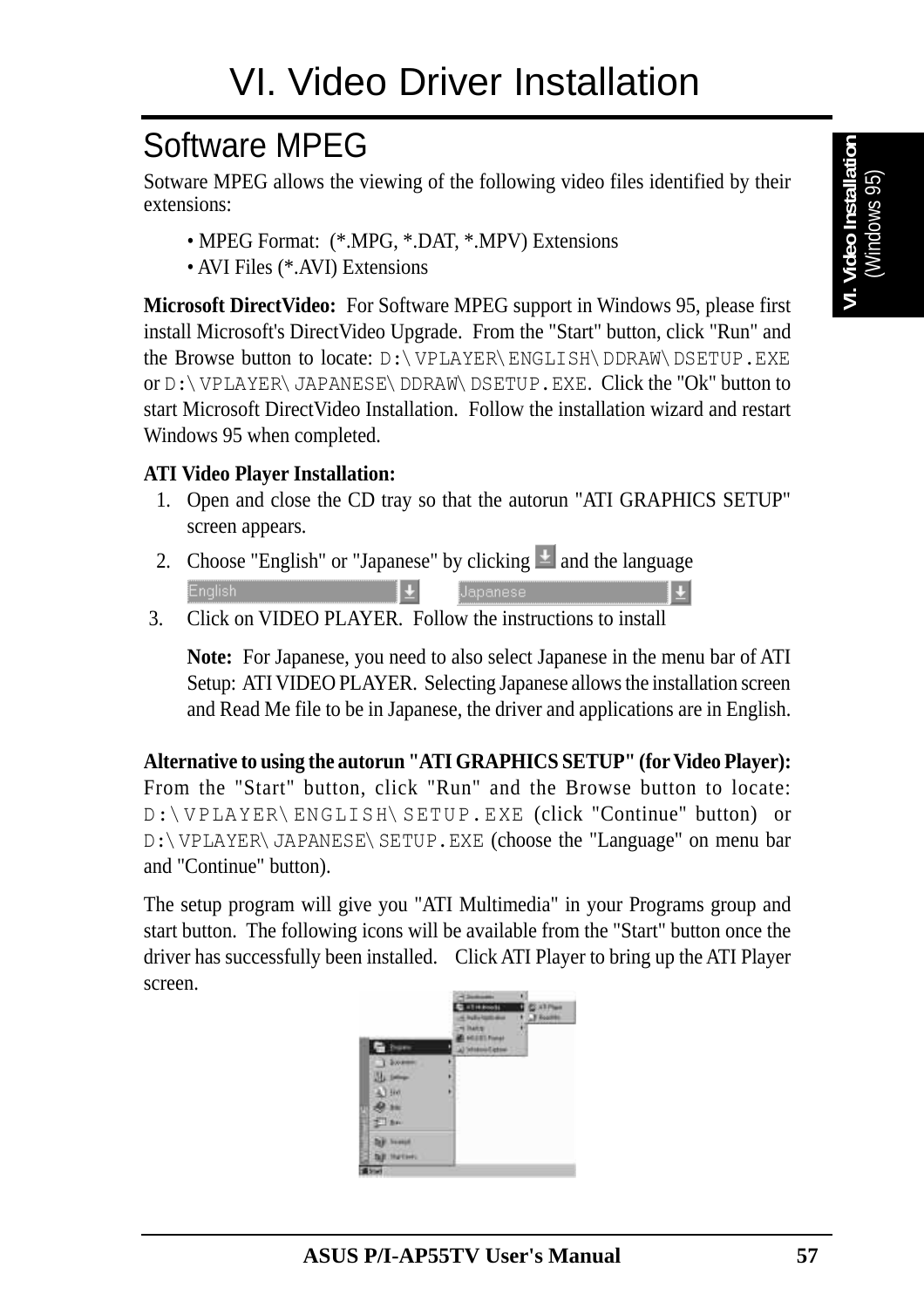# Viewing Readme First

A text files containing installation, configuration, and support details which were not available when this User's Guide was prepared and additional product information may be provided in the installation CD. Please view this file before proceeding with the installation. Use an editor such as "EDIT.EXE" to view these text files under the DOS environment.

This INSTALL program is used to check the system for possible conflicts, to set monitor type, to install enhanced display drivers and utilities, to run card diagnostics, and to customize hardware parameters for maximum performance.

Card configuration is based on multiple choices from screen menus. Where possible, your selections will be automatically checked by the program for compatibility, thus ensuring conflict-free operation. Checking is started by selecting SYSTEM INFORMATION in the Main Menu.

*NOTE:* Driver installation and card setup functions are provided in the Main Menu. This menu is the starting point for installing mach64 enhanced drivers and utilities, and for accessing configuration and testing functions which help you complete the installation. The INFOBOX (located next to the Main Menu) provides in-depth information on the currently selected menu item.

**IMPORTANT: Select Utilities Installation from the Main Menu to copy mach64 utilities and INSTALL program to your hard drive. We recommend that you accept all default paths suggested during the installation. All references to running INSTALL in later section procedures will be made from C:\MACH64\INSTALL.EXE after the Utilities have been installed for the first time from the installation CD.**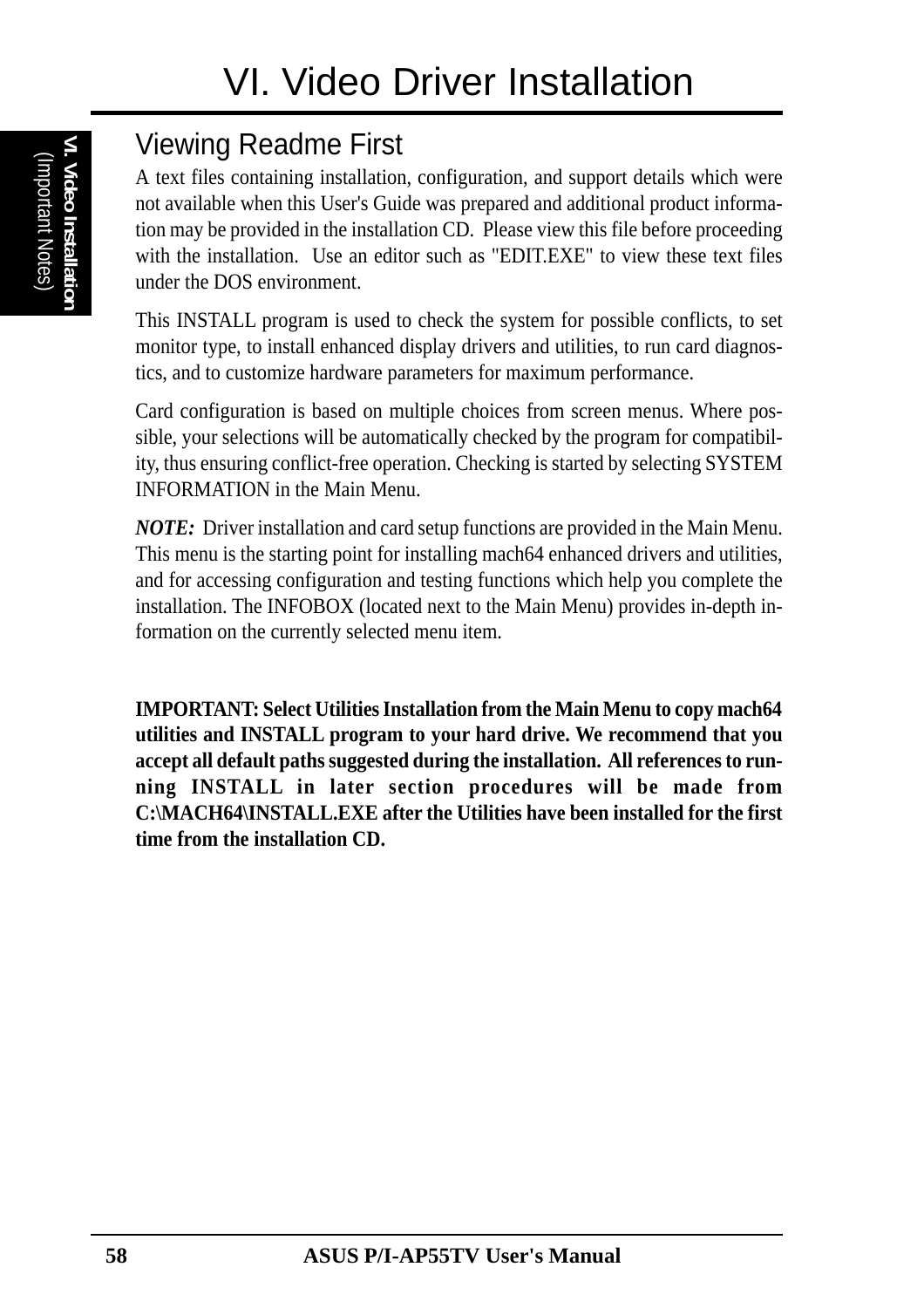# Utilities Installation Windows 3.x, AutoCAD, Microstation

**NOTE: The INSTALL program must be run in DOS mode. It cannot run in a** *Windows* **DOS shell or prompt. You must complete the Utilites Installation before using the driver installation.**

#### **Installation Procedures:**

- 1. Turn on the monitor, then the computer.
- 2. Enter DOS mode (C:\ prompt) environment.
- 3. Insert the CD and type (assuming your CD-ROM drive is letter D), type:

| D:                                | $\epsilon$ Enter $>$ |
|-----------------------------------|----------------------|
| CD(                               | $\epsilon$ Enter $>$ |
| <b>INSTALL</b>                    | $\epsilon$ Enter $>$ |
| D LOUITUDOLI DI VIDOUI ILIONI I T |                      |

**(or) D:\OTHERS\JAPANESE\INSTALL <Enter>**

4. Choose **Utilities Installation** and press <Enter>.



- 5. Press <Enter> for the default path when you are prompted.
- 6. After the installation is completed, you will be prompted to allow changes to your autoexec.bat file. Enter <Y> to accept changes.
- 7. Exit to DOS by pressing  $\langle ESC \rangle \& \langle Y \rangle$ .

# OS/2 & OS/2 Warp

#### **Substitute these procedures for numbers 2-3 above:**

- 1. Start OS/2
- 2. Check that OS/2 is using a standard VGA driver and no other applications are running.
- 3. Double-click the OS/2 System folder.
- 4. Double-click the Command Prompts folder.
- 5. Double-click the OS/2 Full Screen object.
- 6. Insert the installation CD into the CD-ROM drive
- 7. Type D:\OTHERS
- 8. Type OS2INST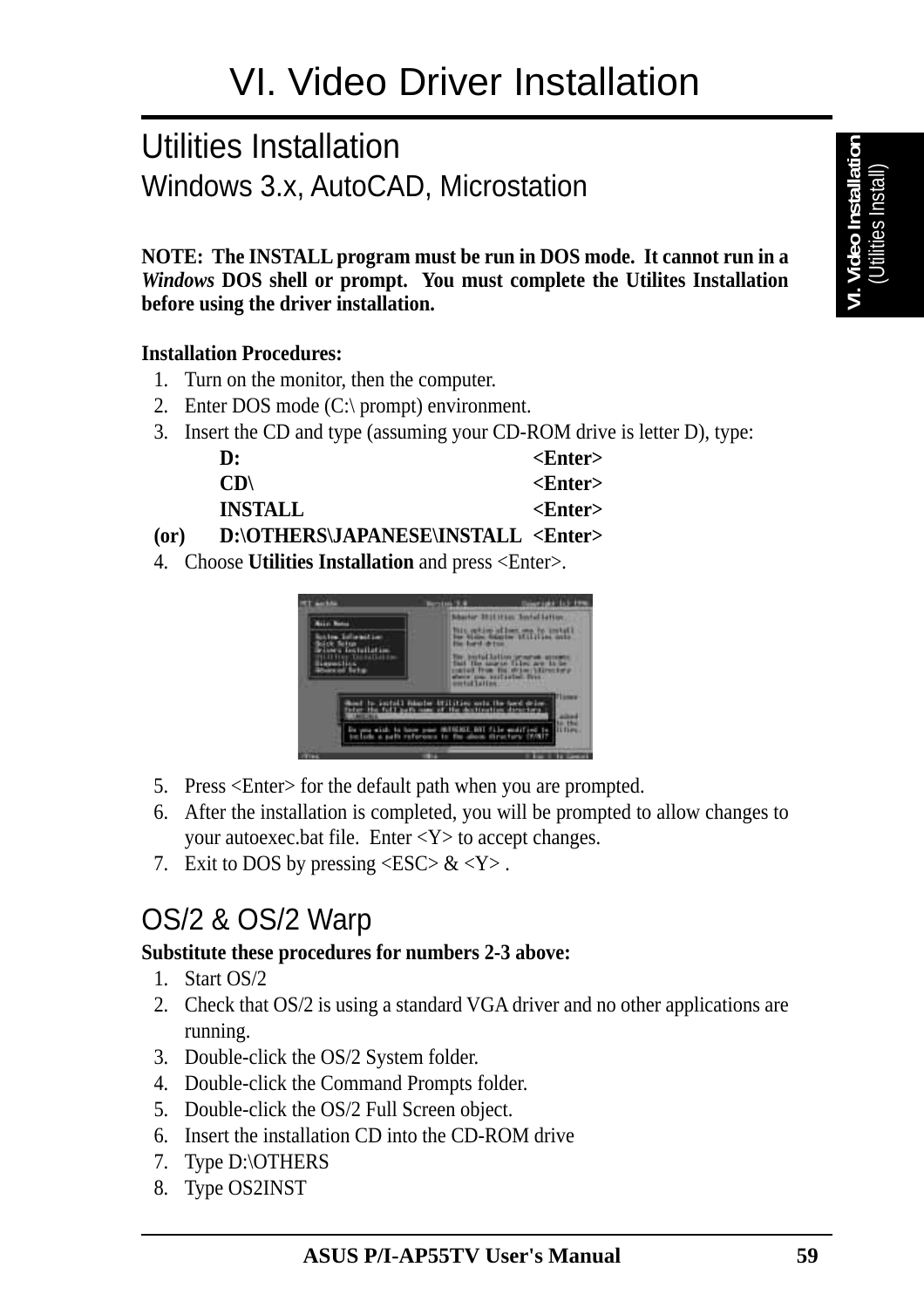## Microsoft Windows 3.x Driver Installation

**NOTE: The INSTALL program must be run in DOS mode. It cannot run in a** *Windows* **DOS shell or prompt. You must complete the Utilites Installation before using the driver installation.**

1. In DOS mode (C:\ prompt) environment, type:

| C:             | $\leq$ Enter $>$ |
|----------------|------------------|
| CD(            | $\leq$ Enter $>$ |
| CD MACH64      | $\leq$ Enter $>$ |
| <b>INSTALL</b> | $\leq$ Enter $>$ |

- 2. Select **Drivers Installation** and press <Enter>
- 3. Select the Application name such as "Microsoft Windows" <Enter>
- 4. Insert the installation CD and enter "D" when it ask what drive you will be installing from and press <Enter>.
- 5. "Enter full name of directory, which you wish to install from:" D:\WIN31\ENGLISH (or) D:\WIN31\JAPANESE <Enter>



6. The Windows Enhanced Driver menu pops up giving the options:

#### **Install Windows 3.1 driver Uninstall Windows 3.1 driver Read Installation Notes**

Choose Install Windows 3.1 driver and press <Enter>

7. "About to install the Windows drivers. Please enter the full path of Windows directory:"

C:\WINDOWS (default is entered, change if necessary then <Enter>)

- 8. Press  $\leq$ Enter $>$  when completed and press  $\leq$ ESC $>$  twice and  $\leq$ Y $>$  to exit the installation program.
- 9. Reboot the computer from DOS Your Windows 3.x & DOS system ATI drivers should be installed and ready to use.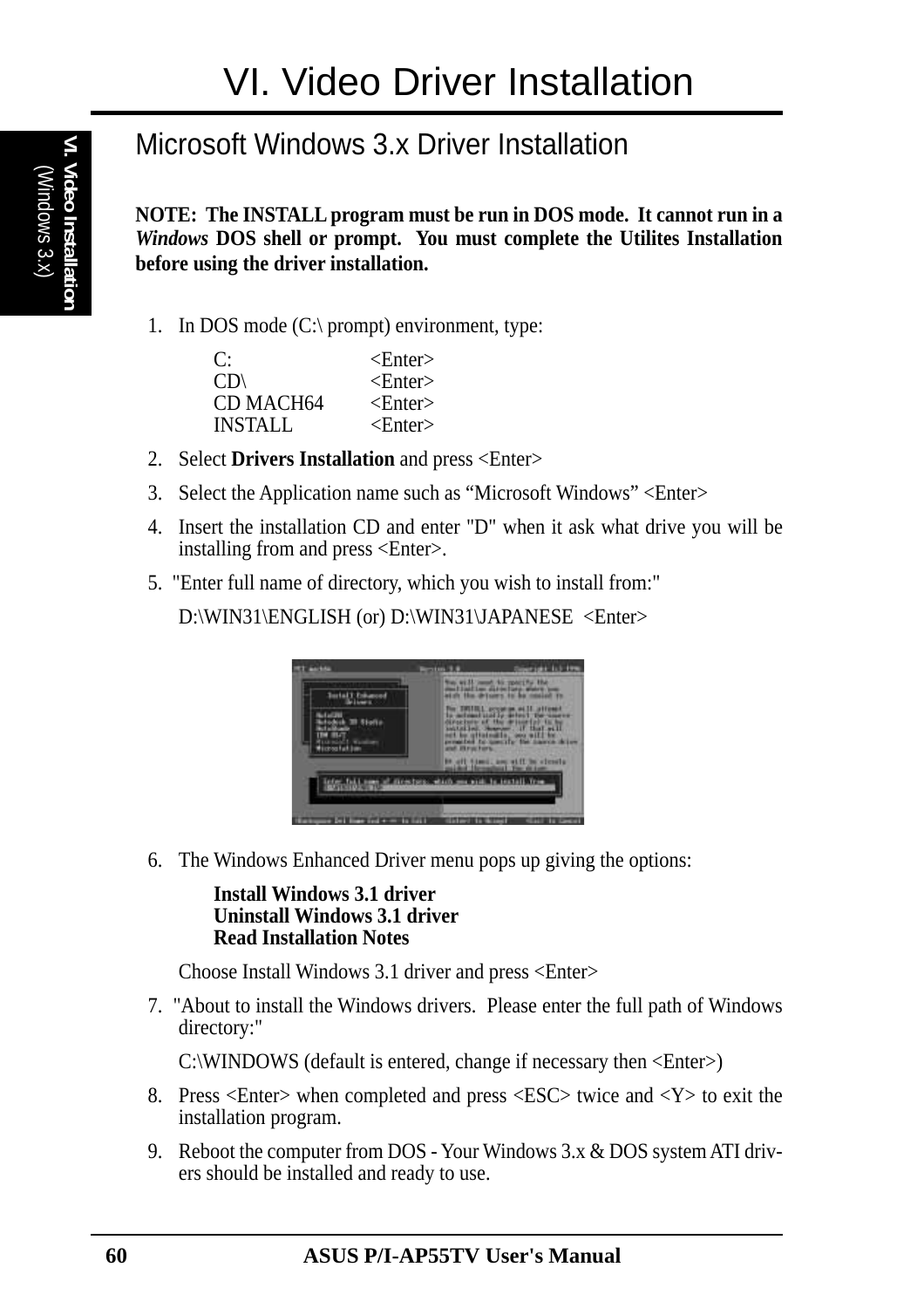# Video for Windows

"Microsoft Video for Windows 1.1e" is included in the VGA installation CD revision 2.3. For Software MPEG support in Windows 3.1x (English or Japanese), this program must be installed before installing the software MPEG player. To install, please run (assuming D: is your CD ROM drive) from Windows 3.1x:

#### **D:\VFW1.1E\SETUP.EXE**

from Windows 3.1x "File|Run|Browse" command or use the File Manager by double clicking the appropriate drive, folders, and SETUP.EXE.

# Software MPEG

Software MPEG allows the viewing of the following video files identified by their extensions:

- MPEG Format: (\*.MPG, \*.DAT, \*.MPV) Extensions
- AVI Files (\*.AVI) Extensions

For Software MPEG support in Windows 3.1x (English or Japanese), please run (assuming D: is your CD ROM drive) from Windows 3.1x:

#### **D:\VPLAYER\ENGLISH\SETUP.EXE (or) D:\VPLAYER\JAPANESE\SETUP.EXE**

from Windows 3.1x "File|Run|Browse" command or File Manager by double clicking the appropriate drive, folders, and SETUP.EXE.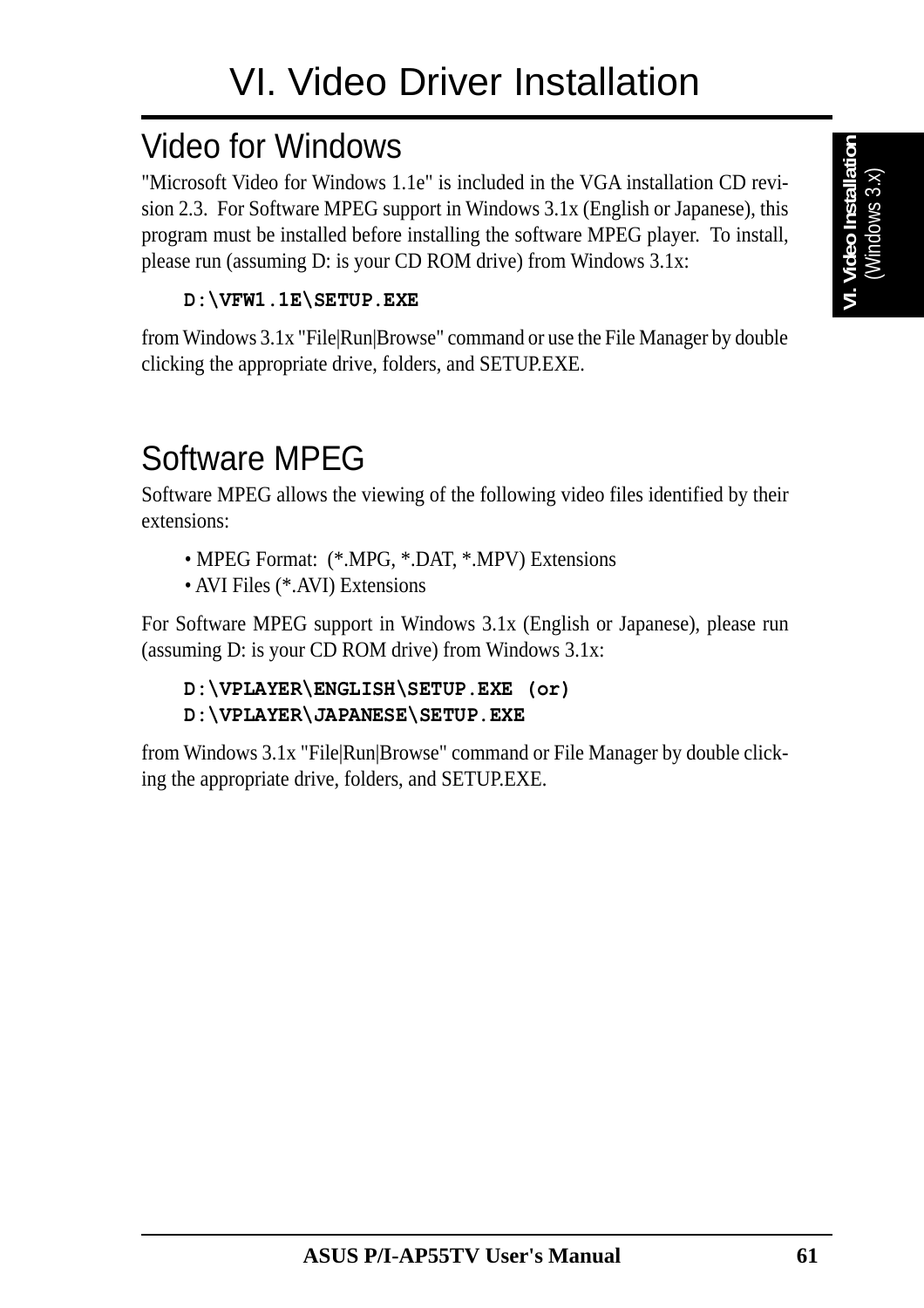# Microsoft Windows NT 3.5, 3.51, 4.0

The mach64 driver for Windows NT is shipped with Windows NT. Before installing the mach64 driver, you must have installed Windows NT and selected VGA display.

#### **Installation Procedure:**

- 1. Boot Windows NT
- 2. Double-click the "Main" icon.
- 3. Double-click the "Control Panel" icon.
- 4. Double-click the "Display" icon.
- 5. Click "Change Display Type".
- 6. Click "Change".
- 7. Insert the installation CD into the CD-ROM drive.
- 8. Click "Other".
- 9. Supply the Setup program with the location of the NT files, for example, type: **D:\NT35\ENGLISH (or) \NT351\ENGLISH (or) \NT40\ENGLISH**
- 10. Click OK
- 11. Select the appropriate driver for your ASUS 264 series card
- 12. Click Install
- 13. Click Yes to change to your system configuration.
- 14. Click Continue to confirm the full path name.
- 15. If you are upgrading your driver, you will be asked whether you want to use the "Current" or "New" driver. Select "New" driver to install the drivers.
- 16. After the files have been copied to your computer, click OK
- 17. Reboot Windows NT
- 18. After reboot the Invalid Display Settings window appears Click OK
- 19. The Display Settings dialogue box appears Select a desired display mode. For more detailed information about changing your display mode, click Help.

#### **De-Installation Procedure:**

You may de-install the mach64 driver for Windows NT using either of the steps shown here:

- 1. In the WINNT\SYSTEM32\DRIVERS directory, rename the ATI.SYS file, for example, to ATI.ATI. When you restart Windows NT, it will not find ATI.SYS, and boot up in VGA.
- 2. Run the Windows NT Setup program and select a non-ATI driver, for example, a VGA-Compatible driver. When you restart Windows NT, it will boot up with the non-ATI driver you just selected.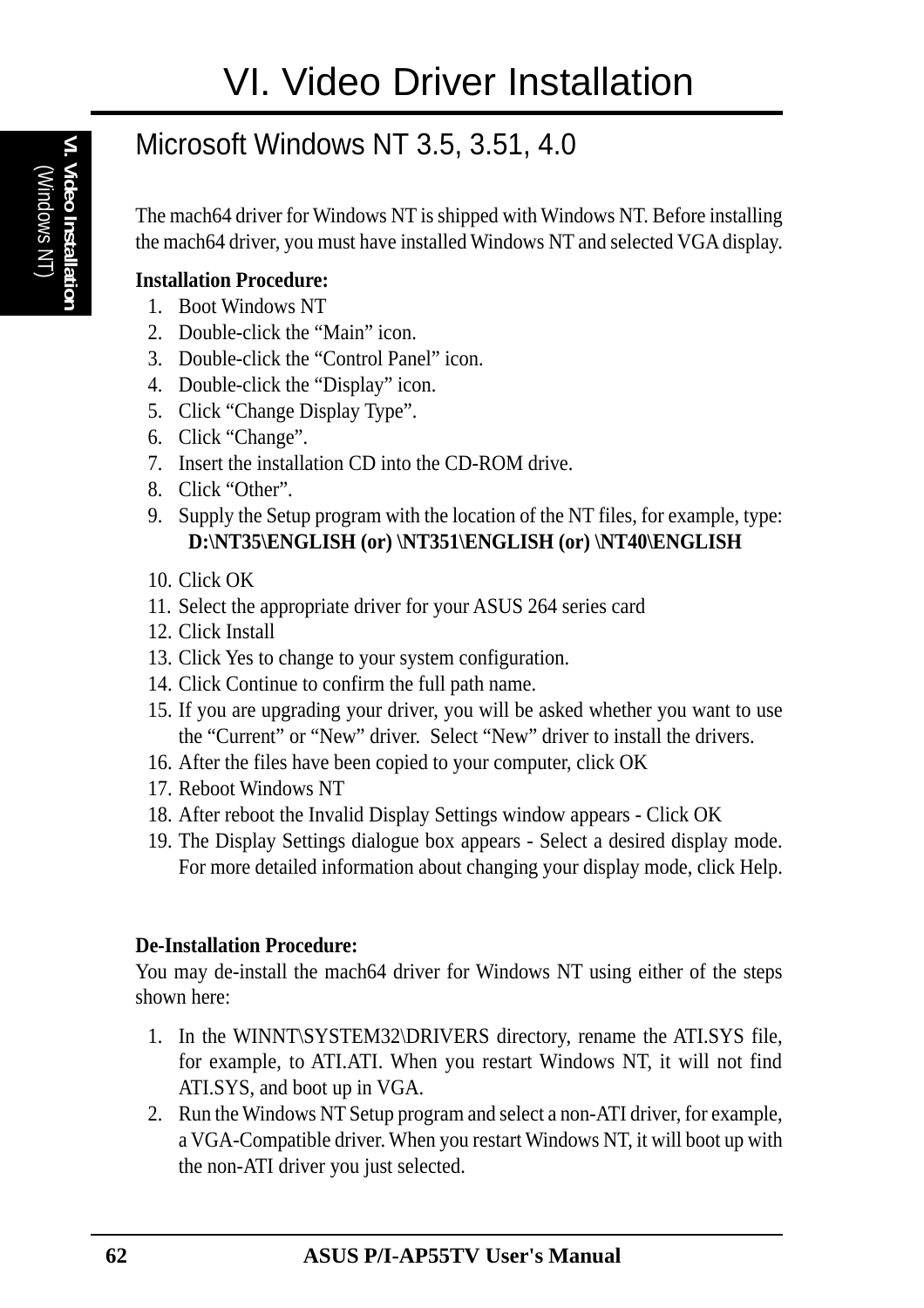# OS/2 & OS/2 Warp Driver Installation

#### **NOTE: You must complete the Utilites Installation before using the driver installation.**

- 1. In the OS/2 full-screen command prompt, type DSPINSTL.
- 2. When the Display Driver Install panel appears, select Primary Display. Click OK to bring up the driver selection list.
- 3. Select the latest ATI mach64 enhanced driver version from the list, and click OK.
- 4. In the Monitor Configuration Selection Utility, select Install Using Defaults for Monitor Type, then click OK.
- 5. When the source directory panel appears, choose Change and specify the location of the mach64 driver. (The default location is C:\MACH\_OS2)
- 6. Click SET.
- 7. Click INSTALL.
- 8. Type EXIT to close the OS/2 full screen command prompt.
- 9. Shut down OS/2.
- 10. Re-start OS/2. It will default to 640x480 in 256 colors. To change screen resolution and/or color depth, see your OS/2 User's Guide.
- 11. Refer to the README.OS2 file in the C:\MACH\_OS2 directory for mach64 configuration details.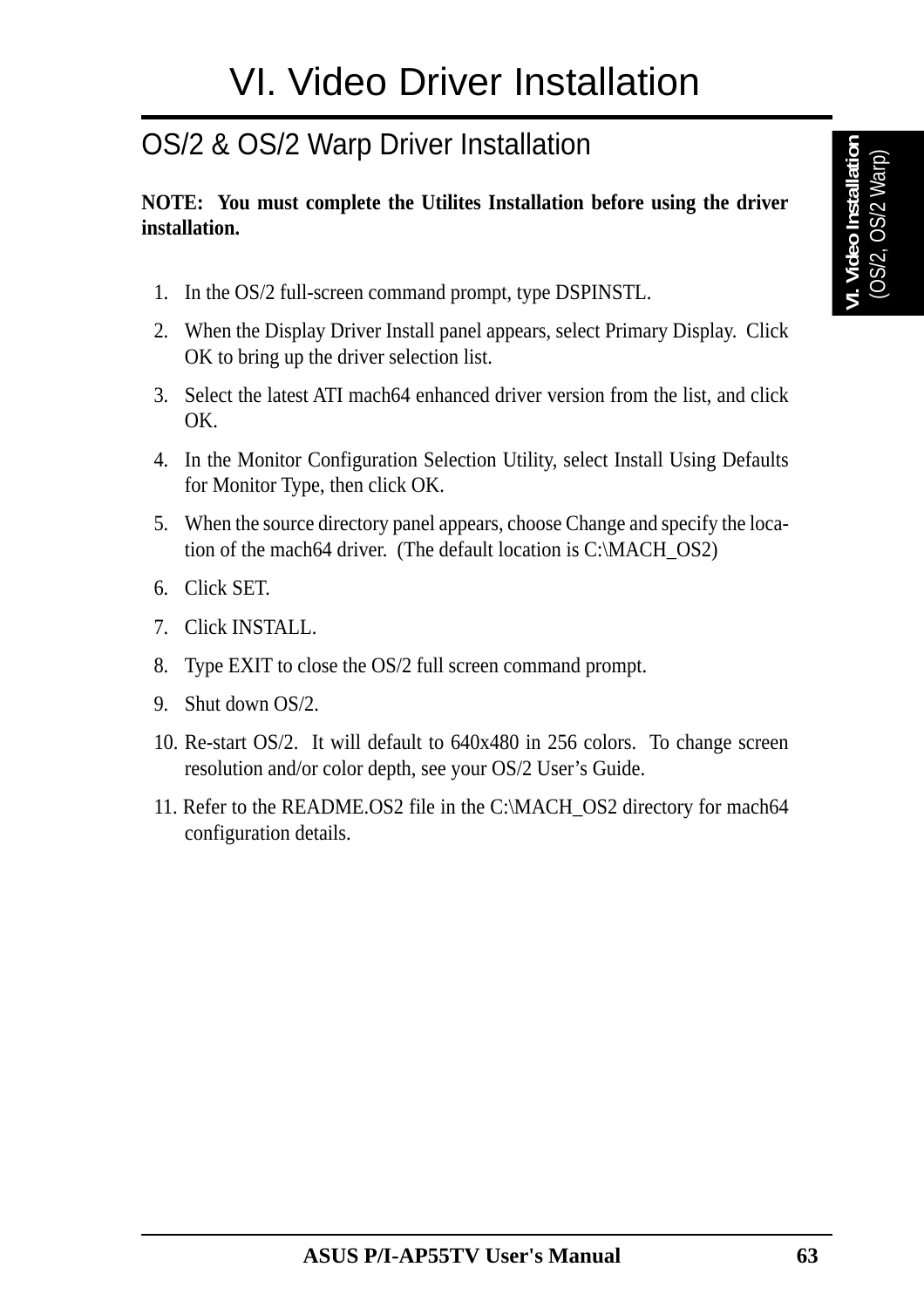# AutoCAD Driver Installation

**NOTE: The INSTALL program must be run in DOS mode. It cannot run in a** *Windows* **DOS shell or prompt. You must complete the Utilites Installation before using the driver installation.**

1. In DOS mode (C:\ prompt) environment, type:

| $CD C$ :       | $\leq$ Enter $>$ |
|----------------|------------------|
| CD MACH64      | $\leq$ Enter $>$ |
| <b>INSTALL</b> | $\leq$ Enter $>$ |

- 2. Select **Drivers Installation** and press <Enter>
- 3. Select the Application name "AutoCAD" <Enter>
- 4. Insert the installation CD and enter "D" when it ask what drive you will be installing from and press <Enter>.
- 5. "Enter full name of directory, which you wish to install from:"

D:\OTHERS\ENGLISH (or) D:\OTHERS\JAPANESE <Enter>

- 6. Follow the instructions to complete the installation of the drivers.
- 7. Press  $\leq$ Enter $>$  when completed and press  $\leq$ ESC $>$  twice and  $\leq$ Y $>$  to exit the installation program.
- 8. Reboot the computer from DOS Your Windows 3.x & DOS system ATI drivers should be installed and ready to use.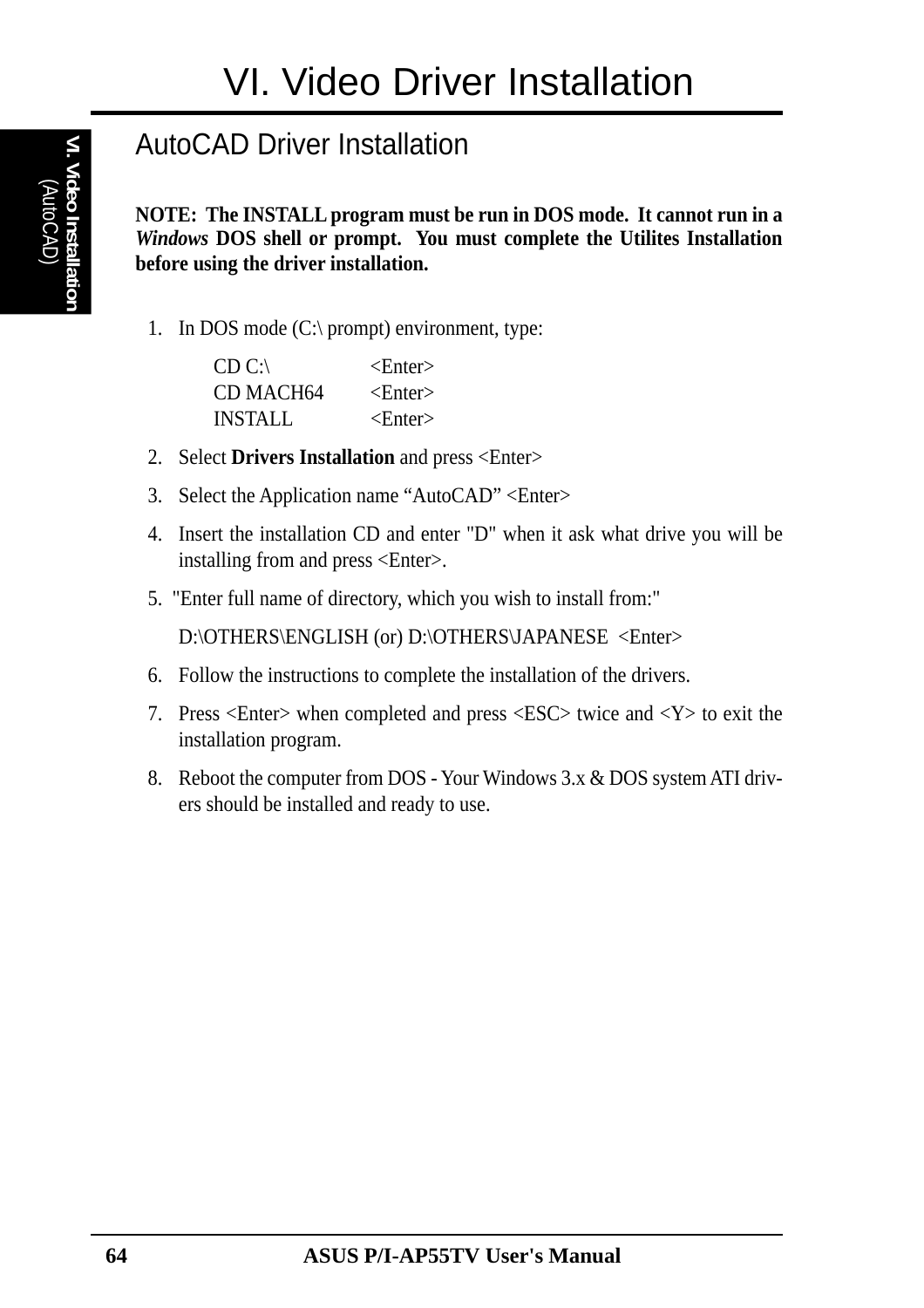## Microstation Driver Installation

**NOTE: The INSTALL program must be run in DOS mode. It cannot run in a** *Windows* **DOS shell or prompt. You must complete the Utilites Installation before using the driver installation.**

1. In DOS mode (C:\ prompt) environment, type:

| CD C           | $\langle$ Enter $\rangle$ |
|----------------|---------------------------|
| CD MACH64      | $\leq$ Enter $>$          |
| <b>INSTALL</b> | $\leq$ Enter $>$          |

- 2. Select **Drivers Installation** and press <Enter>
- 3. Select the Application name "Microstation" <Enter>
- 4. Insert the installation CD and enter "D" when it ask what drive you will be installing from and press <Enter>.
- 5. "Enter full name of directory, which you wish to install from:"

D:\OTHERS\ENGLISH (or) D:\OTHERS\JAPANESE <Enter>

- 6. Follow the instructions to complete the installation of the drivers.
- 7. Press <Enter> when completed and press <ESC> twice and <Y> to exit the installation program.
- 8. Reboot the computer from DOS Your Windows 3.x & DOS system ATI drivers should be installed and ready to use.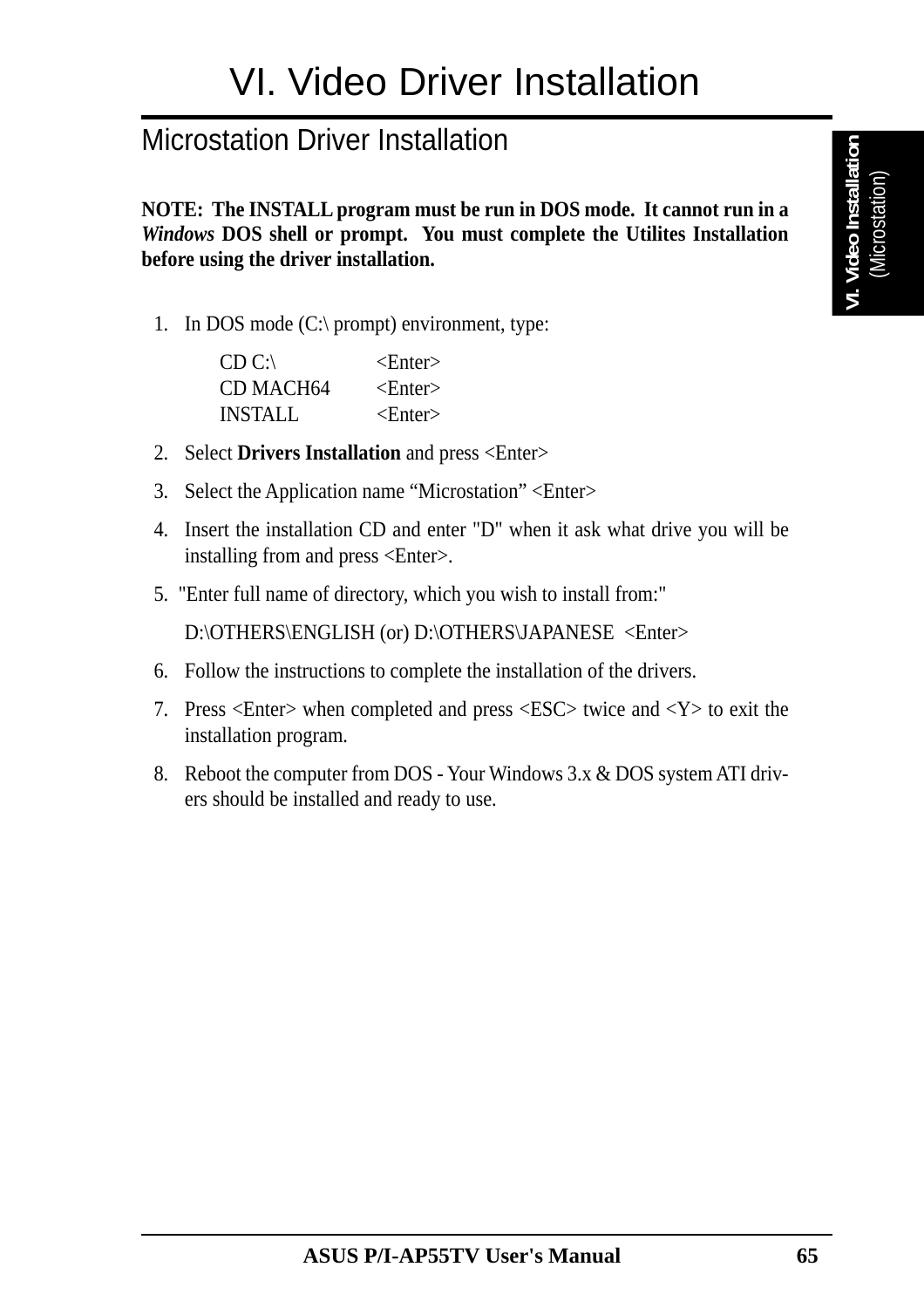# **VI. Video Installation** (Sys Info / Quick)

# Select System Information (optional)

The program will check the system for possible conflicts with the card, and display both the card and system configurations in the INFO BOX. In case of a conflict, it will issue a warning and suggest possible corrective actions.

Your ASUS 264 Series Card is a PCI Plug-and-Play compatible: your system will automatically allocate system resources and resolve possible conflicts between your Plug-and-Play compatible mach64 accelerator card and other expansion cards.

#### **System Information**

| PCI mach64                                                                                                                        | Version 3.0 |                                                                                                                                                                                                                                                                                                                                           |                 | Copyright (c) 1996                                                                                                                                                                                                                                                      |                              |
|-----------------------------------------------------------------------------------------------------------------------------------|-------------|-------------------------------------------------------------------------------------------------------------------------------------------------------------------------------------------------------------------------------------------------------------------------------------------------------------------------------------------|-----------------|-------------------------------------------------------------------------------------------------------------------------------------------------------------------------------------------------------------------------------------------------------------------------|------------------------------|
| Main Menu<br>System Information<br>Ouick Setup<br>Drivers Installation<br>Utilities Installation<br>Diagnostics<br>Advanced Setup |             | Graphics Adapter Configuration<br>Controller Type<br>Controller Revision<br>Base I/O Address<br>Relocatable I/O and a<br>Video BIOS Version<br>Video BIOS P/N<br>VGA Functionality —<br>Video Memorv<br>VGA Memory Boundary<br>Monitor Type <b>Allege Strutt</b><br>Power-Up Video Mode<br>DAC Type<br>Aperture Status<br>Installed Modes |                 | PCI ATI-264VT<br>и<br>F000h<br>Enabled<br>2.121, 1996/01/<br>113-40008-102<br>Enabled<br>$2MB - FDO DRAM$<br>Shared<br>Factory Default<br>VGA (CV80) Colo<br>$Built-in$<br><b>8MB @ 4000MB</b><br>640×480 60Hz N<br>800×600 60Hz N<br>1024×768 60Hz N<br>1280×1024 43Hz |                              |
| $(1 + \cdot \cdot)$ Home End Pallo Pallo View                                                                                     |             | $\langle$ F5> Print                                                                                                                                                                                                                                                                                                                       | <f10>File</f10> |                                                                                                                                                                                                                                                                         | $\langle$ Fec $\rangle$ Fvit |

# Quick Setup (optional)

Select Quick Setup to configure the accelerator card to work with your monitor. As you highlight each monitor, the display specifications for that monitor type are listed in the INFO BOX. Proper monitor selection is necessary for correct resolution and refresh rate operation. You have four options to choose a correct Monitor Type.

**Selecting Your Monitor Type:** Factory Default/Apple.../IBM.../MIT.../NEC.../ VESA-Std.../Generic.../Read VDIF.../Custom...

**Select Read VDIF...** If you have a VDIF file for your monitor and wish to use its parameters to automatically configure the mach64. Additional VDIF details are provided later in this chapter, in the section: *VDIF Files*

**Select Custom...** if none of the above applies to you, or you wish to manually configure the settings. Please refer to the information provided later in this chapter in the section:**Custom Configuration**

#### **Notes On Refresh Rates:**

- A higher refresh rate reduces screen flicker, and therefore reduces eye strain. Not all refresh rates are supported at all color depths. Refer to the features section for specifications of your ASUS 264 Series Card.
- The resolution used by your software application is independent of the refresh rate. Resolution depends on the installed software driver and selected display mode.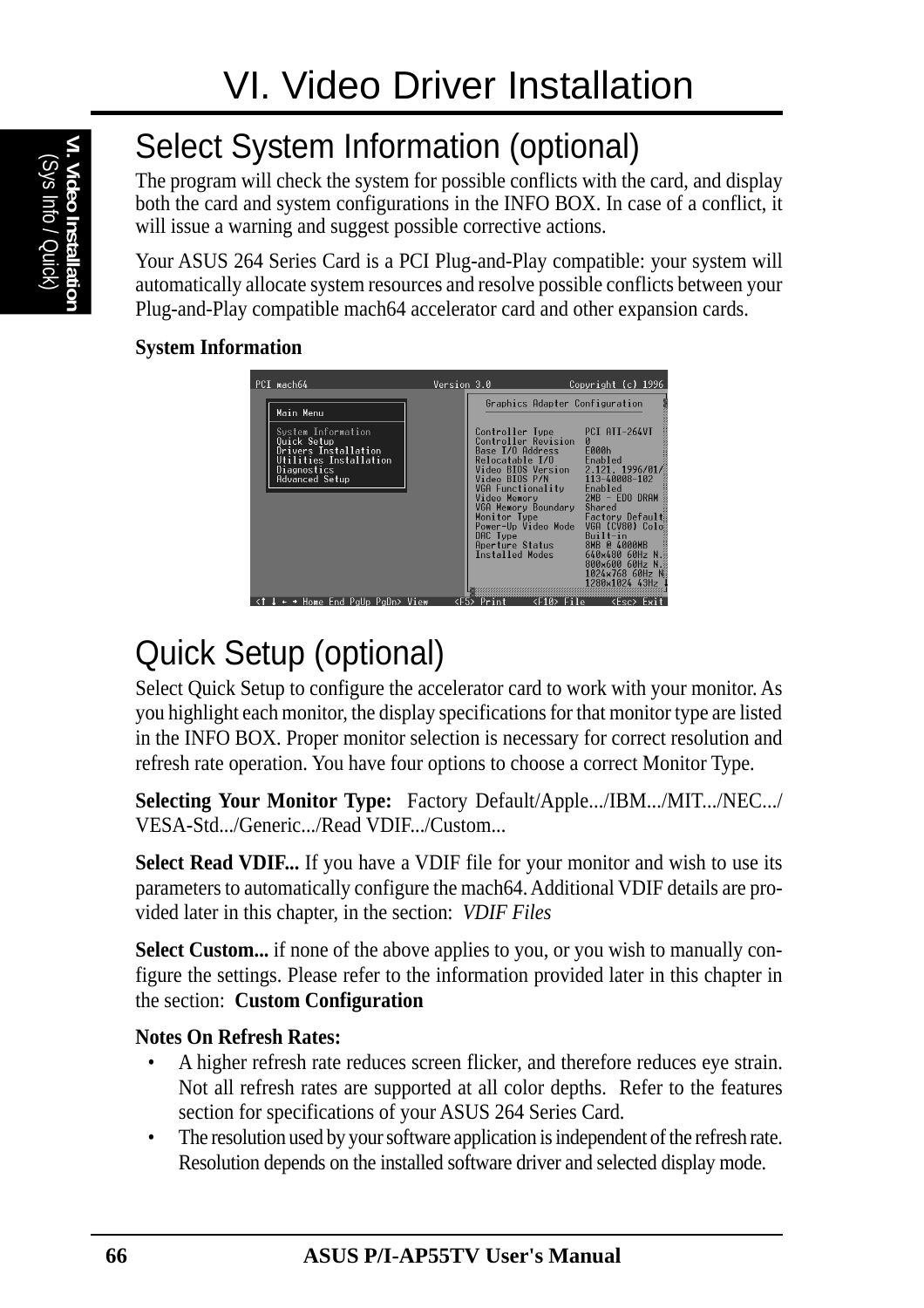## VDIF Files (optional)

VDIF files are VESA Display Information Format files. They contain all the necessary configuration parameters for getting optimal resolution and refresh rate operation from the specified monitor. Consult your monitor manufacturer for availability of VDIF files.

If you have a VDIF file for your monitor, select it. The INSTALL program will read the VDIF file and automatically configure the card to properly work with your monitor.

## **Procedure:**

- 1. Start the INSTALL program.
- 2. Select Quick Setup and press <Enter>.
- 3. Insert into a floppy drive the disk containing the VDIF file.
- 4. Select READ VDIF... and press <Enter>.
- 5. Type in the location of the VDIF file (typically A: or B:). INSTALL will read the file and configure the card to support your monitor according to the VDIF specification.

## **Custom Configuration**

If your monitor is not listed in the Monitor Selection Menu, or you are not using DDC or VDIF, you can set up display modes, i.e., resolutions and refresh rates, on the card using the Custom... option. This option is useful even if you had selected a monitor from the list. For example, you can modify the screen centering or refresh rate on one resolution, and not change the other resolutions.

## **Procedure:**

- 1. Start the INSTALL program.
- 2. Select Quick Setup and press <Enter>.
- 3. Select Custom... and press <Enter>.
- 4. Pick a resolution, then a refresh rate. You will see a box outline.

## **WARNING:**

- An incorrect Monitor Type setting may damage your monitor. Review your monitor specifications before making a selection from the Monitor Selection Menu.
- Do not exceed the monitor specifications. Using a refresh rate (i.e., vertical frequency) that is higher than specified may damage your monitor. The manufacturer will not be liable for any damage caused by incorrect settings. Consult your monitor manual to determine the highest refresh rate for each resolution that your monitor supports.
- A scrambled screen indicates your monitor is not capable of the selected display mode. In which case, you should immediately press <Esc> to exit.

#### **TIP: If the monitor produces a scrambled display, try a lower refresh rate. If it is already at the lowest refresh rate, set that resolution to Not Supported."**

- 5. Adjust the size and position of the box outline. Press <Enter> to accept.
- 6. Repeat steps 2 and 3 until you are satisfied with the box outline for all the resolutions. When finished, remember to exit and save the settings.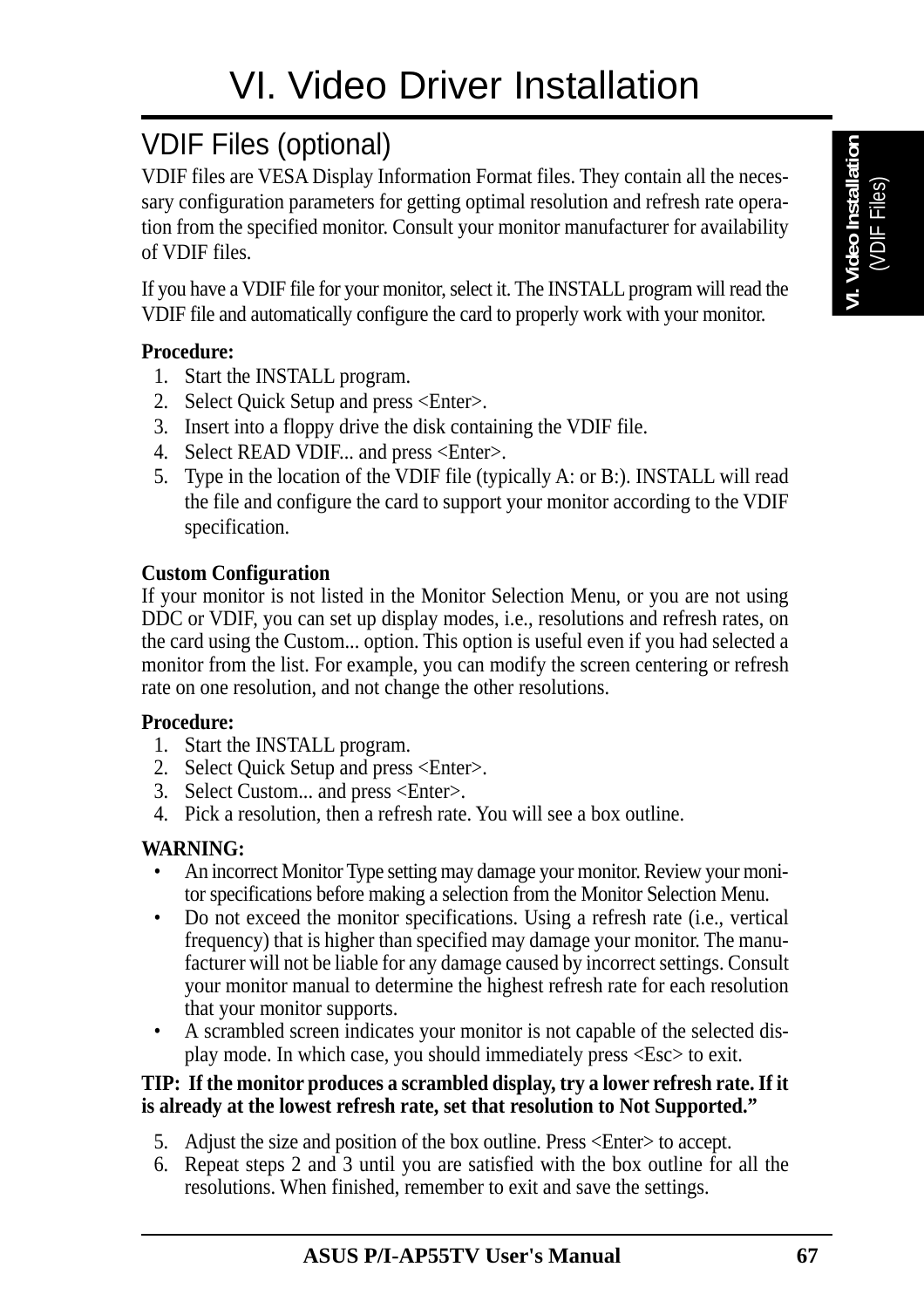## Advanced Setup (optional)

If you wish to fine tune its settings for your monitor and system type, select Advanced Setup from the Main Menu. On-screen context sensitive help is displayed as you highlight each Advanced Menu item.

**WARNING:** The Advanced Configuration option allows you to use certain features that may add additional performance to your card. However these options may not be compatible with your system. If problems appear after an advanced option is changed, returning the card to factory defaults will rectify the situation.

#### **Factory Defaults**

The card can be reset to factory defaults by pressing  $\langle \text{Shift} \rangle + \langle \text{F7} \rangle$ .

#### **Saving Your Configuration**

Once you have finished configuring the necessary parameters described above, save them by pressing  $\langle$ F10 $\rangle$ .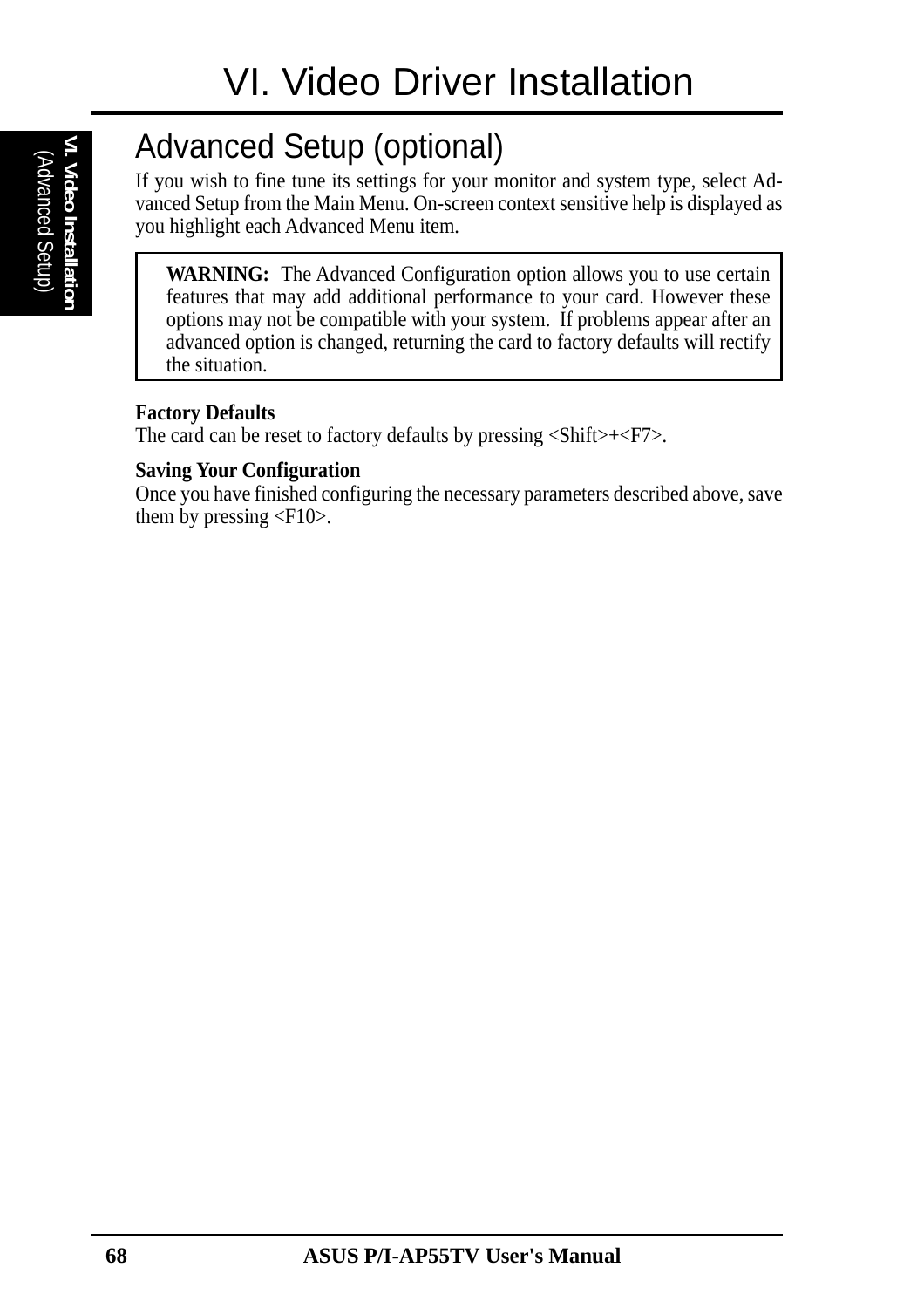**This section shows screens for Windows 3.1x although some descriptions may be used for both Windows 3.1x and Windows 95.**

## ATI Desktop Control Panel

An ATI DeskTop is installed automatically when you install the enhanced driver for Windows. Double click on the icon to display the ATI Desktop Control Panel.



The **ATI DeskTop** provides a consistent and integrated control. Depending on what has been installed, your DeskTop may not have the same number of features as shown above.

Each feature icon in the *Mach64* product group shown in this DeskTop is described on the following pages.

## ATI Desktop Features

**ATI Logo:** Double click this logo to generate a problem report which includes pertinent data on your system and card configuration to help solve your problem. Have the report ready before contacting your vendor.

**Feature Icons:** Double click a Feature icon to launch the associated control panel.

**Help On:** Click this icon, then click any other icon in the product group to display Help information on the selected item.

**Read Me:** Click this icon then click a product logo or feature icon to display the readme file on the item.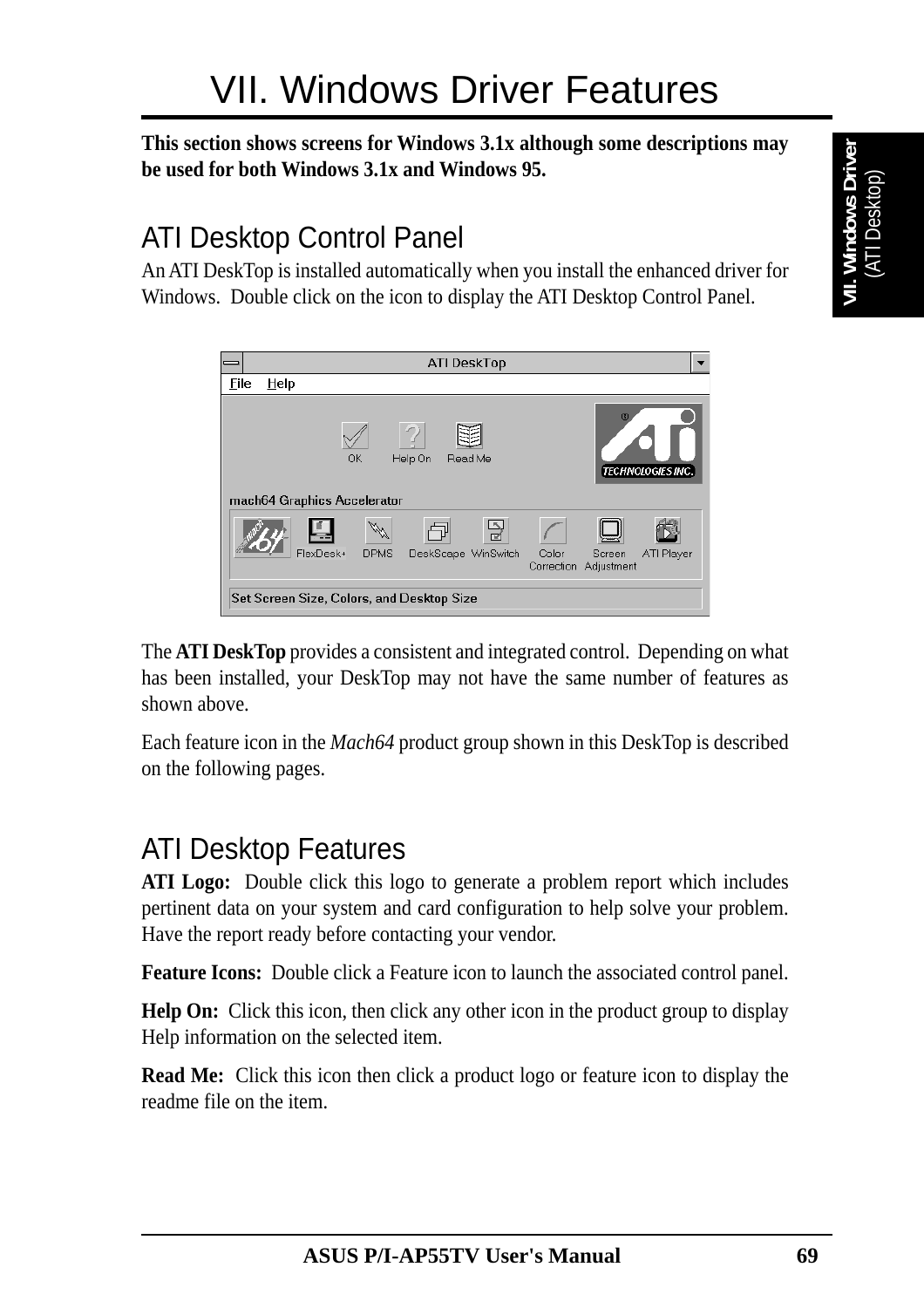## FlexDesk+



# (FlexDesk+) **VII. Windows Driver**

## FlexDesk+ Basic Settings

**FlexDesk+** is for configuring the operating modes and parameters of the ASUS 264 Series Card. The availability of options in FlexDesk+ is dependent on the card and its hardware configuration. This control panel allows you to configure Colors (color depth), Screen Size (resolution), Desktop Size (virtual desktop size), Advanced settings and Default parameters (factory settings). A Status Bar at the bottom of the panel displays help information as you make your selection.

**FlexDesk**+ Provides **dynamic screen information feedback** as you adjust the sliders for "Colors", "Screen Size" and "Desktop Size." Any setting not supported by the card is shown in gray. A slider will always snap to the nearest supported setting for the current slider combination.

The **Sample Color Bar** next to the Sample Monitor dynamically shows a color palette that approximates the Colors setting as you adjust the Colors slider.

**NOTE**: If your desired resolution is not available, check your monitor configuration setting in the INSTALL program.

## **Sliders**

**Colors:** Selects color depths of 256, 32,000, 65000 and 16.7 million colors.

**Screen Size:** Selects standard screen resolutions of 640x480, 800x600, 1024x768, 1152x864 and 1280x1024.

**Desktop Size:** Selects virtual desktop sizes of 640x480, 800x600, 1024x768, 1152x864, 1280x1024, and 1600x1200. Desktop size is greater than or equal to Screen size. The virtual desktop provides expanded work space on your screen even if your monitor cannot display that resolution.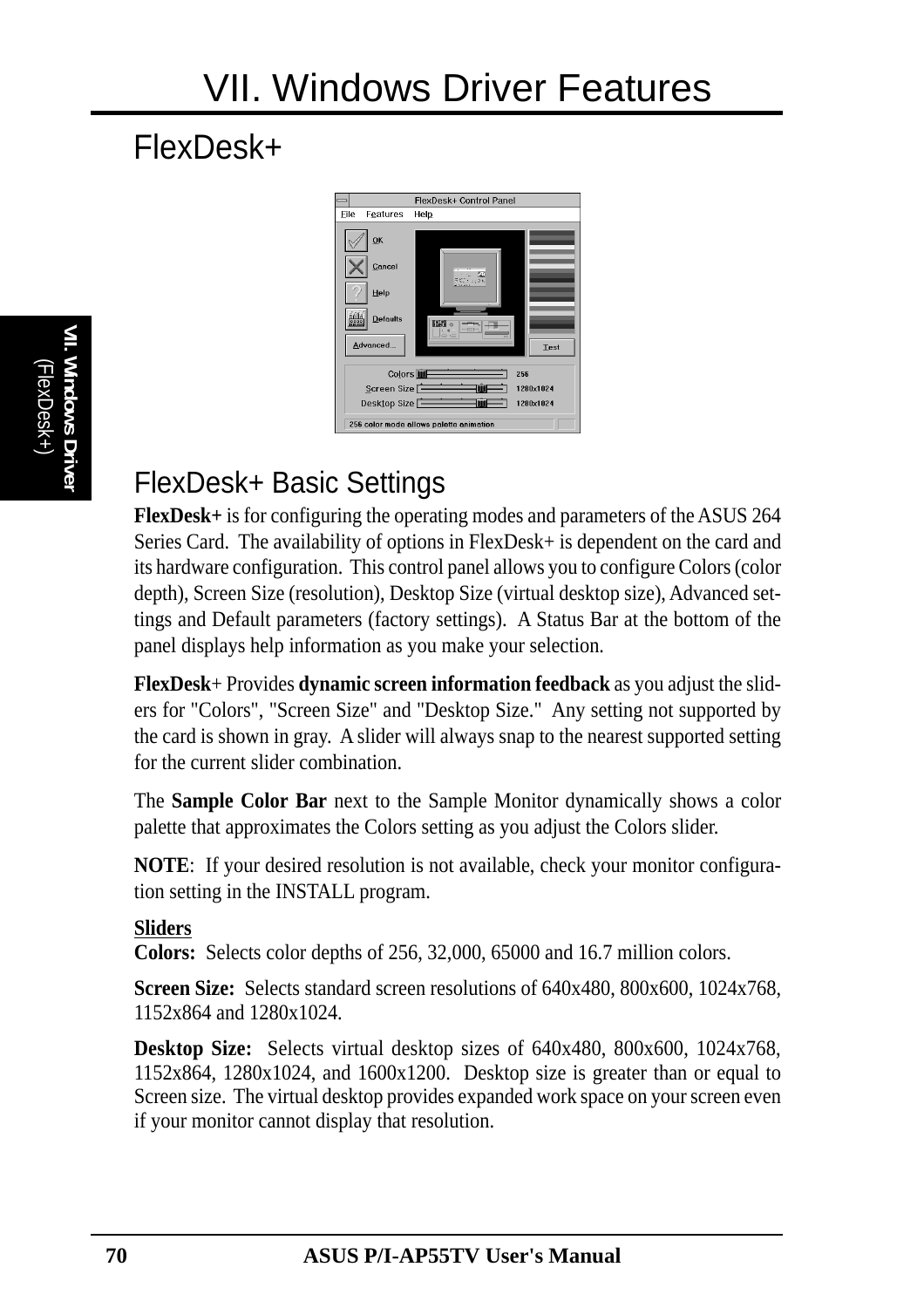## **Buttons**

**Test:** Automatically switches our monitor to display the selected mode without exiting this control panel, for 10 seconds or until the user clicks the End Test, OK, or Cancel button. All other buttons and sliders are inactive at this time. To show dynamic color depth changes in this test, the WinSwitch feature must be enabled before starting the current session of Windows.

**Defaults:** Returns Screen Size, Colors and Desktop Size sliders to the default positions. When OK is clicked, these changes will be effective.

**Advanced...:** Opens the Advanced panel. See FlexDesk+ Advanced Settings.

**Help:** Displays Help information on FlexDesk+.

**OK:** Exits the FlexDesk+ control panel and effects all new changes.

**Cancel:** Discards all changes and exits the FlexDesk+ control panel.

## **FILE Menu**

**Open:** Opens an existing Setting file.

**Save:** Saves the current settings to the active Setting file.

**Save As:** Saves the current settings to an alternate Setting file which you can name.

**Exit:** Exits the FlexDesk+ control panel.

## **FEATURES Menu**

**Defaults:** Provides same functionality as the push button.

Advanced...: Provides same functionality as the push button.

## **HELP Menu**

**Help:** Provides same functionality as the push button.

**Contents:** Displays the Help index.

**About...:** Displays the product version number and information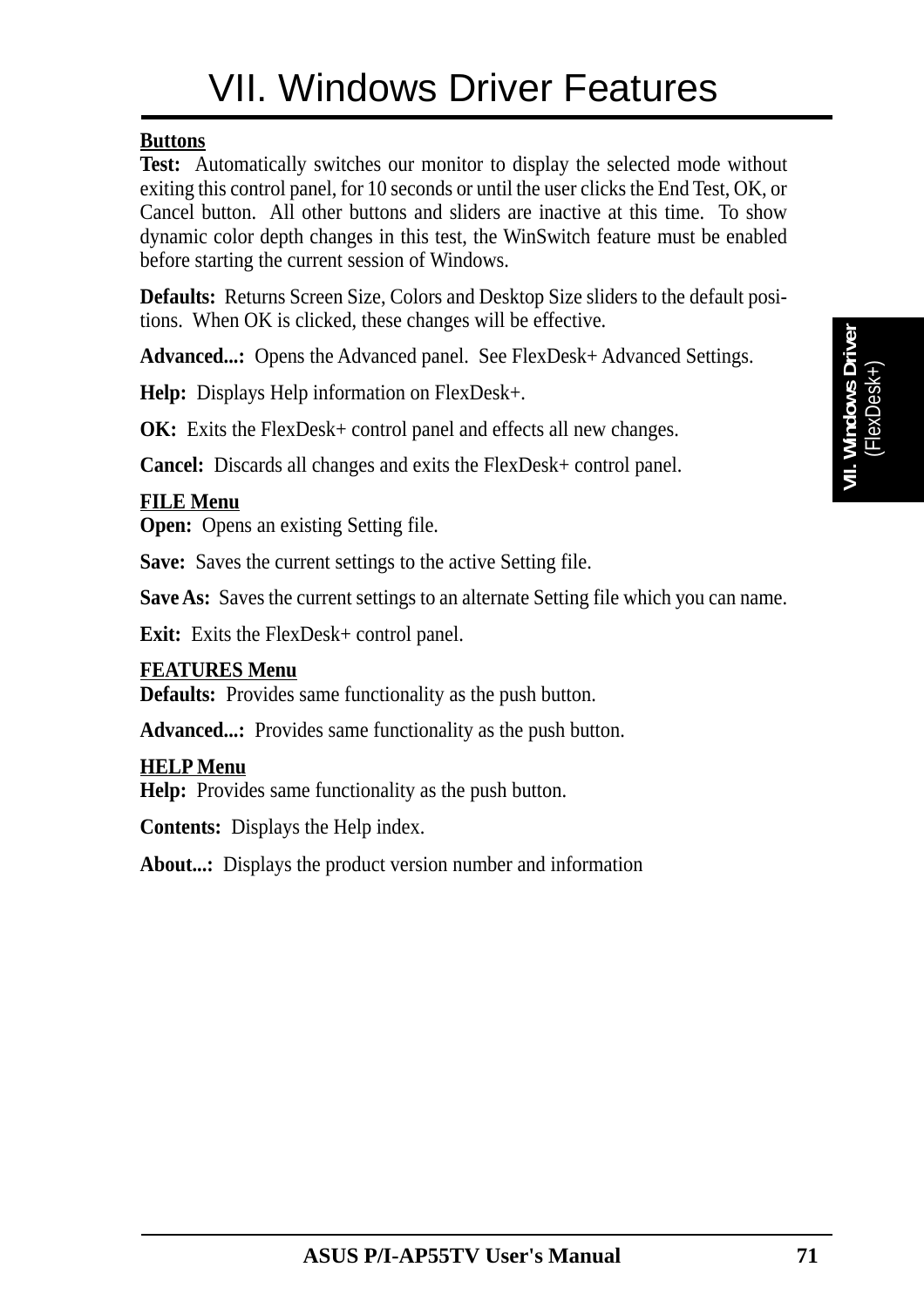## FlexDesk+ Advanced Settings

|                   | <b>FlexDesk Advanced Settings</b> |                 |
|-------------------|-----------------------------------|-----------------|
| Environment       | <b>Dithering Control</b>          | $\overline{OX}$ |
| Automatic         | 10n                               |                 |
| <b>Small Font</b> | Off                               | Cancel          |
| <b>Large Font</b> |                                   |                 |
|                   |                                   | Help            |
| 256 Color Palette |                                   |                 |
| On                |                                   |                 |
| Off               |                                   |                 |

## **Environment**

This parameter specifies logical dots per inch (LDPI). Being logical, i.e., not physical dots, the effect will differ depending on screen size. Automatic Mode chooses the optimal environment setting for the selected screen size. The Small, Large and DTP settings are 96, 120, and 128 LDPI respectively.

#### **256 Color Palette**

This selection is only available in 256 color mode. **Windows runs faster when this option is turned off.**

**On:** Allows the application to define color selection in the palette.

**Off:** Choose colors from a fixed palette.

## **Dithering Control**

Dithering is meshing two colors to produce the illusion of a third. This selection is only available in 256 color mode with 256 Color Palette on.

**On:** Provides standard VGA dithering of colors and color selection boxes.

**Off:** Provides smooth dithering which results in faster performance than VGA dithering.

## **Buttons**

**Help:** Displays Help information on FlexDesk+.

**OK:** Accepts the advanced settings as shown and returns to the FlexDesk+ main panel.

**Cancel:** Discards all changes and returns to the FlexDesk+ main panel.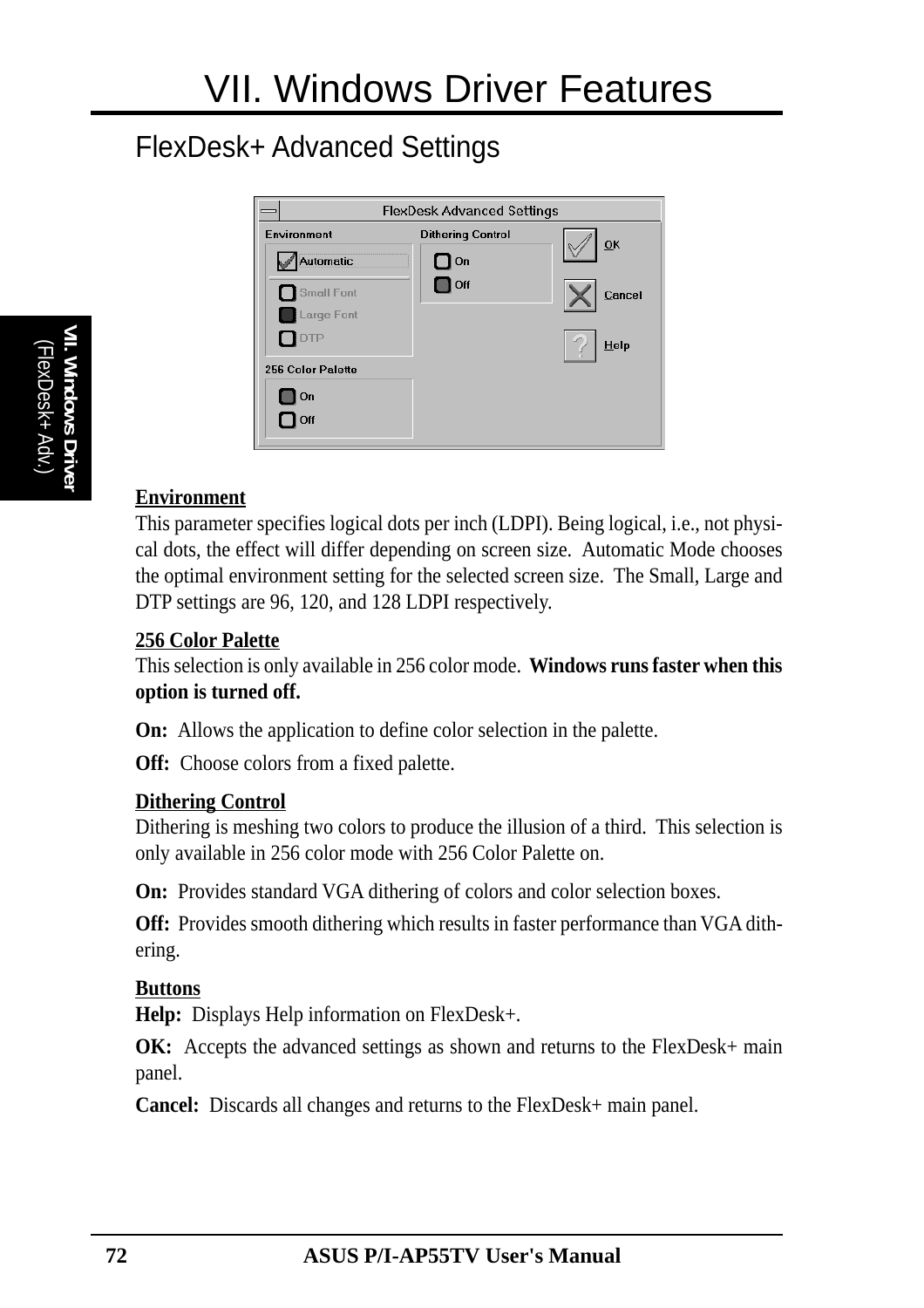## DPMS (for Windows)

| VESA Display Power Management                                                |  |  |
|------------------------------------------------------------------------------|--|--|
| <b>DPMS Enabled</b>                                                          |  |  |
| 115<br><b>Standby Time:</b><br>minutes                                       |  |  |
| <b>Suspend Time:</b><br>30<br>minutes                                        |  |  |
| 60<br>Off Time:<br>minutes                                                   |  |  |
| $\overline{OK}$<br><u>nglia</u><br>Cancel<br>Help<br><b>Defaults</b><br>8888 |  |  |

VESA DPMS-compliant monitors conserve electrical energy by powering down after a period of inactivity. You can use the DPMS panel (in Windows) to configure the auto-shutdown timing sequence for your DPMS-compliant monitor. (The DOS version of DPMS is described in another section.)

#### *WARNING:*

- Monitors that do not support VESA DPMS can be damaged by activation of the DPMS feature.
- Do not use screen saver when DPMS is enabled. The screen saver will conflict with the DPMS operation.

## **Procedure:**

- 1. Click the DPMS icon.
- 2. Highlight the timer boxes one at a time and specify the values.
- 3. Turn on DPMS Enabled.
- 4. Click OK.

## Timer Settings

**Standby Time:** Time value is in minutes, after which Standby mode is activated if no user activity is detected. Standby is the first level of power conservation.

**Suspend Time:** Time value is in minutes, after which Suspend mode is activated if no user activity is detected. The monitor conserves more energy at this level than at Standby.

## **Off Time**

Time value is in minutes, after which Off mode is activated if no service activity is detected. At this level, energy conservation is the highest.

## **Buttons**

**DPMS Enable:** DPMS feature is enabled if box is checked.

**Defaults:** Sets DPMS timers to default values.

**Help:** Displays Help information on DPMS.

**OK:** Accepts settings as shown and exits.

**Cancel:** Discards all changes and exits.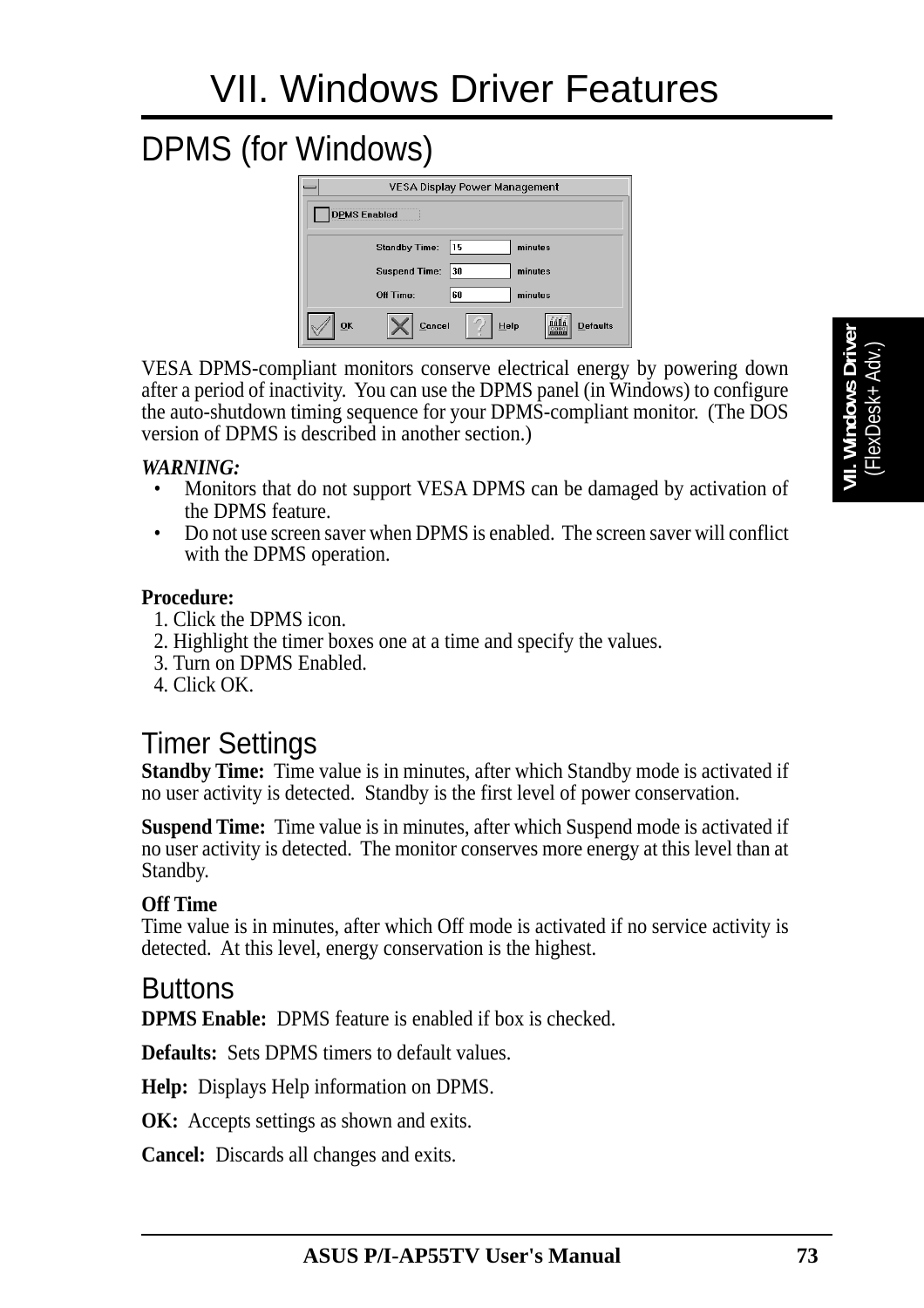## **DeskScape**

|                      |                      | <b>DeskScape</b>       |                         |
|----------------------|----------------------|------------------------|-------------------------|
|                      | Pan Up<br>Alt+Up     |                        |                         |
| Pan Left<br>Alt+Left |                      | Pan Right<br>Alt+Right |                         |
|                      | Pan Down<br>Alt+Down |                        |                         |
| Zoom In<br>Alt+Home  |                      | Zoom Out<br>Alt+End    |                         |
| $\overline{OK}$      | Cancel               | 7<br>Help              | Aida<br><b>Defaults</b> |

*NOTE:* Press Default to fill in the fields with default keys first.

**DeskScape** allows more control over your Virtual Desktop using keyboard keys. For a description of Screen and Desktop, Refer to the *Using FlexDesk+* section.

The displayed image on the screen is a "window" showing only a portion of the entire virtual desktop. The non-displayed portion can be brought into view by panning. Four keys are assigned to this function, one for each direction of up, down, left and right. If you are using a mouse, the window may be panned by moving the mouse cursor to any edge of the window as well.

Zoom In will display a larger image but less of the desktop; Zoom Out has the opposite effect. What you can zoom is dependent on the relative settings of Screen Size and Desktop Size.

Use this panel to assign the six hot keys to Panning and Zooming functions. Alphanumeric keys may be assigned in any combination with **<ALT>,<Ctrl> and <Shift>**. We recommend that you assign all the keys in one session.

## DeskScape Functions

**Pan Up:** Moves the "window" upward, with a user defined key sequence, e.g., <Alt>+<Up Arrow>

**Pan Left:** Moves the "window" to the left, with a user defined key sequence, e.g.,  $\langle$ Alt $>+\langle$ Left Arrow $>$ .

**Pan Right:** Moves the "window" to the right, with a user defined key sequence, e.g., <Alt>+<Right Arrow>.

**Pan Down:** Moves the "window" downward, with a user defined key sequence, e.g.. <Alt>+<Down Arrow>

**Zoom In:** Makes the screen image larger, with a user defined key sequence, e.g., <Alt>+<Home>. **NOTE:** The entire desktop can be panned.

**Zoom Out:** Displays more of the virtual desktop, with a user defined key sequence, e.g.,  $\langle Alt \rangle + \langle End \rangle$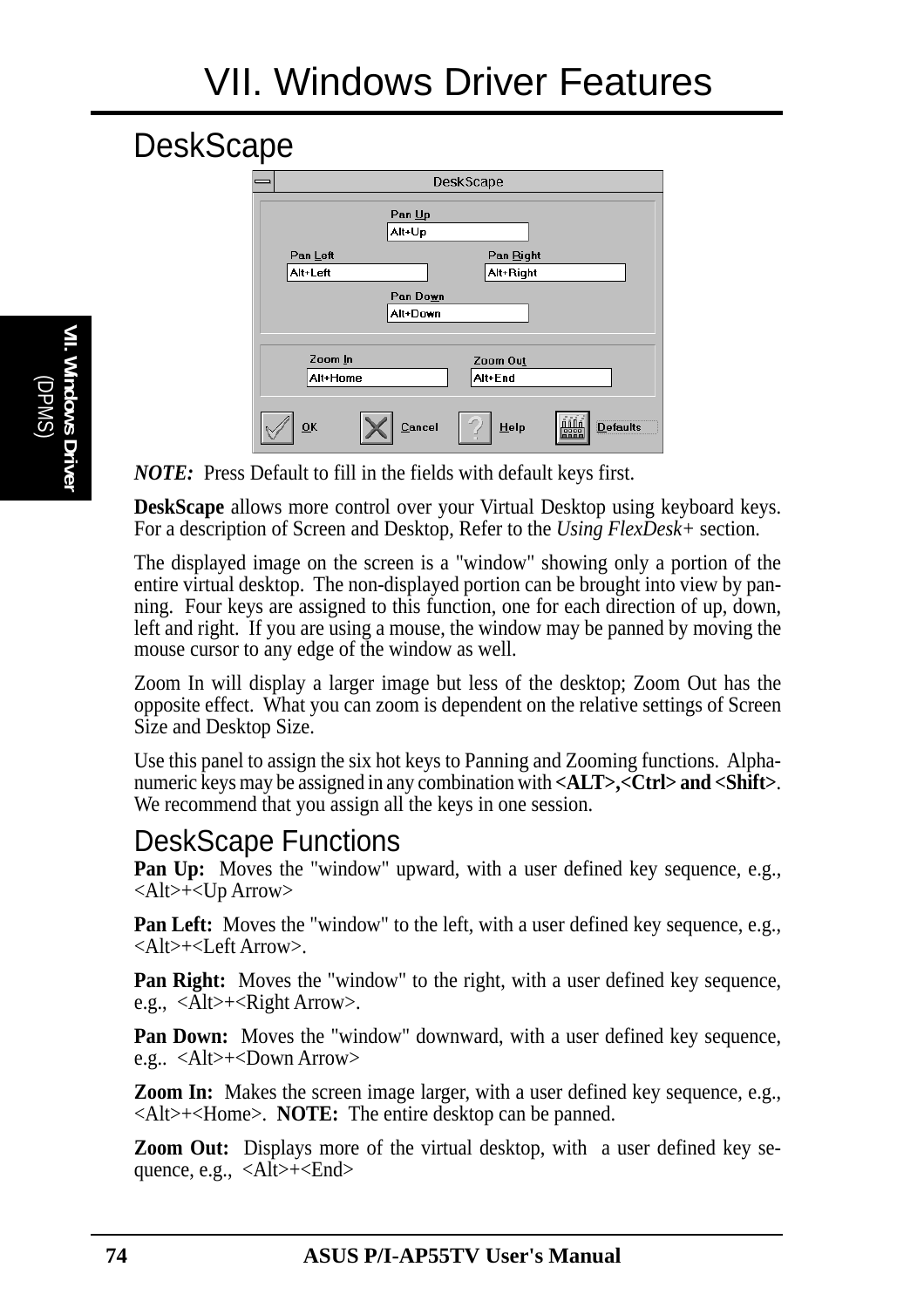## **Buttons**

**Defaults:** Assigns default keys to DeskScan. **Help:** Displays Help information on DeskScan. **OK:** Accepts key assignments as shown and exits. **Cancel:** Discards all changes and exits.

## **WinSwitch**

| WinSwitch                                                                         |        |                                       |                         |
|-----------------------------------------------------------------------------------|--------|---------------------------------------|-------------------------|
| WinSwitch Enabled                                                                 |        |                                       |                         |
| Key 1<br>Alt+F9                                                                   |        | $\log_2$<br>Alt+F10                   |                         |
| $\log_3$<br>Alt+F11                                                               |        | $\sqrt{\frac{1}{2}}$ Key 1<br>Alt+F12 |                         |
| Colors <sup>III</sup><br>256<br>Screen Size<br>640×480<br>Desktop Size<br>640×480 |        |                                       |                         |
| QK                                                                                | Cancel | Help                                  | فلفة<br><b>Defaults</b> |

*NOTE:* Press Default to fill in the fields with default keys first.

By pressing a user-defined set of keyboard keys **WinSwitch** can dynamically change screen attributes (i.e., Colors, Screen Size and Desktop Size) without exiting Windows.

When enabled, WinSwitch is actually operating in 24bpp mode-i.e., all other color depths and resolutions are emulations. As such, graphics performance across various color depths will be practically identical to that of 24bpp (16.7 million colors). Therefore, WinSwitch should be used only when color depth changes are desired. For maximum performance in 256 or 65,000 color modes, you should disable WinSwitch. **FlexDesk**+ or **DeskScan** can provide the same dynamic screen size or desktop size switching functions.

## **Configuring the WinSwitch Panel**

At the top of the panel is a checkbox labelled WinSwitch Enabled. This switch must be turned on (checked) to enable WinSwitch, which is primarily a dynamic color switching function. Clicking one of the four radio buttons (e.g., key 1) will display the slider positions currently associated with that key.

## **Procedure:**

- 1. Select a radio button. Define the key combination in the field below it. You must include **<Ctrl>** or **<Alt>**.
- 2. Adjust any or all of the sliders. Slider functions are identical to those in FlexDesk+.
- 3. Either enable WinSwitch by checking the WinSwitch Enabled box, or disable WinSwitch by removing the check mark.
- 4. Click Ok.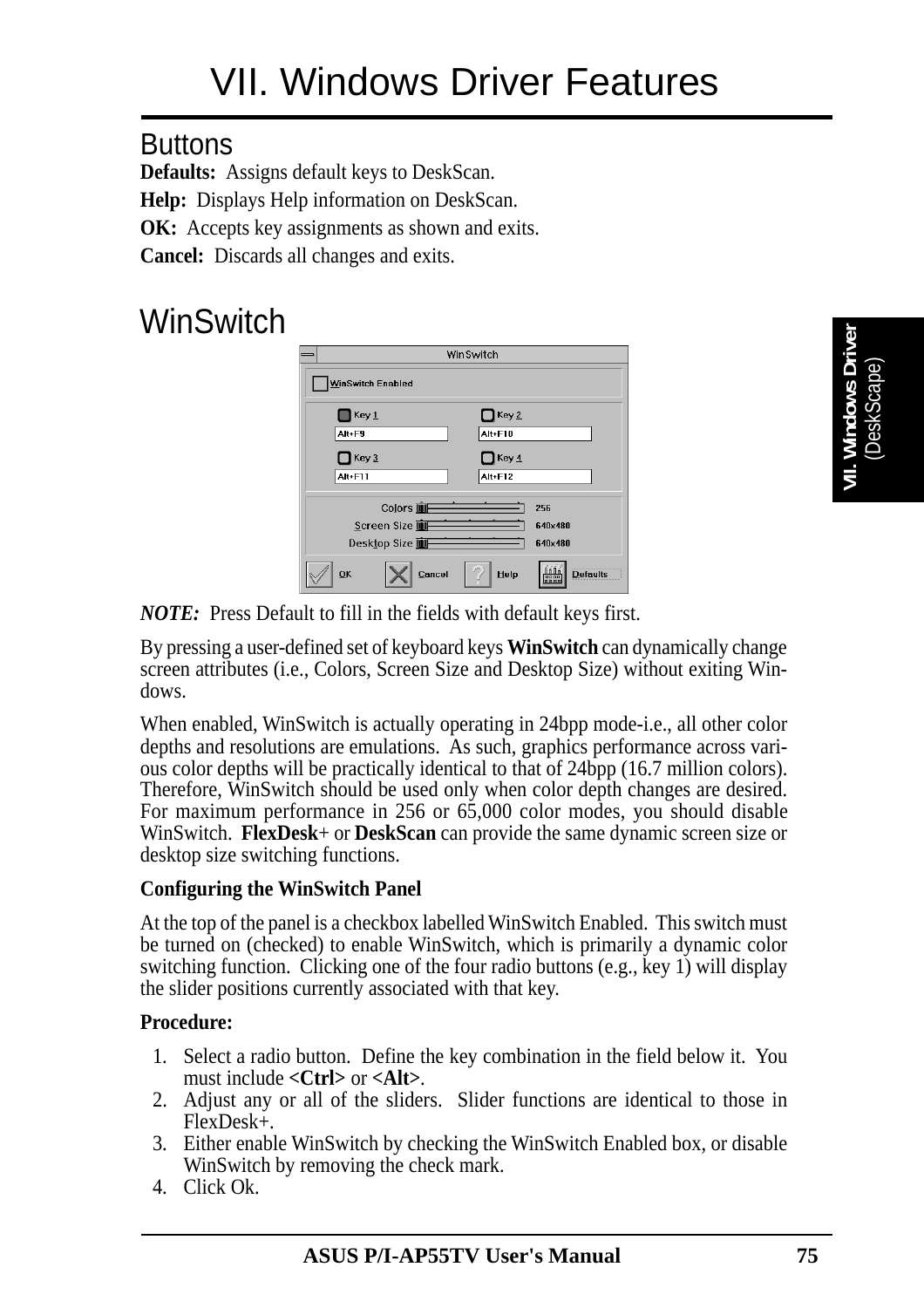## VII. Windows Driver Features

#### **Buttons**

**Key 1:** First of four radio buttons labeled key1, key 2, key 3, and key 4. The slider settings shown are associated with the selected radio button.

**Defaults:** Restores key combination and slider settings to defaults.

**Help:** Displays Help information on WinSwitch.

**OK:** Accepts current settings and exits.

**Cancel:** Discards all changes and exits.

**WinSwitch:** Switching function is enabled when the box is Checked; disabled when the box is empty.

#### **Key Combination Fields**

**Key 1 Field:** Keyboard key combinations to be used to activate WinSwitch are specified in the four key combination fields, associated with Keys 1-4.

#### **Sliders**

These sliders provide the same functions as the FlexDesk+ sliders.

**Colors:** Selects a color depth from one of the supported Colors.

**Screen Size:** Sets the screen resolution to one of the supported sizes.

**Desktop Size:** Sets the virtual desktop to one of the supported sizes.

## Screen Adjustment



This allows the selection of different resolutions supported by your monitor. Select the proper monitor by pressing the "Select Monitor" button and then choosing from the list of monitors.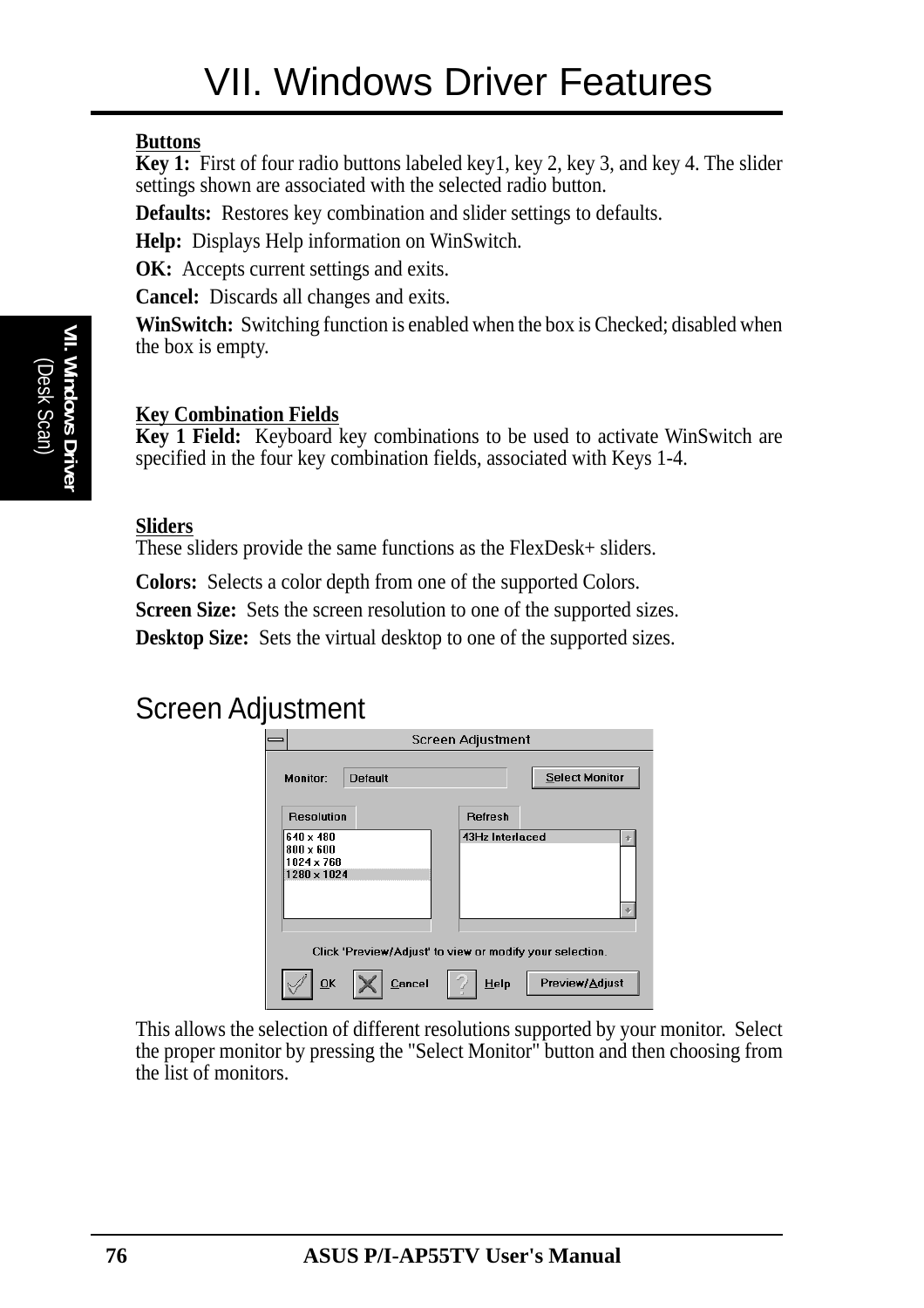

If your monitor came with a VDIF file then you may insert it into your floppy drive and press the "Load VDIF" button. The "Custom" button allows you to select the resolution and refresh rates. You may try out different settings that will optimize your display preferences but too high of a refresh rate will push your monitor past its specifications. Use the Preview/Adjust to see the results and allow digital adjustments to the screen. If the image is distorted you may press  $\langle Esc \rangle$  or wait a few seconds to return to the original menu without the change.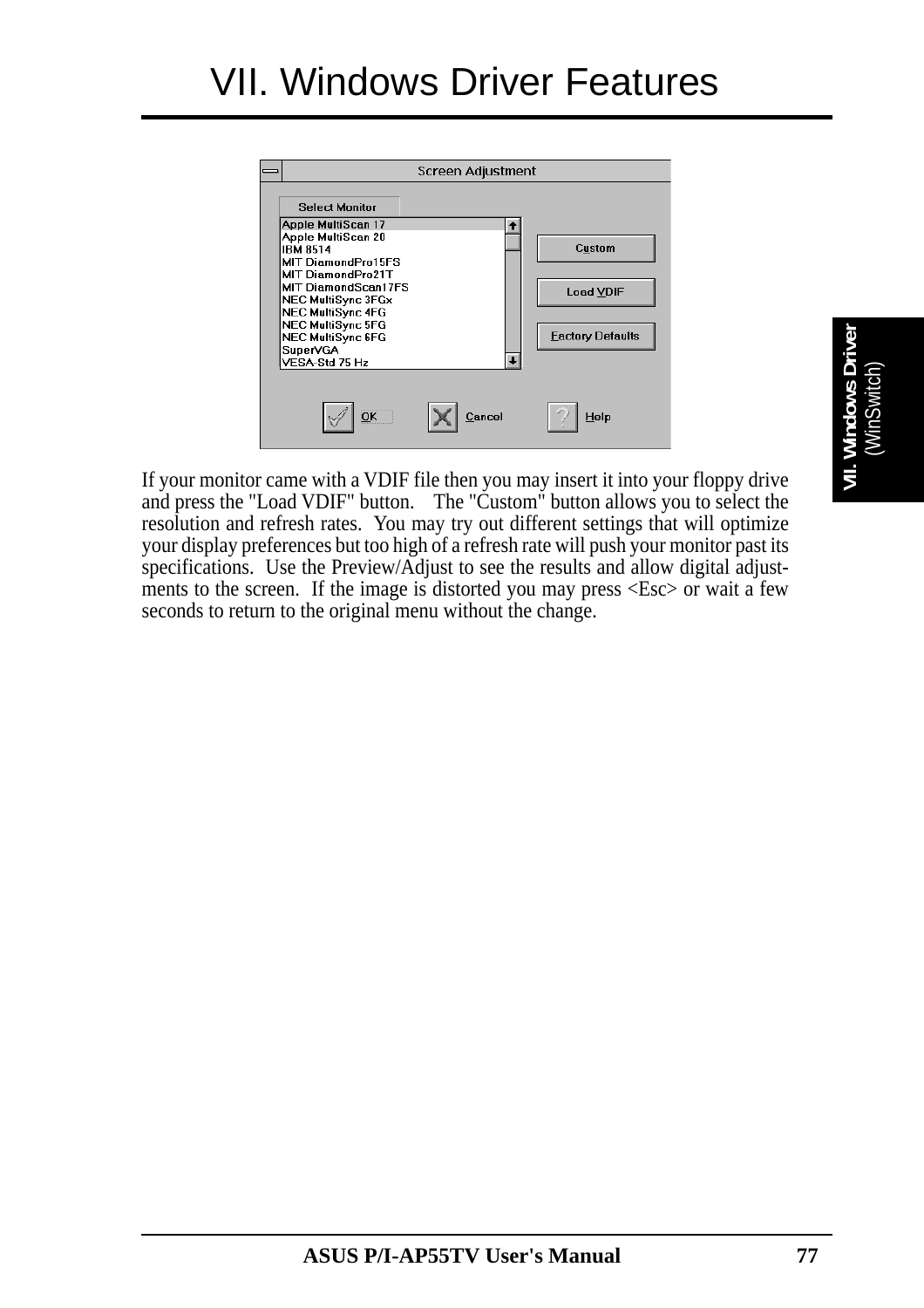## ATI Player and control panel (Win3.1x and Win95)

If MPEG drivers are installed, for playing video clips, the ATI Player icon will appear in the DeskTop. Double click on this icon to bring up the Video Screen as shown here:



**NOTE:** The video shown is an example only and not provided in the CD.

## Features

The question mark on top right of the Video Screen allows inspection into each button on the control panel. Click on the "?" then on a button that you would like to know about.



| ATI VIDEO PLAYER SETUP                                                                                                                                                                                             |
|--------------------------------------------------------------------------------------------------------------------------------------------------------------------------------------------------------------------|
| <b>MPEG</b><br>Still Capture<br>Schedule<br>Display<br>Scale<br>Update slider position while playing.<br>Show Frames!(<br>$\boxtimes$ Automatically play CD if present.<br>$\supset$ Show Time<br>Configure Driver |
| OK<br>Help<br>Cancel                                                                                                                                                                                               |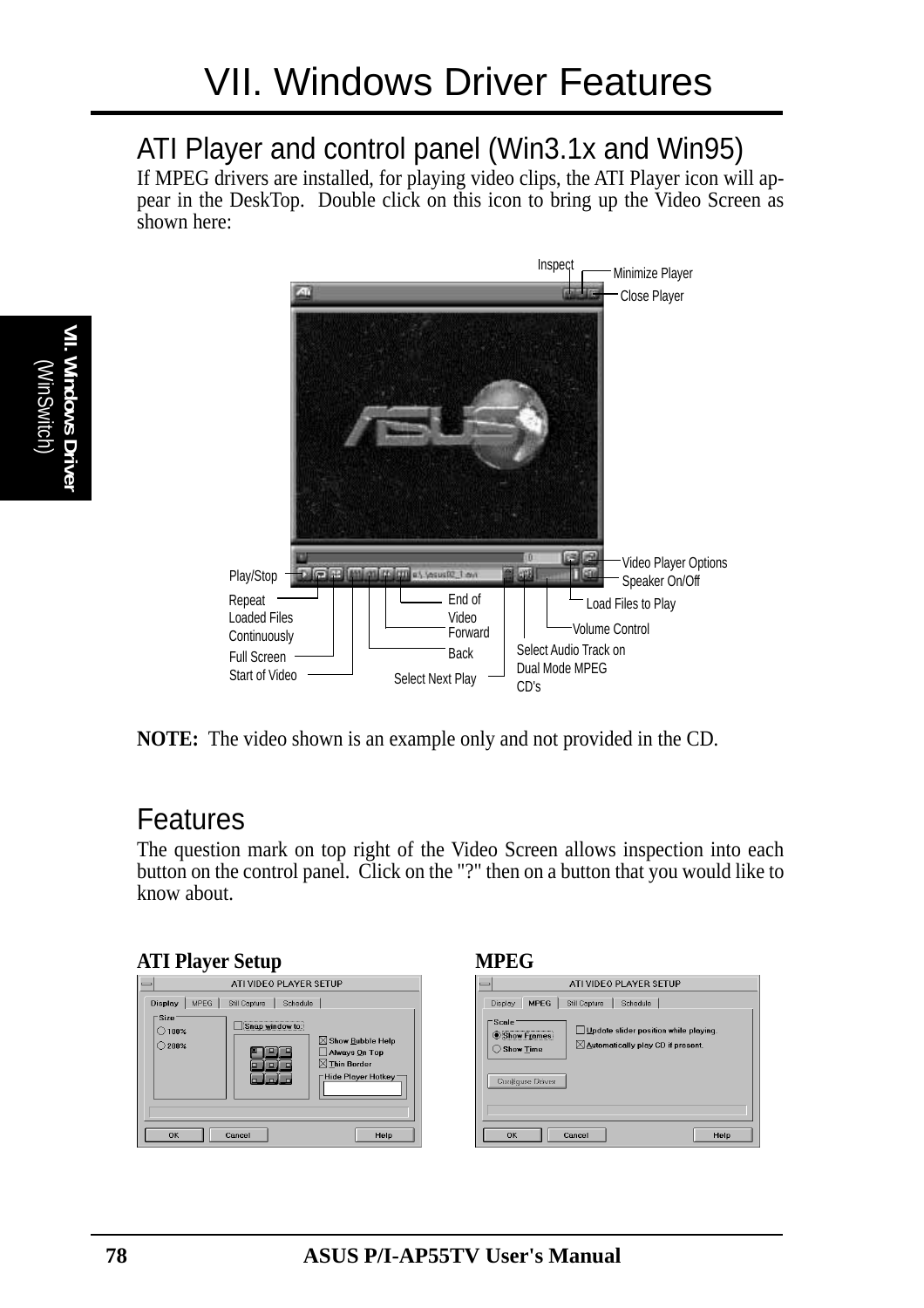#### **Still Capture Schedule**

| ATI VIDEO PLAYER SETUP                                                        |                                                                      |  |  |
|-------------------------------------------------------------------------------|----------------------------------------------------------------------|--|--|
| <b>MPEG</b><br>Display<br><b>Still Capture</b>                                | Schedule<br><b>Printer Options</b>                                   |  |  |
| $\boxtimes$ Warn if closed without saving<br>$\boxtimes$ Use only 256 colors. | $\boxtimes$ Center Top to Bottom<br>$\boxtimes$ Center Left to Right |  |  |
| Capture directly to clipboard<br>Capture to numbered file:                    | $\boxtimes$ Stretch to Eull Page<br>Browse                           |  |  |
| Display the name and the path of file.                                        |                                                                      |  |  |
|                                                                               |                                                                      |  |  |
| OK<br>Cancel                                                                  | Help                                                                 |  |  |

|                                | ATI VIDEO PLAYER SETUP                                                                        |                      |
|--------------------------------|-----------------------------------------------------------------------------------------------|----------------------|
| <b>MPEG</b><br>Display         | Still Capture<br><b>Schedule</b>                                                              |                      |
| Events                         |                                                                                               |                      |
| <b>Settings</b><br><b>Name</b> | $Q$ Every $Q$ On<br>At<br>AM<br>$\ddot{\bullet}$<br>Tuesday<br>$\frac{3}{2}$<br>÷.<br>58<br>3 | <b>New Event</b>     |
| Play file<br>Do                | $\frac{3}{2}$                                                                                 |                      |
| Fullscreen<br>File:            | Disabled<br>Transcript<br><b>Browse</b>                                                       | Remaye<br>Remove All |
|                                |                                                                                               |                      |
| OK                             | Cancel                                                                                        | Help                 |

Select Files To Play (Windows 3.1x and Windows 95)

| <b>Select Files To Play</b>                              |                          | $\vert x \vert$ |
|----------------------------------------------------------|--------------------------|-----------------|
| File Name:<br>".mpg;".dat;".mpv                          | Directories:<br>v:\video | <b>DK</b>       |
| 1268-01.mpg<br>1293-01.mpg<br>1295-01.mpg<br>1296-02.mpg | ٧Ń<br>ि video            | Cancel          |
| 1296-03.mpg<br>1302-07.mpg                               |                          | Play<br>Play CD |
| List Files of Type:                                      | Drives:                  |                 |
| MPEG(*.mpg,*.dat,*.mpv v                                 | 受×:                      |                 |
| <b>Selected Files:</b>                                   |                          | Add             |
|                                                          |                          | Add All         |
|                                                          |                          | Remove          |
|                                                          |                          | Remove All      |

For MPEG CD's, select the proper drive of the CD ROM and click on the 'Play CD" button. For MPEG files, select the files and click the "Add" button to add to the play list then click on the "Play" button.

*NOTE*: The above data is only an example and is not included in the software bundle.

## Video Acceleration Performance

Video is very data-intensive. For this reason, there are a number of factors which will negatively impact playback performance, including the type of compression used. *RLE* and *Video* 1 are manageable with most 386 or higher systems; Indeo supports additional color depth, and is best run on faster 486 (or Pentium) systems.

## Playing Video Clips

Use the Microsoft Windows Media Player to play or insert video clips (i.e., files with the .AVI filename extension) into various documents. For details please refer to the Media Player on-line Help and the *Microsoft Windows 3.1 User's Guide*.

## Sizing Windows

The video clip window can be sized using **<Ctrl>** and number keys 1 & 2, providing 1x and 2x zoom respectively.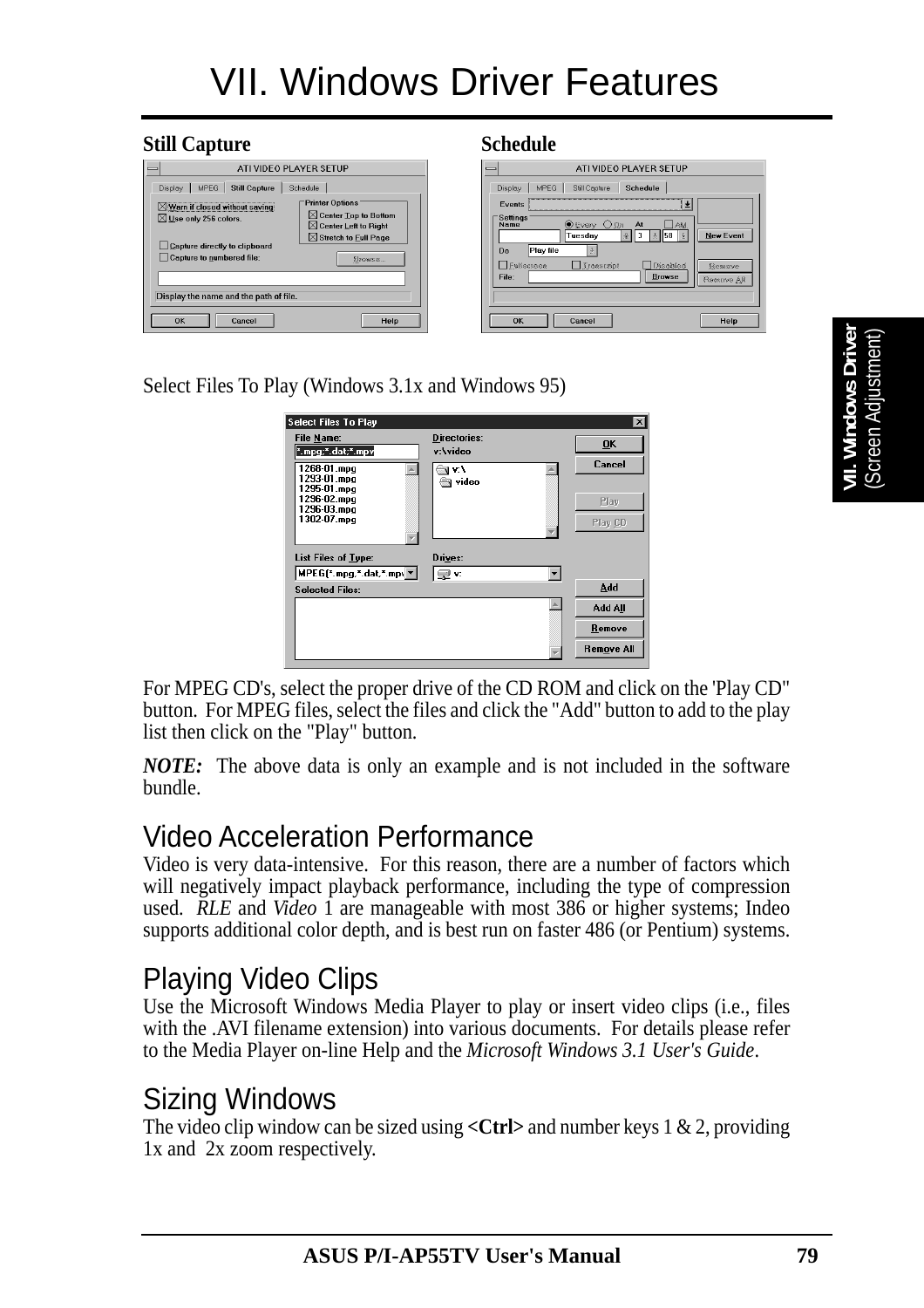The ASUS 264 Series Card supports a VESA power management control specification called **DPMS**-Display Power Management Signaling. Monitors that comply with DPMS can provide energy savings up to 80% compared to non DPMS compliant monitors. This also translates into extended monitor life.

DPMS control functions are provided for DOS and Windows operations. This chapter describes the DOS version, a Terminate-and-Stay-Resident program. TSR means it runs in the background once activated. The Windows version provides control via a Windows type control panel in the ATI DeskTop.

## **NOTES:**

- Monitors that do not support VESA DPMS can be damaged by activation of the DPMS feature. Check your monitor specifications.
- Do not use screen saver when DPMS is enabled. The screen saver will conflict with DPMS operation.

## **DPMS (for DOS)**

When you run DPMS for the first time, without parameters, DPMS will set the Standby, Suspend, and Off timers to default values. If DPMS has been loaded, running it again without parameters will display the current timer values, as follows:

| <b>Standby timer:</b> | 15 minutes        |
|-----------------------|-------------------|
| <b>Suspend timer:</b> | 30 minutes        |
| off timer:            | <b>60 minutes</b> |

If you run DPMS with at least one timer parameter, DPMS will set that value and disable the unspecified timers.

DPMS parameters are to be included in the command separated by spaces, as follows:

**DPMS** parameter <Enter>

**Example:** To set the Standby timer to 5 minutes, and disable the Suspend and Off timers: **DPMS STBY 5 <Enter>**

## DPMS Parameters

**stby x -** Places the monitor into Standby mode after x minutes and seconds. For example, x for two minutes and ten seconds is specified as 2:10. Standby is the first level of power conservation. The monitor is instantly ready if activity is detected.

**susp x -** Places the monitor into Suspend mode after x minutes and seconds. The monitor conserves more energy at this level than at Standby.

**off x -** Places the monitor into Off mode after x minutes and seconds. The monitor is at the highest level of energy conservation.

**nomouse -** Does not detect mouse activity.

**quiet -** Suppresses DPMS messages.

**unload -** Un-installs DPMS from system memory.

**help -** Displays help messages.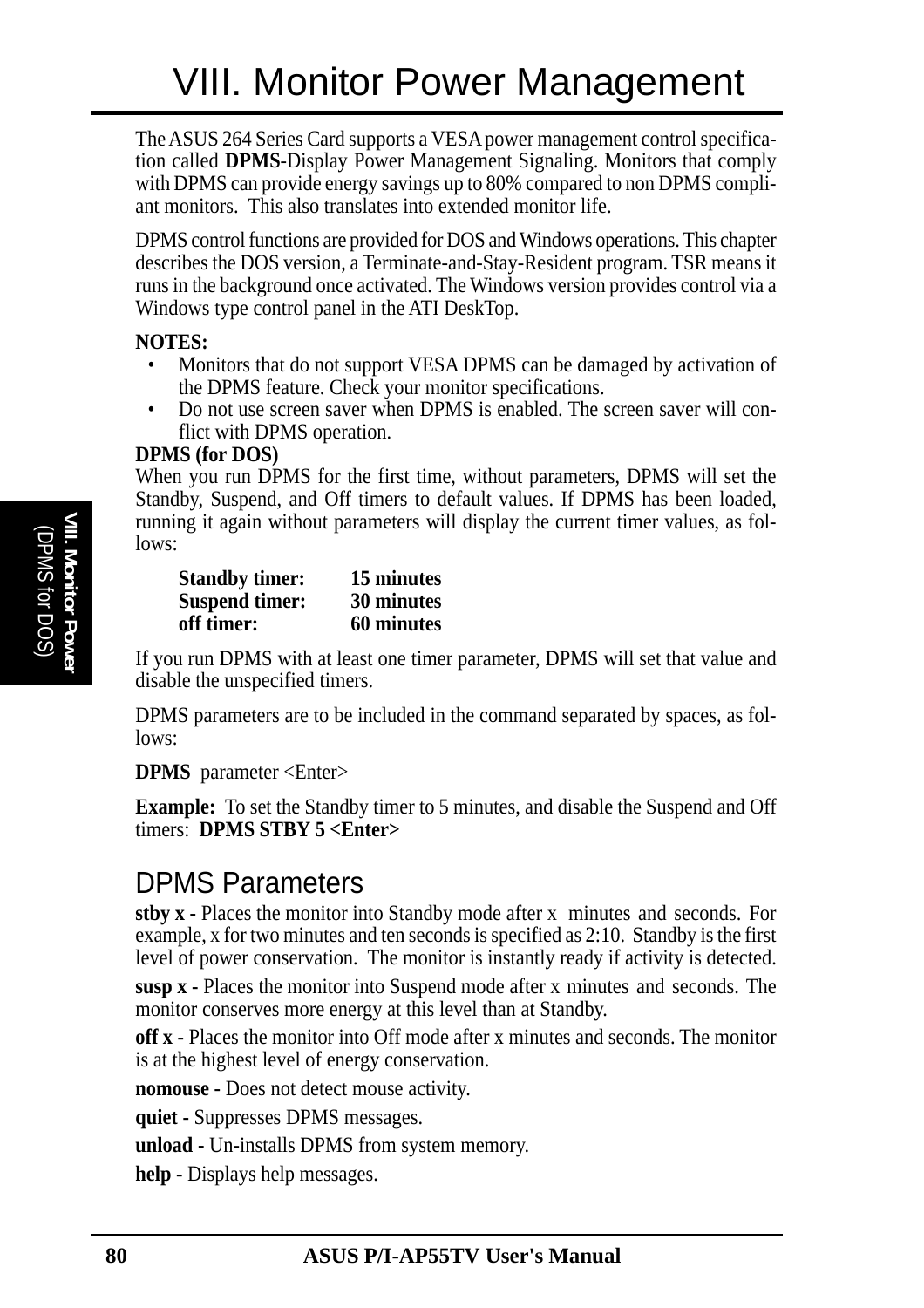## **Diagnostics**

All installed graphics modes in the mach64 accelerator can be viewed and tested, by running the INSTALL program from the DOS prompt, or by running a diagnostics program called M64DIAG.EXE. Do not run it in a windowed or full-screen DOS box.

 In the INSTALL program, select Test Graphics Adapter from the Diagnostics... option of the Main Menu. The Test Graphics Adapter menu has the following options:

- VGA Tests ...
- Accelerator Tests ...

Any time you suspect there is a problem, especially during installation, run the above tests. The information provided in this appendix will enable you to solve most problems.

## **Troubleshooting**

Because a typical computer system consists of many different parts, difficulties may arise from a combination of items, from software or hardware installation, to monitor compatibility. Listed below are several checks you can make to help determine what the problem is.

## System Lockup

- If you are using a memory manager such as QEMM or 386MAX you need to modify the command line in the CONFIG.SYS file so that the address of the graphics card video BIOS, C000 - C7FF, is excluded. For example, add "EX- $CLUDE = CO00 - C7FF''$  to the command line.
- Remove all unnecessary boards.
- Disable shadow RAM.
- Ensure that the board is seated correctly and that the card has been installed using the proper utilities.
- Try the card in a different system and reset to factory defaults using the IN-STALL program. If the card works in another system, the problem is likely due to incorrect configuration.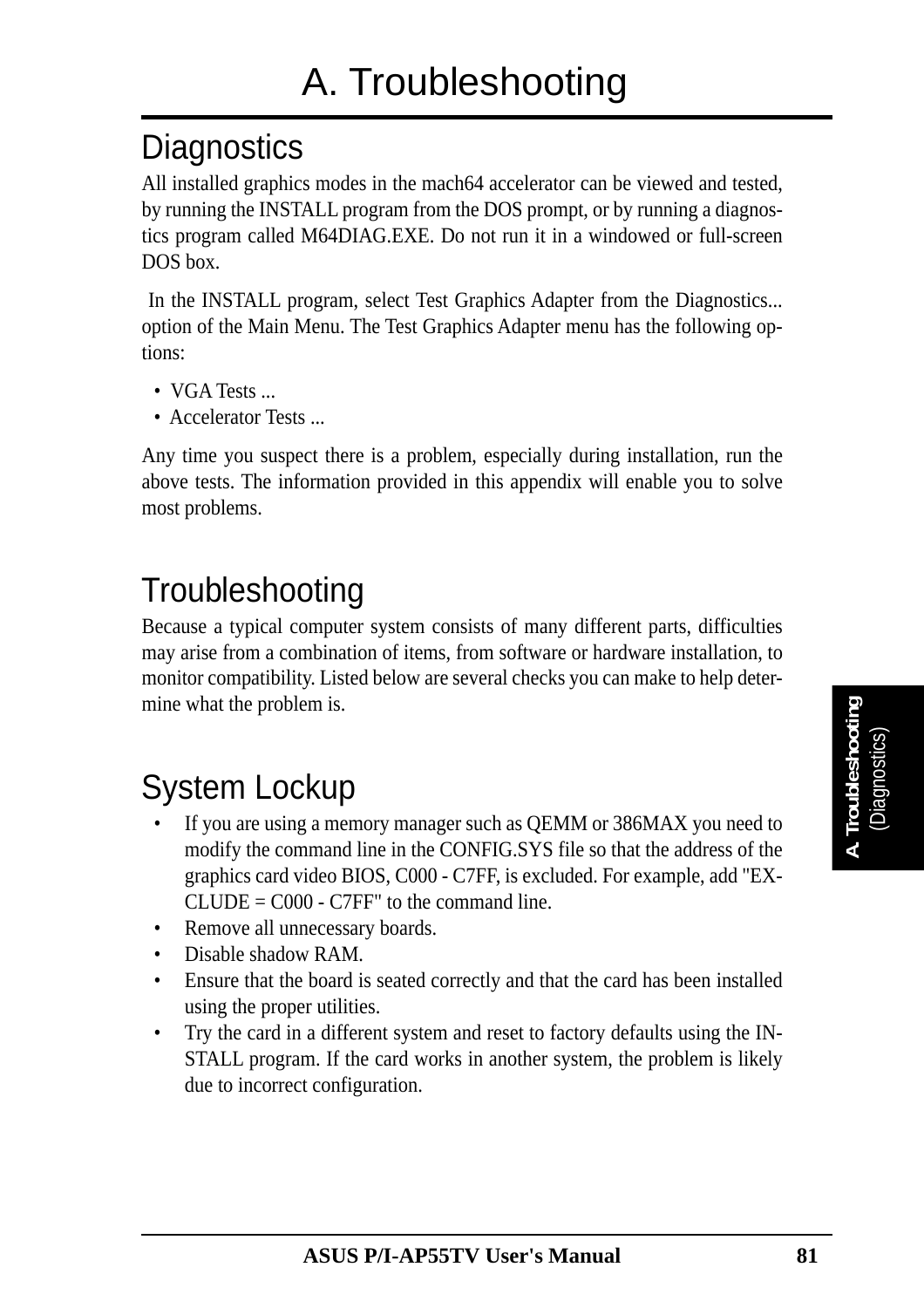## **Test Patterns OK; Applications Do Not Sync**

The wrong monitor type has been selected. Change the settings in the INSTALL program.

## **Windows Driver Not Installing Properly**

Windows must be running in 386 Enhanced Mode. Incompatible memory managers may prevent Windows from starting in enhanced mode. If this occurs, remove the offending driver or memory manager.

## **Windows NT 4.0 driver cannot pass "Test VGA."**

Please bypass "Test VGA" then load ATI drivers after completing installation.

## **AutoCAD Driver Not Installing Properly**

If using a 386, ensure that AutoCAD has been configured for the appropriate ADI driver. The protected mode driver requires extended memory.

## **Error Codes and Messages**

Problems and solutions for some common errors found by the test program are provided for your reference as follows:

## **Memory aperture test failure or Diagnostics program locks or Reboots during aperture test**

If you receive an error message indicating that the memory aperture location is conflicting with your system memory, restart the INSTALL program as follows: IN-STALL APMAP <Enter>. Now when you enable Memory Aperture, you must select a location above but not overlapping System Memory (S), BIOS (B) or Reserved (R) locations. Not applicable for ISA cards.

## **Desired resolution is disabled and displayed in gray**

A mode displayed in gray means that the BIOS is told this mode is not available, based on the card configuration. Re-install using custom monitor selection.

## **Menu item is disabled and displayed in gray**

The test program has determined that the mode or test is not available under the current configuration. Aperture tests are not available if the aperture is disabled, and CRT mode and pixel depth are determined by current installation, DAC type, memory size, and memory type.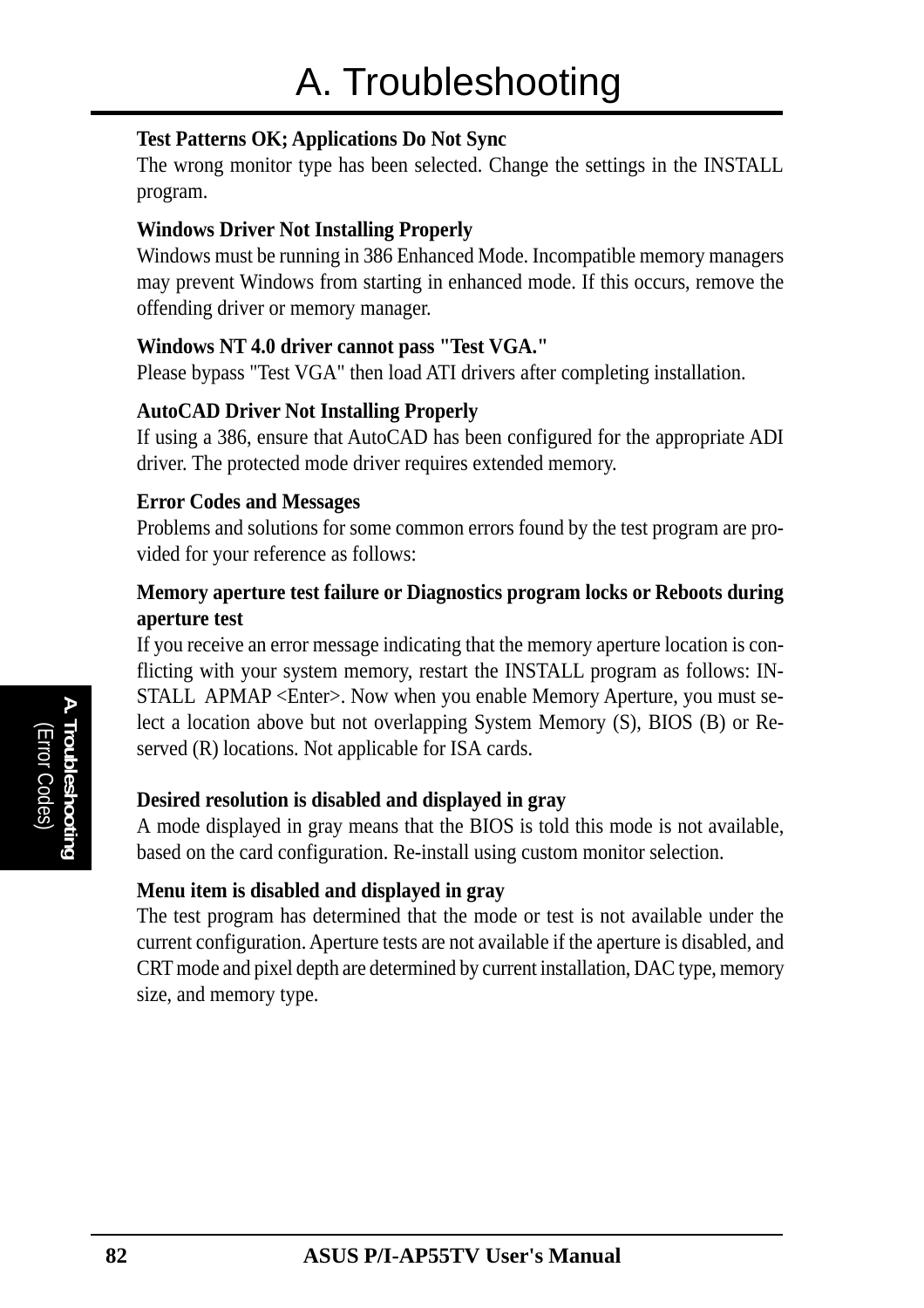## **Adapter not detected**

This message should only occur when a mach64 ASIC is not detected. If this message occurs and a mach64 board is present, it may indicate an I/O conflict, conflicts between the Extended Memory Manager (EMM) and the video ROM. Try removing all other boards from the system and booting from a plain DOS disk. Try excluding the video BIOS address (C0000-C7FFF) from the memory manager. Refer to the documentation furnished with the memory manager software for information.

## **Any FIFO test error**

The effects of a bad command FIFO should be visible. (e.g., the screen does not come up, or it displays garbage.)

#### **Quick memory test error**

Run Detailed RAM Test to confirm the error and identify the address of the error.

## **Detailed memory test error.**

Run Detailed RAM Test several times to confirm the error and take notes of any messages and error codes.

## **DAC LUT test failure.**

An error has occurred while testing the DAC LookUp Table. The problem should be visible on the top color bar of any 8bpp mode.

## **ROM checksum error.**

An error has been detected in the ROM.

## **Draw sequence failure.**

An error has occurred in the draw engine. If the error is intermittent, it might indicate a marginal RAM failure. The effects of this failure may not be immediately apparent.